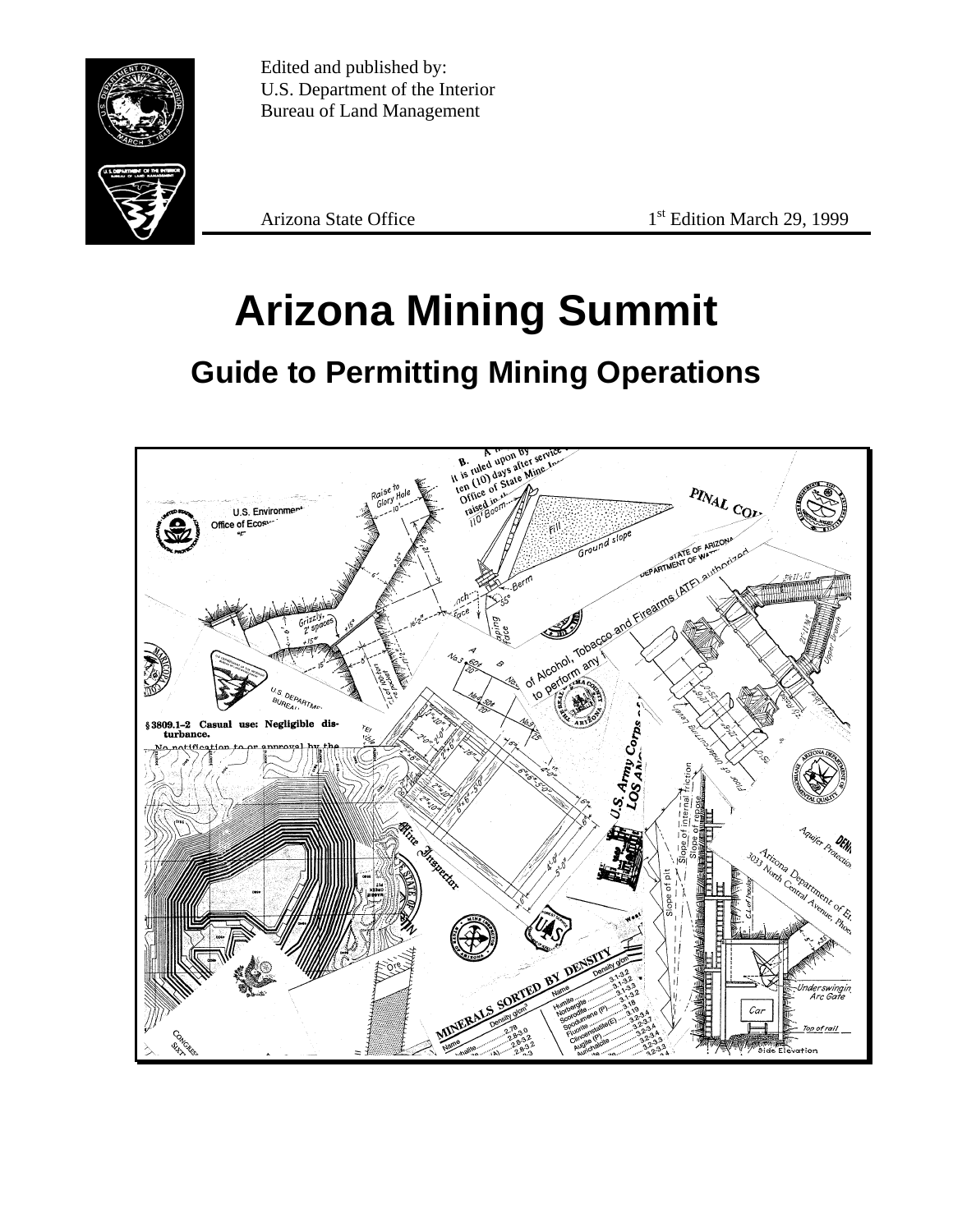This document was made possible through the "Arizona Mining Summit" project sponsored by:

# **Sixth District, Arizona**

#### **U.S. Congressman Arizona State Mine Inspector J.D. Hayworth Douglas K. Martin**

Technical review and comments from the following individuals and agencies is gratefully acknowledged:

| <b>Federal Agencies</b>                                                                                                   | <b>Arizona State Agencies</b>                                                                     | <b>County Agencies</b>                                                                                            |
|---------------------------------------------------------------------------------------------------------------------------|---------------------------------------------------------------------------------------------------|-------------------------------------------------------------------------------------------------------------------|
| <b>Congressman Hayworth's Office</b><br>Mr. Chris Udall                                                                   | <b>State Mine Inspector's Office</b><br>Mr. Paul Catanzariti<br>Mr. Bill Hawes                    | <b>Cochise County</b><br>Ms. Karen Riggs                                                                          |
| <b>Army Corps of Engineers</b><br>Mr. Ron Fowler                                                                          | Ms. Barbara Watkins                                                                               |                                                                                                                   |
| <b>Bureau of Alcohol, Tobacco and Firearms</b><br>Mr. Bill O'Brien<br>Ms. Rebecca Solis<br>Mr. Russ Vanderwarf            | <b>Corporation Commission</b><br>Mr. Mark DiNunzio                                                | <b>Graham County</b><br>Mr. Terry Cooper                                                                          |
| <b>Bureau of Land Management</b><br>Mr. Paul Buff<br>Mr. Al Burch<br>Mr. Ted Cordery                                      | <b>Game and Fish Department</b><br>Mr. John Kennedy<br>Mr. David Walker                           | <b>Maricopa County</b><br>Mr. Albert Brown<br>Ms. Joy Rich                                                        |
| Mr. Ralph Costa - Editor<br>Mr. Rick Deery<br>Mr. Jim Hutchison                                                           | <b>Department of Agriculture</b><br>Mr. Sheldon Jones                                             | <b>Mohave County</b><br>Ms. Christine Ballard                                                                     |
| Mr. Byard Kershaw<br>Ms. Emily Lopez<br>Mr. Terry O'Sullivan<br>Mr. Shawn Redfield<br>Ms. Connie Stone<br>Mr. Gary Stumpf | <b>Department of Environmental Quality</b><br>Mr. Jim Douthit<br>Mr. Dennis Turner                | <b>Pima County</b><br>Mr. Larry Hawke                                                                             |
| <b>Environmental Protection Agency</b><br>Mr. Adam Browning<br>Mr. Eugene Bromley<br>Ms. Laura Gentile                    | <b>State Land Department</b><br>Mr. Mike Rice<br>Mr. Kenneth Rozen<br>Mr. Gary Slusher            | <b>Pinal County</b><br>Mr. Don Gabrielson<br>Mr. Michael Rodgers                                                  |
| Mr. Greg Gholson<br>Mr. John Hillenbrand<br>Mr. Steve Hoffman                                                             | <b>Department of Mines and Mineral</b><br><b>Resources</b><br>Mr. Nyal Niemuth                    | <b>Yavapai County</b><br>Mr. Tom Nickerson                                                                        |
| <b>Fish and Wildlife Service</b><br>Mr. Geoffrey Haskett                                                                  | <b>State Parks Department</b><br>Ms. Carol Heathington                                            | <b>Environmental, Flood Control and</b><br><b>Planning and Zoning Departments</b><br>of the remaining counties in |
| <b>U.S.D.A. Forest Service</b><br>Ms. Karyn Harbour<br>Mr. Roger Marion<br>Mr. Rich Martin                                | <b>Department of Revenue</b><br>Ms. Christie Comanita<br>Mr. Mike Micensky                        | Arizona.                                                                                                          |
| Mine Safety and Health Administration<br>Mr. Steve Gigliotti                                                              | <b>Department of Water Resources</b><br>Mr. Bill Jenkins<br>Mr. Darrell Jordan<br>Mr. Steve Olson |                                                                                                                   |
| Special thanks to the Arizona<br>Quality for their Permits<br>which much of the information in                            | Hay D.E                                                                                           | Department of Environmental<br>Handbook, October 1997, from<br>this guide was developed.                          |

Gary D. Bauer Acting State Director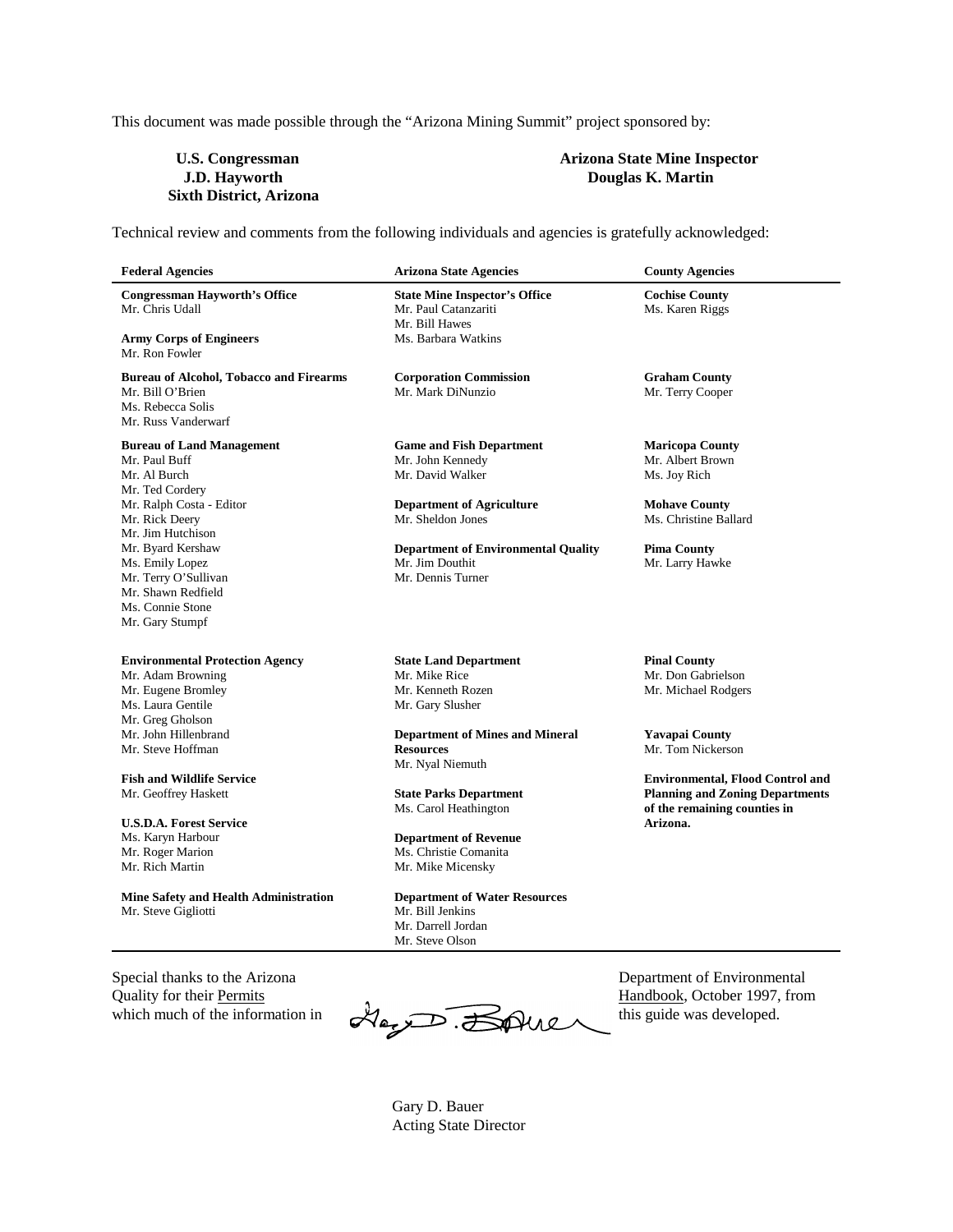Bureau of Land Management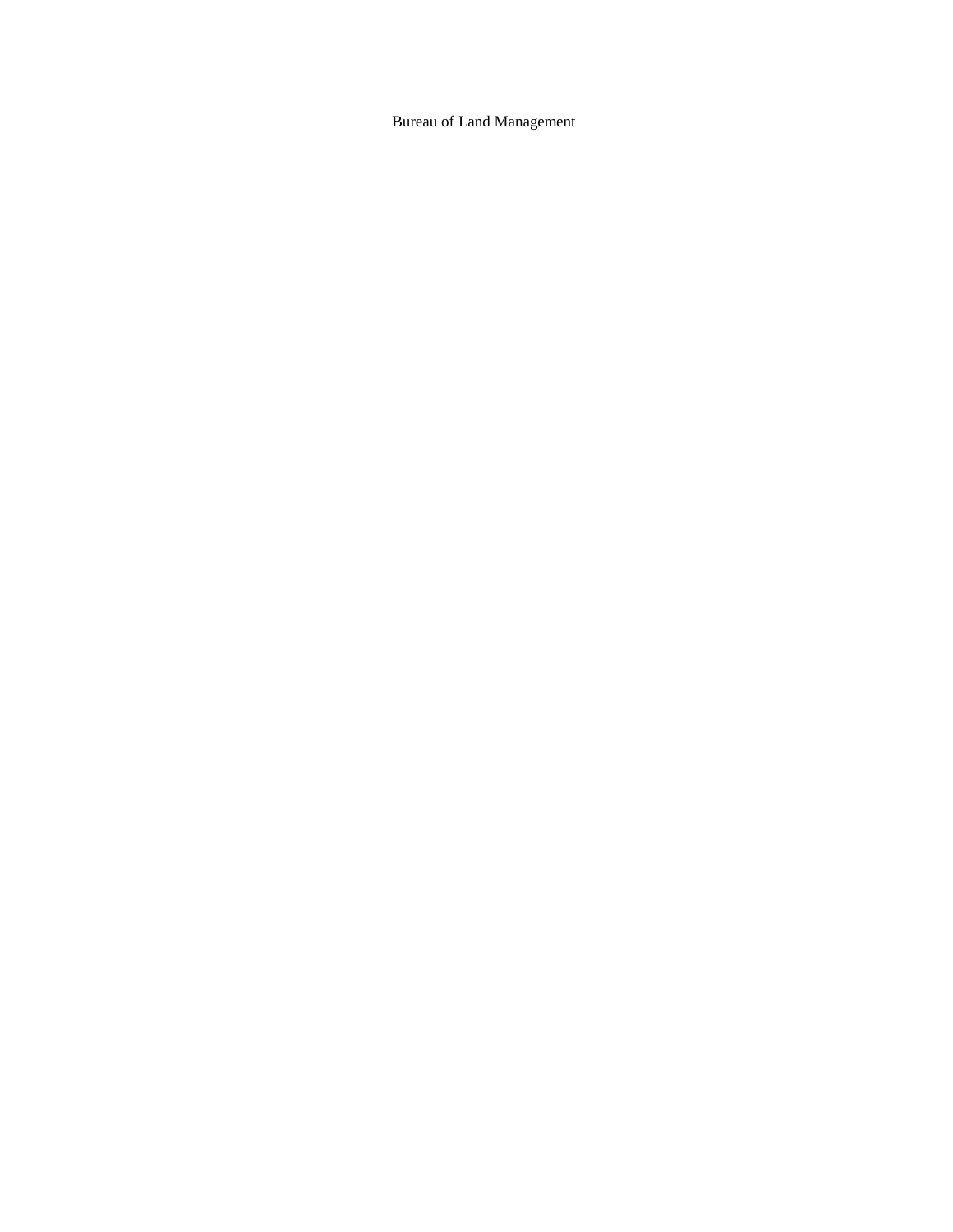# TABLE OF CONTENTS

| Introduction by:                                                          |  |
|---------------------------------------------------------------------------|--|
| Congressman J.D. Hayworth and State Mine Inspector Douglas K. Martin      |  |
|                                                                           |  |
|                                                                           |  |
|                                                                           |  |
|                                                                           |  |
|                                                                           |  |
|                                                                           |  |
|                                                                           |  |
|                                                                           |  |
|                                                                           |  |
|                                                                           |  |
|                                                                           |  |
|                                                                           |  |
|                                                                           |  |
|                                                                           |  |
|                                                                           |  |
|                                                                           |  |
|                                                                           |  |
| BLM Notices, Plans of Operation and Occupancy<br>12                       |  |
| F. S. Notice of Intent to Operate and Plans of Operation<br>14            |  |
| 23                                                                        |  |
|                                                                           |  |
| 26                                                                        |  |
|                                                                           |  |
|                                                                           |  |
|                                                                           |  |
|                                                                           |  |
|                                                                           |  |
|                                                                           |  |
|                                                                           |  |
|                                                                           |  |
|                                                                           |  |
|                                                                           |  |
|                                                                           |  |
| Explosives, Fuel and Oil (all increases) and the setting of the Section 4 |  |
|                                                                           |  |
|                                                                           |  |
|                                                                           |  |
|                                                                           |  |
|                                                                           |  |
|                                                                           |  |
|                                                                           |  |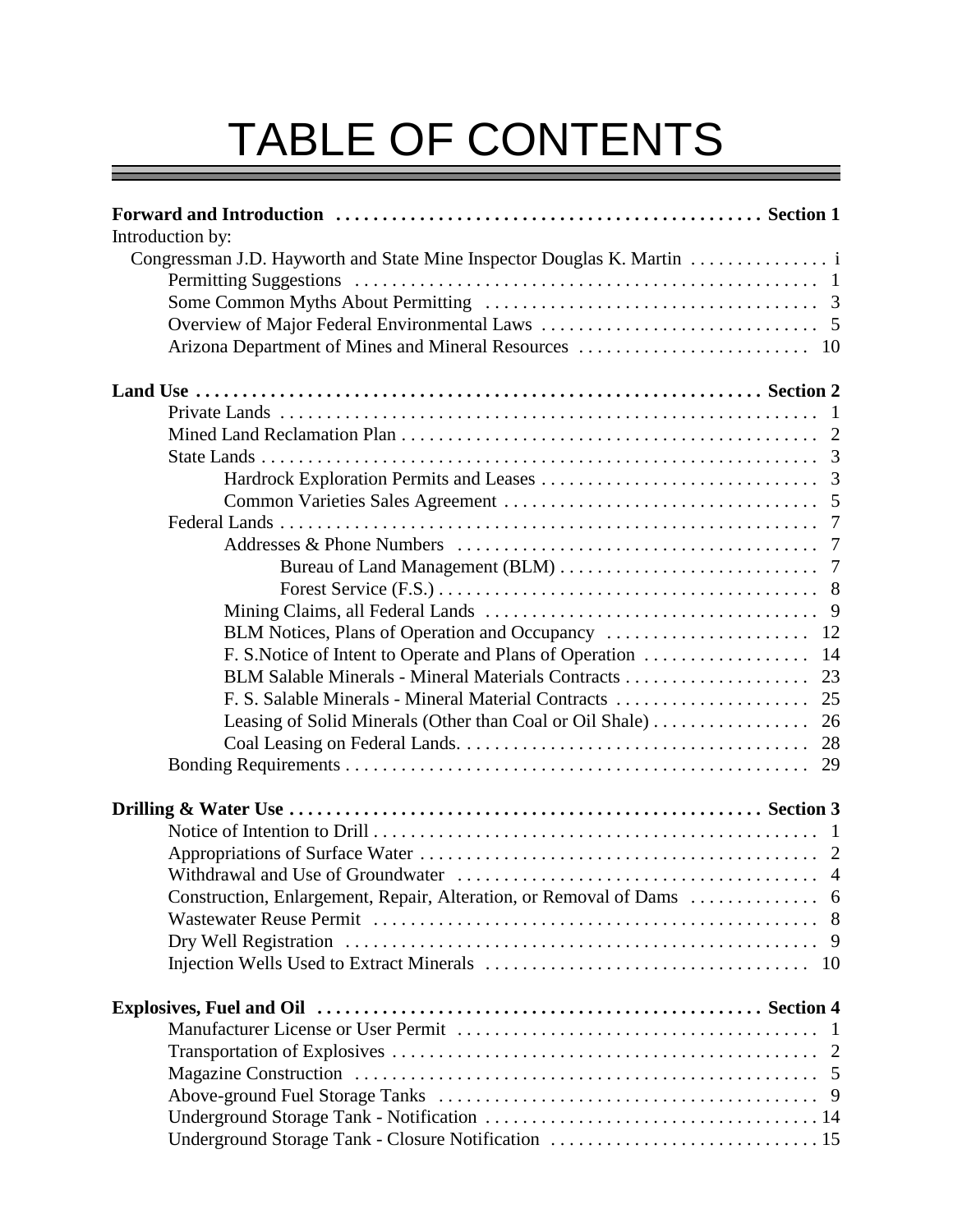# TABLE OF CONTENTS

| Underground Storage Tanks - Release Reporting Requirements  16<br>Used Oil Handlers - EPA Identification Number<br>18 |
|-----------------------------------------------------------------------------------------------------------------------|
|                                                                                                                       |
|                                                                                                                       |
|                                                                                                                       |
|                                                                                                                       |
|                                                                                                                       |
|                                                                                                                       |
|                                                                                                                       |
|                                                                                                                       |
|                                                                                                                       |
|                                                                                                                       |
|                                                                                                                       |
|                                                                                                                       |
|                                                                                                                       |
|                                                                                                                       |
|                                                                                                                       |
|                                                                                                                       |
|                                                                                                                       |
|                                                                                                                       |
|                                                                                                                       |
|                                                                                                                       |
|                                                                                                                       |
|                                                                                                                       |
|                                                                                                                       |
|                                                                                                                       |
|                                                                                                                       |
| -7                                                                                                                    |
|                                                                                                                       |
| Hazardous Waste Management - Annual Registration<br>10                                                                |
| 11                                                                                                                    |
| 12                                                                                                                    |
| 13                                                                                                                    |
|                                                                                                                       |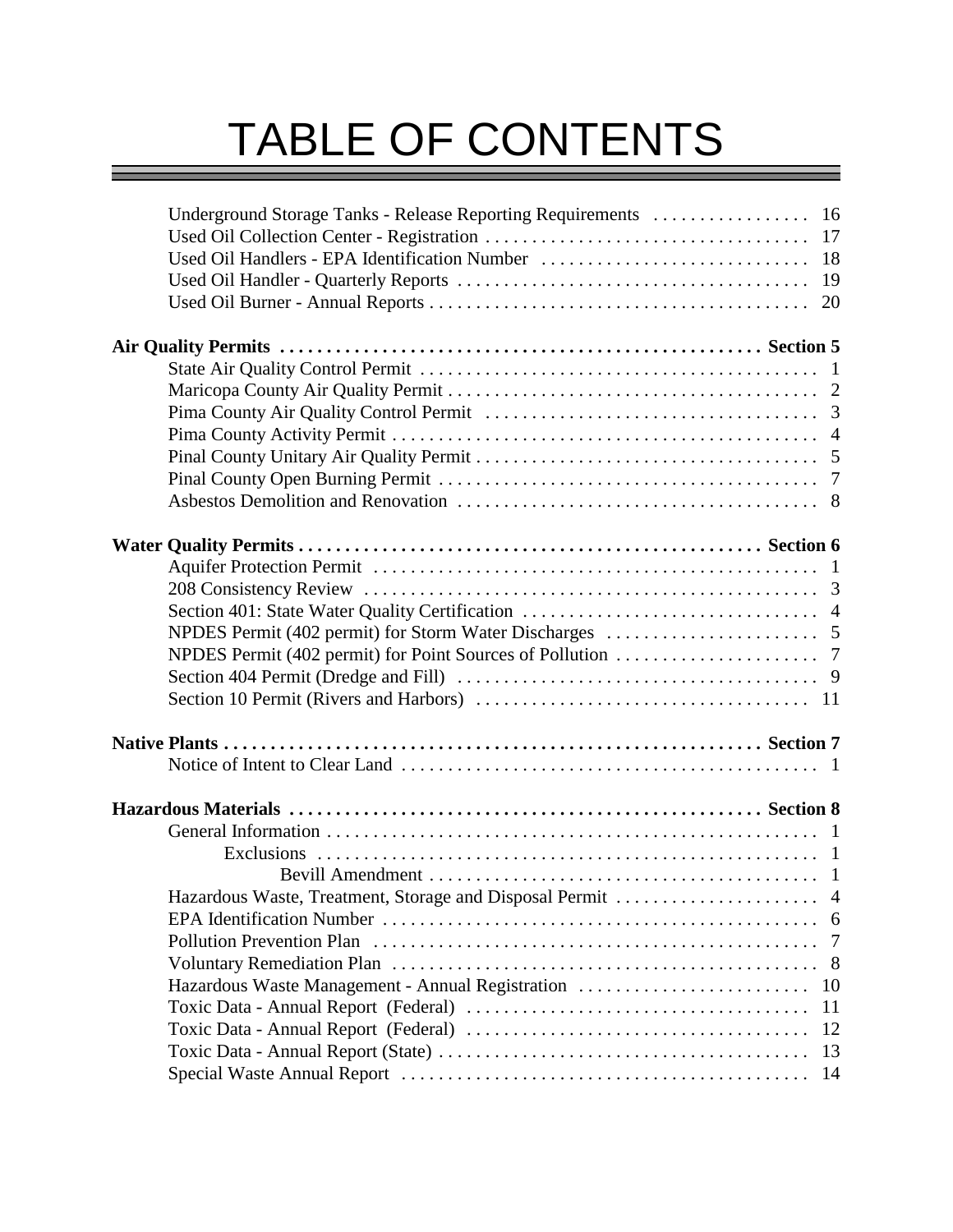# TABLE OF CONTENTS

| Water and/or Wastewater Facilities - Approval of Construction 4 |  |
|-----------------------------------------------------------------|--|
|                                                                 |  |
|                                                                 |  |
|                                                                 |  |
|                                                                 |  |
|                                                                 |  |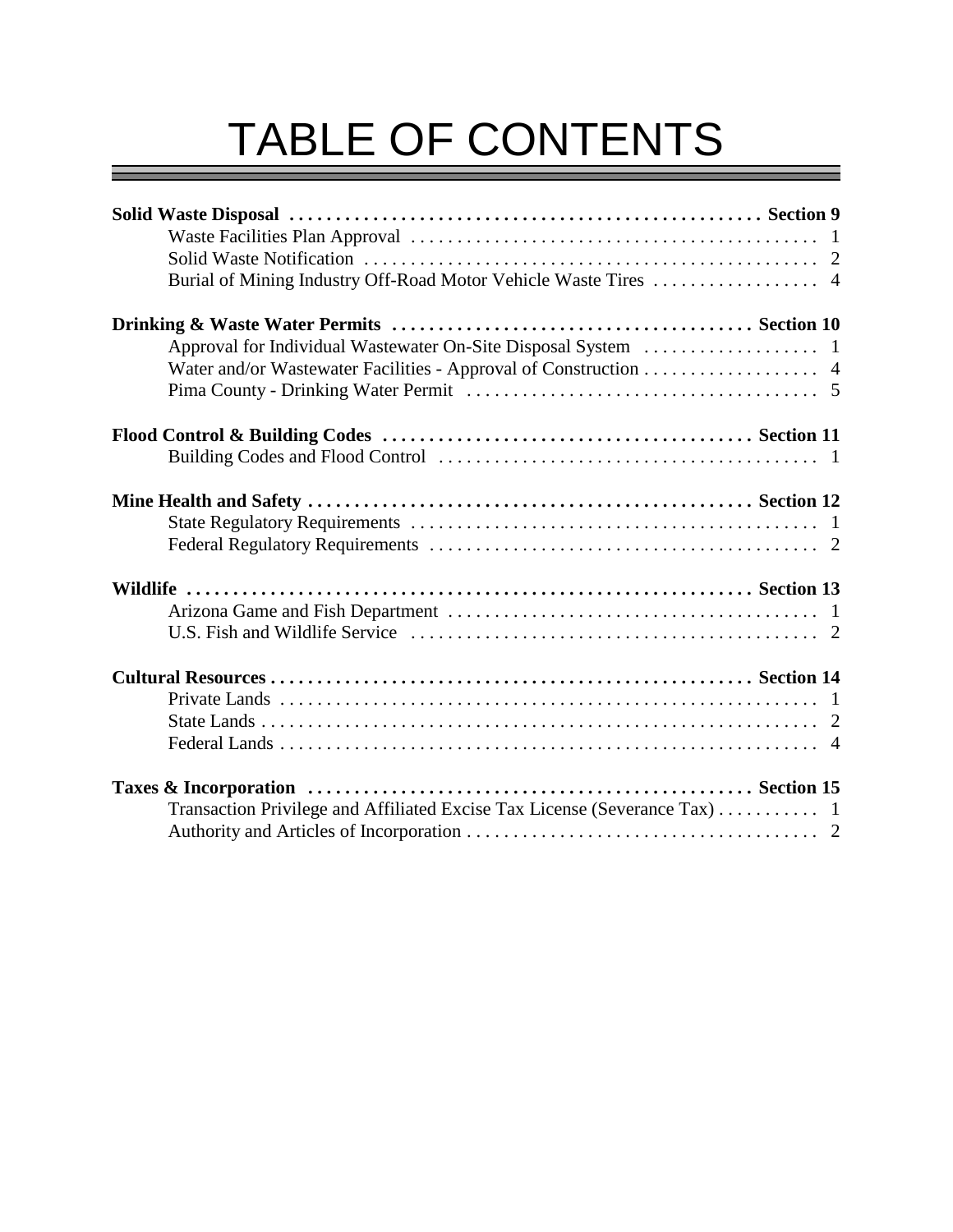Forward and Introduction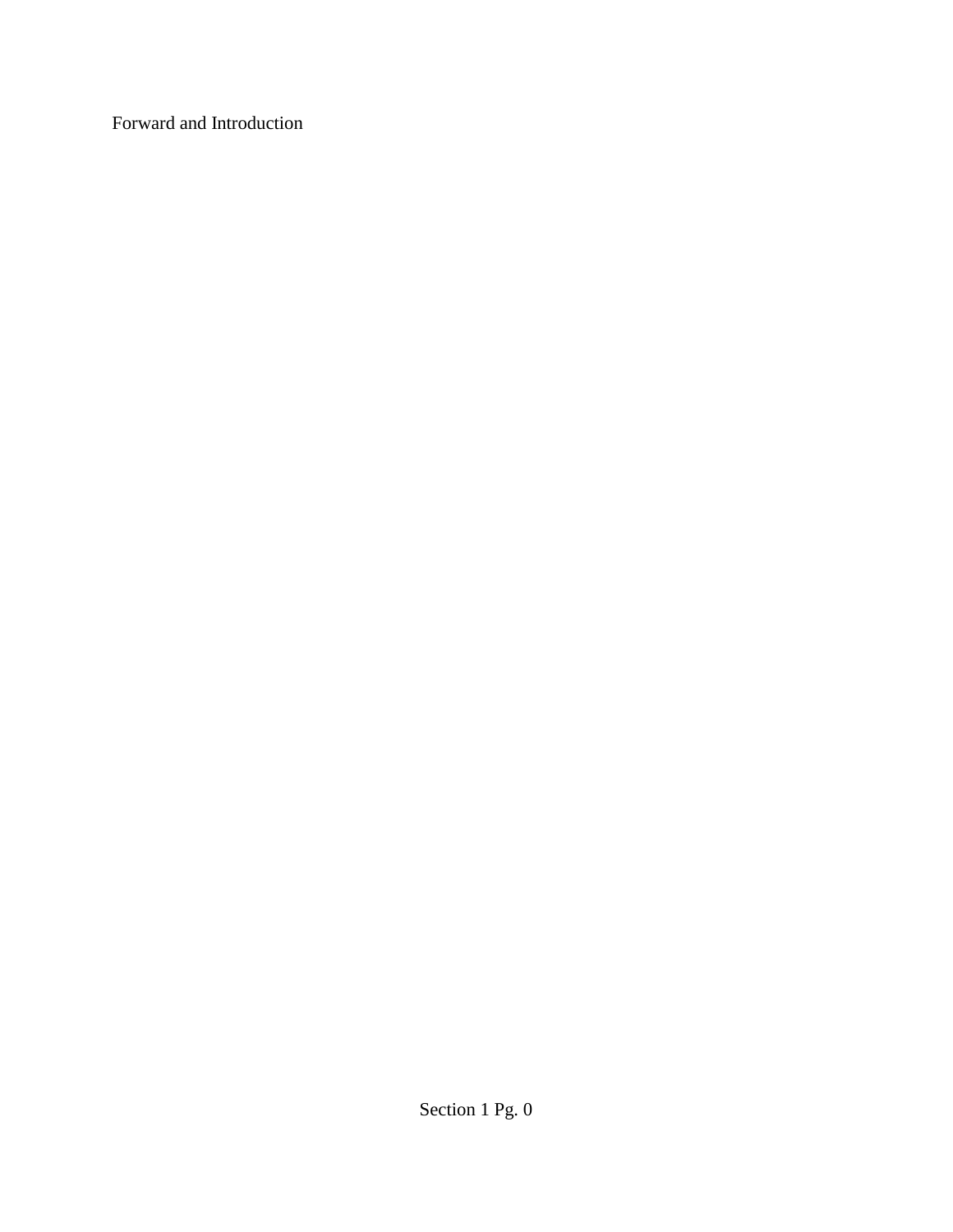# Foreword by: Congressman J.D. Hayworth and State Mine Inspector Douglas K. Martin

What do a "Notice," a "Notice of Intent," a "Notice of Intent to Hold," a "Start Up Notice," a "Notice of Intent to Drill" and a "Notice of Start, Stop and Move" have in common? They are all filings you will probably need to make with regulatory agencies. To add to the confusion, they are all referred to simply as "Notices" by the respective agencies if you intend to mine in Arizona. The purpose of our "Mining Summit" series is to end this confusion and streamline the permitting process.

After our first summit, we identified a need to improve communication between the regulatory agencies and the public. We also felt the need to provide the citizens of Arizona with a clear picture of the rigorous permitting process for mines in our state. This document serves as the first step in achieving our overall goals. While serving as an aid to operators, we intend this document to open communications among agencies. We hope if individual agencies have a clear picture of the entire regulatory process, they will spot areas where cooperation will streamline the permitting process while enhancing environmental safeguards.

This document is an honest attempt to present all the permits that may be required by a mining operator in Arizona. Despite our best efforts, it is probably not complete. As an operator, it is your responsibility to obtain all necessary permits. Guides such as this will help, but we recommend you contact the federal, state, county and local agencies in the area where you plan to locate your operations.

In addition to listing and describing the permits you may need, we have also provided suggestions on how to navigate the permitting process. Our suggestions focus on two crucial elements: 1) Have a good, well thought out exploration or mine plan, and 2) Communicate with regulatory agencies. Communication is essential and will save you time, money, and frustration in permitting your operations.

The preparation of this text involved considerable effort. It is important that all of us, agencies, operators and concerned citizens alike - make an effort to keep it current and accurate.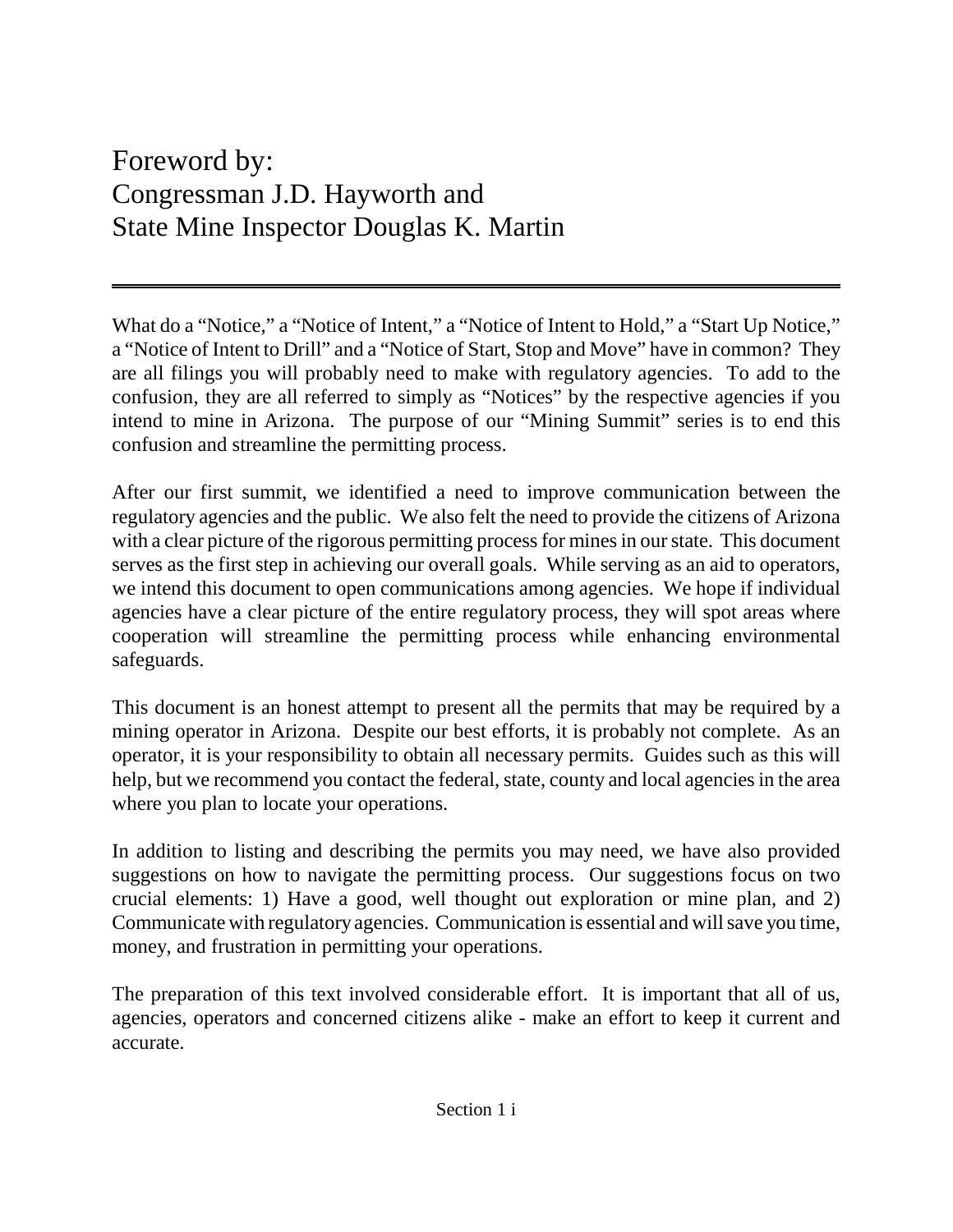As you begin to work with this document and you find data missing, inaccurate, or out of date, we ask you to relay this information to:

> Bureau of Land Management Arizona State Office Attn: Ralph Costa 222 N. Central Avenue Phoenix, AZ 85004 Ph: (602) 417-9349

Revised editions of this guide are anticipated annually. The information you provide will insure that this document contains current, accurate facts.

Finally, we would be remiss if we failed to express our deep gratitude to Ralph Costa and the Bureau of Land Management for pursuing this important project. Without their interest and perseverance, it would have never been completed. We would also like to thank all of the contributing agencies for their valuable input. Your participation in the "Mining Summit" will streamline the permitting process for mineral and metal Industries in Arizona. This will allow more expeditious exploration and production.

J.D. Hayworth Douglas K. Martin Sixth District, Arizona



U.S. Congressman Arizona State Mine Inspector



Congress of the United States House of Representatives **Washington, DC 20515-0306** 



Section 1 ii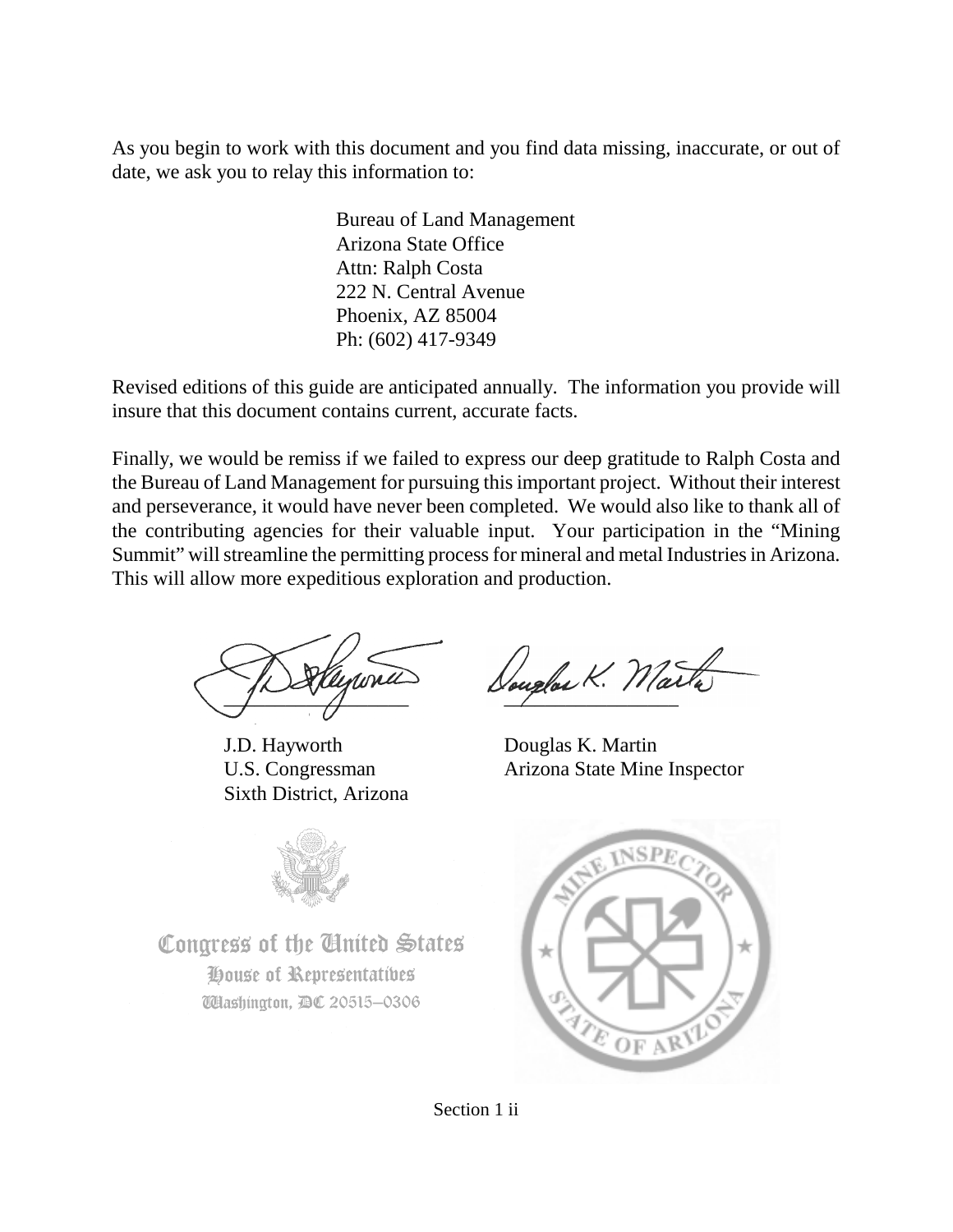# **Permitting Suggestions**

The following procedures are highly recommended. Although not required by law or regulations, these steps will assure a greater degree of success in obtaining your necessary permits. As each situation has unique circumstances, some deviations from the following steps may be required.

- **Step 1** Ask questions. This is the single most important step in the process. Before submitting any applications, consult with all of the permitting agencies to determine exactly what is required in a complete permit application. Inquire about background and baseline environmental data. This is very important because much of this data can only be collected over time, often during specific seasons and can greatly affect the operation start-up date.
- **Step 2** Develop a thorough exploration or mine plan (or notice) and project description. The exploration or mine plan (or notice) should contain all of the information required for as many permit applications as possible. Use this document as the basis for a single permit application package. Remember, it is better to send an agency more information about the project than is needed, rather than not enough. Incomplete applications ALWAYS SLOW DOWN THE PROCESS.

Do not expect or depend on the permitting agency to do significant design or engineering work to complete your application. Agencies are generally staffed to perform review work and asking them to "fill in the blanks" in your design is often more work than they are prepared to handle.

Assemble your exploration or mine plan (or notice) in a three-ring binder. Further into the process, you will be required to make changes and a 3-ring binder will make changing pages easy. Use decimal page numbers (eg. Page 1, 1.1, 2, 2.1 etc.). As changes are made, decimal page numbers will prevent you from changing the entire document simply to correct page numbers. For instance, if design elements on page 11 change, and this requires you to replace page 11 with 3 pages, number them 11, 11.1, and 11.2. Simply submit these new pages with a cover letter to each agency who has a copy of your exploration or mine plan (or notice) requesting that page 11 be replaced with the new pages.

As agencies review your exploration or mine plan (or notice) it is a certainty that one or more of them will require more information or will ask specific questions about your proposal. Be prompt with your response and provide all of the information requested. Remember, when an agency asks for this type of information, your application is often "put on hold" until the information is received.

**Step 3** Apply for as many permits as your operation may require as soon as possible. This is particularly true for agencies that must employ a public notification and disclosure process as part of the permitting process. Federal agencies are required to perform a National Environmental Policy Act (NEPA) review. This process, for example, is required by law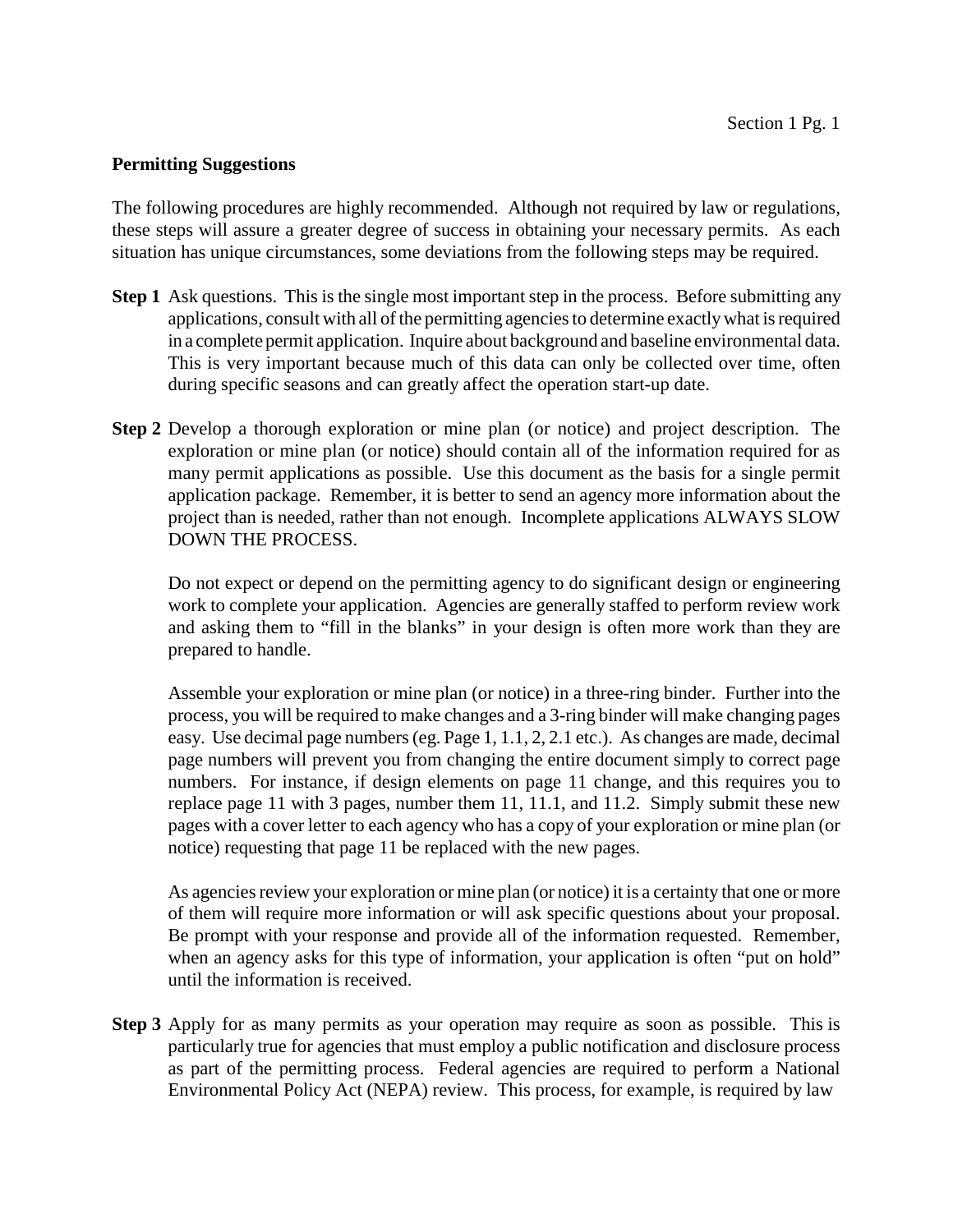Section 1 Pg. 2

# **Permitting Suggestions - Continued**

for each agency and involves specific time frames required for all applications. Submitting applications to the Bureau of Land Management, Forest Service, Environmental Protection Agency and Army Corps of Engineers at the same time allows these agencies to coordinate their NEPA review, saving time and money.

- **Step 4** During the permitting process, avoid making changes to your project, other than those requested by the permitting agencies. Making radical design changes often sets the permitting process back to the beginning. Remember, it is your responsibility to have a well designed, complete exploration or mine plan (or notice) that you believe will work. While some agencies are required by regulation to assist you in the development of such a plan, this greatly slows the process and can add significantly to the overall processing time. DO NOT ATTEMPT TO DESIGN YOUR ENTIRE OPERATION DURING THE PERMIT APPLICATION PROCESS. DO NOT EXPECT THIS PROCESS TO DESIGN YOUR OPERATION.
- **Step 5** Changes to the exploration or mine plan (or notice) will be inevitable; be prepared. As your plan is studied by the agencies, certain modifications and/or design changes will be suggested or mandated by the permitting agency. When you are notified that such changes are required, consult with the agency as soon as possible. REMEMBER TO KEEP ALL OF THE AGENCIES REVIEWING YOUR EXPLORATION OR MINE PLAN (OR NOTICE) INFORMED OF ANY CHANGES YOU MAKE. Each agency must have a complete and up-to-date version of your proposal. Communications between the agencies is essential and you should take every opportunity to enhance communications.
- **Step 6** Finish by obtaining as many of the permits you need at the same time. Remember, generally, you cannot begin your operation until you have obtained all necessary permits. Unless you have all of your permits, having most of them is of very little benefit.
- **Step 7** Read and understand the conditions and requirements of your specific permits. It is essential that your operations conform to these conditions and requirements at all times.
- **Step 8** Keep your exploration or mine plan (or notice) "alive." Often, as operations proceed, there are better ways of doing things. By submitting exploration or mine plan (or notice) changes using the procedures in Step 2, you can amend or modify your exploration or mine plan (or notice) as conditions dictate. Be advised, however, that individual state or federal permitting agencies may require you to modify your permits when mine plan (or notice) changes are proposed. Consult with these agencies early when planning changes to your operation.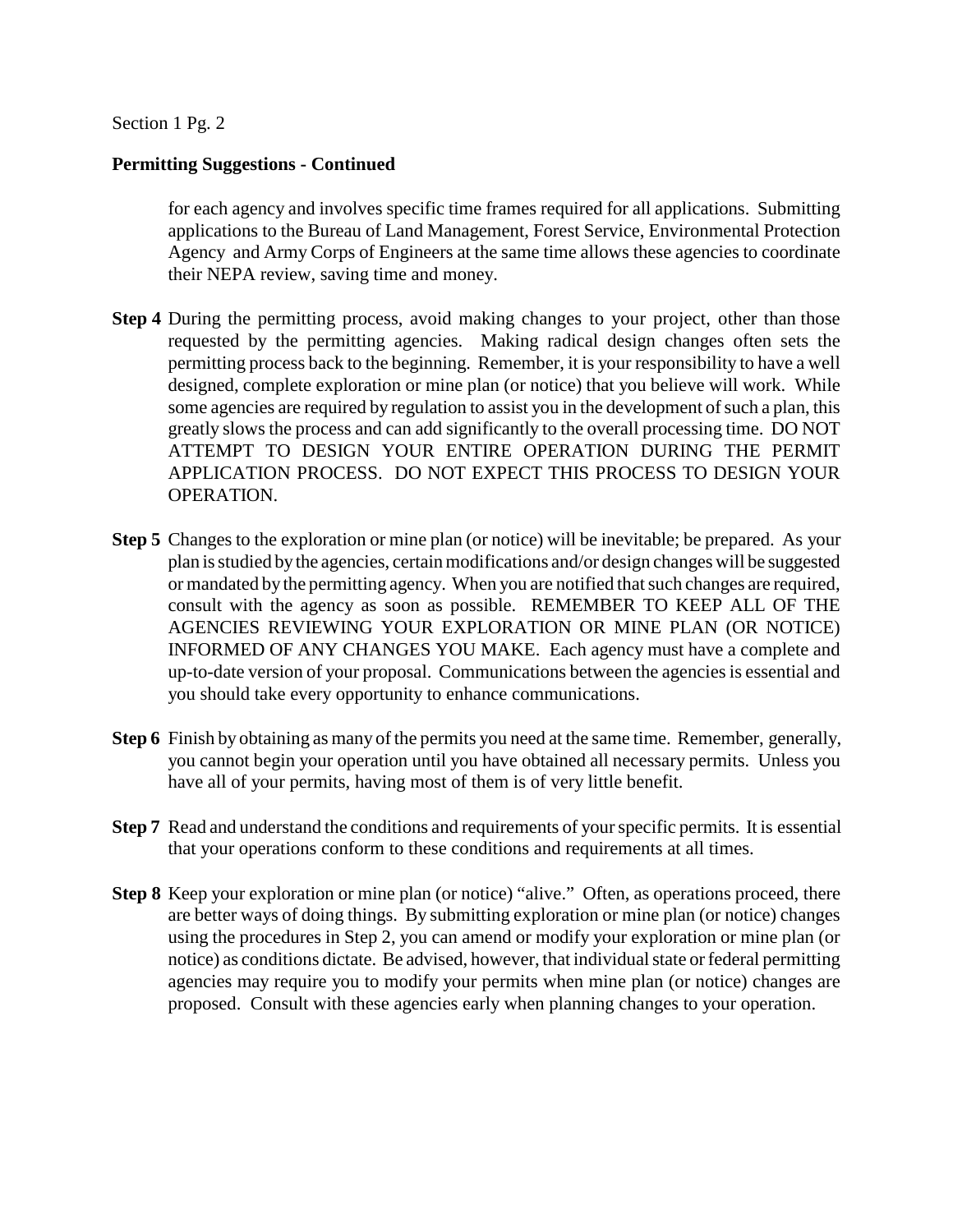#### **Some Common Myths About Permitting**

The following is a compilation of typical misconceptions or "myths" that people hold concerning the permitting process. They are presented here to dispel these myths and assist you in understanding your role and responsibilities:

#### **Myth: "I've been out here for 20 years and my operation is 'Grandfathered'."**

**Reality:** The term "grandfathered" refers to the idea that an operation established before changes in the law is not governed by those changes. This is rarely the case. Generally, environmental laws require all operators to comply. Occasionally the law will provide a "grace period" or a limited amount of time to allow the operator to bring his/her operations into compliance with the law, but these periods were of a specific duration and in most cases have long since expired.

#### **Myth: "They (land management agency) will tell me what permits to get.**"

**Reality:** Few, if any, of the agencies involved in the permitting process are aware of all the permits that you will need to operate your mine. Each agency has only a piece of the permit puzzle. It is your responsibility to obtain the permits you will need to operate your mine. Resources such as this manual will help, but it is your responsibility to contact regulatory agencies to determine if they will require you to obtain any permits. When in doubt, ask!

# **Myth: "I have approval from the land management agency to mine (Notice, Plan of Operations, Lease, etc.) so I can start mining."**

**Reality:** This is almost never the case. An approval, or acknowledgment for notices, from the land management agency is a necessary step in the permitting process. Such an approval alone does not allow you to begin operations. You must obtain all necessary environmental and health and safety permits before beginning operations.

#### **Myth: "I called the agency and someone there said it was okay for me to mine."**

**Reality:** Verbal authorizations are always suspect. Get the name of the person you are talking to and as much pertinent information as you can. Always ask for a follow-up letter to confirm your conversation. Given the complexity of the permitting process, it is doubtful that any single agency or any single individual can give you the "go ahead" to mine. The decision to begin mining is a business decision that you must make, given your legal obligation to obtain all necessary environmental and health and safety permits and on your personal knowledge of the status of your permit applications.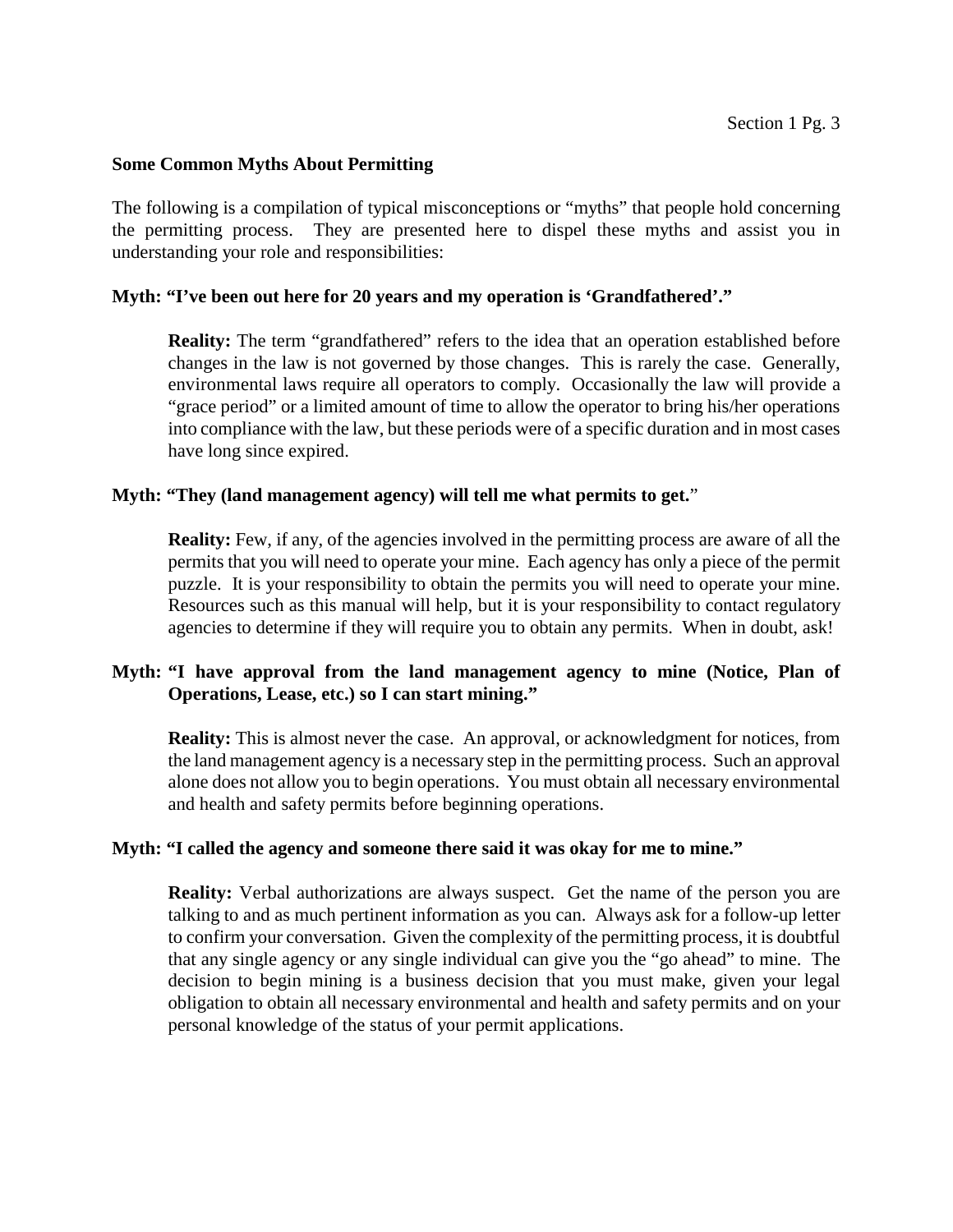Section 1 Pg. 4

# **Some Common Myths About Permitting - Continued**

# **Myth: "I can change something in my mine plan (or notice) without going through the trouble of changing my APP application, my 404 application, my NPDES application etc."**

**Reality:** Agencies routinely work together on the permitting of a mine plan (or notice). A change made in a mine plan (or notice) that is not reflected in other applications (or vice versa) is usually discovered by the agencies. In addition, members of the interested public often discover these discrepancies in the review of documents during the NEPA process. These discrepancies always slow the permitting process down and often cast serious doubt in the mind of the public concerning the integrity of the mining company and the permitting process itself.

# **Myth: "Once I've started, I can get the permits I need. The government won't shut me down."**

**Reality:** Permitting agencies have a responsibility to enforce their regulations. Operators who knowingly and willfully operate without the necessary permits are subject to civil penalties, fines and possibly even prison terms in addition to being shut down. Few, if any, regulatory agencies have the authority to grant a "grace period" or interim term to allow you to operate without benefit of a permit. Once you are discovered in violation, the regulatory agencies, by law, are mandated to act.

# **Myth: "There is no need to make my proposal technically accurate or detailed, the agencies reviewing my mine plan (or notice) will just change everything anyway**."

**Reality:** All mine and exploration plans must be technically accurate and detailed. Mine plans or notices should be well engineered and complete. Never assume that the permitting process will substitute for a well engineered project. In fact, most of the time delays involved in the permitting process are due to poor or inadequate designs and proposals. Agencies are forced to ask for more information and/or reevaluate constantly changing designs as new information is gathered. This is extremely inefficient, confusing and frustrating.

# **Myth: "I don't need to perform any environmental studies unless I am ordered to by an agency that is reviewing my mine plan (or notice) or permit application."**

**Reality:** Agencies require that mine plans (or notices) are designed and engineered to minimize environmental impacts. To prepare a well engineered mine plan (or notice) it is essential that you perform environmental studies and gather baseline data. You should use this data to develop your mine plan (or notice) prior to seeking your permits. If you wait until you begin the permit process to do this work, your project will almost certainly change to reflect the data gathered.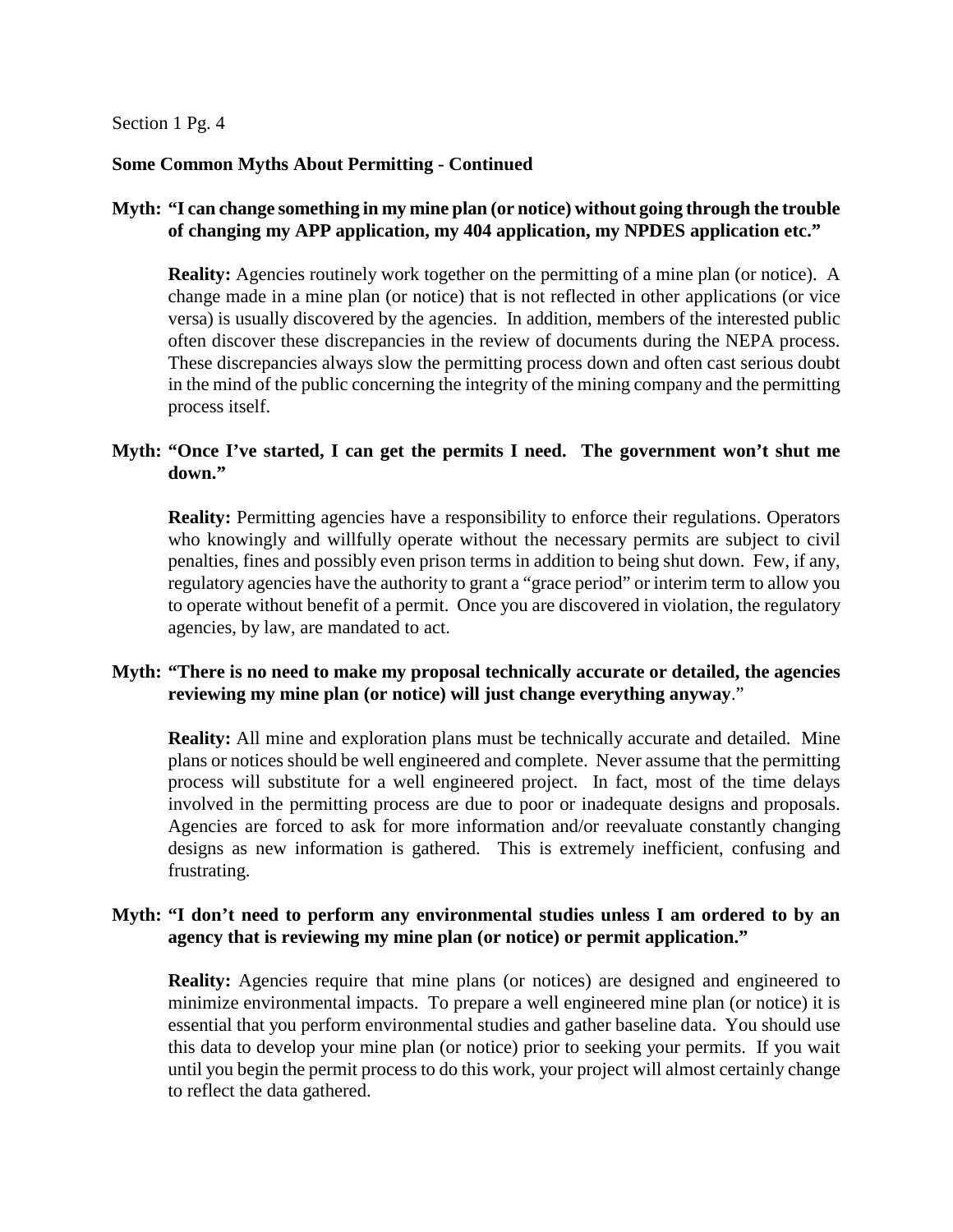### **Overview of Major Federal Environmental Laws**

The following is a brief overview of the *major* federal laws, presented in chronological order, affecting the permitting of mining operations.

#### **Migratory Bird Treaty Act of 1918. 16 U.S.C. §§ 703 et. seq.**

It is unlawful to hunt, take, capture, kill, possess, import or export any migratory birds. This includes most songbirds, doves, birds of prey and waterfowl. Any person found guilty can be arrested. The fine for this misdemeanor is \$500 or up to six months in jail. Persons pursuing mining activities including cyanide, acid, oiled ponds or sumps that result in take or kill could be subject to the above penalties.

#### **National Historic Preservation Act of 1966. 16 U.S.C §§ 470 et. seq.**

The Act establishes that prior to the commencement of construction on any project licensed or funded by the federal government, a cultural resource inventory is required. If the inventory reveals that the project may cause irreparable loss or destruction of significant scientific, prehistoric, historic or archeological resources further studies are required. Discoveries of important resources may prohibit the project from proceeding as planned. Refer to the section titled "Section Cultural Resources" in this handbook for more information.

#### **National Environmental Policy Act of 1969 (NEPA). 42 U.S.C. §§ 4321 et. seq.**

This law serves a fundamental role in environmental protection. The purpose of the Act is to declare a national policy which will encourage productive and enjoyable harmony between man and his environment and to establish a Council of Environmental Quality. NEPA forms the basis of the federal government's decision making process by requiring full and complete disclosure of the impacts of the proposed action on the human environment.

Generally, the NEPA process begins with an initial review of the project. If the project proposed does not have readily apparent environmental consequences and is not categorically excluded from the NEPA analysis, the agency will prepare an Environmental Assessment (EA). This document analyzes the environmental impacts of the project and ends with either a Finding of No Significant Impact (FONSI) or a finding that there are significant impacts, which requires the preparation of an Environmental Impact Statement (EIS) with full public disclosure of those impacts. A FONSI would lead to the approval of the proposal without further NEPA analysis. If the agency anticipates that an undertaking may significantly effect the environment, or if a project is environmentally controversial, the agency may choose to prepare an EIS without first preparing an EA.

NEPA is not the decision making authority, it is the disclosure authority. Other statutes provide the basis for making the "decision" based on the NEPA analysis.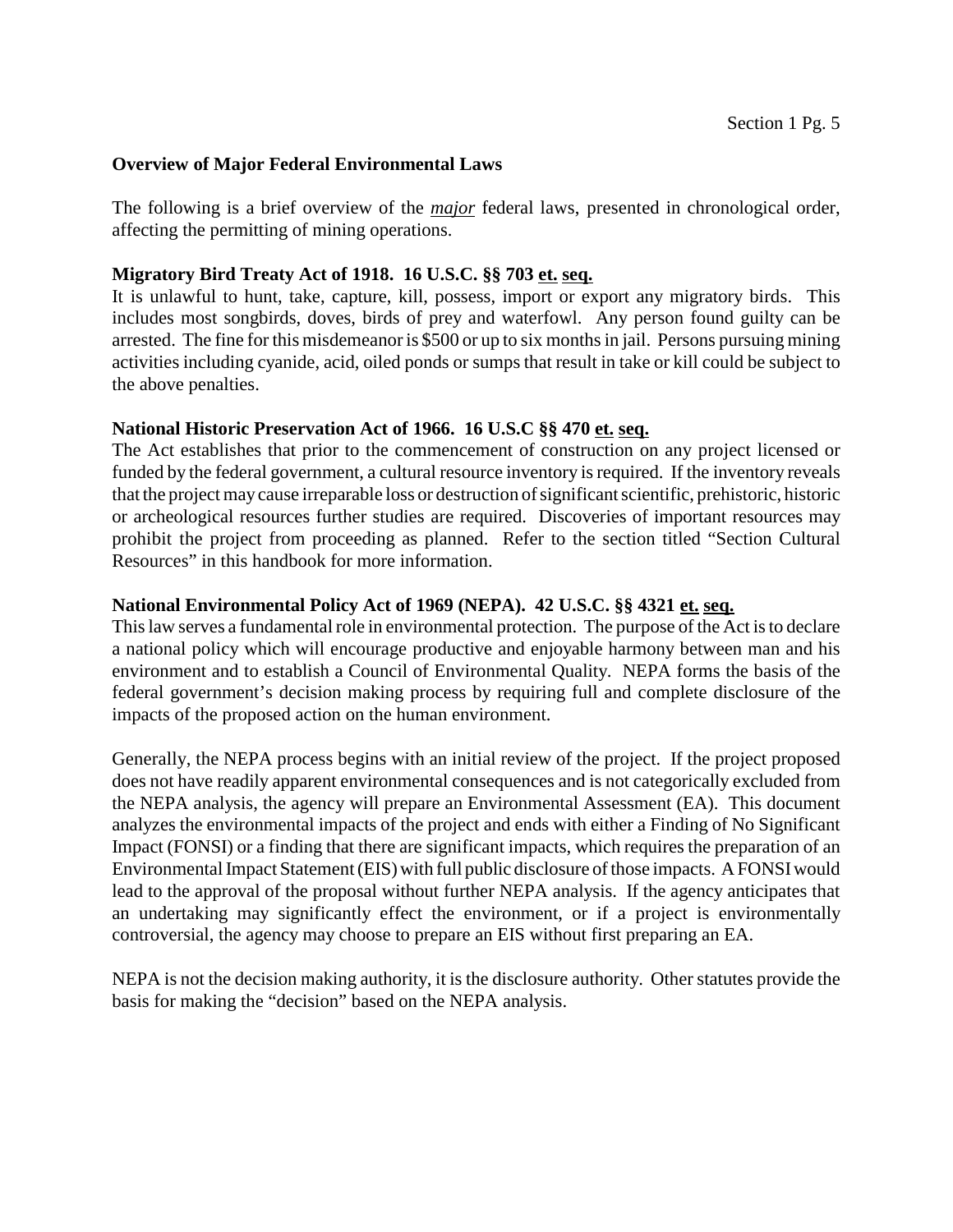# Section 1 Pg. 6

# **Overview of Major Federal Environmental Laws - Continued**

# **Clean Air Act of 1970 with amendments in 1977 and 1990. 42 U.S.C. §§ 7401 et seq.**

The Act establishes implementation plans for National primary and secondary Ambient Air Quality Standards (NAAQS), permit requirements, performance standards for new primary sources, emission standards for new hazardous air pollutants, air toxic standards and restriction preventing significant deterioration of clean air areas. Pollutant emissions from such sources as conveyor belts, wash plants, mills, smelters, refineries and fugitive dust from mining operations makes the mining industry subject to the provisions of the Act. Refer to Section 5 (Air Quality Permits) in this handbook for more information. Penalties: civil up to \$25,000 per day per violation, criminal penalties up to \$25,000 per day per violation and/or one year in jail, doubling on the second offence.

# **Endangered Species Act of 1973. 7 U.S.C. §§ 136; 16 U.S.C. §§ 1531 et seq.**

Section 7 of the Act requires that all federal departments and agencies shall take such action as is necessary to ensure that actions authorized, funded or carried out by them do not jeopardize the continued existence of endangered species and threatened species or results in the destruction or modification of habitat of such species which is determined to be critical. Civil penalties for violation of provisions under ESA range up to \$25,000. Criminal penalties reach up to \$50,000 and one year in prison. Refer to the Section 13 (Wildlife) in this handbook for more information.

# **Safe Drinking Water Act of 1975. 43 U.S.C. §§ 300f et seq.**

The Act requires that national health standards be established for water quality in public water systems. The Act sets drinking water standards and standards applicable to public water systems. A mine would have to comply with the Act if it provides water to more than 15 service connections or if the system regularly services at least 25 individuals on a daily basis, including miners, 60 days out of the year. The Act also provides for the protection of underground drinking water sources. Underground injections which could endanger underground drinking sources are tightly regulated. Refer to the entries titled "Aquifer Protection Permits" and "Underground Injection Control Permits" in this handbook for more information.

# **Federal Land Policy Management Act of 1976. 43 U.S.C. §§ 1701 et seq.**

The Act provides the basis for the Bureau of Land Management (BLM) surface management regulations 43 CFR 3809. It directs the Secretary of the Interior to take any action necessary by regulation or otherwise to prevent unnecessary or undue degradation of the public lands. The Act provides the basis for mining claim surface management regulations. It also set forth the requirements for mining claim recordation.

Section 302 (Title 3) of the Act allows the Secretary of the Interior to authorize use, occupancy, and development for federal lands. This section provides the foundation for the BLM's 43 CFR 3715 Mining Claim Use and Occupancy regulations.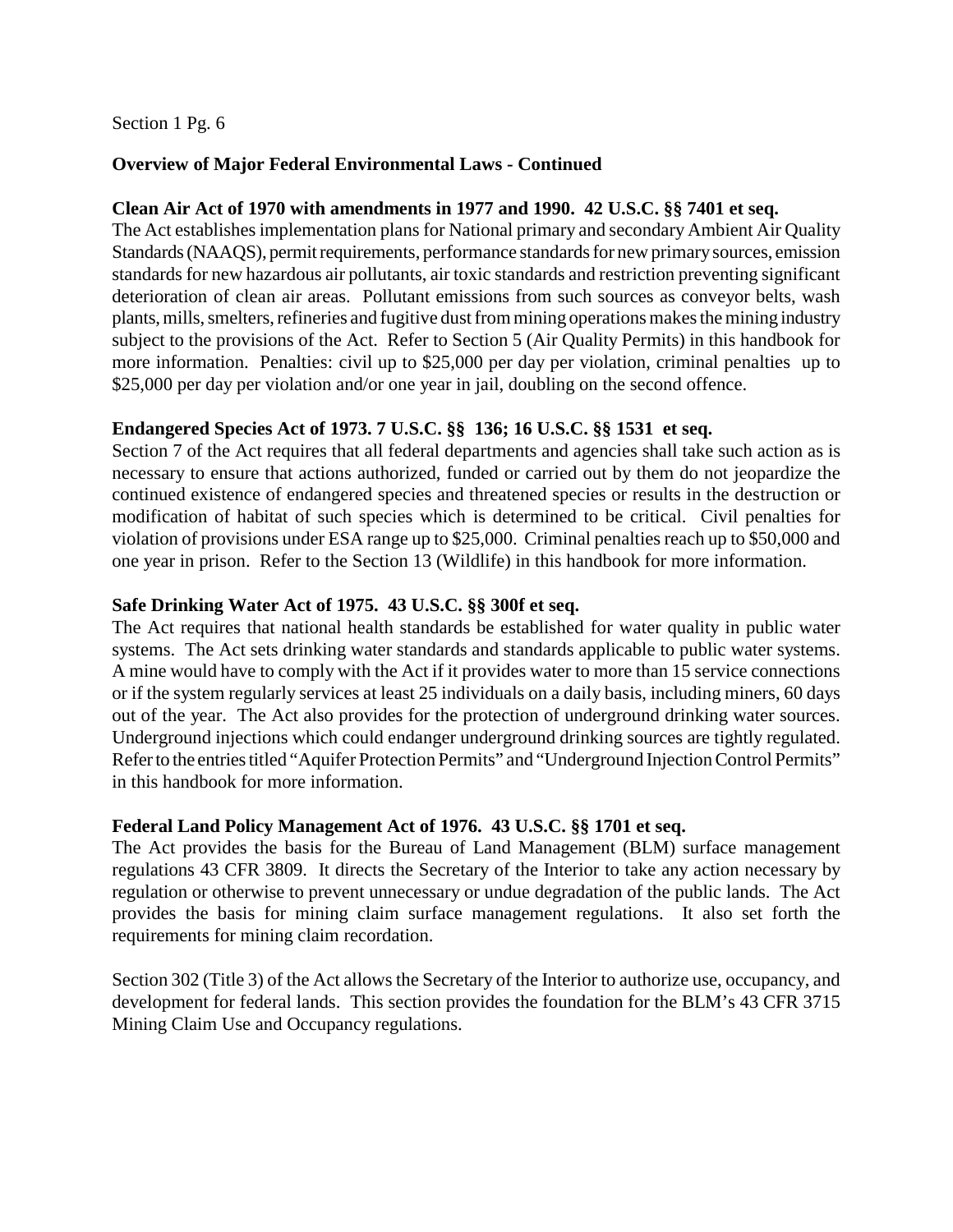# **Overview of Major Federal Environmental Laws - Continued**

#### **Resource Conservation and Recovery Act of 1976 (RCRA). 42 U.S.C. §§ 6901 et seq.**

Management of solid wastes, including those generated by the minerals industry, are regulated under RCRA. RCRA is designed to provide a "cradle to grave" management of solid wastes disposed of through land disposal. Regulations promulgated under RCRA are at 40 CFR 240.

RCRA uses a very broad definition of "solid waste." Because of this broad definition, essentially all mining, minerals processing and materials recycling operations fall under the jurisdiction of the Act. Most waste materials used in ancillary minerals production facilities such as shops and warehouses producing such wastes as used oil, solvents and shop wastes are regulated under the Act.

A 1980 amendment, the Bevill Amendment, specifically excluded solid wastes from the extraction, beneficiation and processing of ores and minerals from regulations as hazardous wastes under the Act. In 1988 a court decision stated that Congress did not intend the Bevill Amendment to include waste streams from smelting and refining operations. The Amendment applies only to large volume, low hazard waste such as mine overburden, waste rock, leaching residues and mill tailings. Other waste streams, such as those from refineries and smelters are probably regulated under the Act. Contact EPA for more information. Penalties for civil violations are up to \$25,000 per day per violation, criminal penalties are up to \$50,000 per day per violation and/or two years in jail. Violations causing a "knowing endangerment of human life" can be punished with a fine of up to \$250,000 and/or a 15-year sentence. Refer to Section 8 (Hazardous Materials) for more information.

# **Surface Mining Control and Reclamation Act of 1977 (SMCRA). 30 U.S.C. §§ 1201 et seq.**

This law created a nationwide framework for regulating the effects of active surface coal mines and the surface effects of underground coal mining. This law does not apply to surface mining of any mineral other than coal. Title V of the Act establishes a permitting system for all surface coal mines. The enforcement and administration of the Act has been delegated to the Office of Surface Mining, Reclamation and Enforcement (OSMRE).

# **Clean Water Act of 1977. 42 U.S.C. §§ 1251 et seq.**

This Act amended the Federal Water Pollution Control Act and is commonly referred to as the Clean Water Act. The main focus of the Act is to improve water quality by regulation of discharges of pollutants into navigable waters at the source. The discharge of any pollutant into navigable waters from any point source except in compliance with the Act is unlawful. For purposes of the Act, a "point source" is defined as any discernible, confined and discrete conveyance, including but not limited to any pipe, ditch, channel, tunnel, conduit, well, discrete fissure, container, rolling stock, concentrated animal feeding operation or vessel or other floating craft, from which pollutants are or may be discharged. The term "navigable waters" is so broadly defined in the Act that any discharge from a point source that enters a dry or flowing gully, wash, arroyo, creek, stream, river or lake should be presumed to be covered.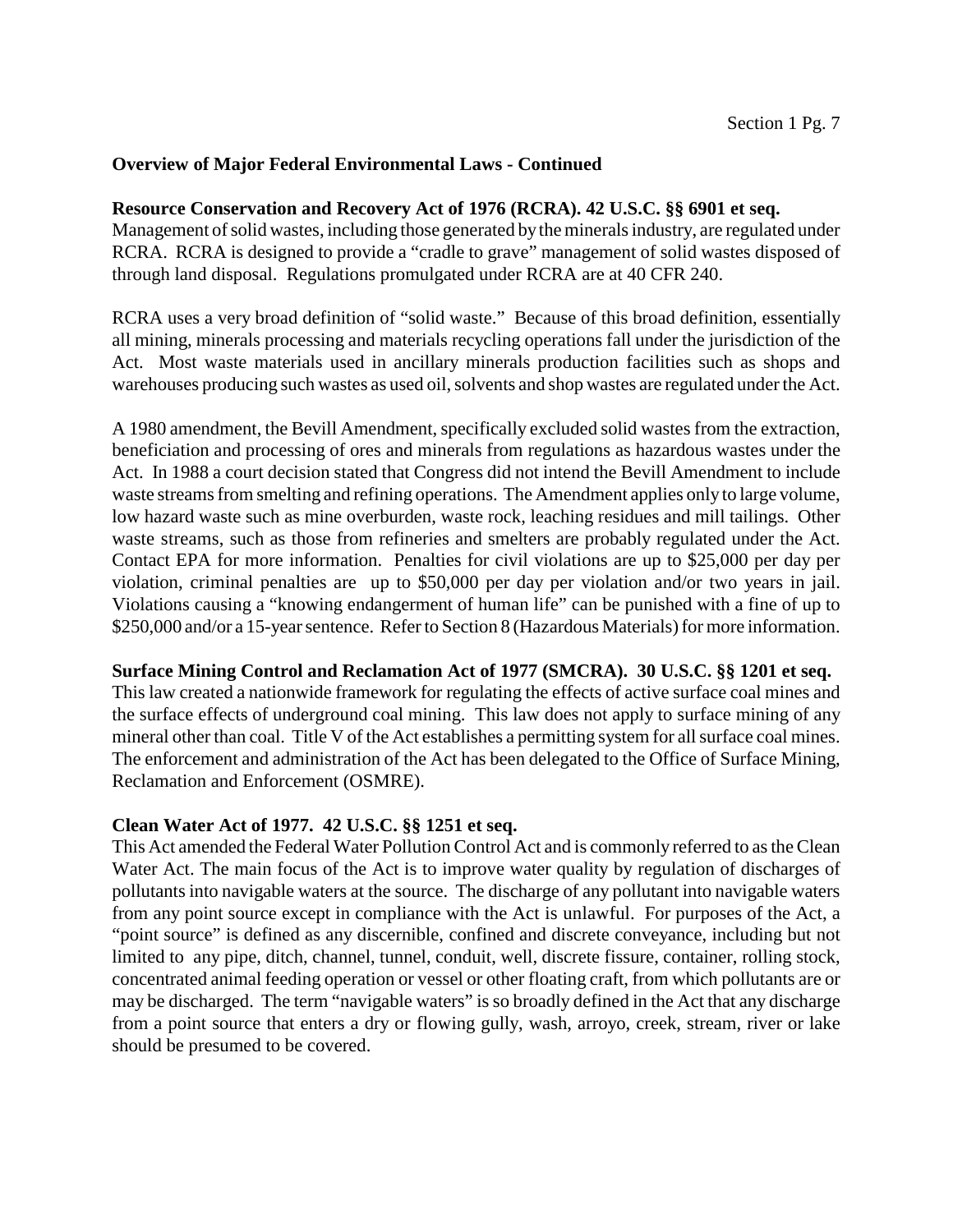# Section 1 Pg. 8

# **Overview of Major Federal Environmental Laws - Continued**

Under Section 208 of the Act each state must identify the areas within the state that have substantial water quality problems. Areas identified as having such problems are subject to area-wide waste treatment plans. These plans provide for the treatment and control of all point and non-point pollution sources. Section 208 has significance for mining operations because no permit under Section 402 (National Pollutant Discharge Elimination System) can be issued that conflicts with an area-wide waste treatment plan. Please refer to the entry titled "208 Consistency Review" in this handbook for more information.

A permit is required for any discharge of pollutants subject to the Act. This requirement establishes the National Pollutant Discharge Elimination System (NPDES). NPDES permits are required for all existing and new sources of pollution governed by the Act. An EIS is not required for existing sources, but a full NEPA analysis is required for new sources. Some states have the authority to administer this program, but in Arizona NPDES permits are issued by the EPA. Refer to the entry titled "(NPDES) Permits" in this handbook for more information.

Discharges of harmful quantities of hazardous substances or oil in harmful quantities is prohibited by Section 311 of the Act. Hazardous quantities for hazardous substances are specified in 40 CFR 117. A hazardous quantity of oil is an amount that "causes a film or sheen upon or discoloration of the surface of the water or adjoining shorelines or causes a sludge or emulsion to be deposited beneath the surface of the water or upon adjoining shorelines." A spill prevention control and countermeasures (SPCC) plan is required for facilities with buried oil-storage tanks greater than 42,000 gallons or surface tanks larger than 1320 gallons. Refer to Section 4 (Explosives, Fuel and Oil) in this handbook for more information.

Section 404 of this Act regulates the discharge of dredged or fill material into waters of the U.S. This Act authorizes the U.S. Army Corps of Engineers to issue permits for the discharge of dredged or fill materials into waters of the U.S. The definition given to waters of the U.S. is so broad that any operations conducted in any dry or flowing gully, wash, arroyo, creek, stream, river or lake or wetland should be presumed to be covered in the definition. Always consult with the Corp of Engineers before conducting operations in such areas. A NEPA analysis is required for the issuance of new individual 404 permits. Refer to the entry titled "Section 404 Permit (Dredge and Fill)" in this handbook for more information.

Violations causing a "knowing endangerment of human life" can be punished with a fine of up to \$250,000 and/or a 15-year sentence.

# **Archaeological Resources Protection Act of 1979. 16 U.S.C. §§ 470aa** *et seq.*

This act provides felony-level penalties for the actual *or attempted* unauthorized excavation, removal, damage, alteration, or defacement of any archaeological resource, more than 100 years of age, found on public lands or Indian lands. The Act also prohibits the sale, purchase, exchange, transportation, receipt or offering of any archaeological resource obtained from public lands or Indian lands in violation of any provision, rule, regulation, ordinance or permit under the Act, or under any Federal, State or local law.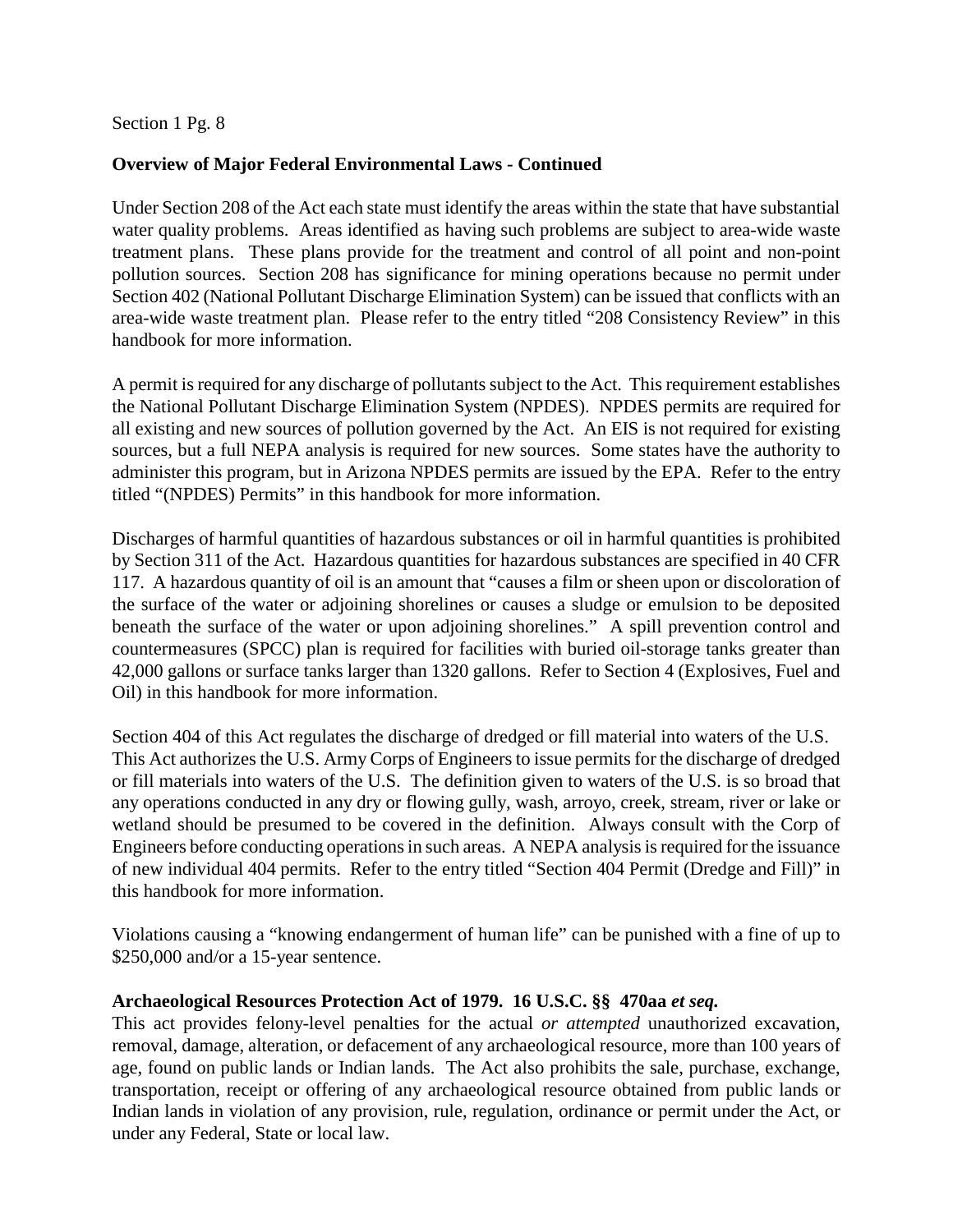# **Overview of Major Federal Environmental Laws - Continued**

A conviction under this Act, if it is a first offense with under \$500 in damages, can bring up to one year imprisonment and/or \$100,000 in fines. Subsequent offenses, or a first offense exceeding \$500 in damages, can bring up to five years imprisonment and/or \$250,000 in fines.

# **Comprehensive Environmental Response, Compensation, and Liability Act of 1980 (CERCLA). 42 U.S.C. §§ 9601 et seq.**

This law focuses on the discharge of hazardous substances to the environment. The term "hazardous substance" is extremely broad covering materials that are a substantial danger to public health or the environment. These materials can exist in mine water, leachates, waste piles, mill tailings and other chemicals used in mining, mineral processing and related activities. A list of hazardous substances is published in 40 CFR 302.

The law specifically relates to abandoned or inactive operations but also applies to the unpermitted discharge of any listed substance. Discharges of hazardous solid waste at active sites are governed by RCRA. CERCLA applies to discharges of "hazardous substances" at inactive sites occurring through the effects of natural processes on discarded materials. Once a site has been identified by the EPA as a possible source of discharges of hazardous substances, further evaluation and cleanup procedures begin. **CERCLA is designed to put the obligation to pay for these procedures on those who are responsible for putting the hazardous substances at the site in the first place or on those who now own the land where the site is located. Simply obtaining an interest in mined lands such as staking a mining claim, may make you liable for the entire cost of cleanup of the land should it be shown that the site is discharging hazardous substances.** The scope of liability associated with CERCLA is enormous. Land owners may be responsible for activities that took place decades in the past.

Civil liability for a share of the costs of cleaning up a waste site. Damage to natural resources can be assessed for up to \$50 million. Civil penalties of up to \$25,000 per day per violation for specified provisions of the Act. For criminal violations, fines up to \$250,000 per day per violation and/or three years in jail for failing to notify appropriate agencies or falsely reporting an emergency spill. Subsequent violations can result in up to five years in jail.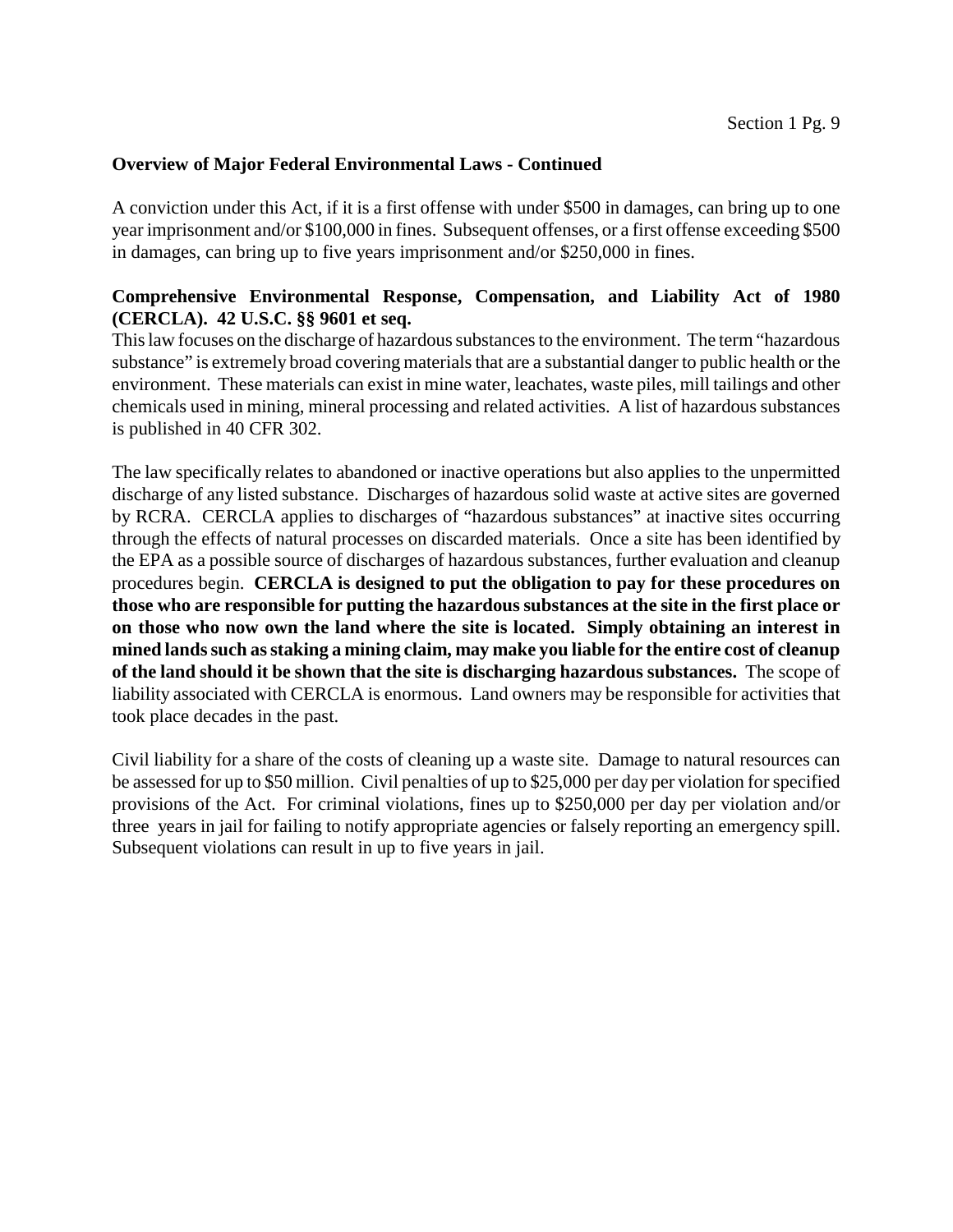Section 1 Pg. 10

#### **Arizona Department of Mines and Mineral Resources**

Arizona Department of Mines and Mineral Resources (ADMMR) 1502 West Washington Phoenix, AZ 85007 (602) 255-3795

#### **PERMITS, AUTHORIZATIONS OR FILINGS:**

This department does not issue permits and is not a regulatory agency. The ADMMR function is to promote mineral resource development in Arizona.

#### **LEGAL AUTHORITY:**

A.R.S. § 27-101

### **ROLE OF ADMMR:**

One of the main functions of ADMMR is to aid new mine operators and mineral explorationists. The staff is familiar with many of the problems incidental to new and existing operations. In addition, ADMMR welcomes the filing of activity and resource reports for the data files and library it maintains. This information is useful in answering inquiries relating to proposed and operating mines and portraying a positive image of mining to the public. ADMMR also provides testimony at public hearings in support of mineral resource development and the multiple use of public lands.

#### **Publications:**

A number of special reports, directories, circulars and mineral reports are available that provide information on mining and mineral resources in Arizona. Examples include: *Laws and Regulations Governing Mineral Rights in Arizona*, *Determination of Land Status*, *Directory of Active Mines*, *Arizona Mining Consultants*, *Directories of Federal , State, and County mine-related agencies*. A publication list is available.

#### **EXEMPTIONS:**

Not applicable.

#### **FEES:**

No fees are charged for the use of the library or data files. The staff will assist mine operators free of charge. Publications are usually sold. Contact ADMMR for prices.

#### **AVERAGE PROCESSING TIME:**

Not applicable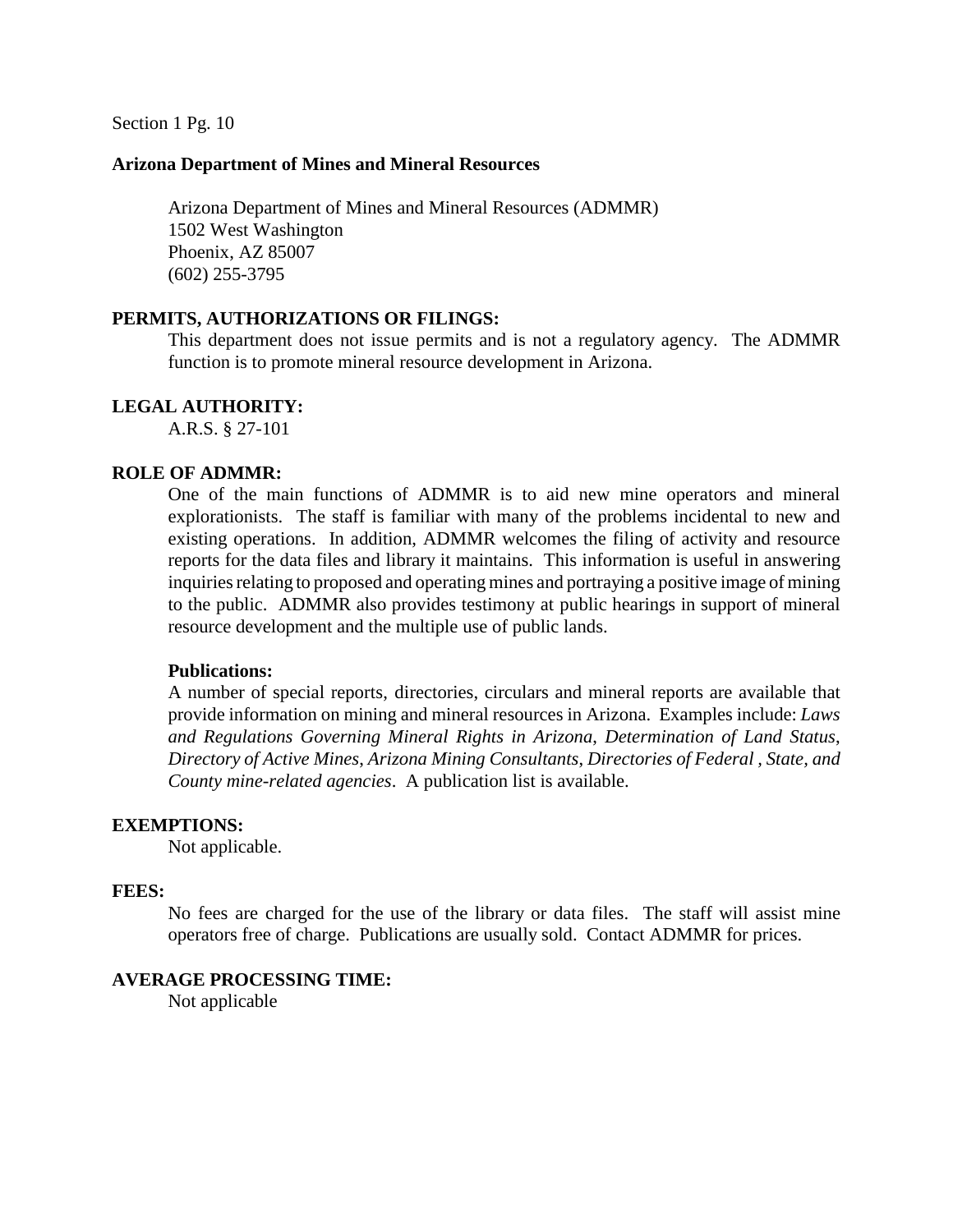Section 2 Pg. 0

Land Use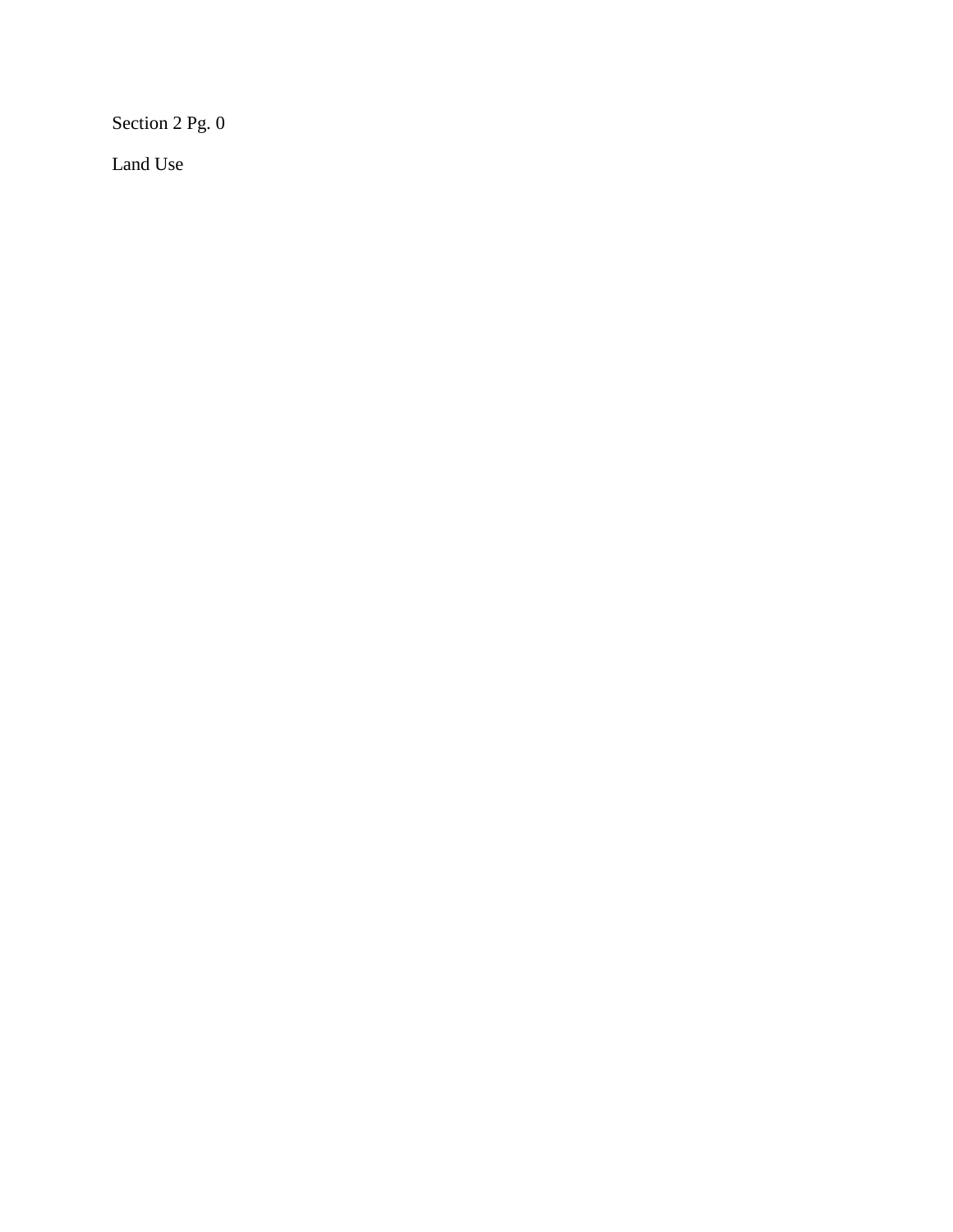#### **Private Lands - Land Use Authorizations (Agreements)**

# **In General:**

Privately held minerals are most often developed through contractual arrangements between the land or mineral estate owner and the operator. These contracts vary widely in levels of sophistication and detail. The most obvious matter is the price. For many products such as sand and gravel or decorative rock, the price—commonly termed the royalty—is usually expressed as an amount per ton or cubic yard.

For metal bearing material the price is usually based on net smelter royalty, which considers the metal produced from the ore less certain processing costs. Other considerations include minimum annual payments, responsibilities for site permitting under the various regulatory agencies, surface disturbance considerations, reclamation of the site when the material is removed, access, insurance, limits of liabilities, guarantee of ownership, ownership of waste or by-products and any other circumstances the parties feel should be addressed formally.

Provisions for the exploration for private minerals vary widely also. These may range from relatively informal "hand shake" arrangements, to formal contracts specifying any number of details and provisions. Options to purchase or lease are often contingent on the quality and quantity of the material discovered. As with any property matters, participants should equip themselves with a thorough understanding of the situation or seek out sound professional advisors well versed in the field.

Reclamation of private lands is regulated by the Arizona State Mine Inspector through the Mined Land Reclamation Plan.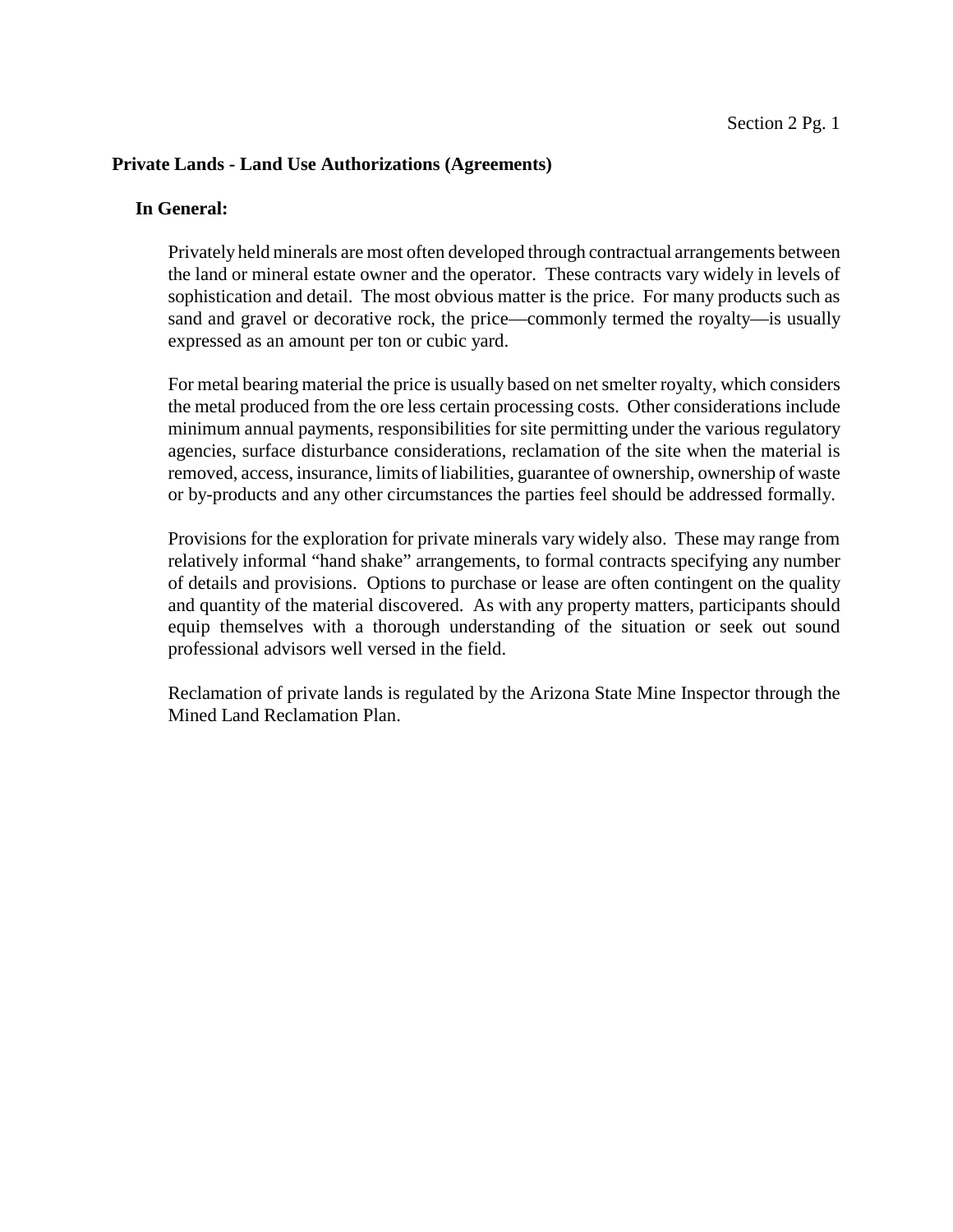Section 2 Pg. 2

# **Private Lands Mined Land Reclamation Plan (private lands)**

Arizona State Mine Inspector 1700 West Washington, Suite 400 Phoenix, AZ 85007 (602)542-5971

#### **PERMITS AND AUTHORIZATION:**

Mined Land Reclamation Plan

#### **LEGAL AUTHORITY:**

A.R.S. § 27-901 et. seq. A.A.C. R11-2-101 through R11-2-822

#### **CONDITIONS REQUIRING PERMIT:**

Reclamation plans, associated costs, and financial assurance mechanisms must be submitted and approved for all metalliferous mining units and exploration operations with surface disturbances on private lands greater than five acres. The amount of financial assurance is based on the actual estimated costs of reclamation. Financial assurance can be provided in any one of several forms, including: surety bond, certificate of deposit, cash deposit and corporate guarantee.

#### **EXEMPTIONS:**

Smelting, refining, fabricating, or other metal processing facilities and materials associated with these facilities are exempt. Surface disturbances located on state lands are exempt. Surface disturbances created prior to and not active since January 1, 1986 are exempt. Surface disturbances less than five acres in extent are exempt.

#### **FEES:**

A one-time submission fee, equal to three dollars per acre of surface disturbances covered by the plan, is assessed.

# **AVERAGE PROCESSING TIME:**

Notification of administrative completeness or incompleteness is given within thirty days of plan submittal. A plan is either approved or disapproved within 120 days of an administratively complete determination.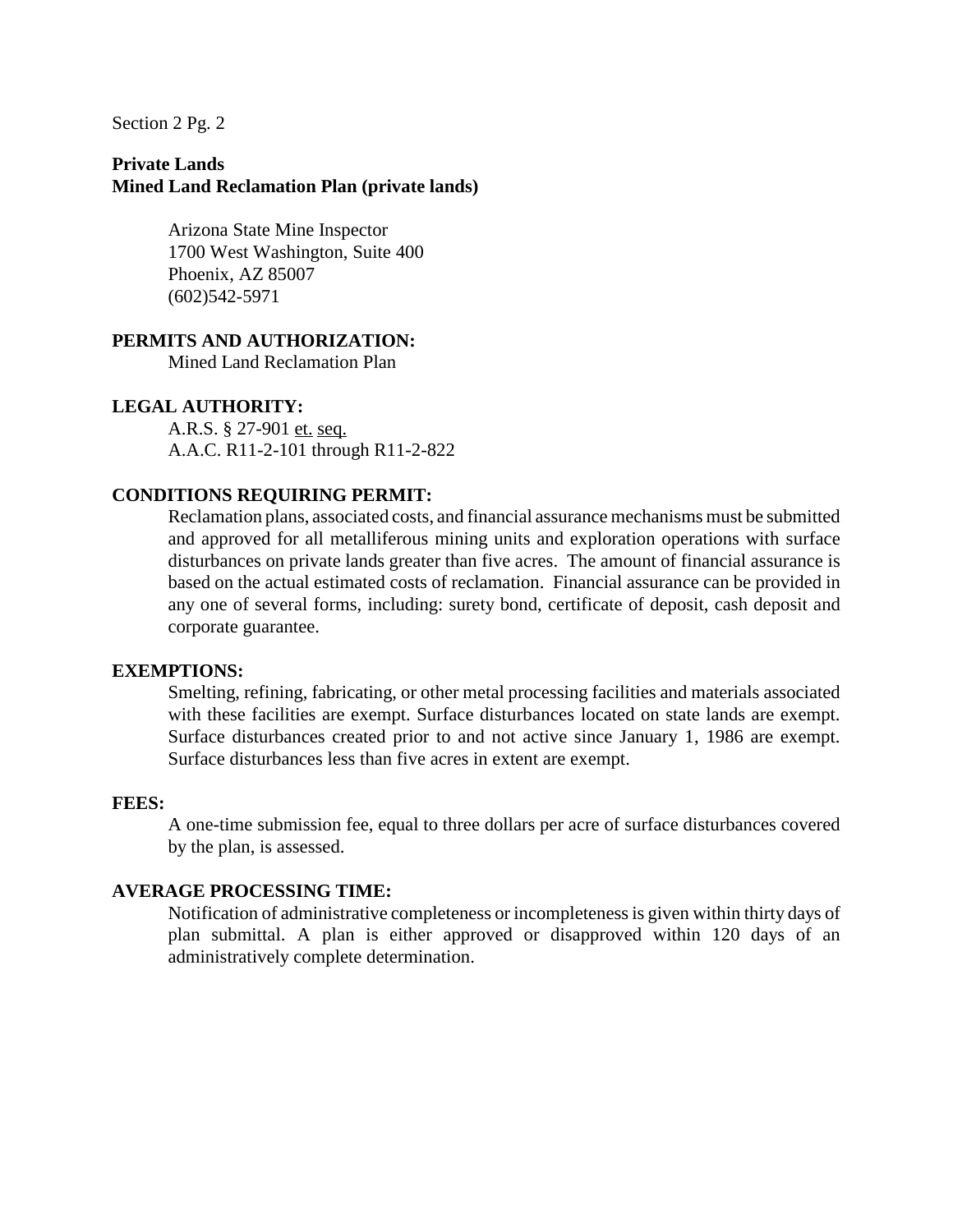# **State Lands Hardrock Exploration Permits and Leases**

#### **Locatable / Hardrock Minerals**

Arizona State Land Department 1616 West Adams Phoenix, AZ 85007 (602)542-4628

#### **PERMITS, AUTHORIZATIONS OR FILINGS:**

Hardrock Exploration Permits Hardrock Mining Leases

# **LEGAL AUTHORITY:**

A.R.S. § 27-251 A.R.S. § 27-254

# **CONDITIONS REQUIRING PERMITS, AUTHORIZATIONS OR FILINGS: Hardrock Exploration Permit:**

Description: The exploration permit is issued for a period of one year subject to renewal on an annual basis and for an aggregate period not to exceed five years. During the period the permit is in effect, the permittee has the exclusive right to conduct exploration type activities on the state land covered by the permit.

Authorization: Prior to conducting any exploration activities on the land encompassed by the permit, the permittee must receive authorization from the department in the form of an approved exploration and reclamation plan. Archaeological and native plant clearances may be required for approval of the plan.

# **Hardrock Mining Lease:**

Description: Mining leases are issued for a period of 20 years with a preferred right to renew the lease for an additional term of twenty years. Mining leases grant the exclusive right to conduct mining operations on the land covered by the lease.

Authorization: Prior to conducting any mining operations on the land covered by the lease, the lessee must receive authorization from the department in the form of an approved mining and reclamation plan.

#### **FEES:**

Hardrock Exploration Permit: An application fee of \$100 is required in order to obtain an exploration permit (A.R.S. § 37-108). A rent in the amount of \$2 per acre is required for the first year of the permit, no rent for the second year of the permit, and a rent of \$1 per acre for years three, four, and five of the permit (A.R.S. § 27-251 and A.R.S. § 27-253).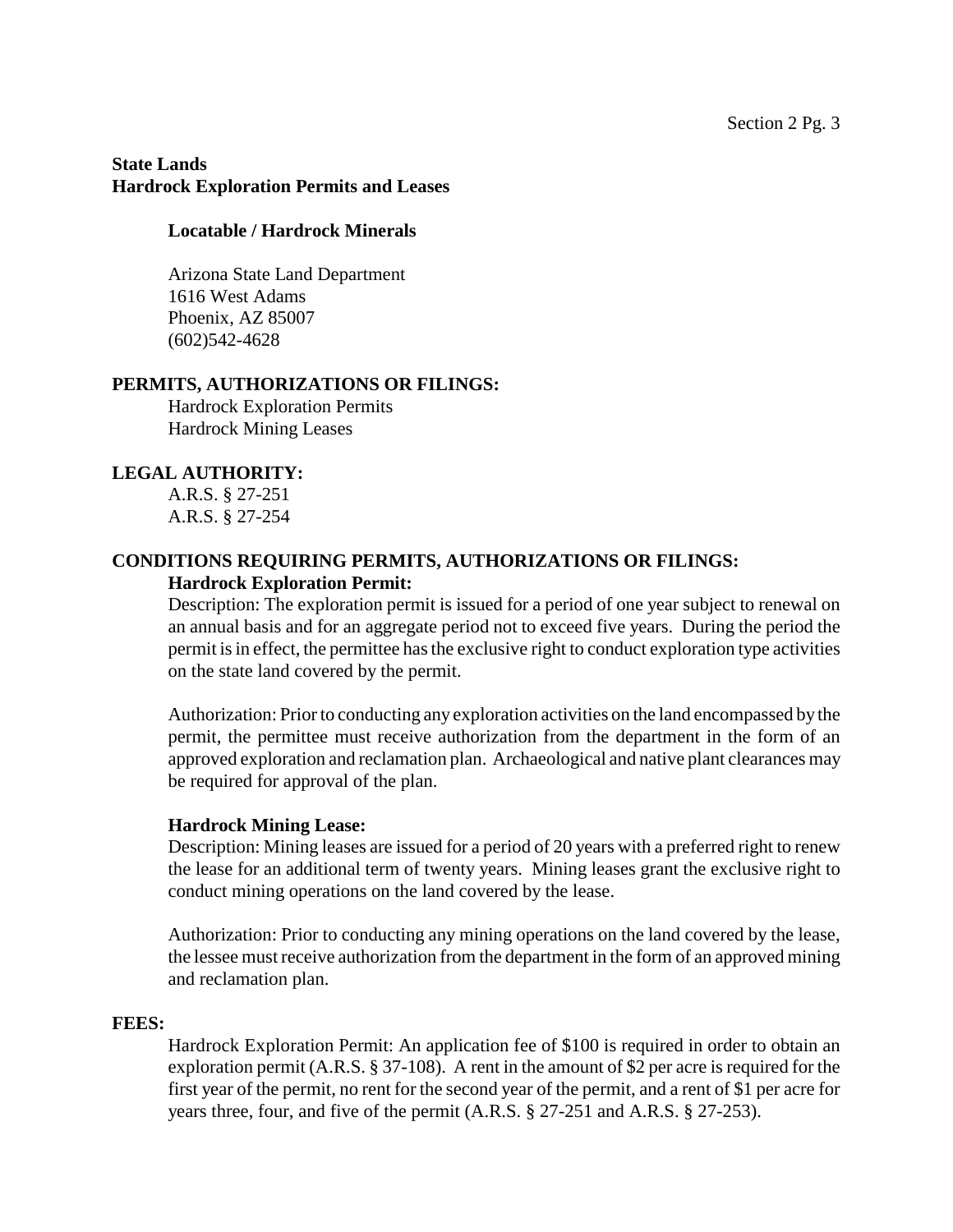Section 2 Pg. 4

# **State Lands Locatable / Hardrock Minerals - Continued**

Hardrock Mining Lease: An application fee of \$100 is required for each 20 acre legal subdivision covered by the application (A.R.S. § 37-108). The lessee is also required to pay for an appraisal of the property (A.R.S. § 27-234). Appraisal costs can vary but typically cost on the order of \$10,000 per appraisal. Rents and royalties are based on the aforementioned appraisal and in the case of rents will vary directly with surface values. Rents are typically assessed at 5 percent of land value while production royalties range from two percent to eight percent of gross mineral values.

#### **AVERAGE PROCESSING TIME:**

Hardrock Exploration Permit: Permit issuance requires 30 to 45 days (A.R.S. § 27-251). Approval of an exploration plan requires 30 to 60 days.

Hardrock Mining Lease: The issuance of a mining lease generally requires six to nine months from the time of application. Approval of a mining and reclamation plan will require 60 days from the date of receipt.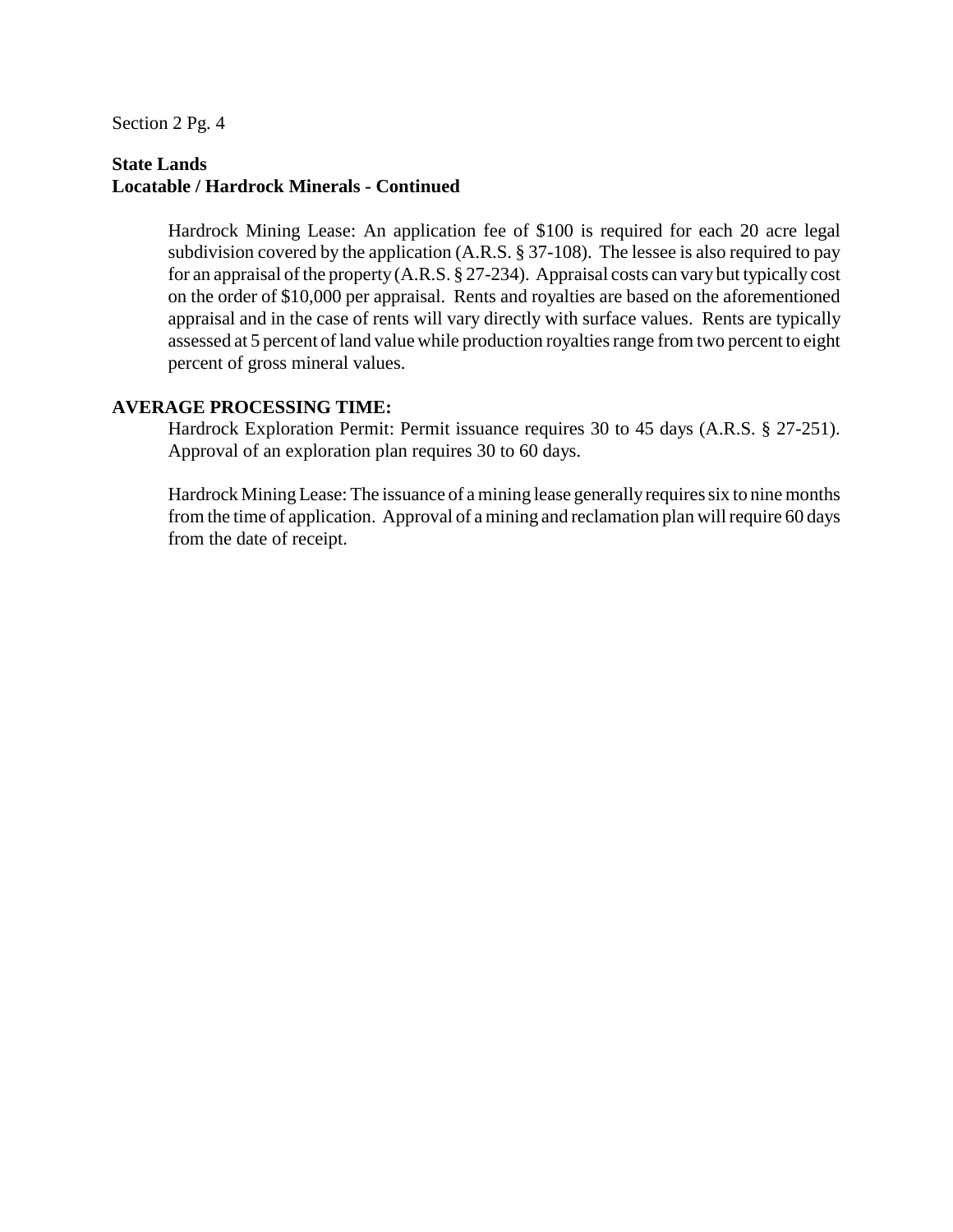# **State Lands Common Varieties Sales Agreement**

Arizona State Lands Department 1616 West Adams Phoenix, AZ 85007 (602)542-4628

# **PERMITS, AUTHORIZATIONS OR FILINGS:**

Common Varieties Sales Agreements

# **LEGAL AUTHORITY:**

A.R.S. § 27-271 A.R.S. § 27-272

# **CONDITIONS REQUIRING PERMITS, AUTHORIZATIONS OR FILINGS:**

As defined by A.R.S. § 27-271, "Common Variety Minerals:"

- C Includes deposits of petrified wood, stone, pumice, pumicite or cinders, decomposed granite, sand, gravel, boulders, common clay, fill dirt and waste rock.
- C Includes deposits that, although they may have value for use in trade, manufacturing and the construction, landscaping and decorative rock industries, do not possess a distinct, special economic value for those uses beyond the normal uses of those deposits.
- C Includes material used as road base material, rip-rap, ballast, borrow, fill, facing stone, landscaping or ornamental uses and other similar uses.
- C Does not include limestone suitable for use in producing cement, metallurgical or chemical grade limestone or gypsum.

If the Department determines that a sale of Common Variety Minerals is in the best interest of the trust, the state's Constitution and Enabling Act require that natural products must be sold to the highest bidder at public auction. When a sale occurs, the Department issues a "Common Varieties Sales Agreement" authorizing the mining, processing and sale of Common Variety Minerals.

A Mine Operating Plan is required for each operation. The Plan must include discussions of both mining operations and reclamation.

# **EXEMPTIONS:**

None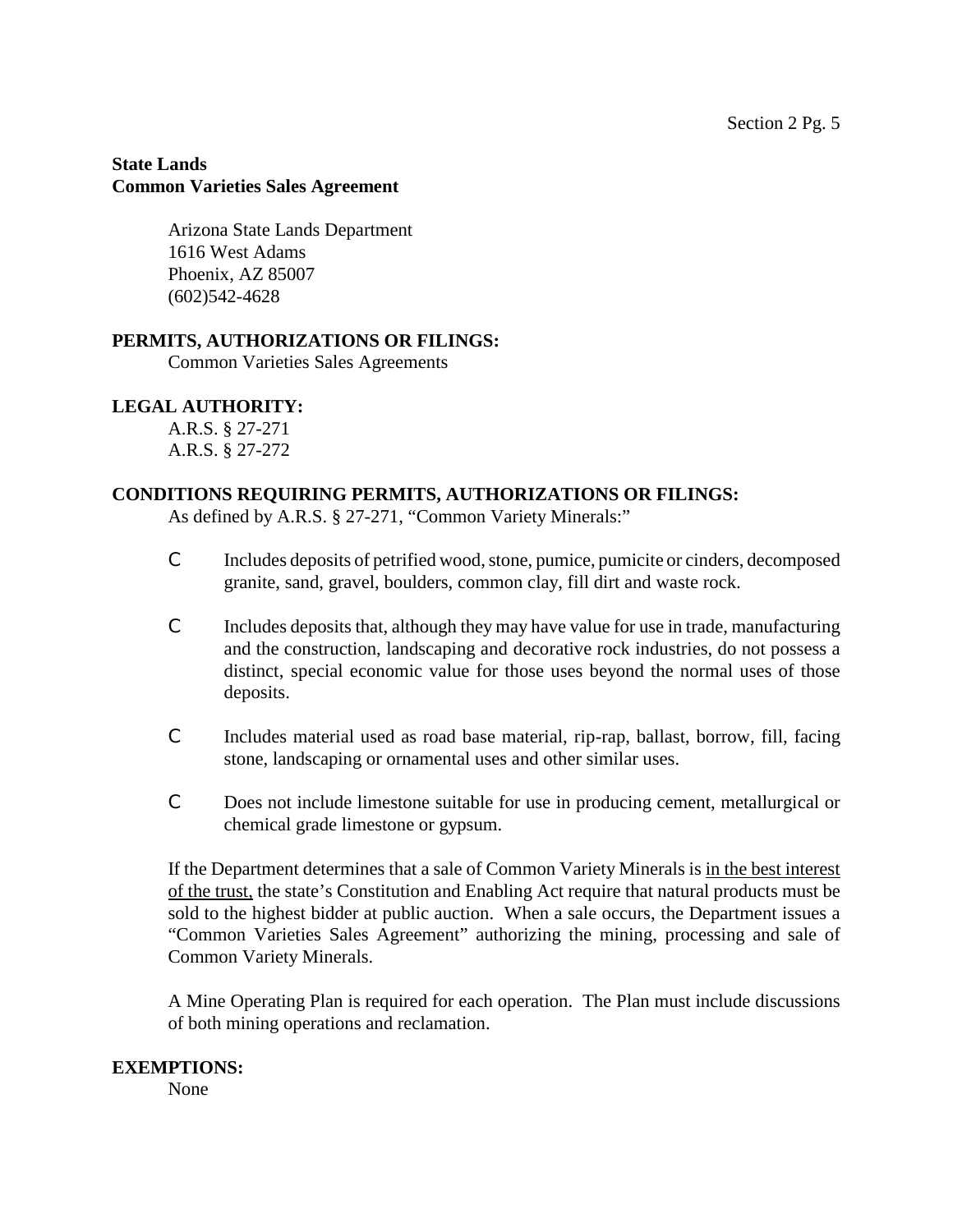Section 2 Pg. 6

# **State Lands Common Varieties Sales Agreement - Continued**

# **FEES/COSTS:**

Application Filing Fee: \$100 for any single, parcel located in the same section (noncontiguous parcels located within the same section or in other sections require separate application). All contiguous parcels will be under a single Sales Agreement and Plan of Operation.

Advertising Fees: Range between \$1,500 and \$2,500. It is required that each sale be advertised in two separate newspapers for 10 weeks. Each sale is always advertised in the Arizona Republic and the newspaper located the closest to the proposed mining operation.

Archaeological Surveys: Cost varies. Surveys are the responsibility of the applicant and are usually handled through contract with an authorized archeologist.

Appraisal Fees: May be required for each operation.

Royalties: Paid for products sold (normally valued on a per ton basis). The Department is required to obtain fair market value for products sold which is accomplished through the public auction process.

Rents: Based upon a percentage of the appraised land value.

Bonds and Indemnity Insurance: Amounts vary with the scope and location of the operation.

# **PROCESSING TIME:**

Processing time can vary between six months and one year. Statute requires 10 weeks of advertising. Other factors impacting processing time are: environmental and cultural issues, mine operating plan approval and land-use conflicts.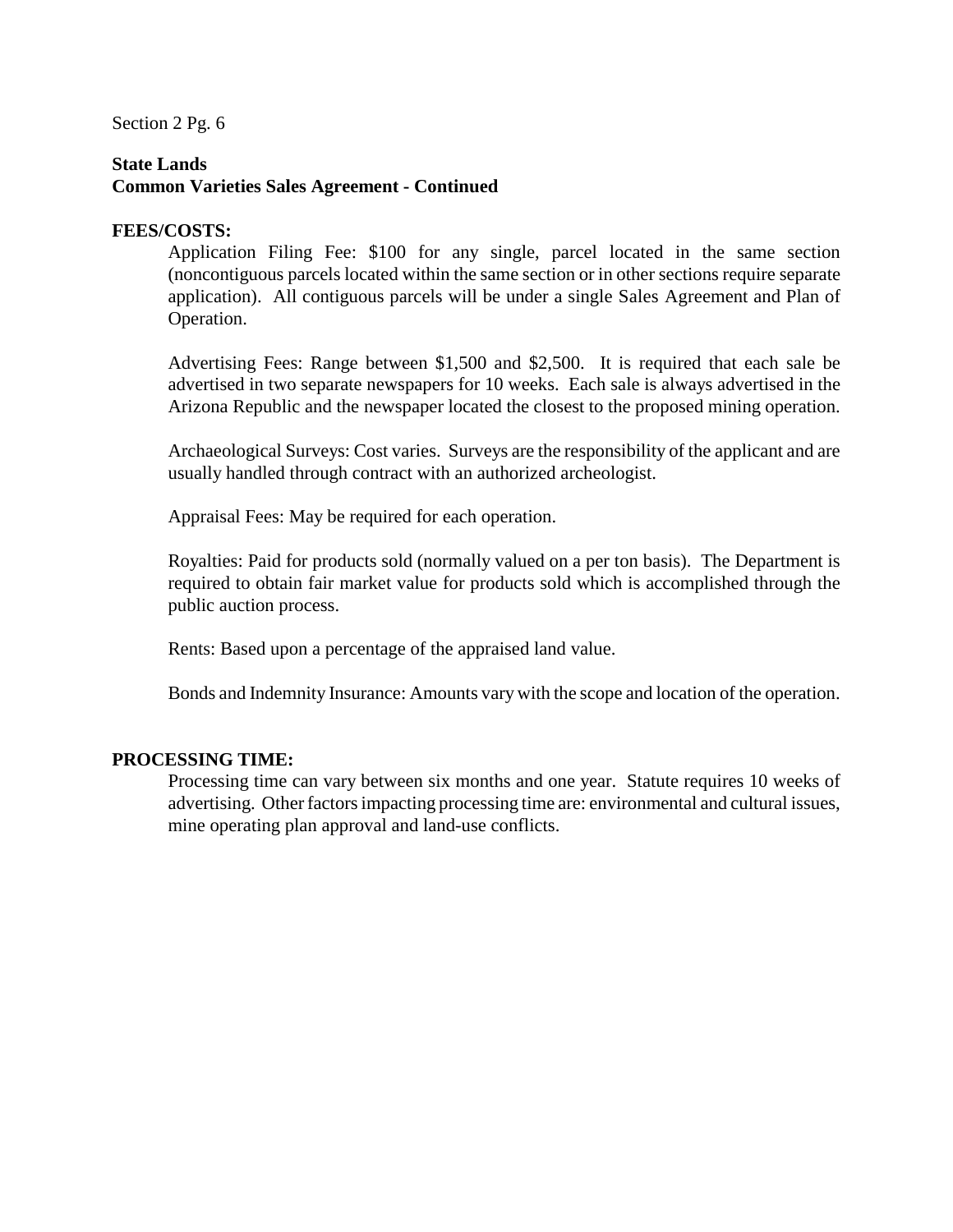# **Federal Lands Addresses & Phone Numbers**

# **U.S. Department of the Interior, Bureau of Land Management**

| Arizona State Office<br>222 N. Central Ave.<br>Phoenix, Arizona 85004<br>$(602)$ 417-9200            |                                                                                             |                            |
|------------------------------------------------------------------------------------------------------|---------------------------------------------------------------------------------------------|----------------------------|
| Arizona Strip Field Office                                                                           | Phoenix Field Office                                                                        | <b>Tucson Field Office</b> |
| 345 E. Riverside Dr.                                                                                 | 2015 W. Deer Valley Rd.                                                                     | 12661 E. Broadway          |
| St. George, UT 84790                                                                                 | Phoenix, AZ 85027                                                                           | Tucson, AZ 85748           |
| $(435) 688 - 3200$                                                                                   | $(602)$ 580-5500                                                                            | $(520)$ 722-4289           |
| Kingman Field Office                                                                                 | <b>Safford Field Office</b>                                                                 | Yuma Field Office          |
| 2475 Beverly Ave.                                                                                    | 711 $14^{\text{th}}$ Ave.                                                                   | 2555 E. Gila Ridge Road    |
| Kingman, AZ 86401                                                                                    | Safford, AZ 85546                                                                           | Yuma, AZ 85365             |
| $(520)$ 692-4400                                                                                     | $(520)$ 348-4400                                                                            | $(520)$ 317-3200           |
| Lake Havasu Field Office<br>2610 Sweetwater Ave.<br>Lake Havasu City, AZ 86406<br>$(520) 505 - 1200$ | San Pedro Project Office<br>1763 Paseo San Luis<br>Sierra Vista, AZ 85635<br>(520) 458-3559 |                            |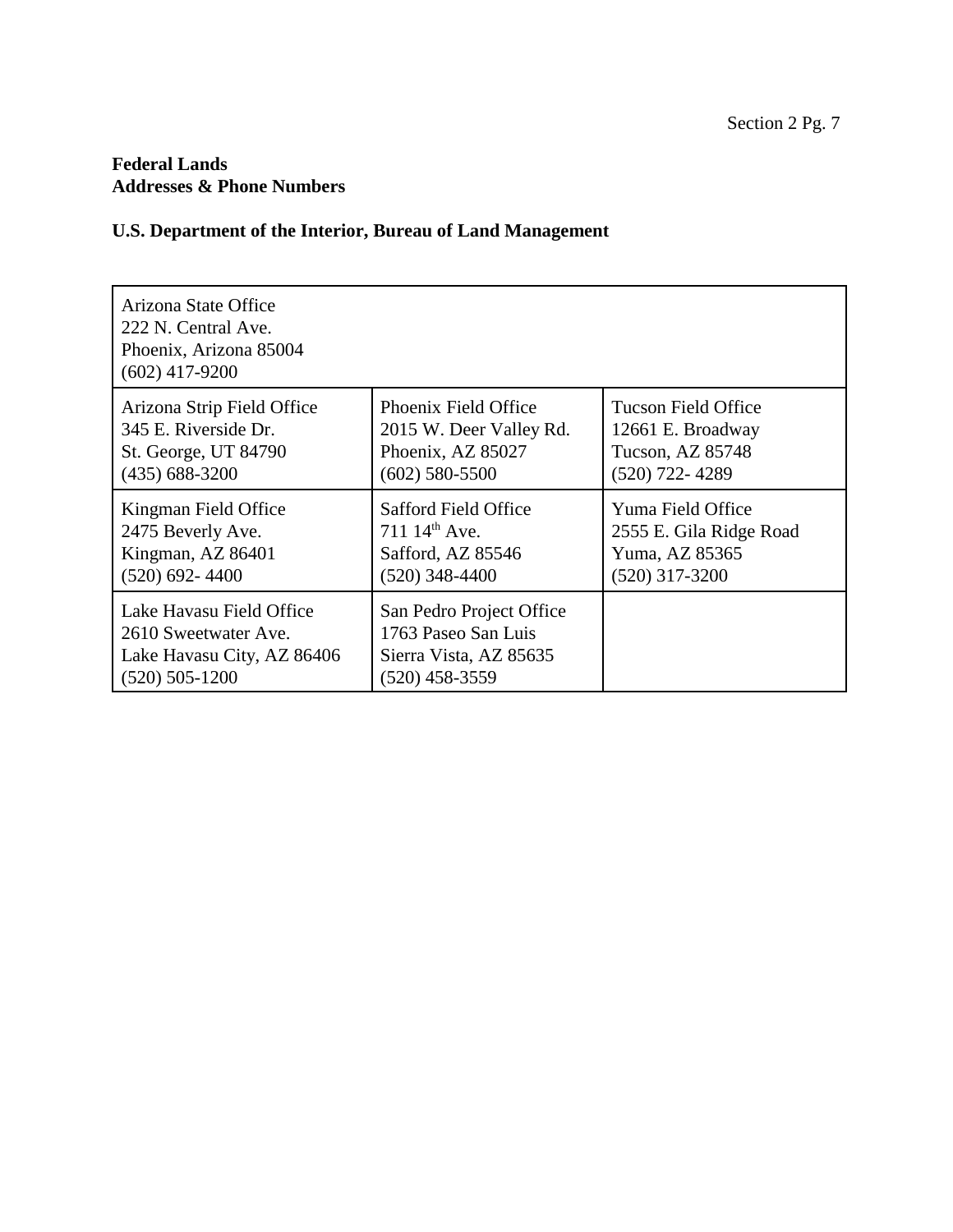| Section 2 Pg. 8 |  |  |  |
|-----------------|--|--|--|
|-----------------|--|--|--|

# **Federal Lands - U.S. Department of Agriculture, Forest Service**

| Southwestern Regional Office<br>517 Gold Avenue<br>Albuquerque, New Mexico 87102<br>$(505)$ 842-3275                           |                                                                                                      |                                                                                                     |                                                                                                |                                                                                                   |                                                                                               |
|--------------------------------------------------------------------------------------------------------------------------------|------------------------------------------------------------------------------------------------------|-----------------------------------------------------------------------------------------------------|------------------------------------------------------------------------------------------------|---------------------------------------------------------------------------------------------------|-----------------------------------------------------------------------------------------------|
|                                                                                                                                |                                                                                                      |                                                                                                     | <b>National Forests and Ranger Districts in Arizona</b>                                        |                                                                                                   |                                                                                               |
| Apache-Sitgraves National Forest<br>309 S. Mountain View Ave.<br>US Highway 180<br>Springerville, AZ 85938<br>$(520)$ 333-4301 | <b>Coconino National Forest</b><br>2323 E. Greenlaw Ln.<br>Flagstaff, AZ 86004<br>$(520) 527 - 3600$ | <b>Coronado National Forest</b><br>300 W. Congress, 6th fl.<br>Tucson, AZ 85701<br>$(520)$ 670-4552 | Kaibab National Forest<br>800 S. 6 <sup>th</sup> St.<br>Williams, AZ 86046<br>$(520)$ 635-8200 | <b>Prescott National Forest</b><br>344 S. Cortez Street<br>Prescott, AZ 86303<br>$(520)$ 771-4700 | <b>Tonto National Forest</b><br>2324 E. McDowell Rd.<br>Phoenix, AZ 85006<br>$(602)$ 225-5200 |
| Alpine Ranger Dist.<br>P.O. Box 469<br>Alpine, AZ 85920<br>$(520)$ 339-4384                                                    | Beaver Creek Ranger Dist.<br>H.C. 64, Box 240<br>Rimrock, AZ 86335<br>$(520) 567 - 4121$             | Douglas Ranger Dist.<br>3081 W. Leslie Canyon Rd.<br>Douglas, AZ 85606<br>$(520)$ 364-3468          | Chalender Ranger Dist.<br>501 W. Bill Williams Ave.<br>Williams, AZ 86046<br>$(520)$ 635-2676  | Bradshaw Ranger Dist.<br>2230 E. Highway 69<br>Prescott, AZ 86301<br>$(520)$ 445-7253             | Cave Creek Ranger Dist.<br>40202 N. Cave Creek<br>Scottsdale, AZ 85262<br>$(620)$ 595-3300    |
| Clifton Ranger Dist.<br>HC 1. Box 733<br>Duncan, AZ 85534<br>$(520) 687 - 1301$                                                | Blue Ridge Ranger Dist.<br>HC 31, Box 300<br>Happy Jack, AZ 86024<br>$(520)$ 477-2255                | Nogales Ranger Dist.<br>303 Old Tucson Rd.<br>Nogales, AZ 85621<br>$(520)$ 281-2296                 | N. Kaibab Ranger Dist.<br>P.O. Box 248<br>Fredonia, AZ 86022<br>$(520)$ 643-7395               | Chino Valley Ranger Dist.<br>P.O. Box 485<br>Chino Valley, AZ 86323<br>$(520) 636 - 2302$         | Globe Ranger Dist.<br>Rt. 1, Box 33<br>Globe, AZ 85501<br>$(520)$ 402-6200                    |
| Chevelan/Heber Ranger Dist.<br>P.O. Box 968<br>Overgaard, AZ 85933<br>$(520) 535 - 4481$                                       | Moron Lake Ranger Dist.<br>4373 S. Lake Mary Rd.<br>Flagstaff, AZ 86001<br>$(520)$ 774-1147          | Safford Ranger Dist.<br>P.O. Box 709<br>Safford, AZ 85548<br>$(520)$ 428-4150                       | Tusayan Ranger Dist.<br>P.O. Box 3088<br>Tusayan, AZ 86023<br>$(520)$ 638-2443                 | Verde Ranger Dist.<br>P.O. Box 670<br>Camp Verde, AZ 86322<br>$(520) 567 - 4121$                  | Mesa Ranger Dist.<br>P.O. Box 5800<br>Mesa, AZ 85211<br>$(602)$ 379-6446                      |
| Lakeside Ranger Dist.<br>RR3, Box B-50<br>Lakeside, AZ 85929<br>$(520)$ 368-5111                                               | Peaks Ranger Dist.<br>5075 N Highway 89<br>Flagstaff, AZ 86004<br>$(520) 526 - 0866$                 | Santa Catalina Ranger Dist.<br>5700 N. Sabino Canyon Rd.<br>Tucson, AZ 85750<br>$(520)$ 749-8700    | Williams Ranger Dist.<br>P.O. Box 142<br>Williams, AZ 86046<br>$(520)$ 635-2633                |                                                                                                   | Payson Ranger Dist.<br>1009 E. Highway 260<br>Payson, AZ 85541<br>$(520)$ 474-7900            |
| Springerville Ranger Dist.<br>P.O. Box 760<br>Springerville, AZ 85938<br>$(520)$ 333-4372                                      | Sedona Ranger Dist.<br>P.O. Box 300<br>Sedona, AZ 86339<br>$(520)$ 282-4119                          | Sierra Vista Ranger Dist.<br>5990 S. Highway 92<br>Hereford, AZ 85615<br>$(520)$ 378-0311           |                                                                                                |                                                                                                   | Pleasant Valley Ranger Dist.<br>P.O. Box 450<br>Young, AZ 85554<br>$(520)$ 462-4300           |
|                                                                                                                                |                                                                                                      |                                                                                                     |                                                                                                |                                                                                                   | Tonto Basin Ranger Dist.<br><b>HCO 2, Box 4800</b><br>Roosevelt, AZ 85545<br>$(520)$ 467-3200 |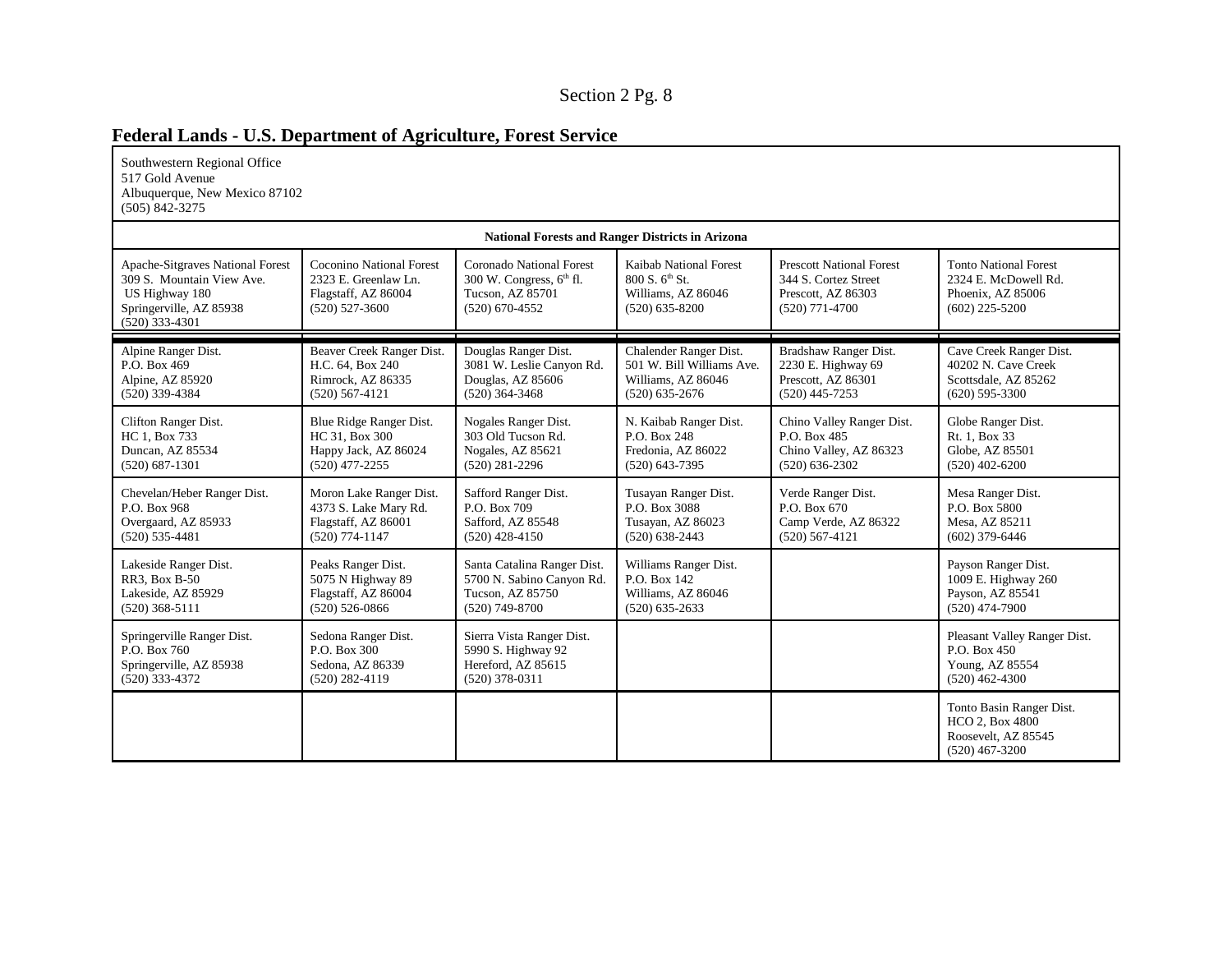#### **Mining Claims, all Federal Lands in Arizona**

Addresses for the Recordation of Mining Claims:

| <b>Bureau of Land Management</b><br>Arizona State Office<br>222 N. Central Ave.<br>Phoenix, AZ 85004-9200<br>$(602)$ 417-9200 |                                                                                                                         |                                                                                                         |
|-------------------------------------------------------------------------------------------------------------------------------|-------------------------------------------------------------------------------------------------------------------------|---------------------------------------------------------------------------------------------------------|
| Apache County Recorder<br>75 W. Cleveland St.<br>P.O. Box 425<br>St. Johns, AZ 85936<br>(520) 337-4364 ext. 235               | Greenlee County Recorder<br>5 <sup>th</sup> and Leonard St.<br>P.O. Box 1625<br>Clifton, AZ 85533<br>$(520) 865 - 2632$ | Pima County Recorder<br>115 N. Church<br>Tucson, AZ 85701<br>$(520)$ 623-3177                           |
| Cochise County Recorder<br>4 Ledge Ave.<br>P.O. Box 184<br>Bisbee, AZ 85603<br>$(520)$ 432-9270                               | La Paz County Recorder<br>1112 Joshua Ave., ste. 201<br>Parker, AZ 85344<br>$(520)$ 669-6136                            | <b>Pinal County Recorder</b><br>383 N. Main<br>P.O. Box 848<br>Florence, AZ 85232<br>$(520) 868 - 7100$ |
| Coconino County Recorder<br>100 E. Burch St.<br>Flagstaff, AZ 86001<br>$(520)$ 779-6585                                       | Maricopa County Recorder<br>111 S. Third Ave., ste. 103<br>Phoenix, AZ 85003<br>$(602) 506 - 3620$                      | Santa Cruz County Recorder<br>2150 N. Congress Dr.<br>Nogales, AZ 85621<br>(520) 761-7800 ext. 3038     |
| Gila County Recorder<br>921 Thatcher Blvd.<br>Globe, AZ 85501<br>(520) 425-3231 ext. 230                                      | Mohave County Recorder<br>315 Oak St.<br>P.O. Box 70<br>Kingman, AZ 86402<br>$(520)$ 753-0701                           | Yavapai County Recorder<br>1015 Fair St.<br>Prescott, AZ 86305<br>(520) 771-3244                        |
| <b>Graham County Recorder</b><br>800 E. Main St.<br>Safford, AZ 85546<br>$(520)$ 428-3560                                     | Navajo County Recorder<br>100 E. Carter Dr.<br>P.O. Box 668<br>Holbrook, AZ 86025<br>$(520) 524 - 4194$                 | Yuma County Recorder<br>198 Main St.<br>Yuma, AZ 85364<br>$(520)$ 329-2061                              |

# **PERMITS, AUTHORIZATIONS OR FILINGS:**

Mining Claims (Lode and Placer) Millsite Claims

# **LEGAL AUTHORITY:**

Mining Law of 1872 as amended 30 U.S.C. §§ 22 et. seq. 43 CFR 3830 Location of Mining Claims 43 CFR 3833 Recordation of Mining Claims A.R.S. Title 27

# **Mining Claims, all Federal Lands in Arizona - Continued**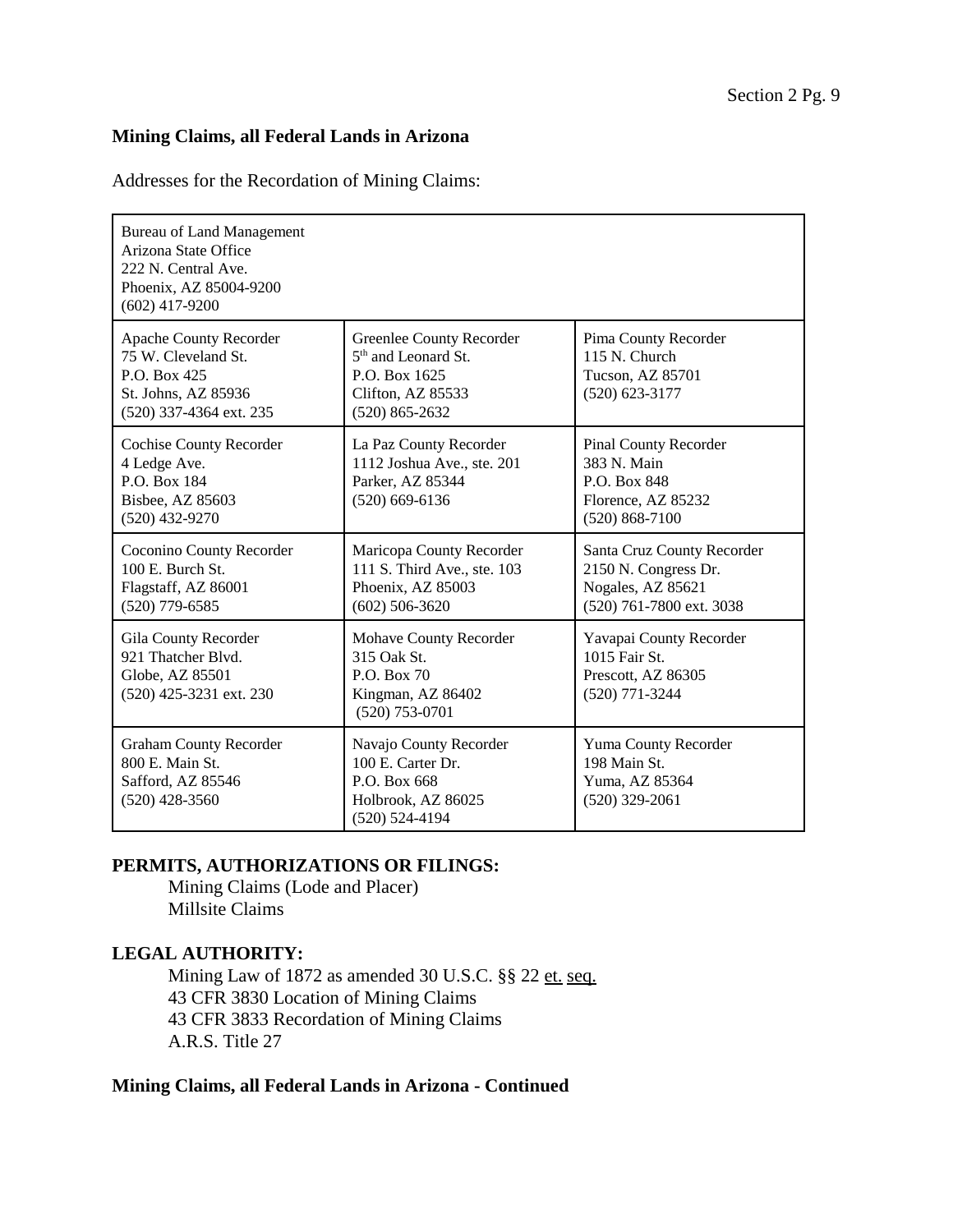# **CONDITIONS TO ESTABLISH A CLAIM:**

The procedures to properly locate a mining claim are fully explained in the publication, "Laws and Regulations, Mineral Rights in Arizona," Clark et.al., published by the Arizona Department of Mines and Mineral Resources,  $9<sup>th</sup>$  edition,  $4<sup>th</sup>$  printing 1998. Before locating mining claims or millsites in Arizona, you should obtain a copy of the publication. It is available at:

Arizona Department of Mines and Mineral Resources 1502 W. Washington St. Phoenix, AZ 85007 (602) 255-3791 or 1 (800) 446-4259 (Arizona Only)

In General the following applies:

Lode Claims:

- 1. Discover (locate) minerals in place (in solid rock).
- 2. Place a location monument containing a location notice on the centerline and within the boundaries of the claim. The location monument may not be a corner monument.
- 3. Place monuments at each corner of the claim and at the center of each claim end line. Angle points are considered to be corners.
- 4. May not exceed 1500 feet in length or 600 feet in width (300 ft on either side of the centerline).

Location of Placer Claims:

- 1. Discover minerals not in solid rock but "loose" as in free gold in gravel.
- 2. Place location monument containing a location notice at one corner and within the boundaries of the claim. This monument can not be a corner monument.
- 3. Place location monuments at each corner of the claim and angle point of the claim.
- 4. May not exceed 20 acres per locator with up to 8 locators. If possible, the claim must be located by legal subdivision.

Millsites

- 1. Must be located on ground which is non-mineral in character.
- 2. Cannot exceed five acres.
- 3. Must be located and monumented in the same manner as a placer claim.
- 4. The number of millsite is limited to one per lode mining claim.

Monuments:

1. Monuments may be a post 1.5 inches in cross section and projecting four feet above the surface of the ground or a stone monument three feet high. Monuments must be marked to identify the corner of the claim for which they were erected.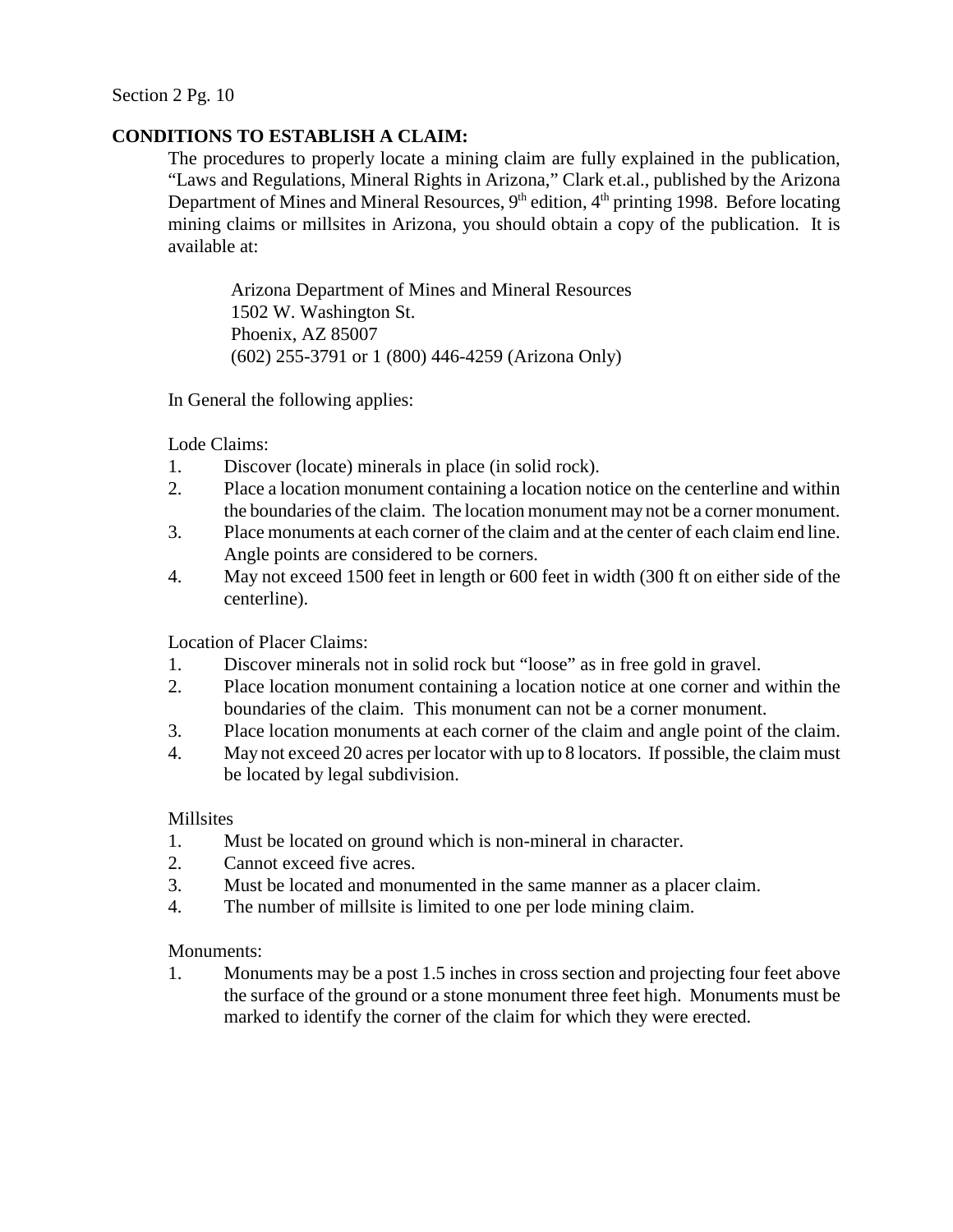# **Mining Claims, all Federal Lands in Arizona - Continued**

Recordation:

- 1. Draw a map or sketch of each claim to be to be filed in the county together with your location notice.
- 2. File your location notice in the county where the claims are situated within 90 days of the date of location.
- 3. File an exact copy of the location notice in the BLM State Office within 90 days of the date of location.

#### **FEES:**

New claim fees: Location fee \$25, Service fee \$10 and Maintenance Fee \$100. These fees are paid to the BLM at the time of filing.

By August  $31<sup>st</sup>$  of each year you must pay a \$100 maintenance fee for the subsequent assessment year or;

File a waiver from the payment of the maintenance fee. If qualified for this waiver, you must complete \$100 worth of assessment work prior to September 1 and you must file an Affidavit of Labor with the BLM and in the county where the claim is located by December  $30<sup>th</sup>$  of the same year. There is a \$5 per claim fee required by the BLM to file an Affidavit of Labor or Notice of Intent to Hold.

The fees charged by the counties varies. Consult the Recorders Office in the county where your claim is located for more information.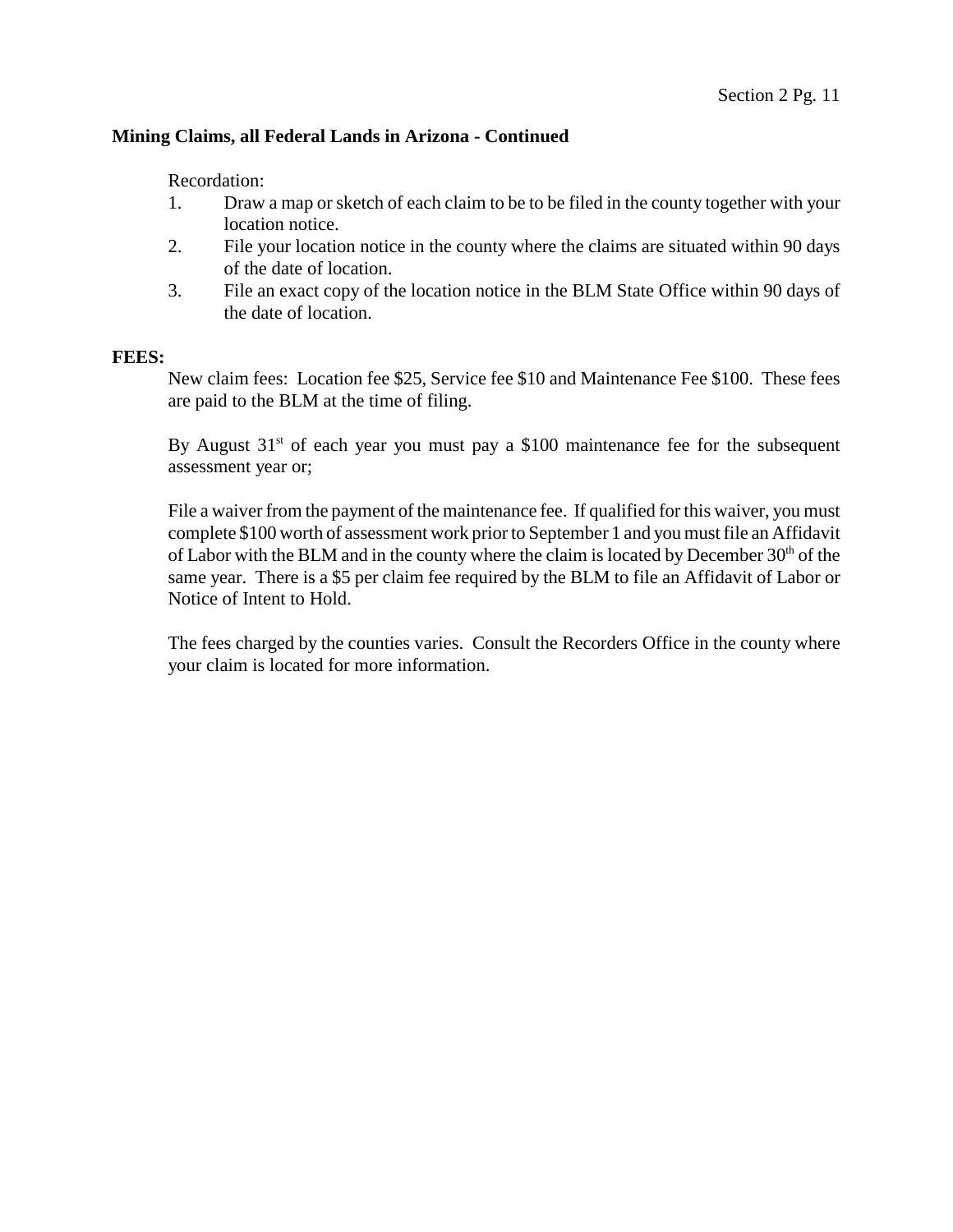# Section 2 Pg. 12

# **Federal Lands, Bureau of Land Management (BLM) BLM Notices, Plans of Operation and Occupancy (Mining Claims)**

# **PERMITS, AUTHORIZATIONS OR FILINGS:**

Notices, Plan of Operations, Concurrence for Occupancy

# **LEGAL AUTHORITY:**

Mining Law of 1872 as amended, 30 U.S.C. §§ 22 et. seq. PL -167 of 1955, 30 U.S.C §§ 601 et. seq. Federal Land Policy Management Act of 1976, 43 U.S.C. §§ 1701 et. seq. 43 CFR 3715 and 43 CFR 3802, 3809.

# **Note:**

Locatable minerals are those minerals that may be located and removed from federal lands under authority of the general Mining Law of 1872, as amended. They include all "valuable mineral deposits" not specifically excluded by various statutes enacted subsequent to 1872. In general, the loctable minerals are those hardrock minerals which are mined and processed for the recovery of metals. They also include certain nometallic minerals and uncommon varieties of mineral materials.

# **CONDITIONS REQUIRING PERMITS, AUTHORIZATIONS OR FILINGS:**

Notices are required whenever mechanized earth moving equipment will be used or blasting will be done. Total surface disturbance must be five acres or less.

Plans of Operations are required whenever surface disturbance will be greater than 5 acres. When the surface owner and the mining claimant cannot reach agreement on proposed mining activities on lands where the surface estate was granted under the Stockraising Homestead Act, plans of operations are required for any activity above casual use.

Plans of Operations are required for any activity above casual use in wilderness areas, areas of critical environmental concern, wild and scenic rivers and areas closed to off-road vehicle use.

Concurrence for occupancy is required whenever residential occupancy is proposed or when fences, gates or signs will be used to restrict public access or when structures (permanent or temporary) that could be used for shelter in nonemergency situations are placed on a mining claim, millsite, or federal lands. To obtain concurrence, a claimant must submit a 43 CFR 3715 filing.

It is the claimant or operator's responsibility to prepare a complete notice or plan of operations or 43 CFR 3715 filing. BLM is required to assist the claimant in developing methods to prevent unnecessary or undue degradation.

Mining operators must conform to Off-Road Vehicle (ORV) designations (open, closed, limited to certain routes or time periods) and regulations while on BLM public lands, pursuant to 43 CFR 8340.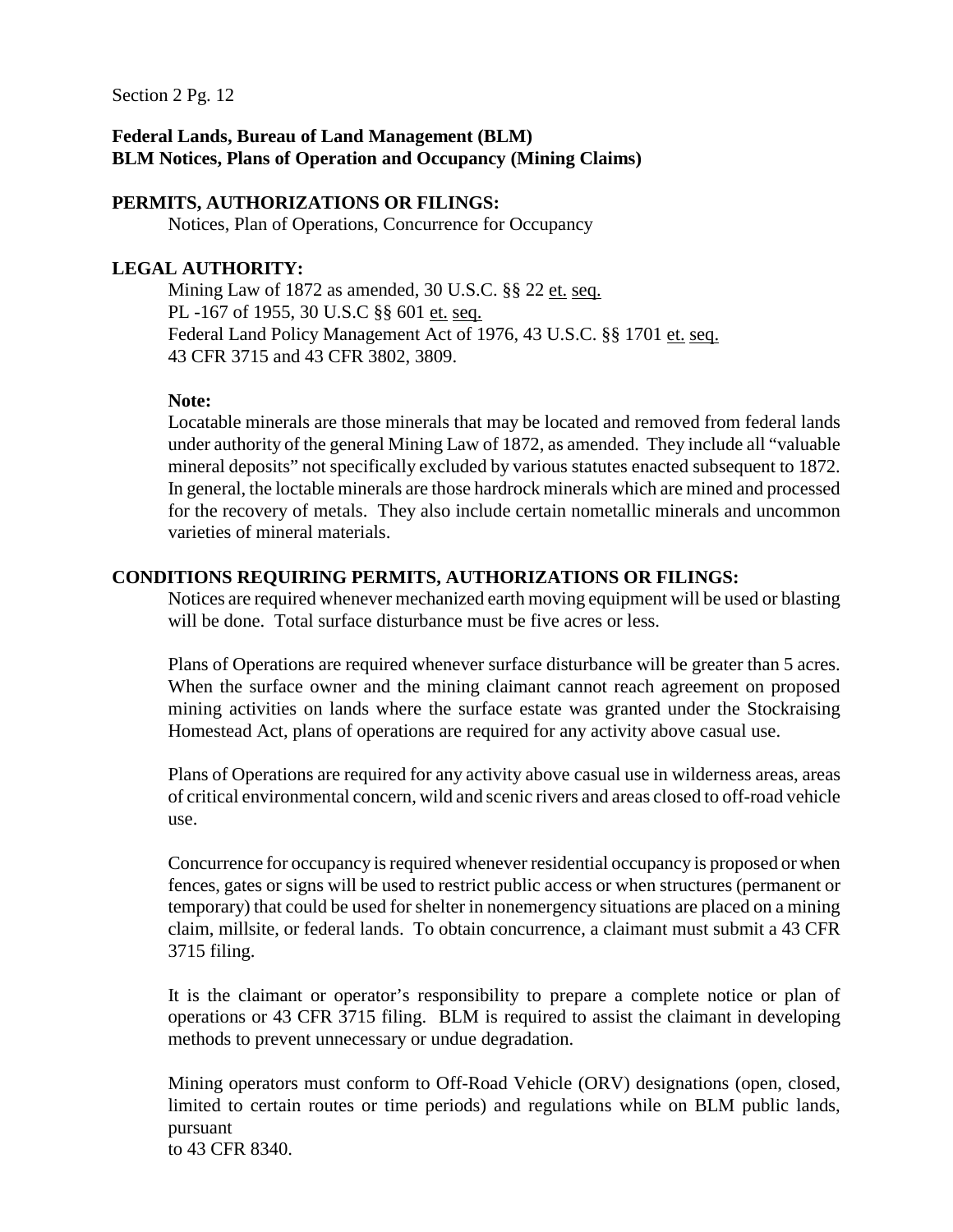# **BLM Notices, Plans and Occupancy for Mining Claims - Continued**

ORV designations for specific areas can be obtained from the BLM office administering the lands in question. Areas closed to ORV use require a plan of operations to be approved before this type of equipment can be used in a mining operation. Notices properly filed and approved plans of operation constitute authorization under 43 CFR 8340.

# **EXEMPTIONS:**

Operations consisting of casual use (minimal surface disturbance, not involving mechanized earth moving equipment or blasting), and those that do not involve occupancy are allowed without contacting the BLM.

Notices are not required where the BLM does not administer the surface estate (split estate lands).

Plans of Operations are not required on split estate lands, EXCEPT on those lands where title to the surface was patented under the Stockraising Homestead Act, unless surface owner consent has been obtained.

Concurrence for Occupancy is not required for split estate lands or Federal lands administered by an agency other than the BLM.

#### **FEES:**

No fees associated with the filing of a notice, plan of operations or a 43 CFR 3715 filing. Notices, plans of operations and 43 CFR 3715 filings are processed in the order they are received.

To speed the processing of a plan of operations or a 43 CFR 3715 filing, a claimant may elect to pay for an outside contractor to prepare any necessary environmental documents. The cost for these services can run from thousands to millions of dollars for a full Environmental Impact Statement (EIS), which analyzes a large plan of operations.

# **AVERAGE PROCESSING TIME:**

A claimant or operator may begin work 15 calendar days after filing a notice provided that all other local, state and federal permits have been obtained. Occasionally, the BLM may notify the operator, within 15 days, that the notice is incomplete. In these cases, an operator may not begin operations until 15 days after a complete notice is sent to the BLM.

BLM will contact a claimant filing a plan of operations within 30 days. This notification will advise that the plan is approved, or that an additional period, up to 60 days, is required for review, or that the plan cannot be approved until 30 days after a final environmental statement has been prepared and filed with the Environmental Protection Agency (EPA) or 30 days after BLM has complied with other applicable statutes. For a large or environmentally complex plan of operations, the preparation of a final environmental statement may take several years.

A claimant or operator that is requesting to occupy a mining claim is subject to the same time constraints as a plan of operations.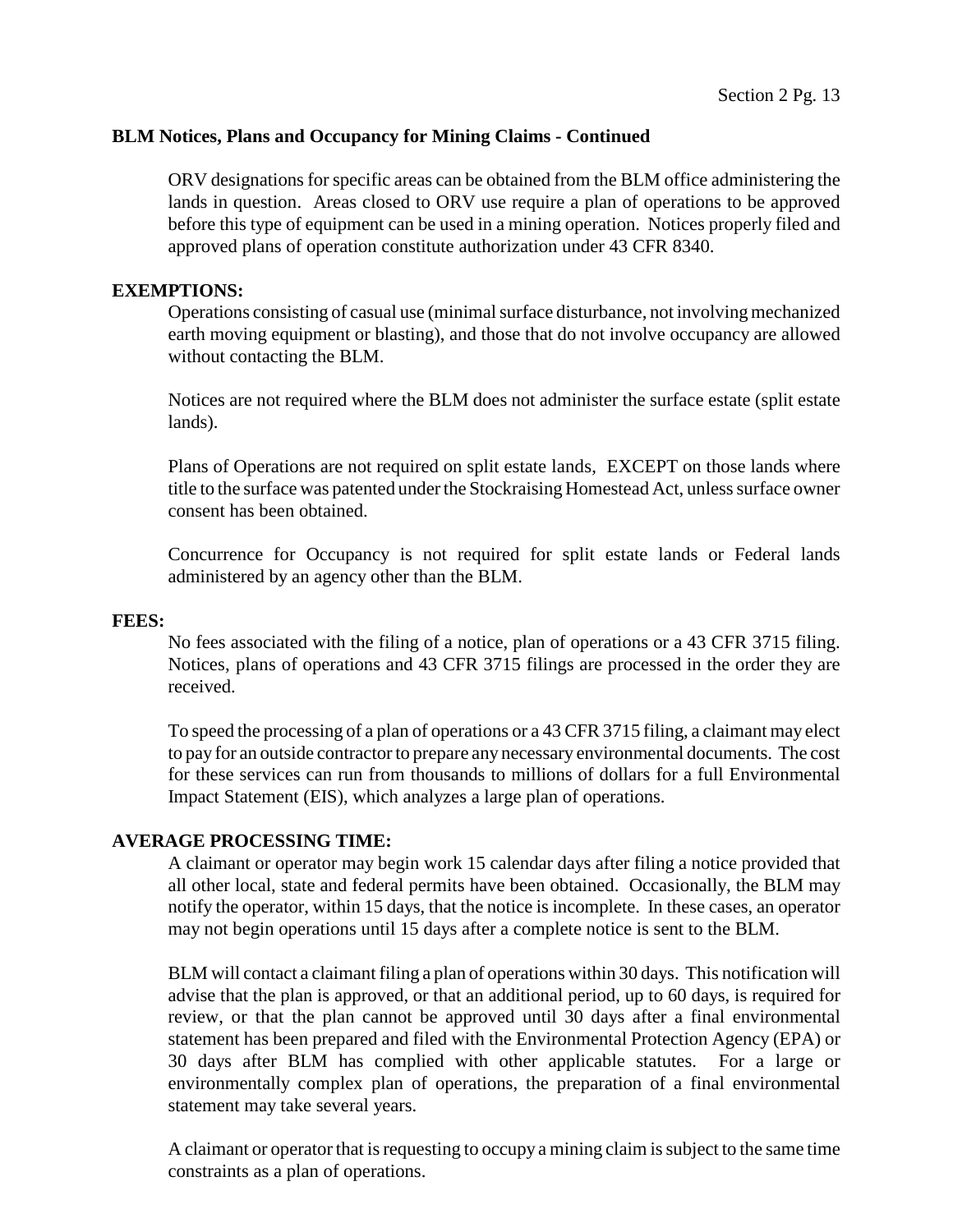**Federal Lands, U.S. Forest Service (F.S.) F. S. - Notice of Intent to Operate and Plans of Operation (Mining Claims)**

# **PERMITS, AUTHORIZATIONS OR FILINGS:**

Notice of Intent to Operate, Plan of Operations

# **LEGAL AUTHORITY:**

Mining Law of 1872 as amended 30 U.S.C. §§ 22 et. seq. PL -167 of 1955, 30 U.S.C §§ 601 et. seq. Federal Land Policy Management Act of 1976, 43 U.S.C. §§ 170 et. seq. 36 CFR 228, Subpart A for "locatable" minerals**.**

# **Note:**

Locatable minerals are those minerals that may be located and removed from Federal lands under authority of the general Mining Law of 1872, as amended. They include all "valuable mineral deposits" not specifically excluded by various statutes enacted subsequent to 1872. In general, the locatable minerals are those hardrock minerals which are mined and processed for the recovery of metals. They also include certain nonmetallic minerals and uncommon varieties of mineral materials.

# **CONDITIONS REQUIRING PERMITS, AUTHORIZATIONS OR FILINGS:**

The requirements for mining activities on National Forests are specified in the Code of Federal Regulations (36 CFR 228, Subpart A). These regulations require that anyone proposing to prospect for or mine locatable minerals that might cause disturbance of surface resources to file a "Notice of Intention to Operate" with the local Forest Service office. This will generally be the appropriate District Ranger Office. If the Forest Service determines that such operations will cause a significant disturbance to the environment, the operator must submit a proposed Plan of Operations. The Plan must describe such things as the type of operation proposed and how it will be conducted; proposed roads or access routes and means of transportation; and the time period during which the proposed activities will take place. All operations must be conducted in a manner that will minimize adverse environmental impacts and take into consideration requirements for meeting air and water quality standards and solid waste disposal, harmony with scenic values, protection of fish and wildlife habitats and minimization of road construction damage. The Plan of Operations must also indicate the measures to be taken to rehabilitate areas where mining activities have been completed. An operator shall also be required to furnish a bond commensurate with the expected cost of rehabilitation. Details of the requirements for a Plan of Operations are given in 36 CFR 228, subpart A or 36 CFR 228.4 (c).

# **EXEMPTIONS:**

The numerous statutes and associated rules and policies governing mining on National Forests are comprehensive in nature and generally do not allow for exemptions.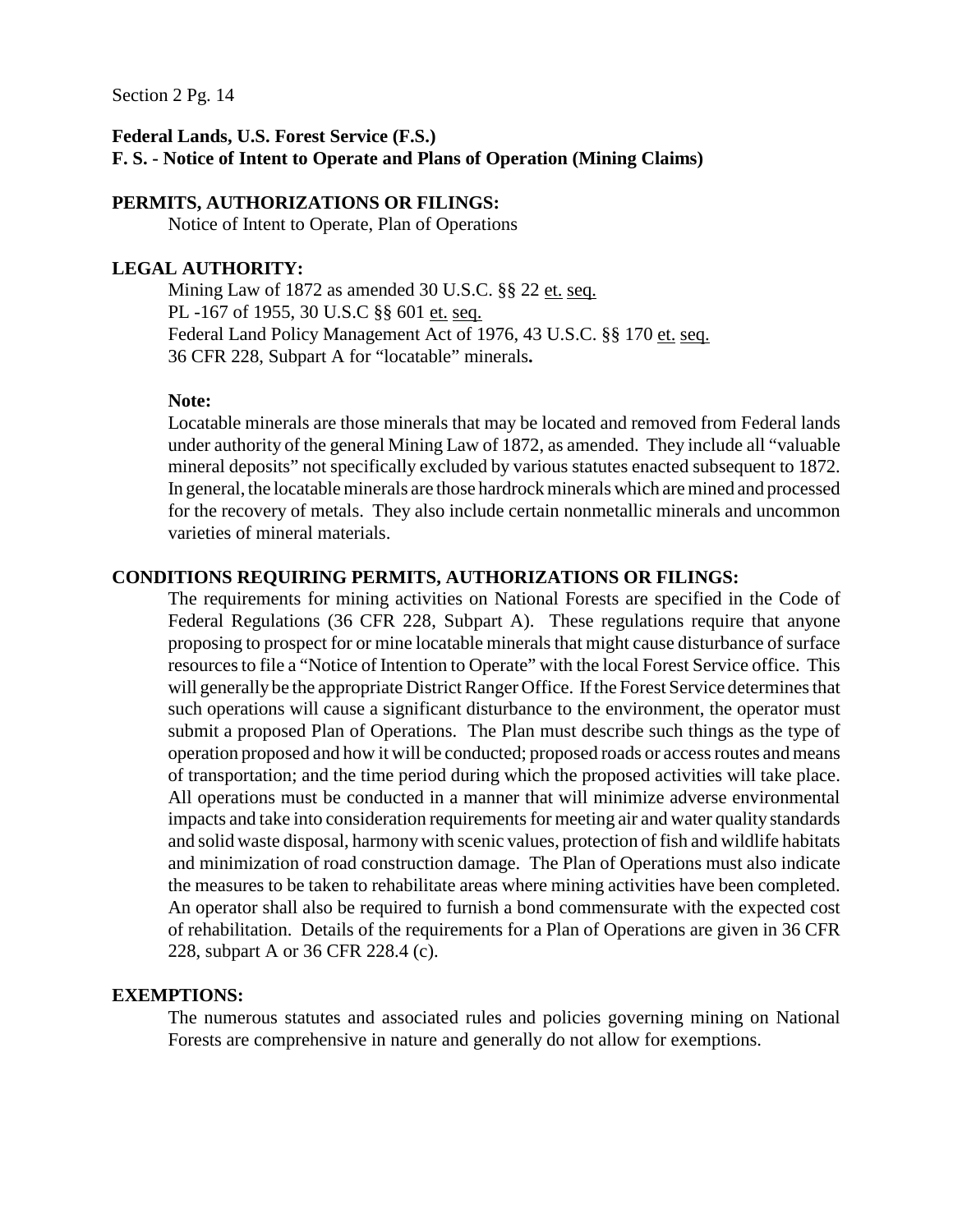# **F. S. Notice of Intent to Operate and Plans of Operation (Mining Claims) Continued**

#### **FEES:**

There are no fees associated with processing notices of intent or plans of operations needed for locatable minerals. A bond is required for a plan of operations, in an amount that would be adequate to reclaim the surface resources. In addition, the Forest Service may require an applicant to submit environmental information and may authorize an applicant to prepare an environmental assessment (40 CFR 1506.5) to expedite the review and approval of a plan.

#### **AVERAGE PROCESSING TIME:**

The length of time required to analyze and render a decision varies considerably depending on the type of operation proposed, public issues, and potential environmental impacts. The Forest Service must comply with the National Environmental Policy Act (NEPA) and its appeal regulations at 36 CFR 215 concerning notice, comment and appeal procedures for projects on National Forest System lands. The hardrock "locatable" regulations at 36 CFR 228, subpart A, contain time limits under which the Forest Service must respond to operating proposals. The Forest Service appeal regulations however, published in 1993, can supercede the timing limits set out in the locatable regulations. If the proposal is large in scope, controversial with the public, could potentially impact important Forest resources, and requires the involvement of numerous other agencies, the process can take a number of years.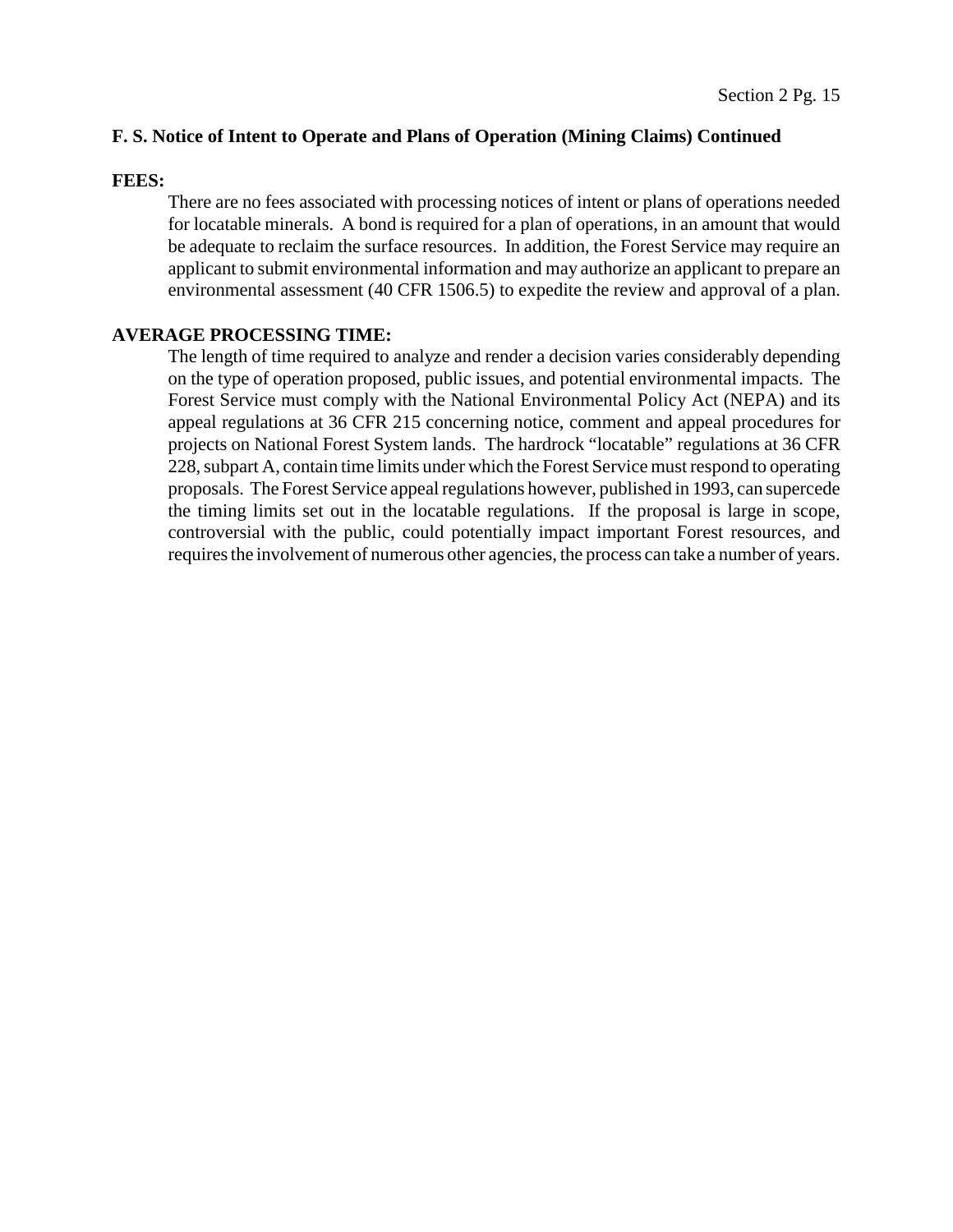# Section 2 Pg. 16

# **SURFACE MINING REGULATIONS FOREST SERVICE AND BLM**

| <b>TOPIC</b> | <b>FOREST SERVICE</b>                                                                                                                                                                                                                                                                                                                                                                                                                                           | <b>BUREAU OF LAND MANAGEMENT</b>                                                                                                                                                                                                                                                                                                                                                                                                                                      |
|--------------|-----------------------------------------------------------------------------------------------------------------------------------------------------------------------------------------------------------------------------------------------------------------------------------------------------------------------------------------------------------------------------------------------------------------------------------------------------------------|-----------------------------------------------------------------------------------------------------------------------------------------------------------------------------------------------------------------------------------------------------------------------------------------------------------------------------------------------------------------------------------------------------------------------------------------------------------------------|
| Regulations  | 36 CFR 228, Subpart A (locatable minerals)                                                                                                                                                                                                                                                                                                                                                                                                                      | 43 CFR 3802 (Wilderness Study Areas - only two in<br>Arizona)<br>43 CFR 3809 (All other Public Land including Designated<br>Wilderness Areas in conjunction with Wilderness<br>Regulations) also 43 CFR 3809 standards apply to Stock<br><b>Raising Homestead Lands</b><br>43 CFR 3715 All Public Lands where BLM is the managing<br>agency for both the surface and mineral estates.                                                                                 |
| Casual Use   | N/A                                                                                                                                                                                                                                                                                                                                                                                                                                                             | Casual use definition applicable only to 43 CFR 3809. For<br>activities below regulatory threshold (e.g., sampling with a<br>rock hammer or short term tent camping less than 15 days),<br>no Notice or Plan required. No definition of casual use<br>under 43 CFR 3802. Occupancies over 15 days in any 90<br>day period require concurrence under 43 CFR 3715<br>regardless of surface disturbing activites.                                                        |
| Notice       | All activities that might cause surface disturbance<br>require a Notice of Intent to Operate (36 CFR 228.4)<br>(a)). Such notice of intent shall be submitted to the<br>District Ranger having jurisdiction over the area in<br>which the operations will be conducted. If the District<br>Ranger determines that such operations will likely<br>cause significant disturbance of surface resources, the<br>operator must submit a proposed Plan of Operations. | Five acres or less total disturbance on lands outside<br>Wilderness, Wild-Scenic Rivers, Areas of Critical<br>Environmental Concern, etc. No Notices allowed under 43<br>CFR 3802. Contents of a Notice described at 43 CFR<br>3715.3-2 and 43 CFR 3809.1-3 and 43 CFR 3715 for<br>occupancies. Review time frame for notices is 15 days.<br>Notices that incorporate 43 CFR 3715 occupancies are not<br>subject to this time frame for concurrence of the occupancy. |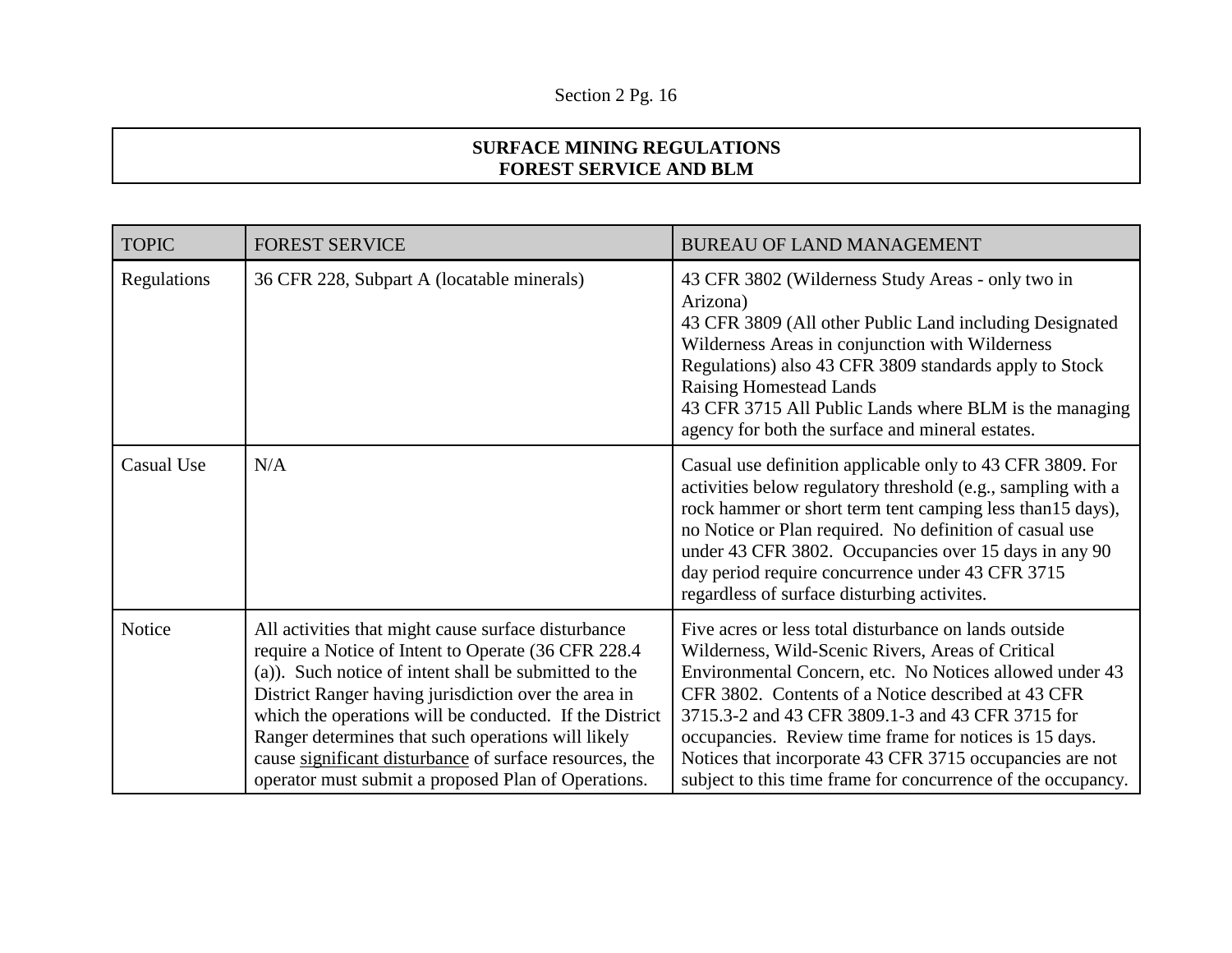| <b>TOPIC</b>   | <b>FOREST SERVICE</b>                                                                                                                                                                                                                                                                                                                                                                                    | <b>BUREAU OF LAND MANAGEMENT</b>                                                                                                                                                                                                                                                                                                                   |
|----------------|----------------------------------------------------------------------------------------------------------------------------------------------------------------------------------------------------------------------------------------------------------------------------------------------------------------------------------------------------------------------------------------------------------|----------------------------------------------------------------------------------------------------------------------------------------------------------------------------------------------------------------------------------------------------------------------------------------------------------------------------------------------------|
| Plan           | If proposed operations will likely cause significant<br>disturbance of surface resources, a Plan of Operations<br>must be submitted (36 CFR 228.4 (a)). Contents of the<br>Plan of Operations are described at 36 CFR 228.4 (c).<br>A plan of operations can be submitted initially and<br>independently of a notice if significant disturbance of<br>surface resources is anticipated by the proponent. | More than five acres total surface disturbance on lands<br>subject to 43 CFR 3809. Contents of a Plan described at 43<br>CFR 3715.3-2 and 43 CFR 3802.1-4 and 43 CFR 3809.1-4.<br>All activities which occur in a Wilderness, Wilderness-<br>Study Area, Wild-and-Scenic River, etc. need a Plan of<br>Operation regardless of their size or type. |
| <b>Bonding</b> | Any operator who conducts operations under an<br>approved plan of operations will be required to furnish<br>a bond in an amount specified by the authorized<br>officer. In calculating bonds, the authorized officer<br>shall consider the estimated cost of stabilizing,<br>rehabilitating and reclaiming areas disturbed by the<br>operations.                                                         | Not required for notices. Bond amounts for plans of<br>operation at 100 percent of the cost to perform reclamation<br>by BLM or a third party contractor.                                                                                                                                                                                          |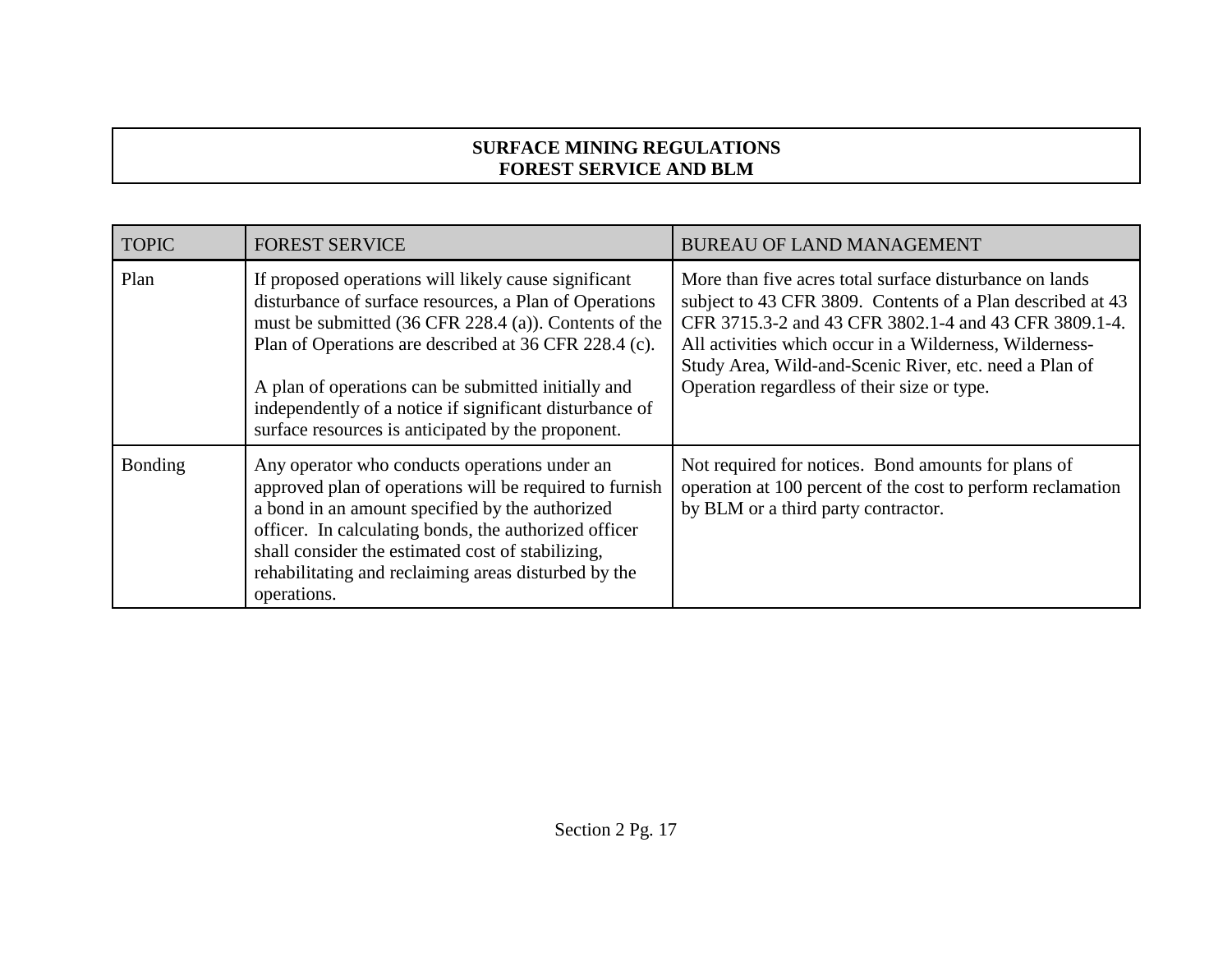# Section 2 Pg. 18

| <b>TOPIC</b>                       | <b>FOREST SERVICE</b>                                                                                                                                                                                                                                                                                                                                                                                                                                                                 | <b>BUREAU OF LAND MANAGEMENT</b>                                                                                                                                                                                                                                                                                                                                                                                                                                                                                                                                               |
|------------------------------------|---------------------------------------------------------------------------------------------------------------------------------------------------------------------------------------------------------------------------------------------------------------------------------------------------------------------------------------------------------------------------------------------------------------------------------------------------------------------------------------|--------------------------------------------------------------------------------------------------------------------------------------------------------------------------------------------------------------------------------------------------------------------------------------------------------------------------------------------------------------------------------------------------------------------------------------------------------------------------------------------------------------------------------------------------------------------------------|
| Closure and<br><b>Bond Release</b> | The operator and agency should ensure that all<br>requirements of the approved Plan of Operation are<br>met and that the environmental effects of the<br>operations are as predicted in the NEPA document.<br>When all or part of reclamation has been completed in<br>accordance with the approved plan, the authorized<br>officer may release that portion of the reclamation<br>bond which covers the work, providing it meets<br>standards established in the Plan of Operations. | The operator and agency should ensure that all requirements<br>of the notice or approved plan are met. When all of these<br>conditions are met, the authorized officer will release the<br>bond.                                                                                                                                                                                                                                                                                                                                                                               |
| <b>NEPA</b>                        | Forest Service mining regulations contain guidelines<br>for environmental protection, (36 CFR 228.8) and<br>require the Forest Service to conduct an analysis<br>which meets NEPA requirements. This analysis is the<br>basis upon which the agency requires changes or<br>modifications to the plan of operations if needed and<br>serve as a basis for development of required<br>mitigation measures.                                                                              | 3809 regulations require that at a minimum, an<br>Environmental Assessment (EA) is to be prepared for all<br>plans of operation to determine if an EIS is required. No<br>NEPA review required for casual use or Notice level<br>operations. Unless those operations involve occupancy as<br>defined by 43 CFR 3715. Any operation involving<br>occupancy under 43 CFR 3715 requires NEPA analysis.<br>Most occupancies at the casual use and notice level in<br>Arizona are covered by a programmatic EA. Operations<br>disturbing more than 640 acres always require an EIS. |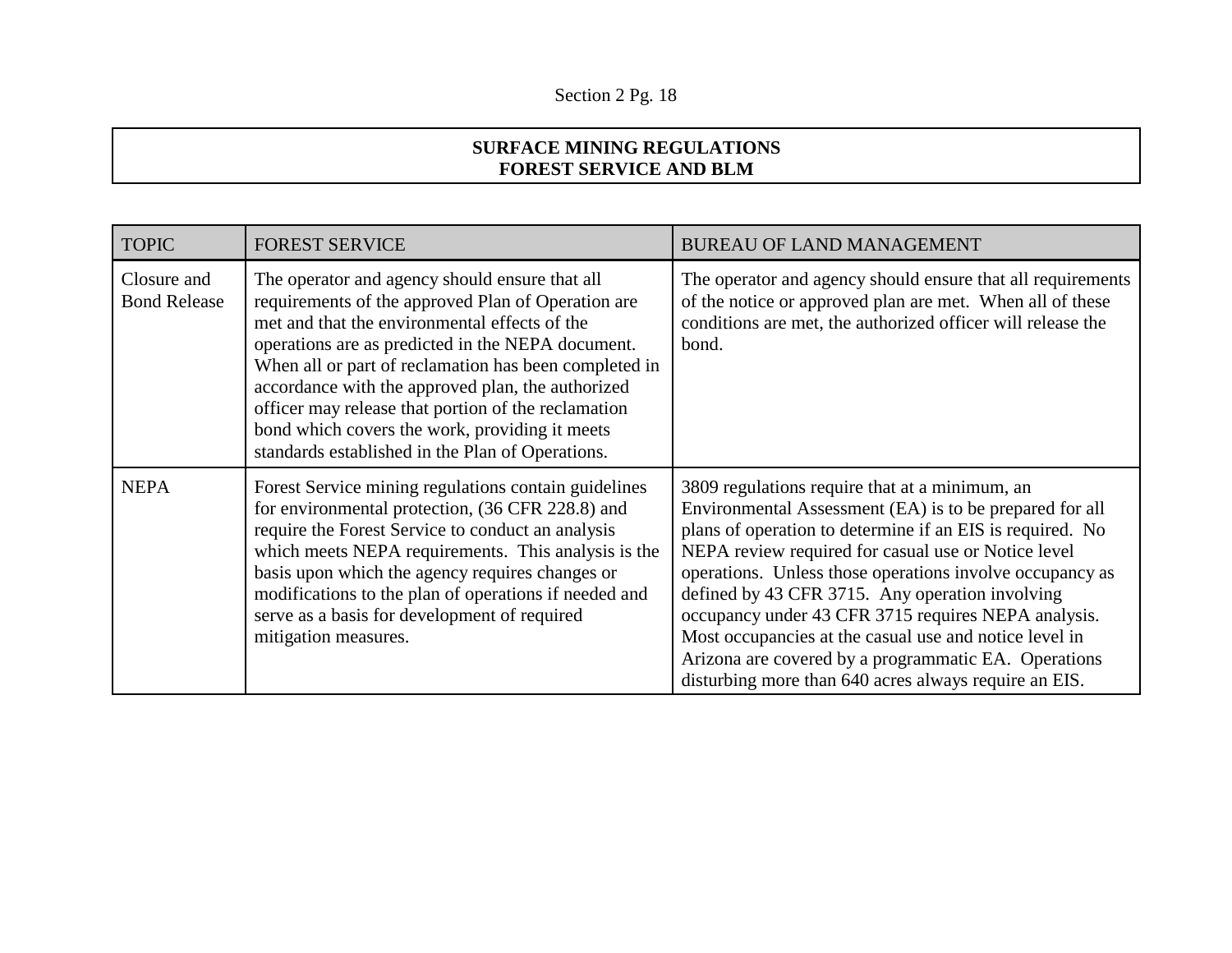| <b>TOPIC</b>             | <b>FOREST SERVICE</b>                                                                                                                                                                                                                                                                                                                                                                                                                                                                                                                                                                                                                                                                           | <b>BUREAU OF LAND MANAGEMENT</b>                                                                                                                                                                                                                                                                                                                                                                                                                                                                                                      |
|--------------------------|-------------------------------------------------------------------------------------------------------------------------------------------------------------------------------------------------------------------------------------------------------------------------------------------------------------------------------------------------------------------------------------------------------------------------------------------------------------------------------------------------------------------------------------------------------------------------------------------------------------------------------------------------------------------------------------------------|---------------------------------------------------------------------------------------------------------------------------------------------------------------------------------------------------------------------------------------------------------------------------------------------------------------------------------------------------------------------------------------------------------------------------------------------------------------------------------------------------------------------------------------|
| Non-<br>Compliance       | Operators failure to comply with 36 CFR 228<br>regulations or approved operating plans, which results<br>in surface resource damage, will result in being served<br>a Notice of Non-Compliance. Continued non-<br>compliance can result in court actions. In cases where<br>unnecessary or unreasonable damage is occurring and<br>where reasonable attempts fail to obtain an operating<br>plan or to secure compliance with an approved<br>operating plan, the operator may be cited for criminal<br>violation (36 CFR 261 or 262).                                                                                                                                                           | Operator failing to comply with 43 CFR 3715 or 43 CFR<br>3809 may be served a Notice of Non-Compliance.<br>Operators with a record of non-compliance must file an<br>plan of operations and post bonds for 100 percent of<br>reclamation costs even if their activities affect 5 acres or<br>less. State Bonds cannot be used to met this requirement.<br>Law suits in Federal District Court are needed for operators<br>that ignore a BLM order that is upheld by IBLA. 3715<br>provides additional recourse to criminal penalties. |
| Residential<br>Occupancy | A claimant to an unpatented mining claim is entitled<br>to uses of the surface that are reasonably necessary to<br>the accomplishment of a bona fide prospecting,<br>exploration, mining and processing of locatable<br>minerals. In order for structures to be authorized<br>under the U.S. mining laws and regulations requiring<br>the management of surface resources, two conditions<br>must be met. First, the structure must be reasonably<br>necessary for use in prospecting, mining or processing<br>of locatable mineral resources and, second, the<br>structure must be covered by an approved operating<br>plan. Occupancy is generally not authorized except in<br>special cases. | Can occur at casual use level, under a Notice or a Plan<br>when requirements of 43 CFR 3715 are met. Generally no<br>occupancy authorized except in cases where production is<br>occurring continuously and/or there is a need to protect the<br>public, equipment or valuable minerals from accidents, theft<br>or loss.                                                                                                                                                                                                             |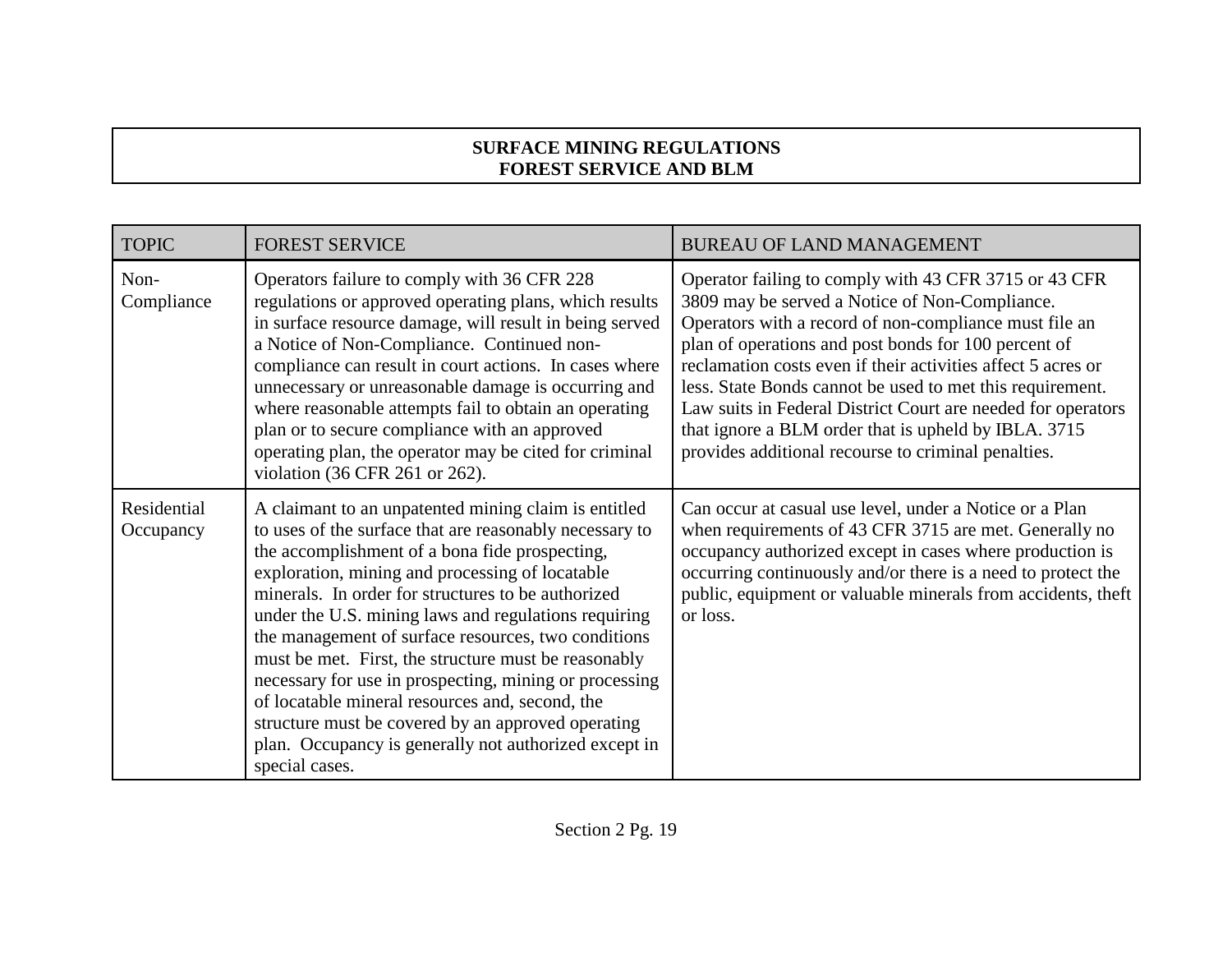# Section 2 Pg. 20

| <b>TOPIC</b>                                           | <b>FOREST SERVICE</b>                                                                                                                                                                                                                                                                                                                                                                                                                                                     | <b>BUREAU OF LAND MANAGEMENT</b>                                                                                                                                                                                                                                                                                                                                                                                                                                                                                                                                                                                                                 |
|--------------------------------------------------------|---------------------------------------------------------------------------------------------------------------------------------------------------------------------------------------------------------------------------------------------------------------------------------------------------------------------------------------------------------------------------------------------------------------------------------------------------------------------------|--------------------------------------------------------------------------------------------------------------------------------------------------------------------------------------------------------------------------------------------------------------------------------------------------------------------------------------------------------------------------------------------------------------------------------------------------------------------------------------------------------------------------------------------------------------------------------------------------------------------------------------------------|
| Resolution of<br>Unauthorized<br>Use and<br>Occupancy. | Upon a finding that the occupancy or use is not<br>reasonably incident to mining, or approved in an<br>approved plan of operations, willing cooperation in<br>resolving the trespass will be sought. A notice of non-<br>compliance and/or legal remedies will be utilized as<br>needed.                                                                                                                                                                                  | Upon a finding that the occupancy or use is not reasonably<br>incident to mining, four avenues for resolution of trespass:<br>1) Temporary Suspension Order<br>2) Cessation Order<br>3) Notice of Non-Compliance<br>4) Authorization by other means                                                                                                                                                                                                                                                                                                                                                                                              |
| Appeals                                                | Related NEPA decisions are subject to appeal in<br>accordance with 36 CFR 215 regulations for those<br>actions on Forest Service lands. Decisions affecting<br>authorization for mining activities are subject to<br>appeal by the proponent under 36 CFR 251<br>regulations. The proponent may appeal under 251 or<br>215, but not both.<br>Matters such as mining claim validity are heard before<br>the Department of the Interior, Office of Hearings and<br>Appeals. | Appeal filed with the decision issuing office. The appeal by<br>an operator is reviewed by the State Director under 43 CFR<br>3809.4. Decisions of the State Director appealed to the<br>Interior Board of Land Appeals (43 CFR Part 4). Where<br>questions of fact need to be resolved in 3809 cases, there is<br>a hearing before Administrative Law Judge, with appeal of<br>adverse decision to the IBLA. 3802 appeals go directly to<br>IBLA.<br>3715 Notices of Non-Compliance, Suspension Orders and<br>Cessation Orders are appealed directly to IBLA.<br>Appeals filed by a third party for a 3809 action are sent<br>directly to IBLA. |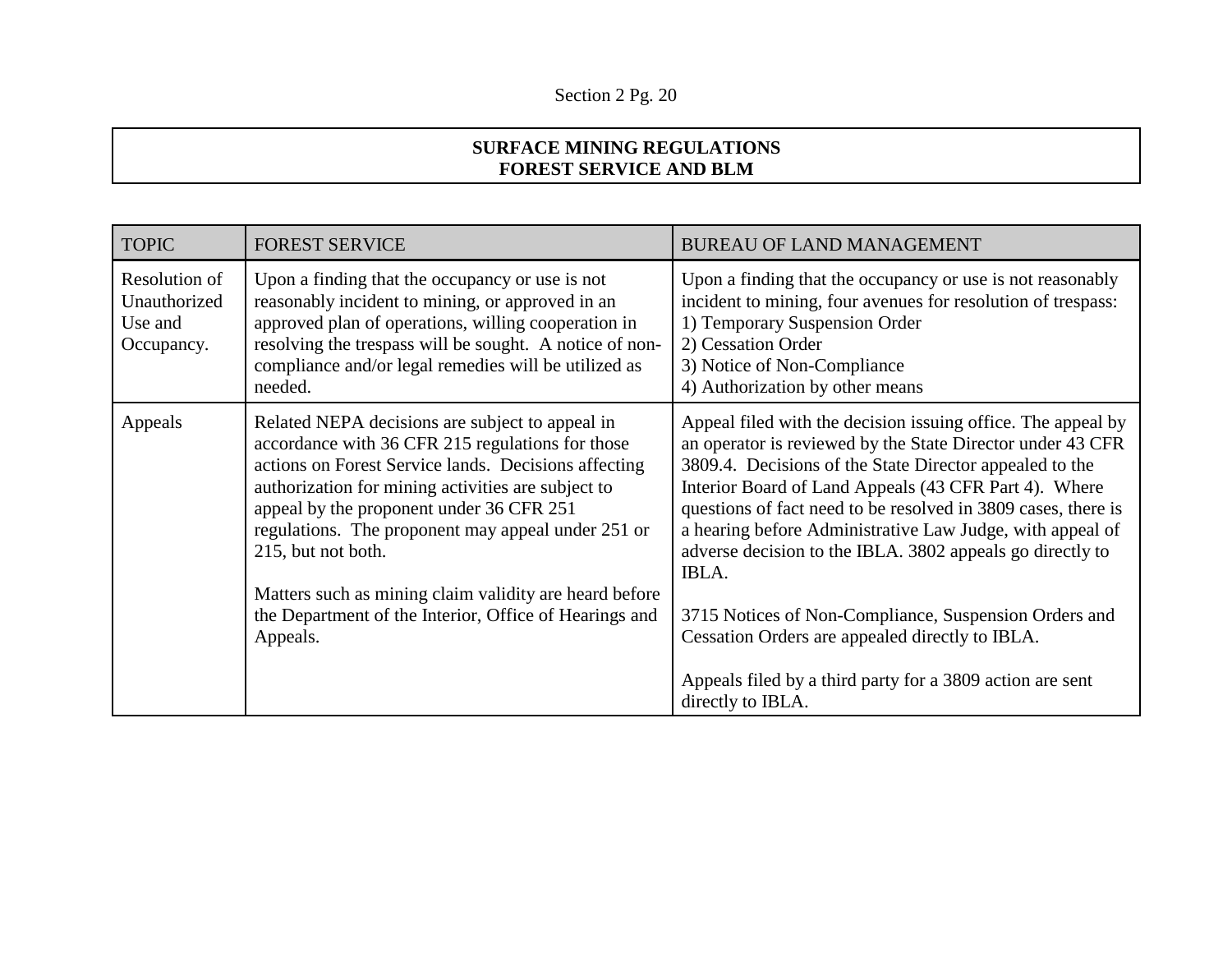| <b>TOPIC</b>                           | <b>FOREST SERVICE</b> | <b>BUREAU OF LAND MANAGEMENT</b>                                                                                                                                                                                                                                                                                                                                                                                                                                                                                                                                                                                                                                                                                        |
|----------------------------------------|-----------------------|-------------------------------------------------------------------------------------------------------------------------------------------------------------------------------------------------------------------------------------------------------------------------------------------------------------------------------------------------------------------------------------------------------------------------------------------------------------------------------------------------------------------------------------------------------------------------------------------------------------------------------------------------------------------------------------------------------------------------|
| Undue or<br>Unnecessary<br>Degradation | N/A                   | Surface disturbance greater than what would normally result<br>when an activity is being accomplished by a prudent<br>operator in usual, customary, and proficient operations of<br>similar character and taking into consideration the effects of<br>operations on other resources and land uses, including those<br>resources outside the area of operations. Failure to initiate<br>and complete reasonable mitigation measures, including<br>reclamation of disturbed areas or creation of a nuisance may<br>constitute unnecessary or undue degradation. Failure to<br>comply with applicable environmental protection statutes<br>and regulations thereunder will constitute unnecessary or<br>undue degradation. |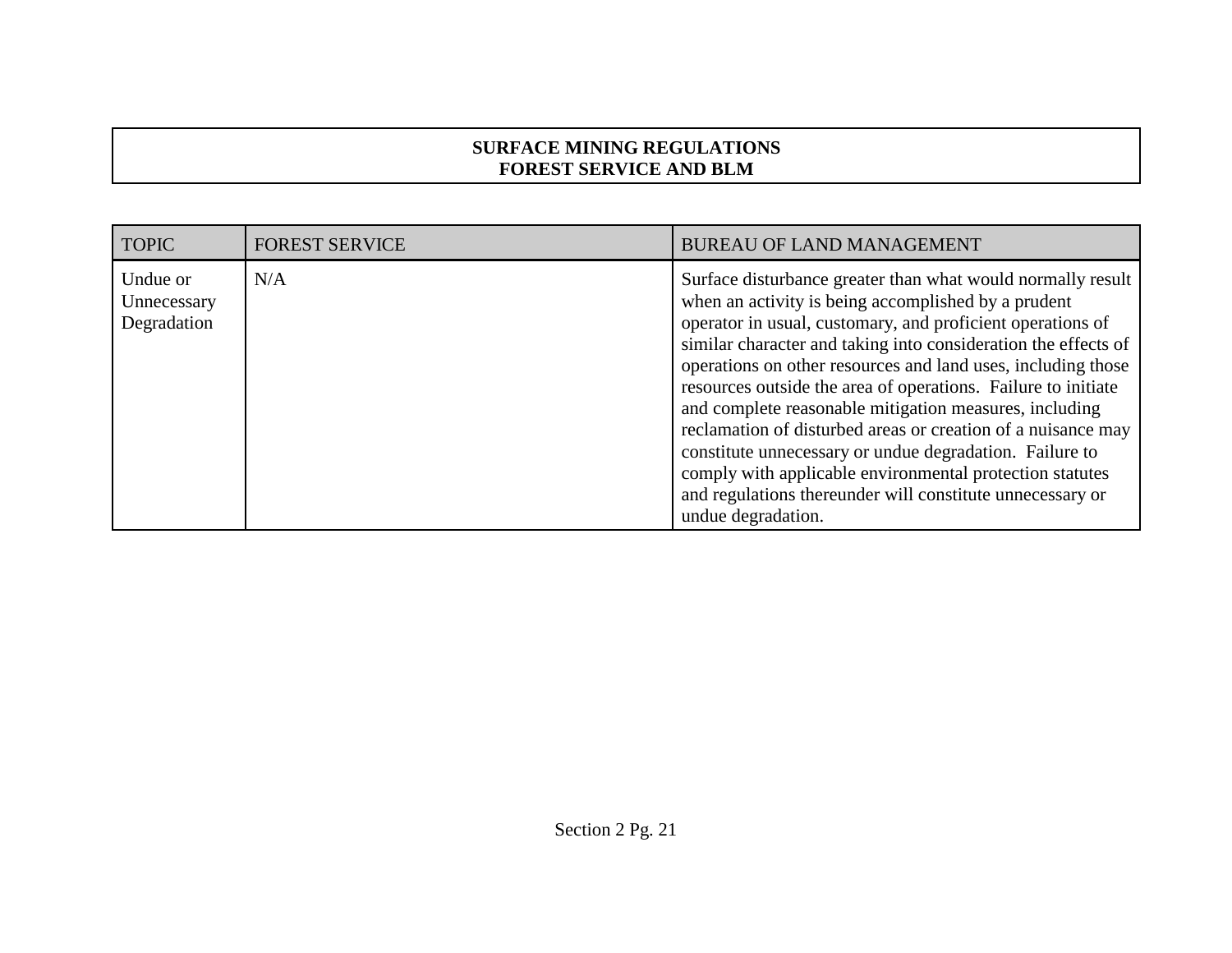Section 2 Pg. 22

#### **Federal Lands**

**Bureau of Land Management - BLM Salable Minerals - Mineral Materials Contracts**

#### **PERMITS, AUTHORIZATIONS OR FILINGS**:

Sampling and Testing, Free Use Permits, Nonexclusive Sales, Sales Contracts for Saleable Materials.

#### **LEGAL AUTHORITY:**

Materials Act of 1947, 30 U.S.C.§ 601, as amended. PL -167 of 1955, 30 U.S.C §§ 601 et. seq. Federal Land Policy Management Act of 1976, 43 U.S.C.§§ 1701 et. seq. 43 CFR 3600.

#### **CONDITIONS REQUIRING PERMITS, AUTHORIZATIONS OR FILINGS:**

The Materials Act authorizes the Secretary of the Interior to sell "common varieties" sand, stone, gravel, pumice, pumicite, cinders and clay. In 1955, Public Law 167 (PL167) was passed to prohibit further location of common variety minerals under the mining law. PL167 states that common varieties of sand, stone, gravel, pumice, pumicite or cinders and no deposit of petrified wood (as specified by the Petrified Wood Act of 1962) shall be deemed a valuable deposit within the meaning of the mining law and cannot be used to give effective validity to any mining claim. In other words, these materials can not be located with a mining claim but must be purchased with a mineral materials sales contract issued by the BLM. Prices are set by an appraisal based on the market price for similar types of minerals.

A letter of authorization is required whenever an entity wishes to extract a bulk sample for examination and/or testing from BLM administered lands, prior to pursuing a free use permit or sales contract.

Mining and reclamation plans may be required by the authorized officer for free use permits and sales contracts for exclusive sites. Mineral material sales are discretionary actions. In split estate situations where the federal government owns the mineral estate, BLM will normally only sell with the consent of the surface owner.

#### **EXEMPTIONS:**

Free use permits may be issued to non-profit or governmental agencies. There are no other exemptions from obtaining rights from BLM to sample, test and mine sand, gravel, decorative landscape rock, cinders, clay, scoria or other mineral materials.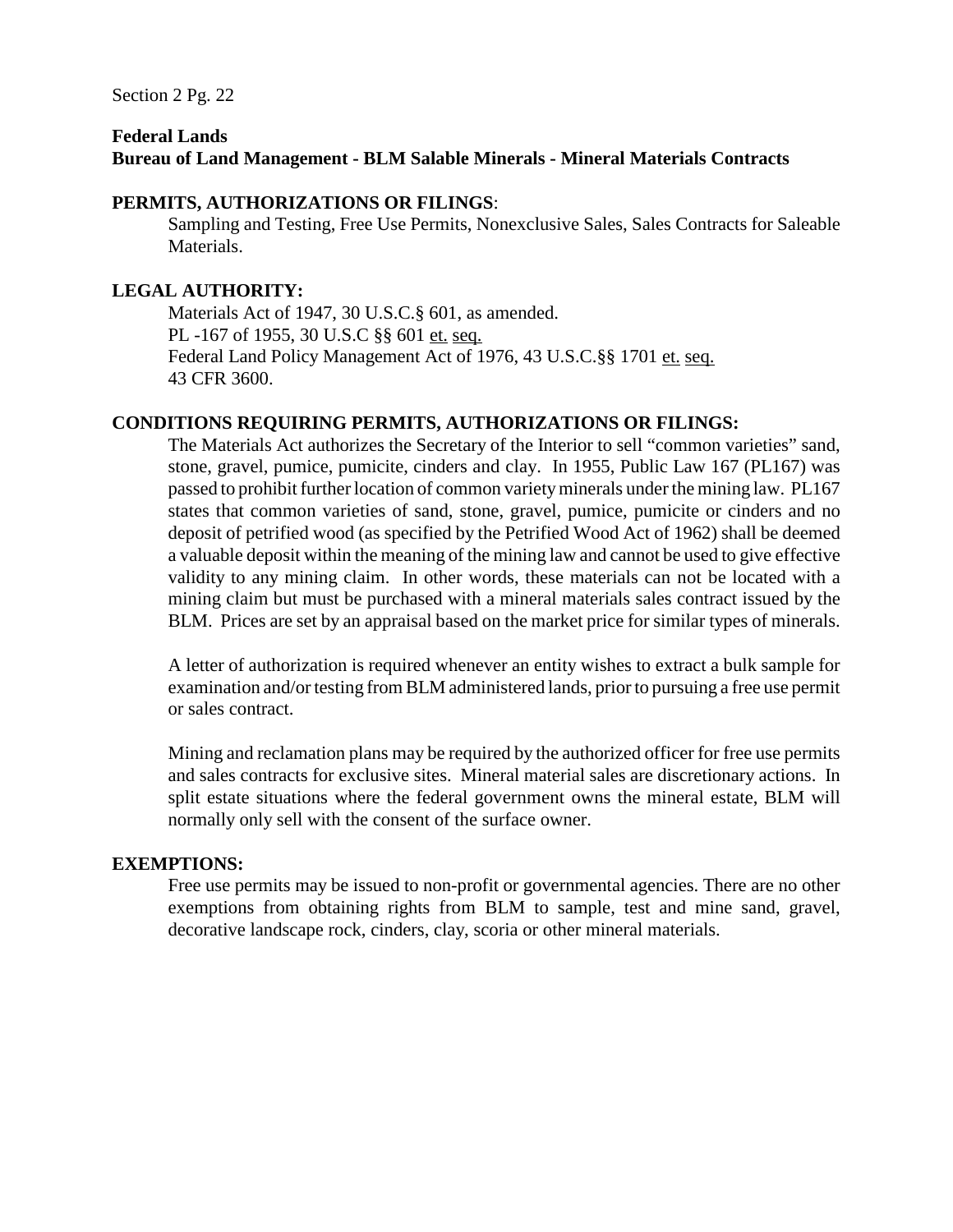## **BLM Salable Minerals - Mineral Materials Contracts Continued**

## **FEES:**

There are no fees associated with the filing of a free use or sales permit application. If a mining plan is required, it is the applicant's or permittee's responsibility to prepare a complete plan and to cover all necessary expenses. To speed the processing of a permit application, the applicant may elect to pay for an outside contractor, selected by the BLM, to prepare any necessary environmental documents including environmental clearances such as cultural clearances. The cost for these services can run from more than a thousand dollars into several hundred thousand dollars for an Environmental Impact Statement (EIS), which normally analyzes a sale of 640 acres or more.

## **AVERAGE PROCESSING TIME:**

Processing a request for a Letter of Authorization to conduct sampling and testing, and a free use permit or sale involving five acres or less and no more than 50,000 cubic yards, takes less than 30 days to process. This is because only minimal environmental documentation is required.

In addition, sales from BLM designated "community pits," where BLM has prepared the necessary environmental review work in advance, can be processed quickly.

Larger sales or free use permits may take as little as two months to as much as several years depending on the level of environmental documentation that is required to analyze the proposal.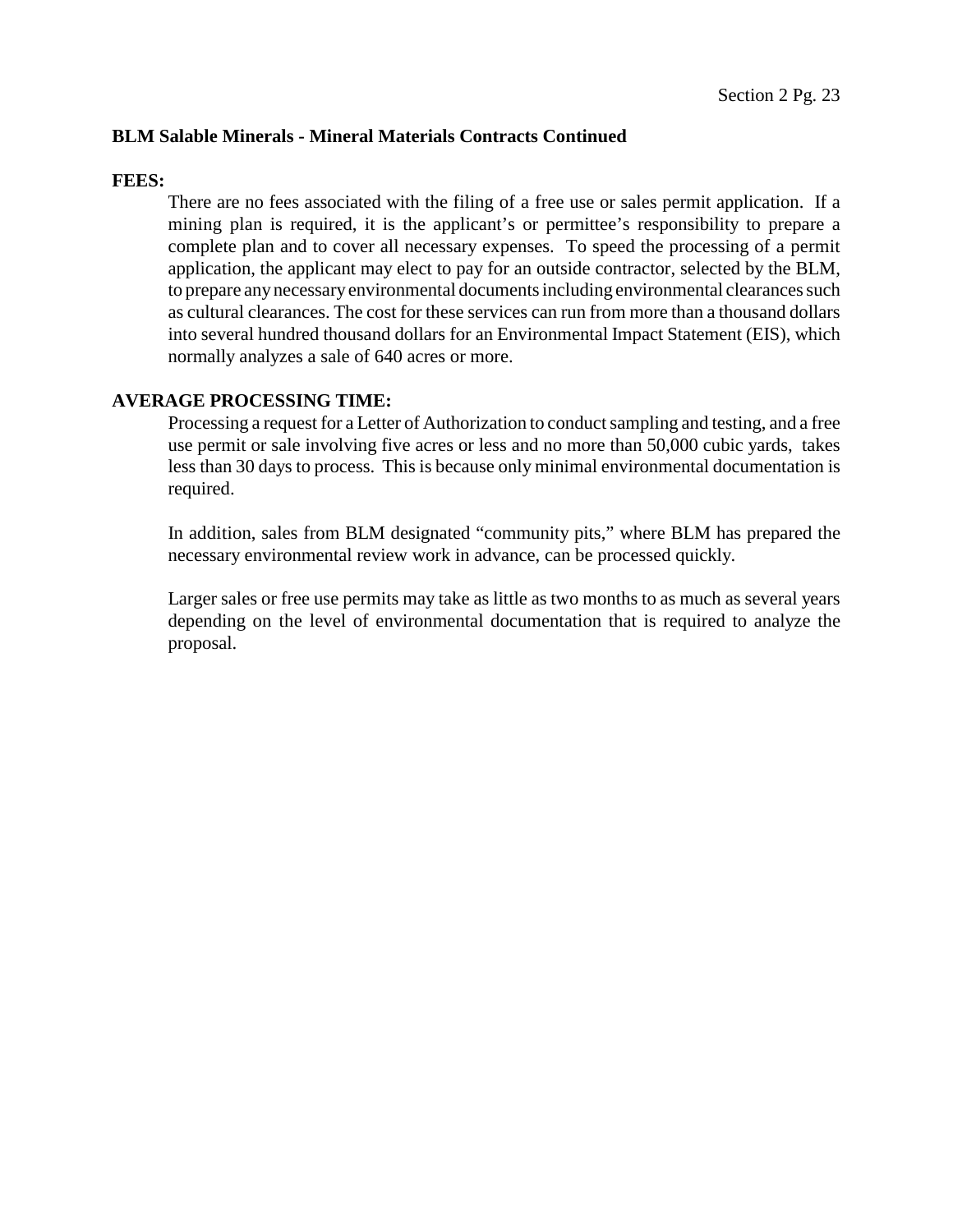#### **Forest Service - F. S. Salable Minerals - Mineral Material Contracts**

#### **PERMITS, AUTHORIZATIONS OR FILINGS**:

Prospecting Permits, Free Use Permits, Nonexclusive Sales, Sale Contracts for Mineral Materials.

## **LEGAL AUTHORITY:**

Materials Act of 1947, 30 U.S.C.§ 601, as amended. PL -167 of 1955, 30 U.S.C §§ 601 et. seq. Federal Land Policy Management Act of 1976, 43 U.S.C.§§ 1701 et. seq. 36 CFR 228 Subpart C.

#### **CONDITIONS REQUIRING PERMITS, AUTHORIZATIONS OR FILINGS:**

The Materials Act authorizes the Secretary of the Interior to sell "common varieties" of sand, stone, gravel, pumice, pumicite, cinders and clay. In 1955, Public Law 167 (PL167) was passed to prohibit further location of common variety minerals under the mining law. PL167 states that "common varieties of sand, stone, gravel, pumice, pumicite or cinders and no deposit of petrified wood (as specified by the Petrified Wood Act of 1962) shall be deemed a valuable deposit within the meaning of the mining law and cannot be used to give effective validity to any mining claim. In other words, these materials cannot be located with a mining claim but must be purchased with a mineral materials sales contract issued by the Forest Service. Prices are set by an appraisal based on the fair market value for similar types of minerals. Uncommon varieties of these minerals may qualify as locatable under the Mining Law of 1872.

The Forest Service has the authority to dispose of common varieties of mineral materials from lands under its jurisdiction and to specify the terms and conditions of operations. A Forest Service permit is required prior to any exploration activity for these minerals. If a suitable deposit is located, the Forest Service weighs the relative values of the surface and mineral resources and determines if the site should be operated. The Forest Service sets the terms and conditions of operation and enters into sale contracts.

#### **EXEMPTIONS:**

Under certain circumstances the Forest Service may issue free use permits for the disposal of mineral materials to a non-profit entity or agency.

#### **AVERAGE PROCESSING TIME:**

The length of time required to analyze and render a decision varies considerably depending on the type of operation proposed, public issues and potential environmental impacts. The Forest Service must comply with the National Environmental Policy Act (NEPA). If the proposal is simple in nature, such as the removal of relatively small quantities of a mineral material such as sand, the entire process may be categorically excluded from documentation in an environmental impact statement or environmental assessment (Forest Service Handbook 1909.15). If the proposal is large in scope, controversial with the public, could potentially impact important Forest resources, and require the involvement of numerous other agencies, the process can take a number of years.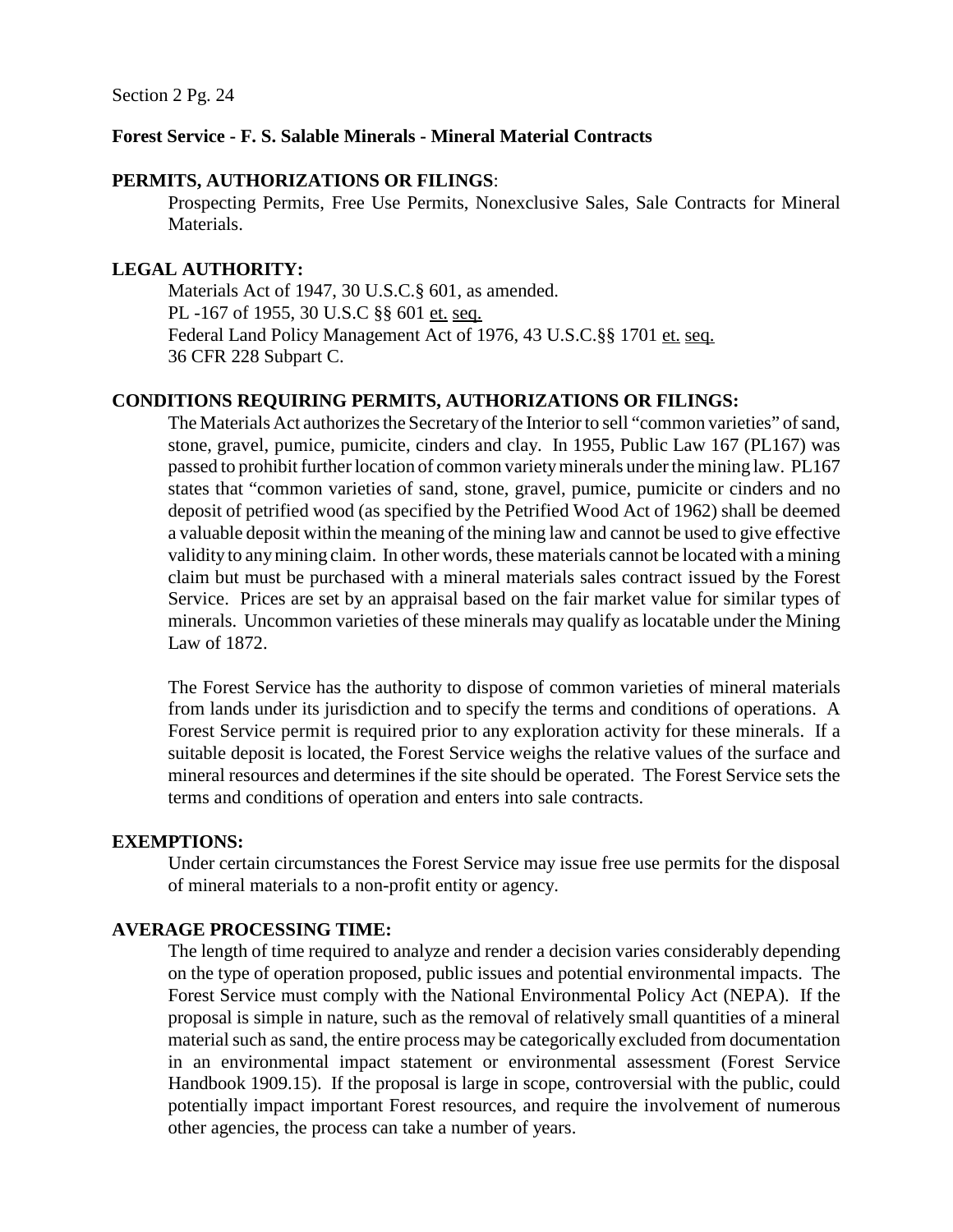#### **Federal Lands**

**Leasing of Solid Minerals (Other than Coal or Oil Shale) - BLM Lands and Lands administered by other Federal Agencies, including the Forest Service, National Park Service, and the Department of Defense.**

#### **PERMITS, AUTHORIZATIONS OR FILINGS:**

Prospecting Permit Preference Right Lease Exploration License Competitive Lease

## **LEGAL AUTHORITIES**

Mineral Leasing Act of 1920, as amended, 30 U.S.C §§ 181 et. seq. Mineral Leasing Act for Acquired Lands of 1947, as amended, 30 U.S.C §§ 351 et. seq. Section 402 of Reorganization Plan No. 3 of 1946.

## **CONDITIONS REQUIRING PERMITS, AUTHORIZATIONS OR FILINGS:**

Solid Leasable Minerals are those minerals which are subject to leasing under the authority of the statutes listed above. Included in this group of minerals are phosphate; chlorides, sulphates, carbonates, borates, silicates and nitrates of sodium and potassium; sulphur (in Louisiana and New Mexico); gilsonite, including all vein type hydrocarbons; all minerals (except salable minerals) on acquired lands; and, asphalt (in Oklahoma). Acquired lands are those lands, including mineral estates, which are not public domain lands and which the United States obtained through purchase, donation or condemnation, and includes lands previously disposed of under the public land laws including the General Mining Law of 1872, as amended.

In areas where prospecting or exploratory work is necessary to determine the existence of mineral deposits, prospecting permits and preference right (noncompetitive) leasing procedures are involved. In areas which are known to be valuable for the occurrence of mineral deposits, exploration licenses may be issued. Exploration licenses authorize exploration of known, unleased deposits to obtain geologic, engineering, and mineral reserve data. Such lands may be leased only by competitive bidding to the qualified bidder who offers the highest acceptable bonus bid. If the surface is administered by a federal agency other than the BLM, permits or leases shall only be issued after the BLM has consulted with the appropriate land management agency.

#### **EXEMPTIONS:**

None

#### **FEES:**

Fees associated with prospecting permits, preference right leases, exploration licenses, and competitive leases include filing fees, rental payments, production royalties and bonus bids.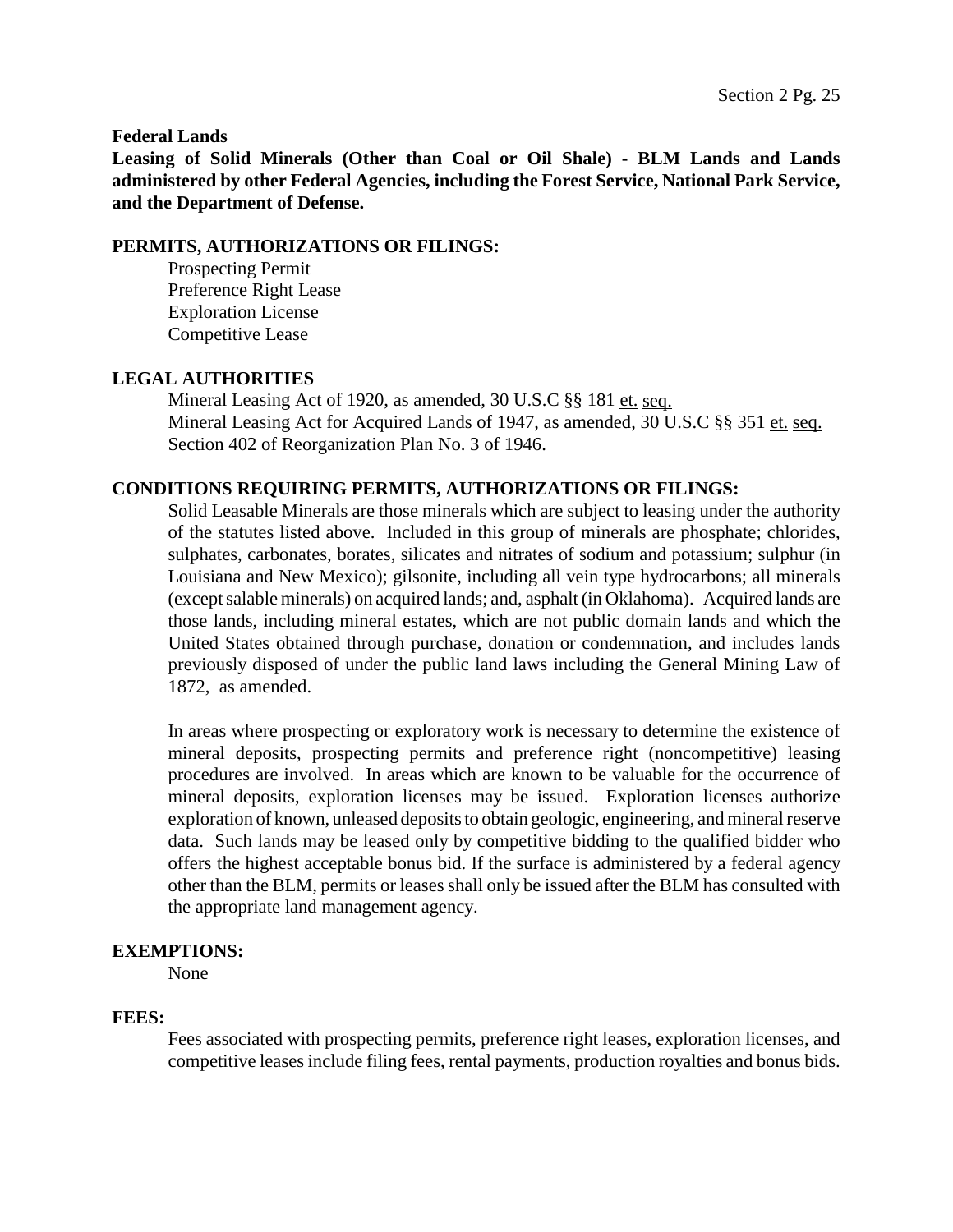Section 2 Pg. 26

# **Leasing of Solid Minerals (Other than Coal or Oil Shale) - Continued**

# **AVERAGE PROCESSING TIME:**

The length of time required to process applications for prospecting permits, preference right leases, exploration licenses, and competitive leases will vary, depending on the type of operation proposed, public issues and the potential environmental effects. The process may take several years, in some cases.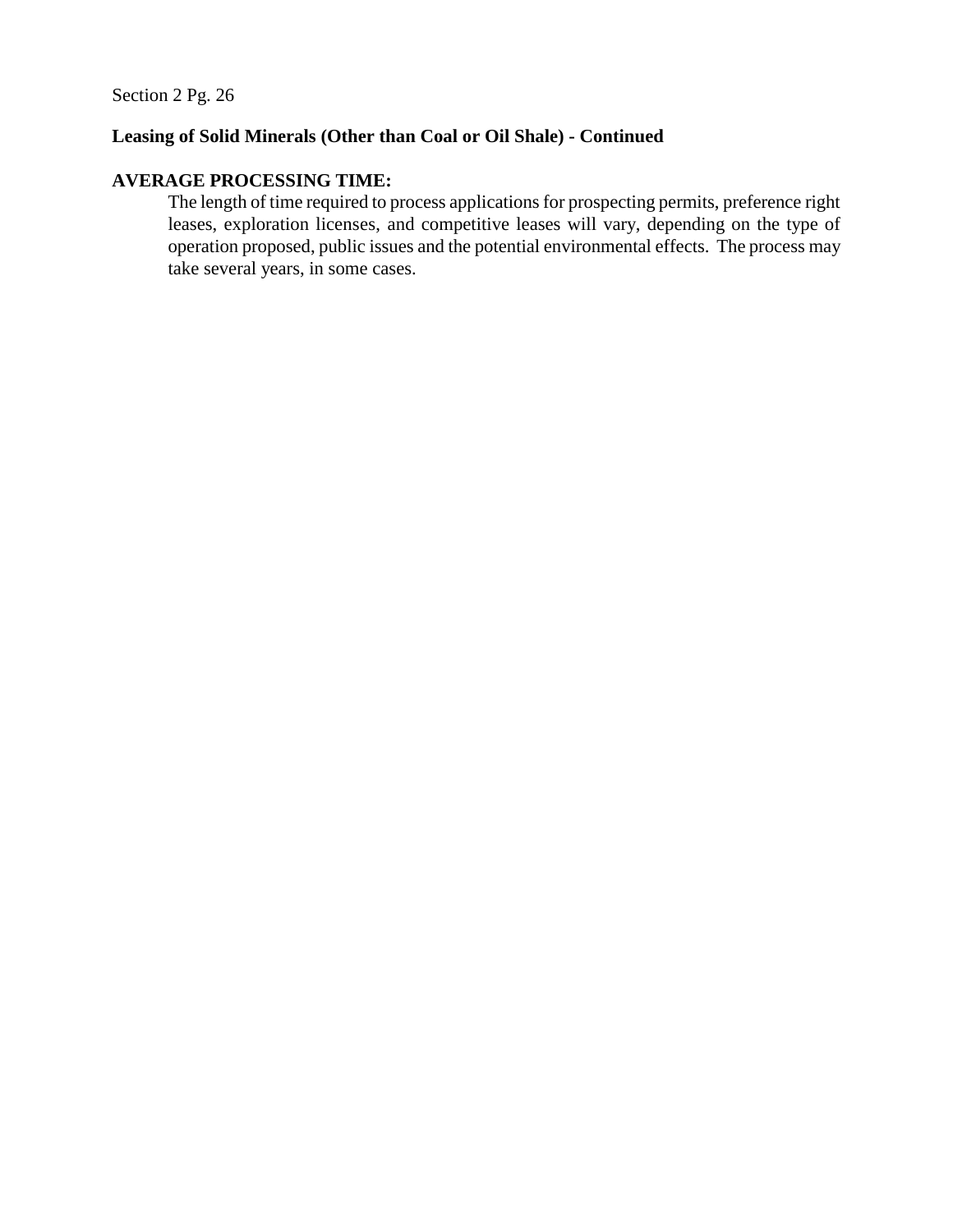#### **Coal Leasing on Federal Lands**.

**(For a list of lands not available for leasing, please refer to Federal Regulations 43 CFR 3400.2)**

## **PERMITS, AUTHORIZATIONS OR FILINGS:**

Exploration License, Competitive Lease, Lease by Application.

## **LEGAL AUTHORITIES:**

Mineral Leasing Act of 1920, as amended, 30 U.S.C §§ 181 et. seq. Federal Coal Leasing Amendments Act of 1976, as amended, 90 Stat. 1083-1092 43 CFR 3400.

## **CONDITIONS REQUIRING PERMITS, AUTHORIZATIONS OR FILINGS:**

Coal exploration licenses authorize exploration of known, unleased coal deposits to obtain geologic, engineering, and reserve data. Exploration licenses authorize removal of only such quantities of coal which are necessary for analysis and study.

The Federal Coal Lease Amendments Act of 1976 requires that all federal coal be leased competitively, either on government initiative or in response to applications. Such lands may be leased only by competitive bidding to the qualified bidder who offers the highest acceptable bonus bid. Specific tracts are delineated, analyzed for environmental impacts and scheduled for lease sale by Departmental initiative. The Secretary of Interior makes the final leasing decisions after considering the recommendations of the Regional Coal Team, and consulting with state governors, affected Indian Tribes and any other surface management agencies.

The lease by application process is designed to make coal available for leasing in response to applications submitted by private industry. Leasing by application may occur outside of designated coal production regions, or within designated coal production regions under emergency situations.

The leasing process for federal coal is very complicated and beyond the scope of this publication. Please refer to Federal Regulations 43 CFR 3400 for additional information.

## **EXEMPTIONS:**

None

#### **FEES:**

Fees associated with exploration licenses and coal leases include filing fees, rental payments, production royalties and bonus bids.

## **AVERAGE PROCESSING TIME:**

The length of time required to analyze and render a decision and issue exploration licenses and leases will vary considerably, depending on the type of operation proposed, public issues and potential environmental impacts. The entire process can take several years.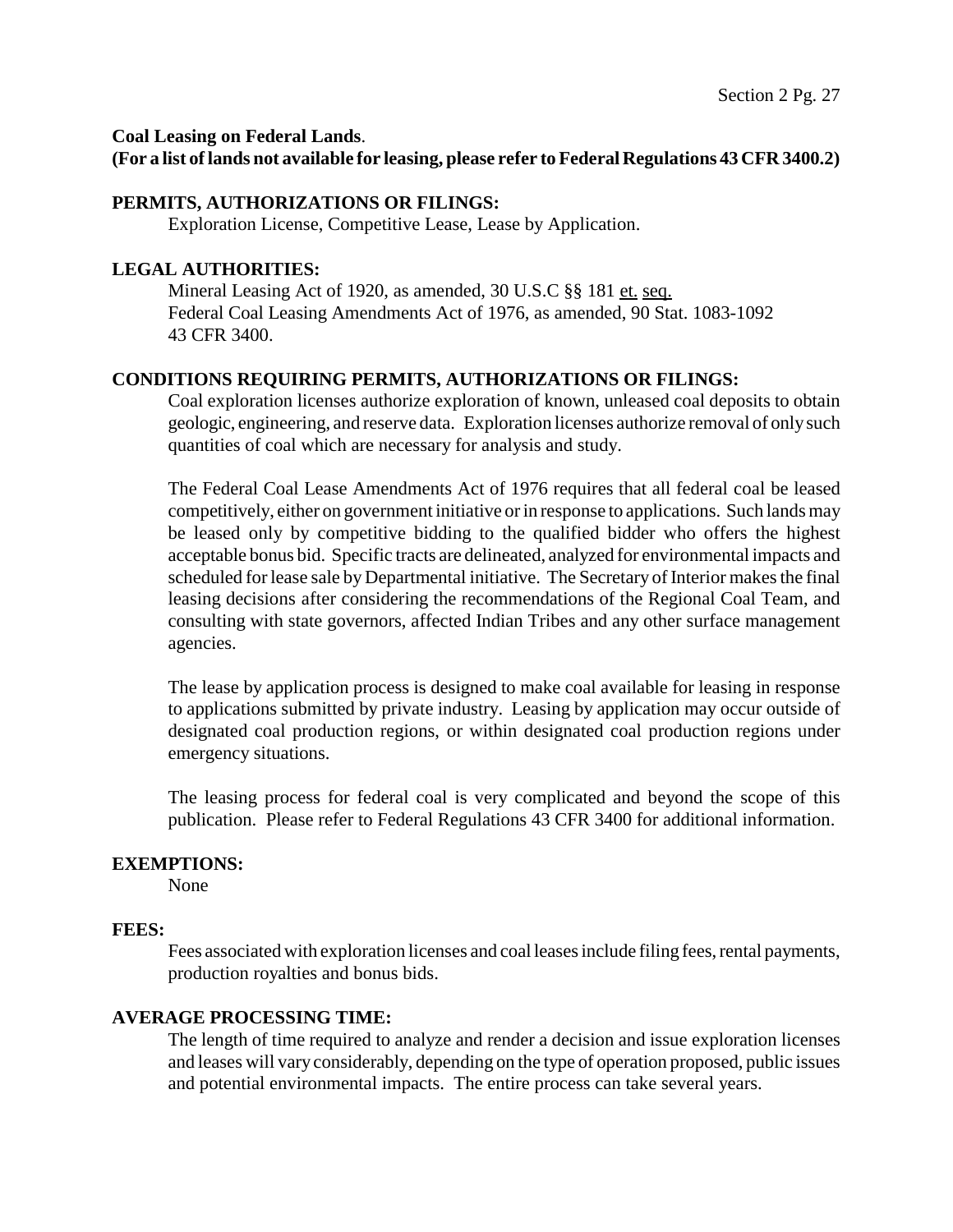Section 2 Pg. 28

# **Bonding Requirements**

## **Federal Lands**

## **Operations conducted on Mining Claims:**

## **Bureau of Land Management**

Presently, the only agencies with authority to require a bond for operations conducted on lands administered by the BLM in Arizona are the BLM and the ADEQ. The ADEQ requires a bond for operations that require an Aquifer Protection Permit (APP). This bond is required to ensure that operations conducted under an APP are closed (ended) in a manner to prevent contamination or degradation of ground water resources. BLM requires a bond for the protection and restoration of surface resources. Because these two bonds are for the protection of different resources and they are administered by different agencies with different bond release standards, BLM Arizona does not consider these bond to represent a case of "double bonding." Double bonding occurs when two different agencies require a bond for essentially the same reclamation.

**For Notice level operations:** BLM does not require financial guarantees (bonds) for notice level operations, unless the operators have a record of non-compliance prompting the need for a mandatory plan and bond.

**For Plan level operations:** BLM requires operators to furnish bonds for the surface reclamation of operations conducted under a plan of operations. BLM Arizona requires that the operator furnish a bond equal to 100 percent of the cost for BLM or a third party contractor to complete all the reclamation activities outlined in the approved plan.

## **Forest Service**

Any operator required to file a Plan of Operations, must furnish a bond (36 CFR 228.13) prior to approval of the plan. The purpose of the bond is to assure compliance with the reclamation provisions of the regulations [36 CFR 228.8 (g)] and the operating plan. The amount of the bond will be determined on a case by case basis, and shall be based on the estimated cost of the work needed to stabilize, rehabilitate and reclaim surface resources disturbed by the mining operation. If the operator fails to do the work, the bond will be used by the Forest Service to do the work or have it done. The Forest Service will accept several different types of bonding instruments including: certificates of deposits, savings accounts, irrevocable letters of credit, corporate sureties, cash and U.S. Treasury Bills.

Throughout the life of the Plan of Operations, the bond will be reviewed for adequacy and, if necessary, adjusted to conform to changing conditions as needed. When a portion of the reclamation has been satisfactorily completed, the amount of the bond may be reduced. When all reclamation work has been completed, the bonding instrument will be released by the Forest Service. Where other agencies require bonds for reclamation purposes within the National Forests, every effort is made to avoid double bonding.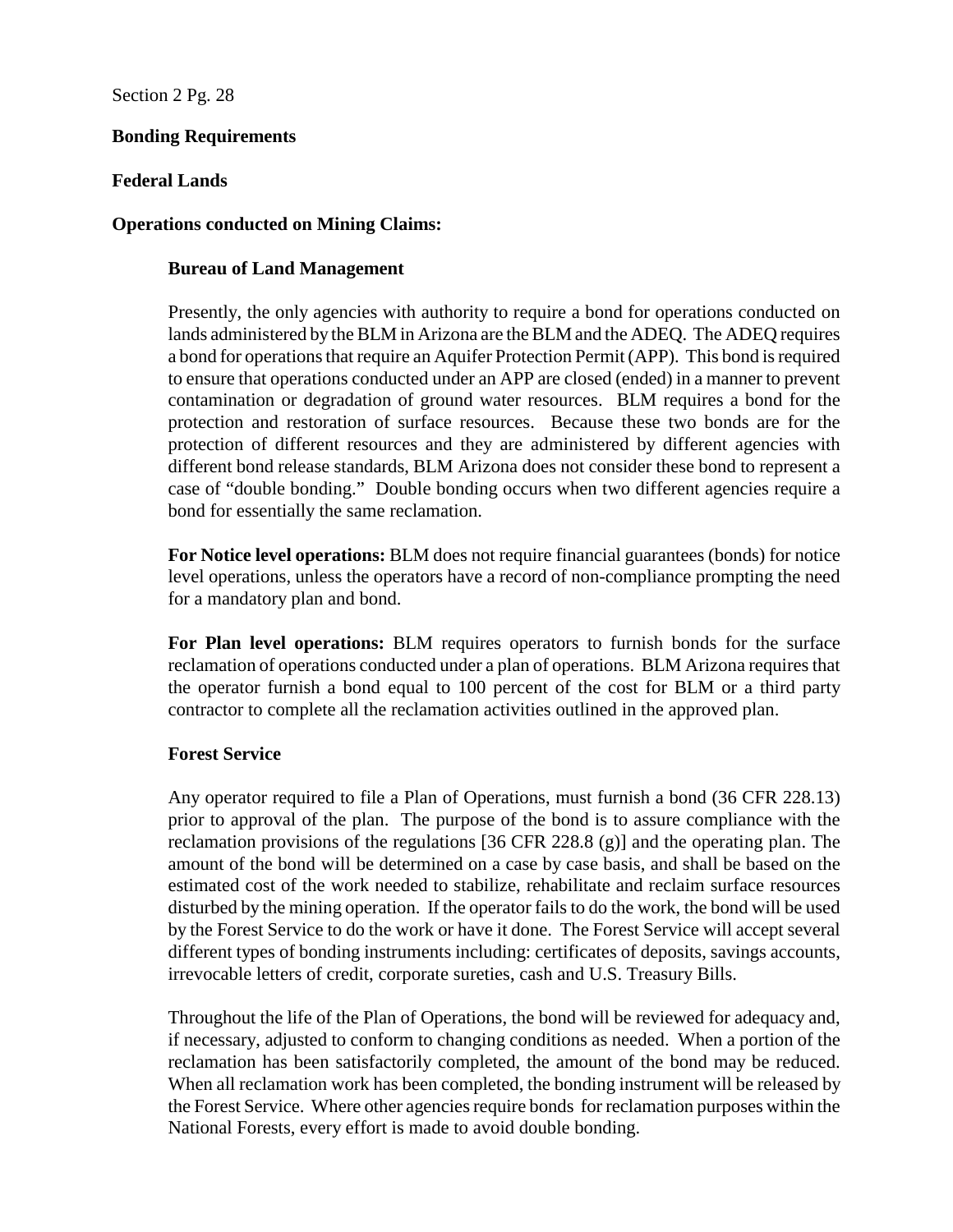## **Bonding Requirements - Continued**

#### **Operations Conducted with a Mineral Materials Contract:**

#### **Bureau of Land Management**

The BLM requires a performance bond of not less that \$500 or 20 percent of the total contract value, whichever is greater, for a contract of \$2,000 or more, except for contract sales made from community pits when reclamation fees are paid. The value of the performance bond will cover reclamation costs as well as contract costs not to exceed 20 percent of the contract value.

#### **Forest Service**

The Forest Service requires a bond to ensure performance of payment and reclamation. For sales of 10,000 cubic yards or more, a bond of not less than 10 percent of the total contract price or value of estimated production, plus reclamation costs is required. For sales under 10,000 cubic yards, bond requirements are at the discretion of the authorized officer.

#### **Operations Conducted on Federal Leases:**

**Coal Leases**: BLM does not have responsibility for reclamation bonds on a Federal Coal Lease. Reclamation bonds are under the jurisdiction the Surface Mine Control and Reclamation Act (SMCRA) administered by the Office of Surface Mining (OSM). The bond held by BLM in the case of a federal coal lease is to protect against default on the terms and conditions of the lease (rents and royalties). Lease bond amounts are calculated on the basis of rents and royalties and are to protect the government in case the lease holder defaults on the terms of the lease.

**Non Coal Leases:** Individual permit and lease bond amounts are established on a case by case basis by the BLM. Minimum bond amounts are set forth in the regulations for specific minerals. All permits and leases require a bond.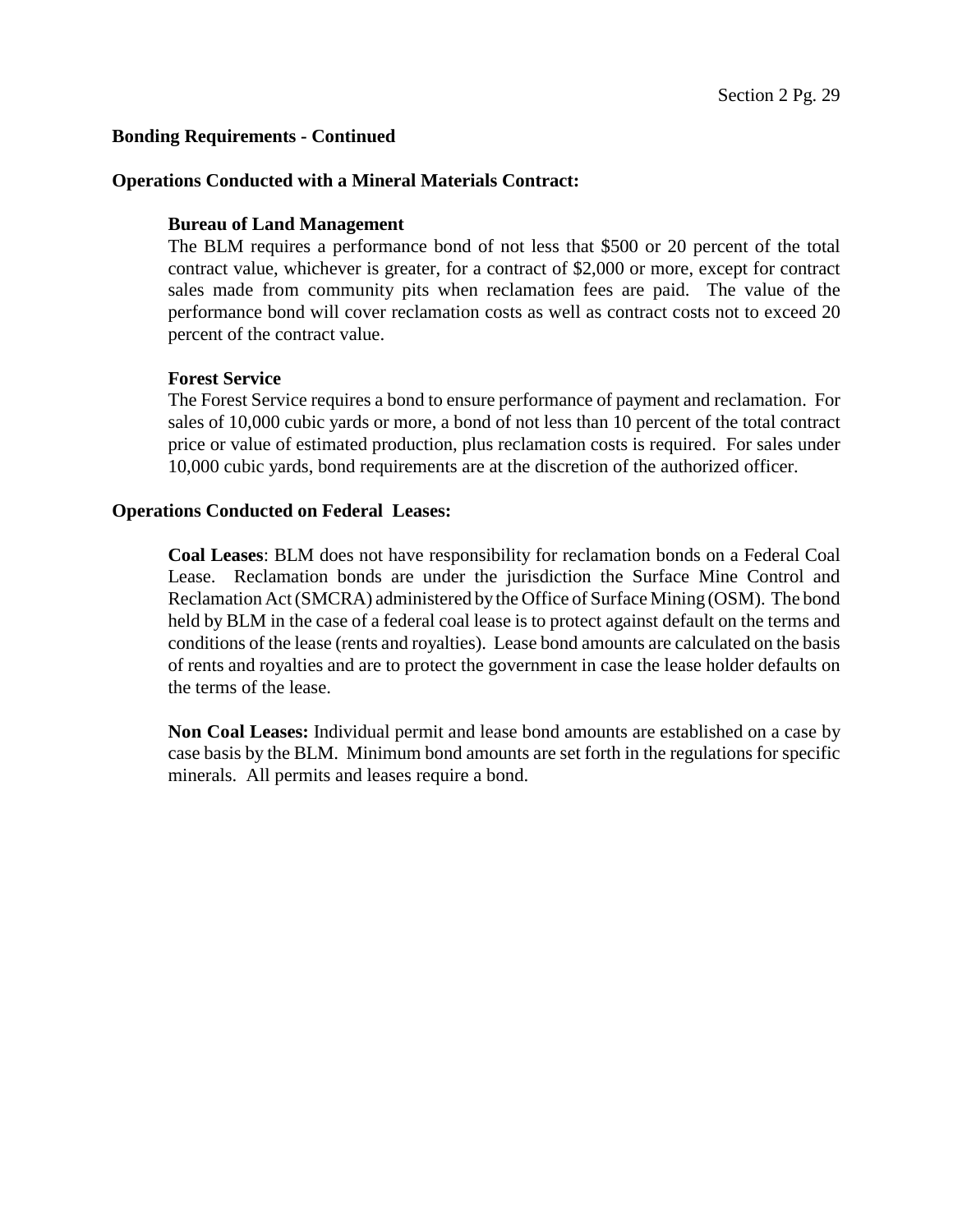Drilling & Water Use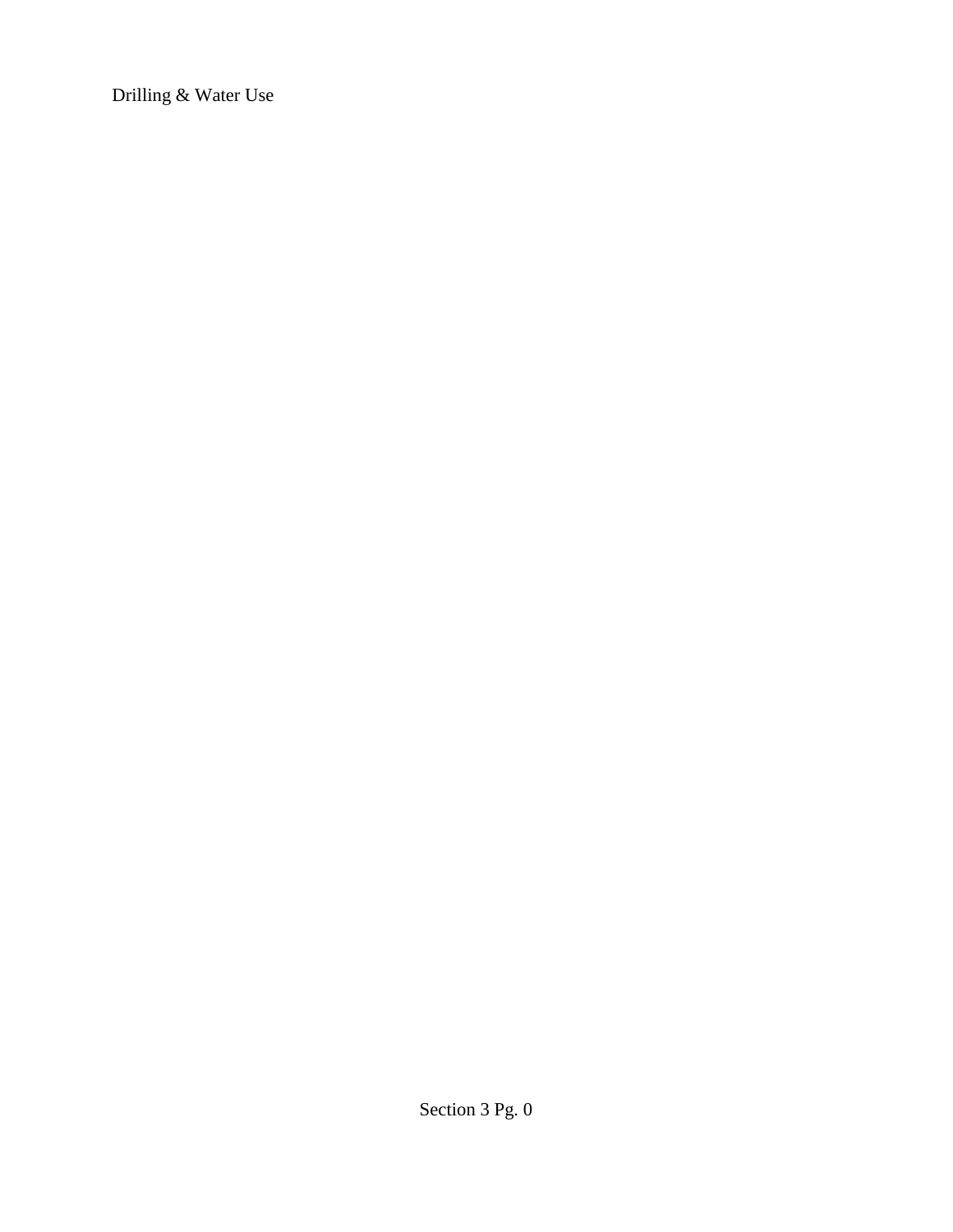## **Notice of Intention to Drill**

Arizona Department of Water Resources (ADWR) 500 N. Third Street Phoenix, AZ 85004 (602) 417-2470

#### **PERMITS, AUTHORIZATIONS OR FILINGS:**

Notice of Intention to Drill and Abandon an Exploration Well Notice of Intention to Drill, Deepen, Replace, or Modify a Well

## **LEGAL AUTHORITY:**

A.R.S. § 45 Waters, Article 10 Wells

## **CONDITIONS REQUIRING PERMITS, AUTHORIZATIONS OR FILINGS:**

A notice of intent is required for any manmade openings in the earth through which water may be withdrawn or obtained from beneath the surface of the earth, including water wells, monitor wells and piezometer wells. It shall also apply to geothermal wells to the extent provided by A.R.S. § 45-591.01 and all exploration wells and grounding or cathodic protection holes greater than 100 feet in depth.

## **EXEMPTIONS:**

A Notice of Intent is not required for the following activities:

- 1. Manmade openings in the earth not commonly considered to be wells, such as construction and mining blast holes, underground mines and mine shafts, open pit mines, tunnels, septic tank systems, caissons, basements and natural gas storage cavities.
- 2. Injection wells and vadose zone wells which are subject to regulation by the Arizona Department of Environmental Quality.
- 3. Oil, gas and helium wells drilled pursuant to the provisions of Title 27, A.R.S..
- 4. Drilled bore holes in the earth **less than 100 feet** in depth which are made for purposes other than withdrawing or encountering groundwater, such as exploration wells and grounding or cathodic protection holes; **except in the event that groundwater is encountered** in the drilling of the bore hole.

#### **FEES:**

The filing fee for a Notice of Intent to Drill is \$10. There is no filing fee for a Notice of Intent for abandonment.

## **AVERAGE PROCESSING TIME:**

ADWR has a maximum of 15 days to process notices.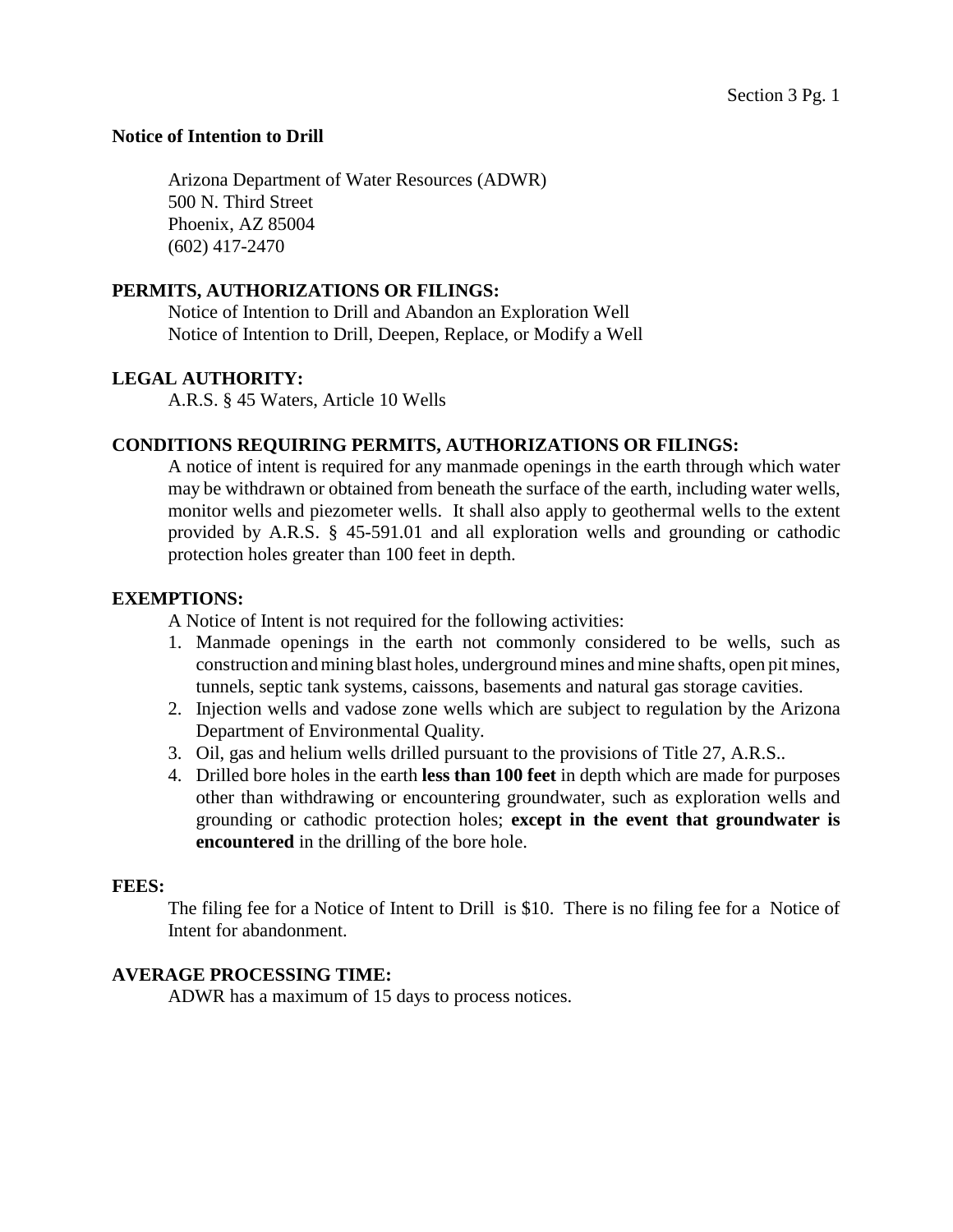Section 3 Pg. 2

## **Appropriations of Surface Water**

Arizona Department of Water Resources 500 N. Third Street Phoenix, AZ 85004 (602) 417-2442

## **PERMITS, AUTHORIZATIONS OR FILINGS:**

Appropriations of Surface Water

## **LEGAL AUTHORITY:**

Appropriable water as defined in A.R.S.  $\S$  45-141(A) is subject to appropriation and beneficial use by the public. Its use is governed by the provisions of Title 45, Chapter 1, A.R.S. Appropriation of water for mining purposes, a recognized beneficial use in Arizona, requires that an application for permit to appropriate be made to ADWR. The application requirements are discussed in A.R.S. § 45-152. If reservoir construction is contemplated, the applicant must also comply with A.R.S. § 45-161.

## **CONDITIONS REQUIRING PERMITS, AUTHORIZATIONS OR FILINGS:**

In addition to the universal application requirements listed in A.R.S.  $\S$  45-152(A), an application for a permit to appropriate public water for mining purposes must include the location and character of the mine to be served and the methods of supplying and utilizing the waters (A.R.S. § 45-152[B]5). If the water use includes reservoir storage, the application must include a description of the retention structure, the capacity of the reservoir, and a description of the lands to be submerged. If the size of the dam falls within the jurisdiction of the Dam Safety Section of ADWR, a permit for storage will not be issued until the dam is approved by that Section.

Applications for permit to appropriate public water must be approved by the Director and are assessed on the following grounds:

- 1. Potential conflicts with vested water rights.
- 2. Potential threats to public safety.
- 3. Potential threats to public interest and welfare. A.R.S. § 45-153 [A].

The approval or rejection of a permit to appropriate is an administrative action which is subject to the Uniform Administrative Appeal Procedure statutes.

Individuals initiating new uses are also encouraged to register their new water rights under Title 45, Chapter 1, Article 9. These statutes govern General Stream Adjudications in Arizona and require that all potential claimants in a general stream adjudication register their claims by filing a Statement of Claimant (A.R.S. § 45-254).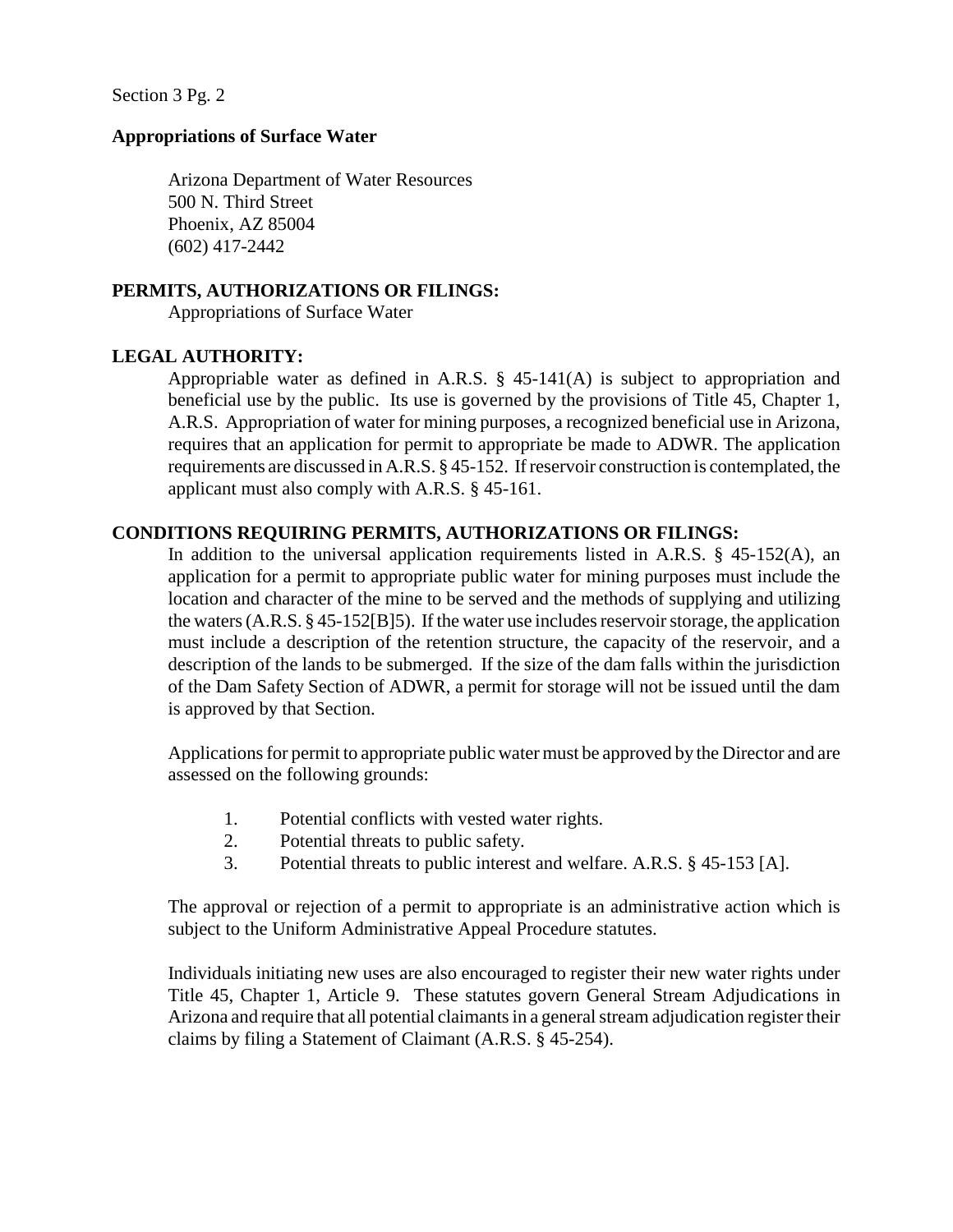## **Appropriations of Surface Water - Continued**

#### **FEES:**

A.A.C. R12-15-151 establishes various fees for processing applications for permits. To appropriate surface water for an application in excess of 50 acre-feet per year, the application fee is \$75 plus \$50 for issuance of the certificate. An application to sever and transfer a water right is \$500.

#### **AVERAGE PROCESSING TIME:**

A permit to appropriate water must be reviewed for completeness within 30 days and a substantive review must be completed in 420 days, totaling an overall time frame of 450 days. Permits for reservoir storage must be reviewed for completeness within 30 days and substantive review completed by 420 days. Severance and transfer of water rights must be completed in an overall time frame of 420 days, including 30 days for completeness review and 390 days for substantive review.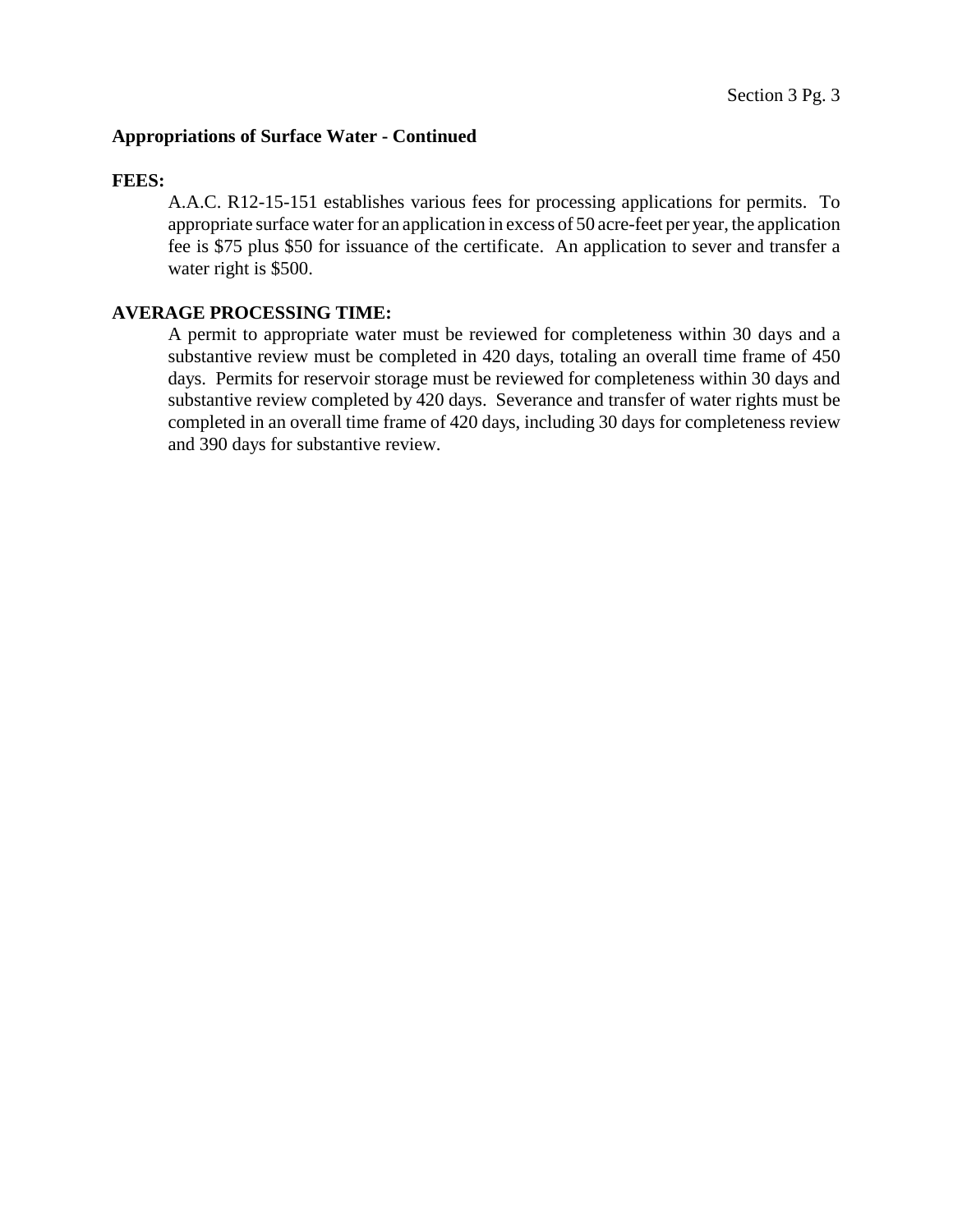Section 3 Pg. 4

#### **Withdrawal and Use of Groundwater**

Arizona Department of Water Resources 500 North Third Street Phoenix, AZ 85004 (602) 417-2470

## **PERMITS, AUTHORIZATIONS OR FILINGS:**

Withdrawal and Use of Groundwater

## **LEGAL AUTHORITY:**

Use of groundwater in Arizona is subject to Chapter 2 of the A.R.S. and is administered by the Arizona Department of Water Resources.

#### **CONDITIONS REQUIRING PERMITS, AUTHORIZATIONS OR FILINGS:**

Outside of active management areas, the use of groundwater may be used for any reasonable and beneficial use. Inside active management areas groundwater use may be withdrawn and used only in accordance with the allocation and use concepts described in the Groundwater Code. Groundwater rights for mines may be obtained through the acquisition of a Groundwater Withdrawal Permit, a Type 1 Non-Irrigation Grandfathered Right (GFR), or a Type 2 Non-Irrigation GFR. Before a new well may be drilled, a well construction permit must be obtained pursuant to A.R.S. § 45-599.

Groundwater Withdrawal Permits are issued for a specific duration and amount of water when GFRs are not available. A specific category of groundwater withdrawal permit is for mineral extraction and metallurgical processing (A.R.S. § 45-514). A mineral extraction permit is issued when other sources of supply are insufficient or would incur an unreasonable cost.

A Type 1 Non-Irrigation GFR applies to land that has been retired from irrigation after January 1, 1965 in anticipation of specific non-irrigation use (A.R.S. § 45-463). A Type 1 GFR may not be transferred to another location, although water pumped from the original location may be transported to a new location. A Certificate of Grandfathered Right is issued for these rights by the Arizona Department of Water Resources.

A Type 2 Non-Irrigation GFR is a right to use non-irrigation withdrawals of groundwater equal to the maximum groundwater withdrawal and use for any one year during the five year period prior to 1980 (A.R.S. § 45-4640). Certificates of Grandfathered Rights for Type 2 Non-Irrigation GFRs are transferrable anywhere within the active management area.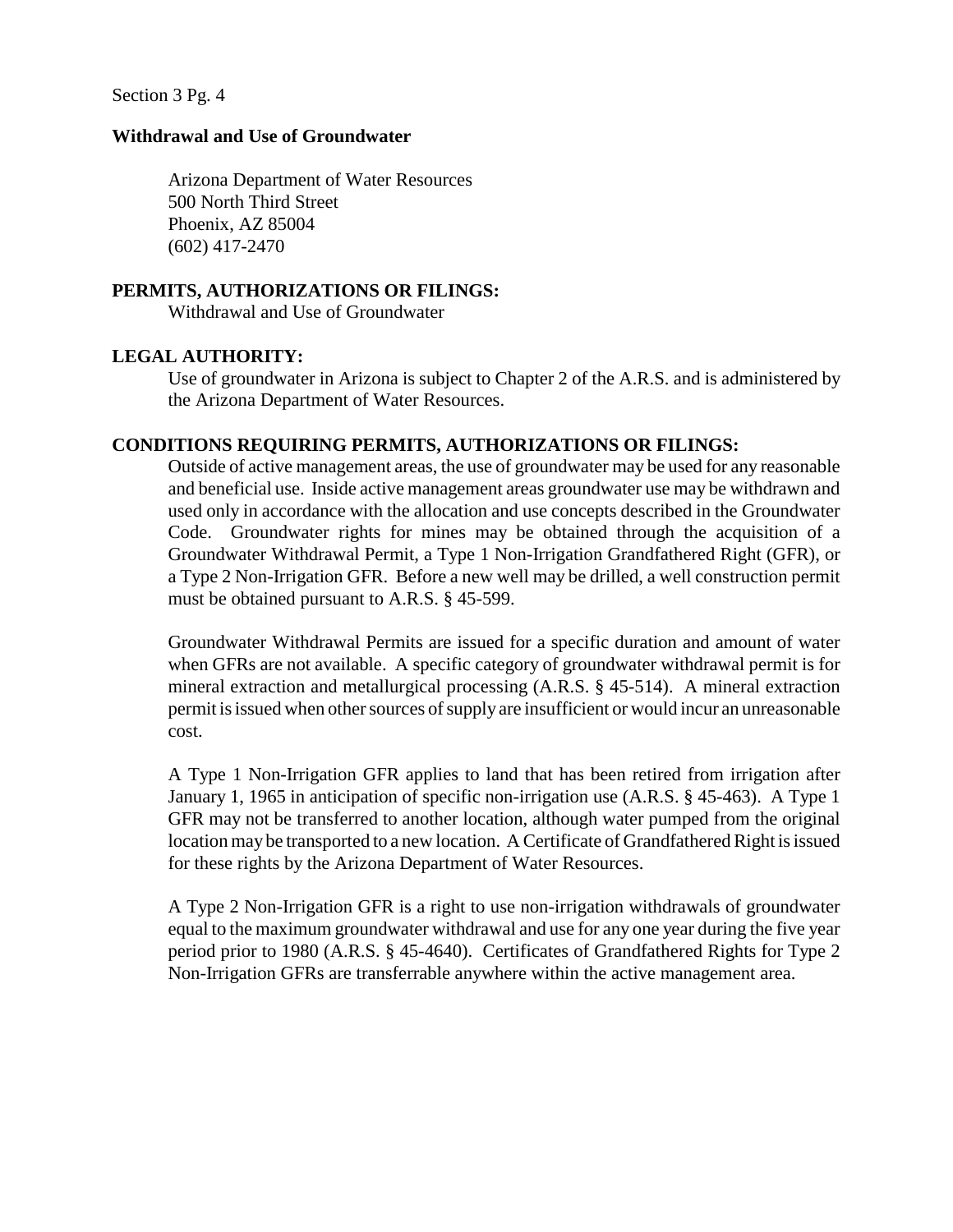## **Withdrawal and Use of Groundwater - Continued**

## **Conservation Requirements for Mines Inside AMAs**

Chapter 2, Article 9 of the A.R.S. establishes a series of management plans applicable within the five active management areas (AMA). These plans establish conservation requirements for all water users within the AMAs. One of the regulated sectors is mining. Conservation requirements in the management plans for metal mines include provisions to:

- 1. Regulate transport tailings density.
- 2. Reduce water loss from tailings impoundments.
- 3. Minimize water use in leaching processes.
- 4. Prepare a long-range conservation plan.

Exemptions are provided when these requirements conflict with other environmental regulations. An alternative program is also provided if the mine demonstrates that the best available conservation technologies consistent with reasonable economic return are being applied to the mine.

#### **FEES:**

There are various fees associated with groundwater withdrawal applications and well drilling set forth in A.A.C. R12-15-151, including an application for groundwater withdrawal permit (\$150 submitted with the application and \$50 with the issuance of the permit), application for hydrologic testing (\$50), conveyance of a groundwater withdrawal permit (\$35) and the registration of an existing well (\$10). A notice of intent to drill a new non-exempt well is \$10. A permit for a new non-exempt well or the enlargement of an existing well is \$80.

## **AVERAGE PROCESSING TIME:**

The deadlines for processing Type 1 and Type 2 GFRs are 120 days, including 30 days to determine completeness and 90 days for substantive review. The time frame for processing groundwater withdrawal permits are 30 days for completeness and 70 days for substantive review. The time frame for processing a Notice of Intention (NOI) to drill, deepen or modify a well is 15 days (A.R.S. § 45-596.D.) after receipt of a complete and correct notice. The time frame for processing a non-exempt well permit is 60 days (A.R.S. § 45-599.D.) after receipt of a complete and correct application.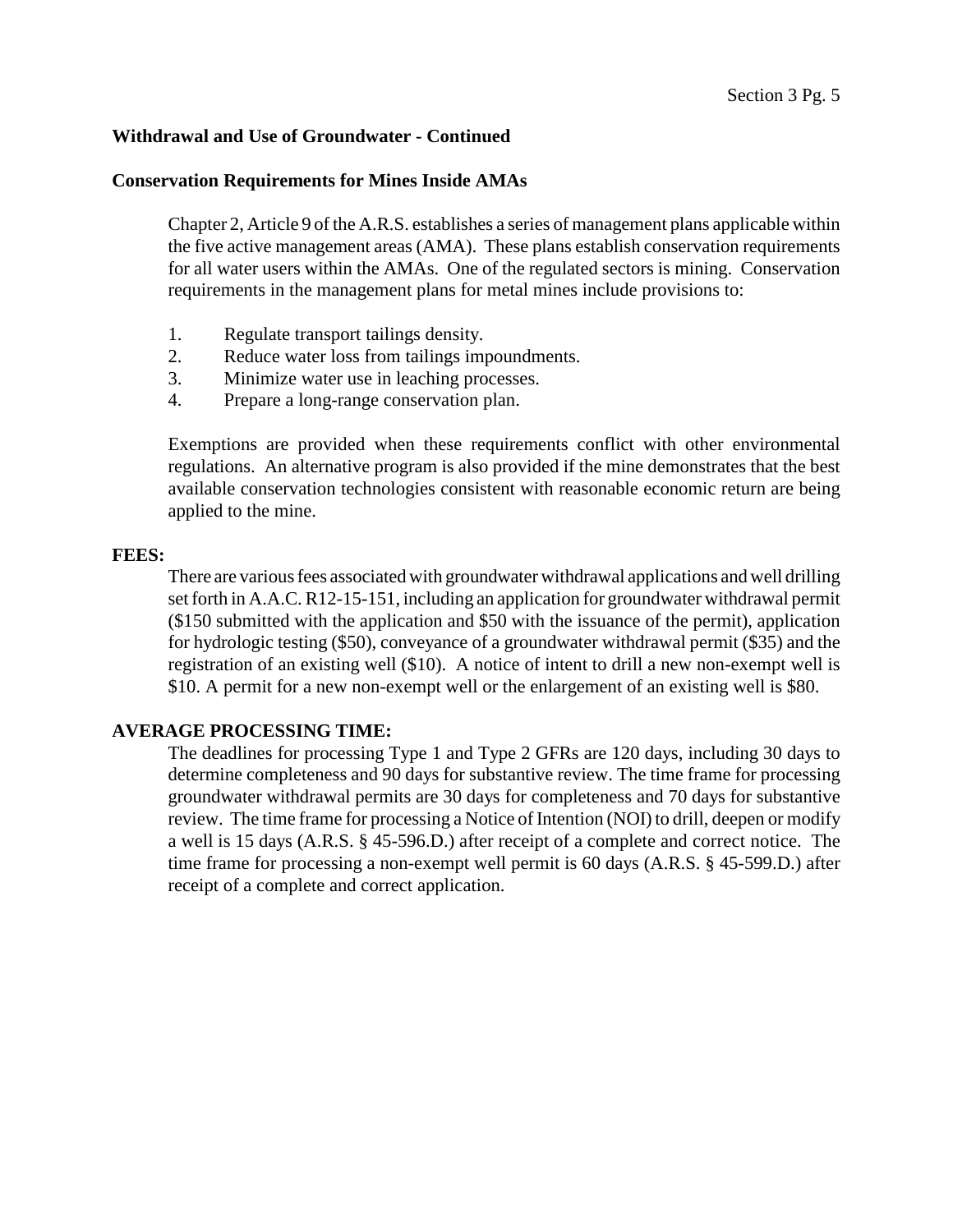Section 3 Pg. 6

## **Construction, Enlargement, Repair, Alteration, or Removal of Dams**

Arizona Department of Water Resources 500 North Third Street Phoenix, AZ 85004 (602) 417-2445

## **PERMITS, AUTHORIZATIONS OR FILINGS:**

Construction, Enlargement, Repair, Alteration, or Removal of Dams

## **LEGAL AUTHORITY:**

Chapter 6 of the A.R.S. delineates the responsibility of the Arizona Department of Water Resources regarding the supervision of dams and reservoirs. A.R.S. § 45-1202 states that "All dams shall be under the jurisdiction of the director of water resources."

## **CONDITIONS REQUIRING PERMITS, AUTHORIZATIONS OR FILINGS:**

A dam is defined in A.R.S. § 45-1201 as:

"Any artificial barrier, including appurtenant works for the impounding or diversion of water except those barriers for the purpose of controlling liquid borne material, 25 or more feet in height or the storage capacity of which will be more than 50 acre feet, but does not include any such barrier which is or will be less than six feet in height, regardless of storage capacity, or which has or will have a storage capacity not in excess of 15 acre feet, regardless of height."

A.R.S. § 45-1202 states that: "It is unlawful to construct, repair, operate, maintain, enlarge, remove or alter any dam except upon approval of the director." Application procedures and inspection procedures during construction are specified in subsequent sections. A.R.S. § 45- 1212.A, states that: "Supervision over maintenance and operation of dams to safeguard life and property is vested exclusively in the director." A.R.S. § 45-1212 continues by defining the ability of the director to enforce remedial actions when a dam is determined to be dangerous.

#### **JURISDICTIONAL DAMS:**

A jurisdictional dam is either 25 feet or greater in height or has capacity to store more than 50 acre-feet, except that:

If a dam is less than six feet in height, regardless of storage capacity, it is exempt and is not jurisdictional.

If a dam has 15 acre-feet or less of storage capacity, regardless of height, it is exempt and is not jurisdictional.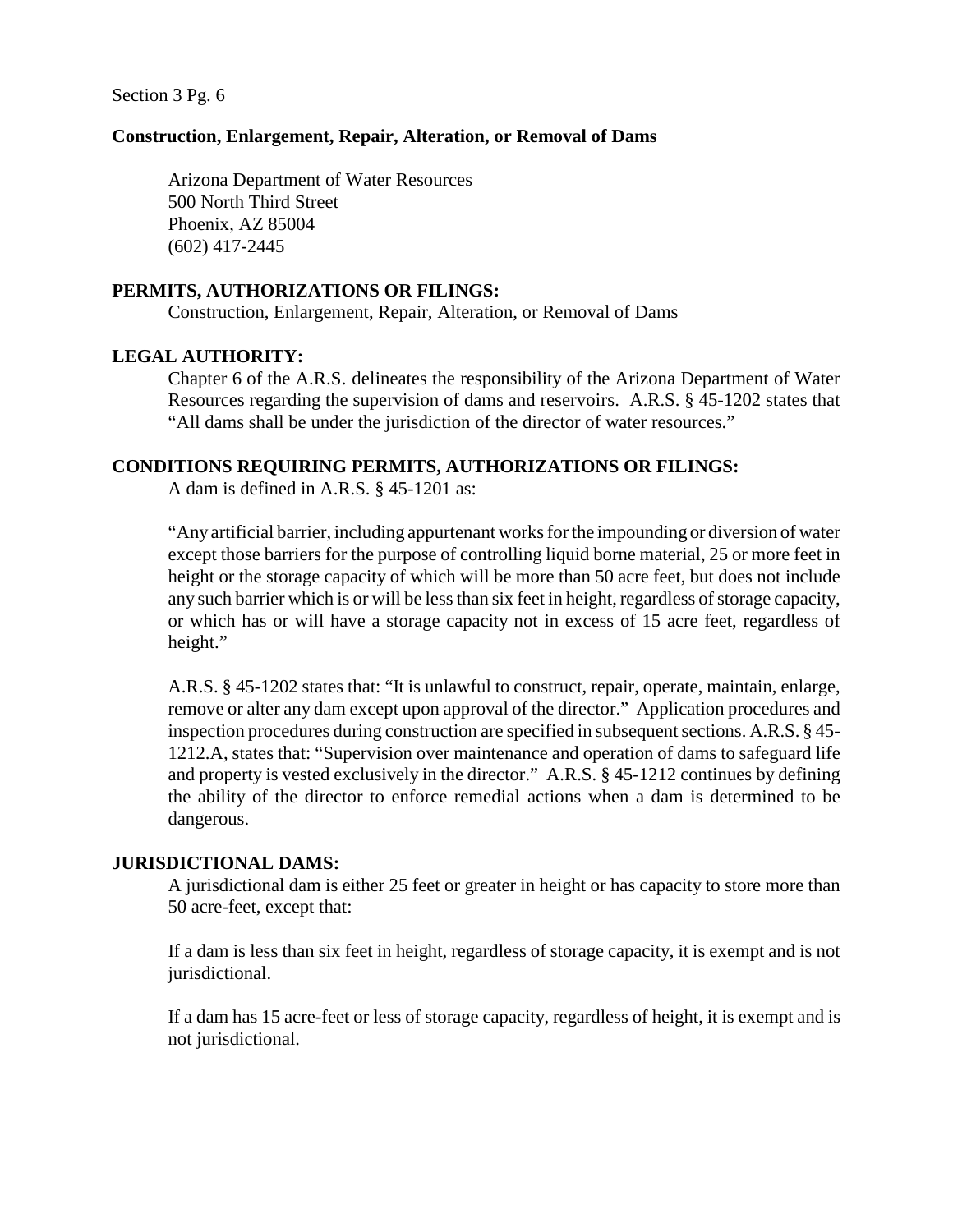## **Construction, Enlargement, Repair, Alteration, or Removal of Dams - Continued**

- Height: Equals the vertical distance measured from the lowest elevation of the outside limit of the dam (usually the downstream toe) to the emergency spillway crest, or top of emergency spillway gates if so equipped. In unusual circumstances where a dam does not have an emergency spillway, the height is measured to the crest of the dam.
- Capacity: Equals the storage capacity of the reservoir when the storage level is at the crest of the emergency spillway, or at the top of permanently mounted emergency spillway gates in closed position. In usual circumstances where a dam does not have an emergency spillway, the capacity is measured to the crest of the dam.

## **FEES:**

#### **JURISDICTIONAL DAM CHART:**



A.R.S. § 45-1204 authorizes the director to collect a filing fee "based on the estimated cost of the dam but in no event shall the fee exceed two percent of the estimated cost." A.A.C. R12-15-151 sets the application filing fee for the first \$100,000 of dam cost at two percent of the estimated cost, 1.5 percent for the next \$400,000, one percent of the next \$400,000, and one half percent for the remainder over \$1,000,000. The fee for a safety inspection is \$100 plus \$2 per foot of dam height per inspection.

## **AVERAGE PROCESSING TIME:**

Completeness review for the construction, enlargement, repair, alteration, or removal of a dam must be completed within 120 days and substantive review within 60 days (R12-15- 401).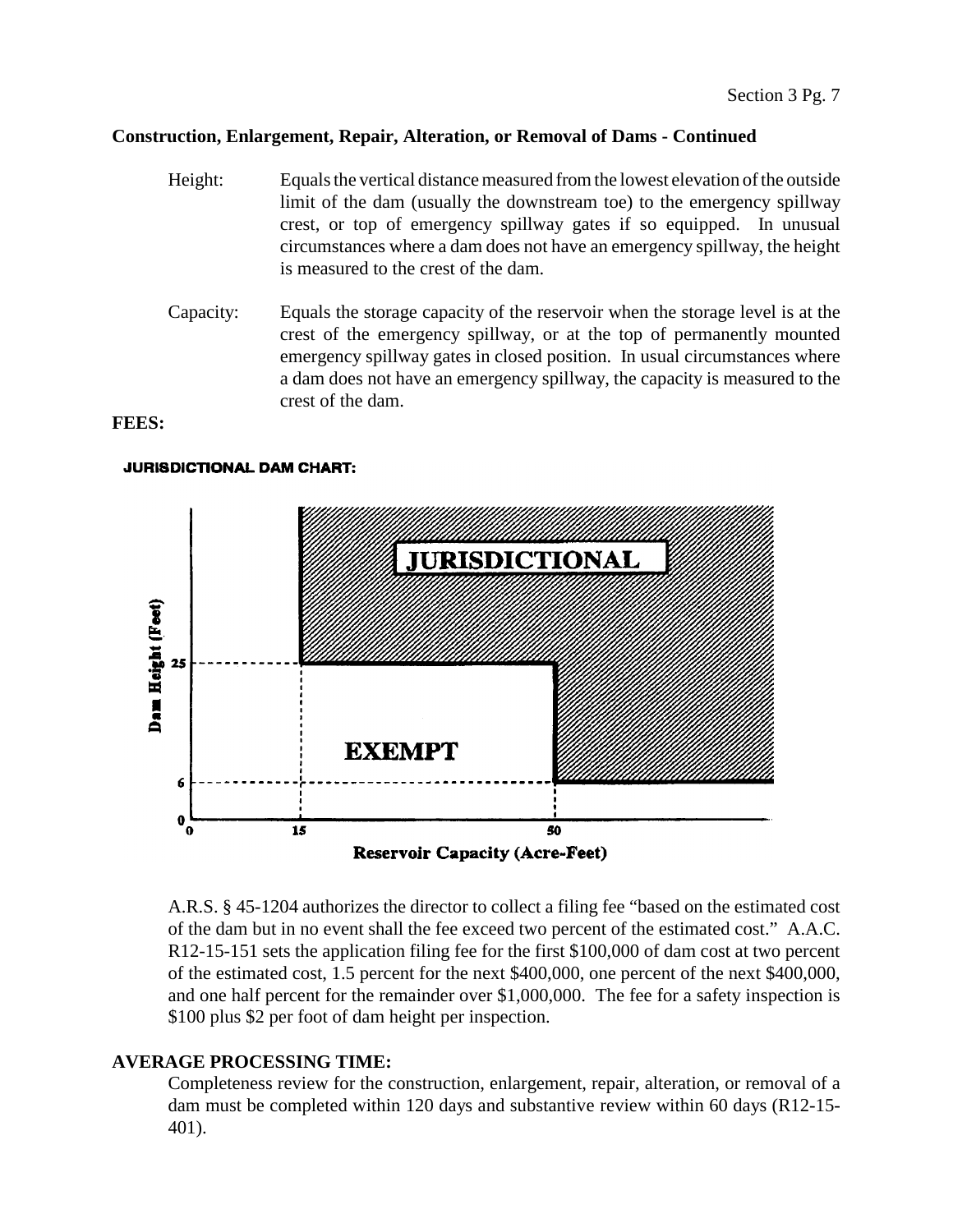Section 3 Pg. 8

#### **Wastewater Reuse Permit**

Arizona Department of Environmental Quality (ADEQ) Water Permits Section, Reuse and Federal Permits Section 3033 North Central Avenue Phoenix, AZ 85012 (602) 207-4675 or 1-(800) 234-5677 ext. 4675

## **PERMITS, AUTHORIZATIONS OR FILINGS:**

Wastewater Reuse Permit

# **LEGAL AUTHORITY:**

A.R.S. § 49-104.B.13 A.R.S. § 49-141.

#### **CONDITIONS REQUIRING PERMITS, AUTHORIZATIONS OR FILINGS:**

Owners and operators of wastewater treatment plants desiring to reuse treated wastewater, or the owner/operator of a wastewater irrigation (reuse) area must contact ADEQ for an application.

An application consists of a general facility description, and technical information pertaining to effluent quality, water balance, blending volumes, application rates and reuse category. All wastewater treatment plants also require an aquifer protection permit.

#### **EXEMPTIONS:**

Industrial wastewater reuse may be exempt if the reuse meets certain requirements. All plans for the reuse of waste water must be reviewed by ADEQ for applicability to the APP requirements.

#### **FEES:**

Initial fee is \$1,400. Final billing and refund is based on the time spent by ADEQ permitting staff in processing the application.

#### **AVERAGE PROCESSING TIME:**

The application must be received at least 120 days prior to the proposed reuse activity. The process time for the permit depends upon the complexity of the proposal. Public notice and a 30 day comment period are required. The permit is issue for a period of five years.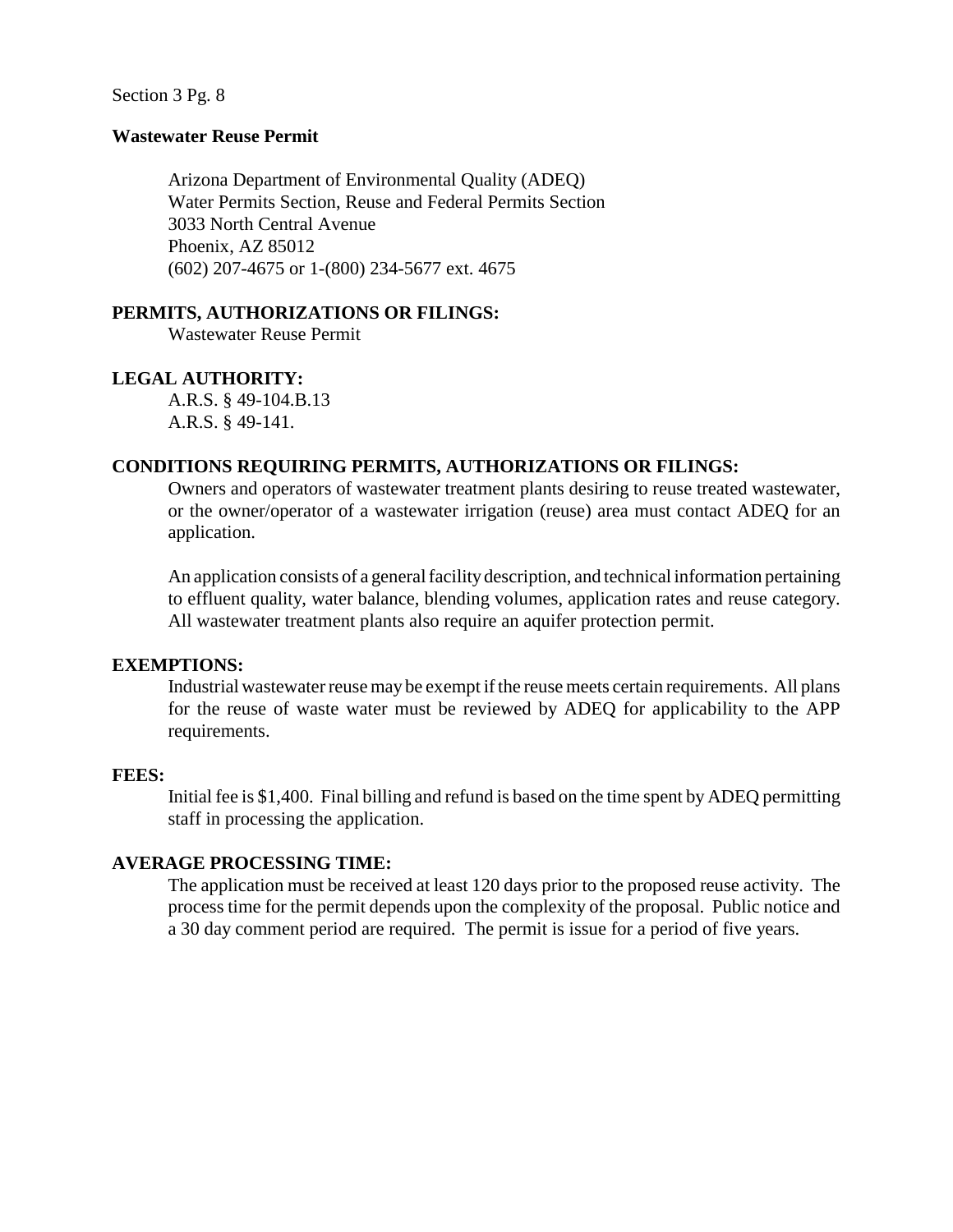#### **Dry Well Registration**

Arizona Department of Environmental Quality (ADEQ) Water Permits Section, Industrial and Stormwater Unit 3033 North Central Avenue Phoenix, AZ 85012 (602) 207-4686 or 1-(800) 234-5677 ext. 4686

#### **PERMITS, AUTHORIZATIONS OR FILINGS:**

Dry Well Registration

## **LEGAL AUTHORITY:**

A.R.S. § 49-245-02 A.R.S. § 49-331-336 A.R.S. § 49-250.23 A.R.S. § 49-201.5

#### **CONDITIONS REQUIRING PERMITS, AUTHORIZATIONS OR FILINGS:**

The purpose of registration is to minimize groundwater impacts and ensure that only storm water enters a dry well.

New dry wells must be registered with ADEQ within 30 days of starting operation. Closure of dry wells must follow ADEQ's Dry Well Decommissioning Guidelines. Aquifer Protection Permit (APP) requirements may apply to dry wells that drain areas where hazardous substances are used, stored, loaded or treated. ADEQ may provide an APP Determination of Applicability for Dry Wells form for dry wells in these areas. Any dry well that is used for industrial wastewater disposal either solely or in conjunction with storm water is an injection well, and an APP is required for operation or closure.

#### **EXEMPTIONS:**

Exemption from obtaining an APP for closure can be secured if "clean closure" can be demonstrated. In addition, certain discharges to dry wells in combination with storm water are exempt from the APP requirements. Contact ADEQ for information on "clean closure" requirements.

#### **FEES:**

A \$10 fee is charged per dry well registration. Aquifer Protection Permit fees may be required if an individual permit is required.

## **AVERAGE PROCESSING TIME:**

Registration must be complete within 30 days of the completion of the well. Review time for the registration varies with the complexity of the submittal.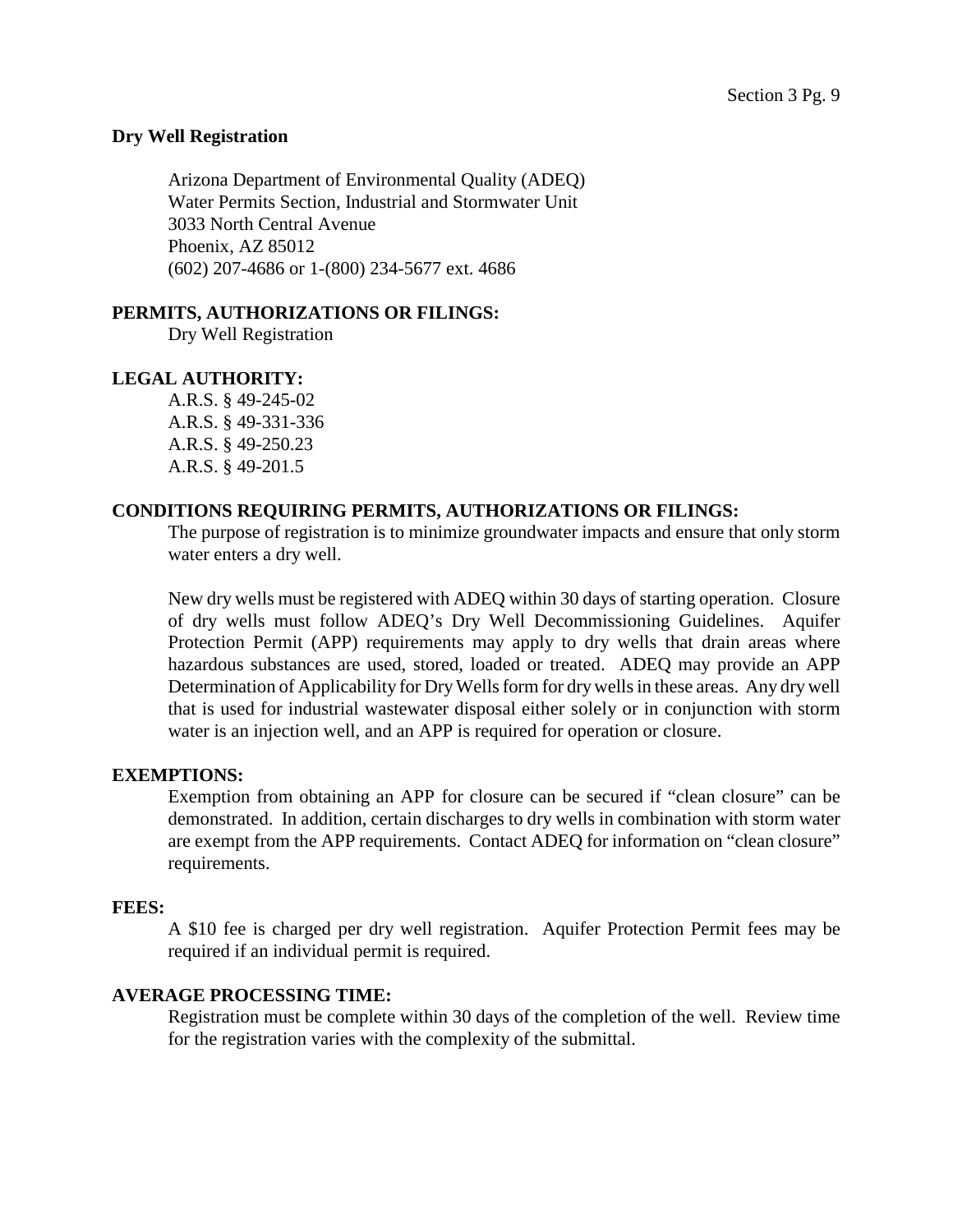Section 3 Pg. 10

#### **Injection Wells Used to Extract Minerals**

U.S. Environmental Protection Agency 75 Hawthorne Street, WTR-9 San Francisco, CA 94105 (415) 744-1835

#### **PERMITS, AUTHORIZATIONS OR FILINGS:**

Class III and Class V Underground Injection Control (UIC) Permits for Injection Wells Used to Extract Minerals

## **LEGAL AUTHORITY:**

Safe Drinking Water Act, 42 U.S.C. §§ 300f et. seq.

#### **CONDITIONS REQUIRING PERMITS, AUTHORIZATIONS OR FILINGS:**

UIC permits are required for all Class III mining activities described under 40 CFR parts 144 and 146. Class III facilities use injection wells for: 1) mining of sulfur by the Frasch process; 2) in situ production or uranium, copper, and other metals from ore bodies that have not been conventionally mined; and, 3) solution mining of salts and potash. If the mining zone is protected as an Underground Source of Drinking Water (USDW), a permit applicant may have to apply for an aquifer exemption and be able to demonstrate that the project meets the criteria established at 40 CFR 146.4.

Class V mining wells include all mining injection wells not described as Class III, above. UIC permits are issued on a case-by case basis for Class V injections wells. Pursuant to 40 CFR 144.26, all Class V injection wells that are authorized by rule (i.e., wells allowed to operate without a permit) must be inventoried with EPA.

## **EXEMPTIONS:**

None

#### **FEES:**

None

## **AVERAGE PROCESSING TIME:**

Individual permits are issued for the life of the facility. Permit review may take from six months to more than two years to complete, depending on the complexity of the project, the extent of public involvement and the responsiveness of the applicant.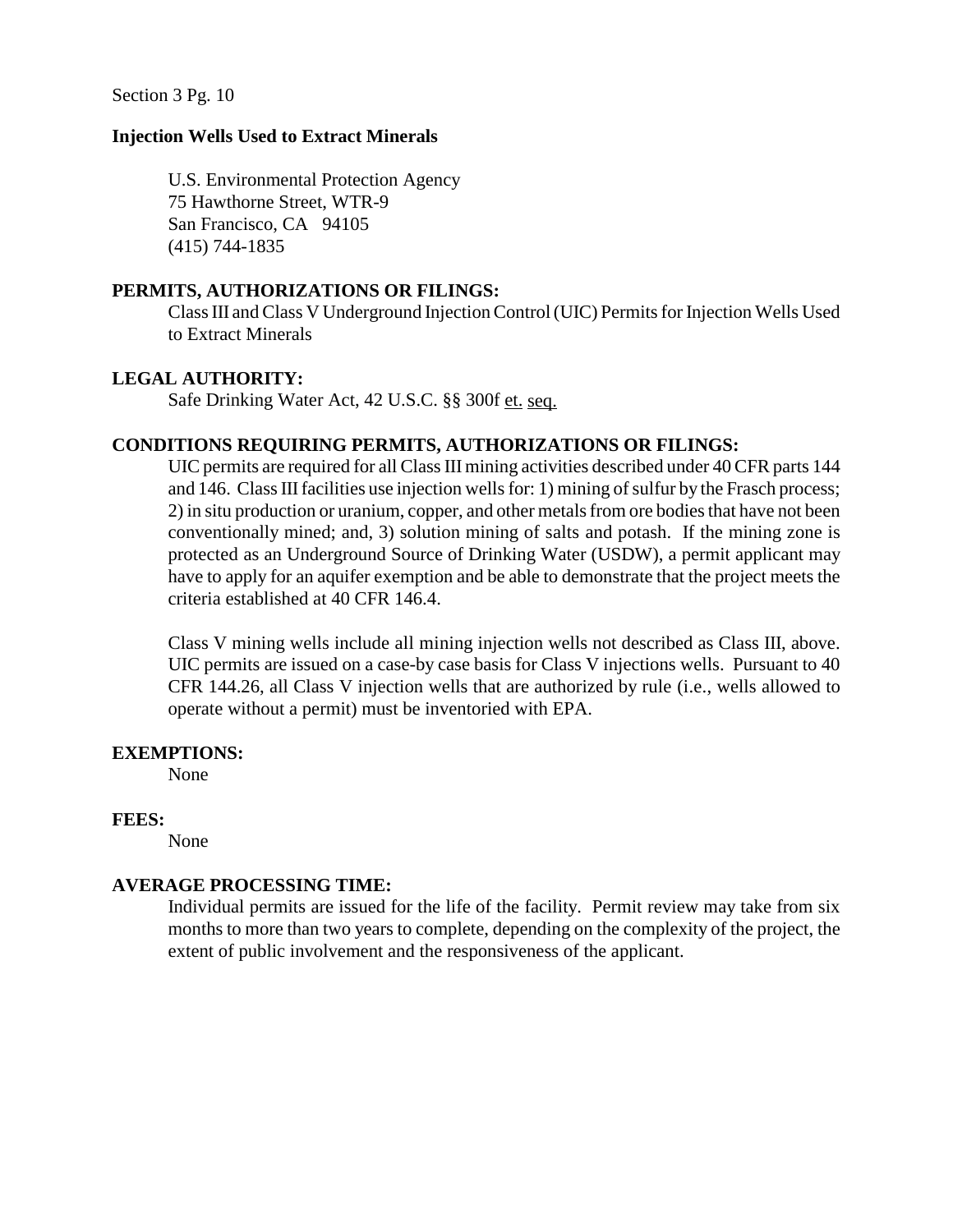Section 4 Pg. 0

Explosives, Fuel and Oil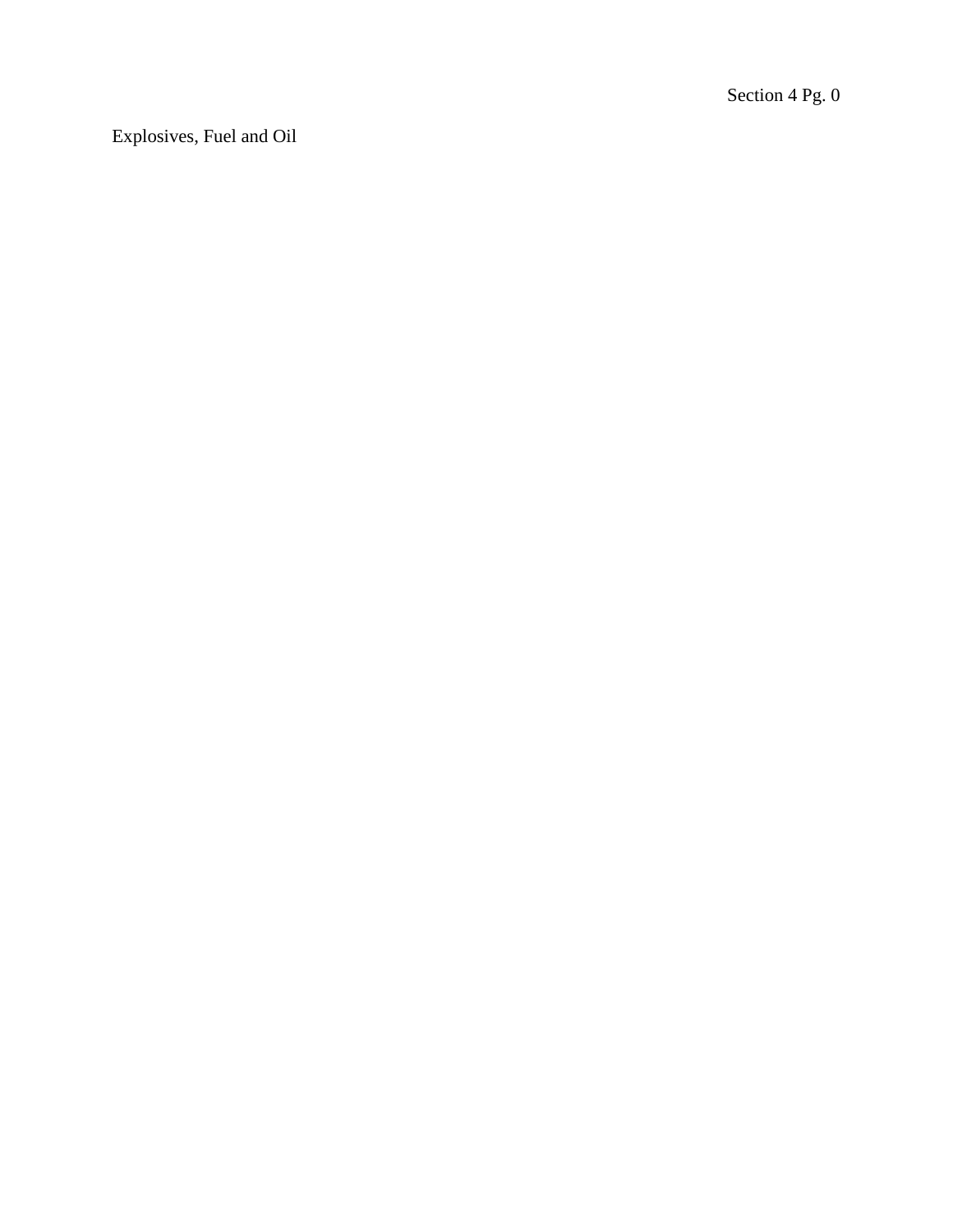#### **Manufacturer License or User Permit**

Bureau of Alcohol, Tobacco and Firearms (ATF) Regulatory Enforcement 3003 N. Central Avenue, Suite 1010 Phoenix, AZ 85012 (602) 640-2938

## **PERMITS, AUTHORIZATIONS OR FILINGS:**

Manufacturers License or User Permit

## **LEGAL AUTHORITY:**

Organized Crime Control Act of 1970, Title XI, 18 U.S.C. §§ 1102 et. seq.

## **CONDITIONS REQUIRING PERMITS, AUTHORIZATIONS OR FILINGS:**

**Manufacturers's License:** Any person, partnership, corporation or association, which engages in the business of manufacturing explosives materials for purposes of sale or distribution or for his own use, must first obtain a manufacturer's license from the ATF. Combining non-explosive components to produce an explosive material (such as the mixing of ammonium nitrate and fuel oil) is also considered manufacturing.

A licensed manufacturer may also receive and transport explosive materials in interstate or foreign commerce and deal in explosive materials.

**User Permit:** Any person, partnership, corporation or association, having been issued a user's permit, may acquire for their own use, explosive materials from a state other than the state in which they reside or from a foreign country; and transport explosive materials in interstate or foreign commerce.

## **EXEMPTIONS:**

Contact the ATF.

#### **FEES:**

Original and renewal licenses and permits are valid for a period of three years. Fees and validity periods were effective December 22, 1998.

Original Manufacture's License: \$200; Renewal: \$100.

Original User's Permit: \$100; Renewal: \$50.

## **AVERAGE PROCESSING TIME:**

Properly completed applications are acted upon within 45 days of reciept.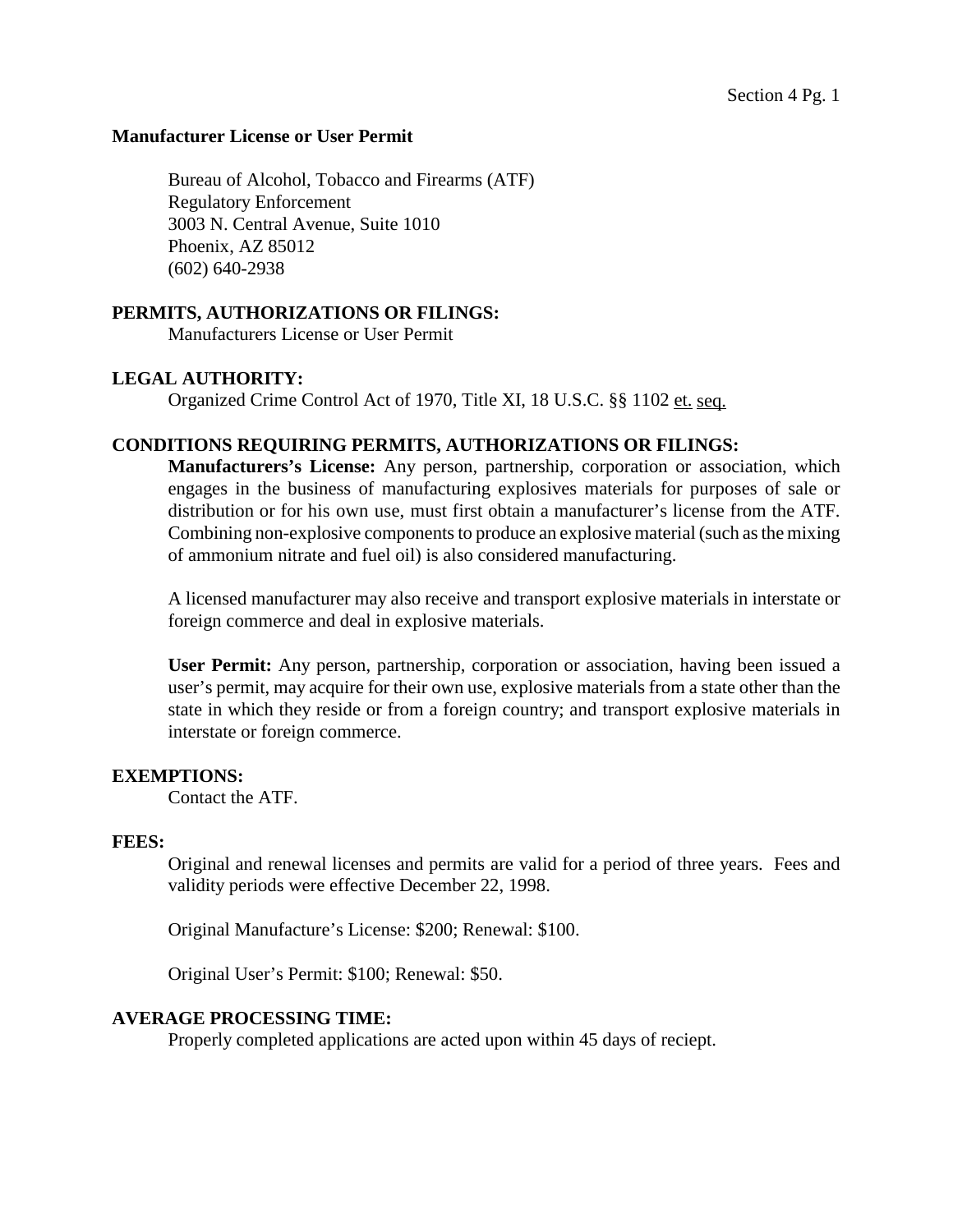Section 4 Pg. 2

## **Transportation of Explosives**

| Department of Transportation | Mine Safety and Health Administration | Arizona State Mine Inspector  |
|------------------------------|---------------------------------------|-------------------------------|
| 4007 <sup>th</sup> Street    | 63 E. Main St., Suite 303             | 1700 W. Washington, Suite 400 |
| Washington D.C.              | Mesa, AZ 85201                        | Phoenix, AZ 85007             |
| $(202)$ 366-2220             | $(602)$ 649-5452                      | $(602)$ 542-5971              |

# **LEGAL AUTHORITY:**

29 CFR 1910.109 (MSHA) 49 CFR 171-173 (DOT) A.R.S. § 27-121 et seq. A.A.C. R11-1-230 through 243

## **PERMITS AND AUTHORIZATION:**

Some local use permits may be required. Always check with the county where blasting will take place or city when transporting explosive within city limits.

#### **In General:**

No employee shall be allowed to smoke, carry matches or any other flame-producing device, or carry any firearms or loaded cartridges while in or near a vehicle transporting explosives. [29 CFR 1910.109(d)(1)(i)]

Explosives shall not be transferred from one vehicle to another within the confines of any jurisdiction (e.g., city, county, state) without informing the local fire and police departments. In the event of breakdown or collision, the local fire and police departments shall be promptly notified. Explosives shall be transferred from the disabled vehicle to another only, when proper and qualified supervision is provided.  $[29 \text{ CFR } 1910.109(d)(1)(iii)]$ 

Blasting caps or electric blasting caps shall not be transported over the highways on the same vehicles with explosives.  $[29 \text{ CFR } 1910.109 \text{ (d)}(1) \text{ (iv)}]$ 

## **TRANSPORTATION VEHICLES**

Vehicles used to transport explosives shall meet the following conditions [29 CFR 1910.109(d)(2)(i)]:

Strong enough to carry the load without difficulty and be in good mechanical condition.

If the vehicle does not have a closed body, it shall be covered with a flameproof and moisture proof tarpaulin or other effective protection against moisture and sparks.

Tight floors and any exposed spark-producing metal on the inside of the body shall be covered with wood or other non-sparking materials to prevent contact with packages of explosives.

Packages of explosives shall not be loaded above the sides of an open-body vehicle (i.e., pickup truck).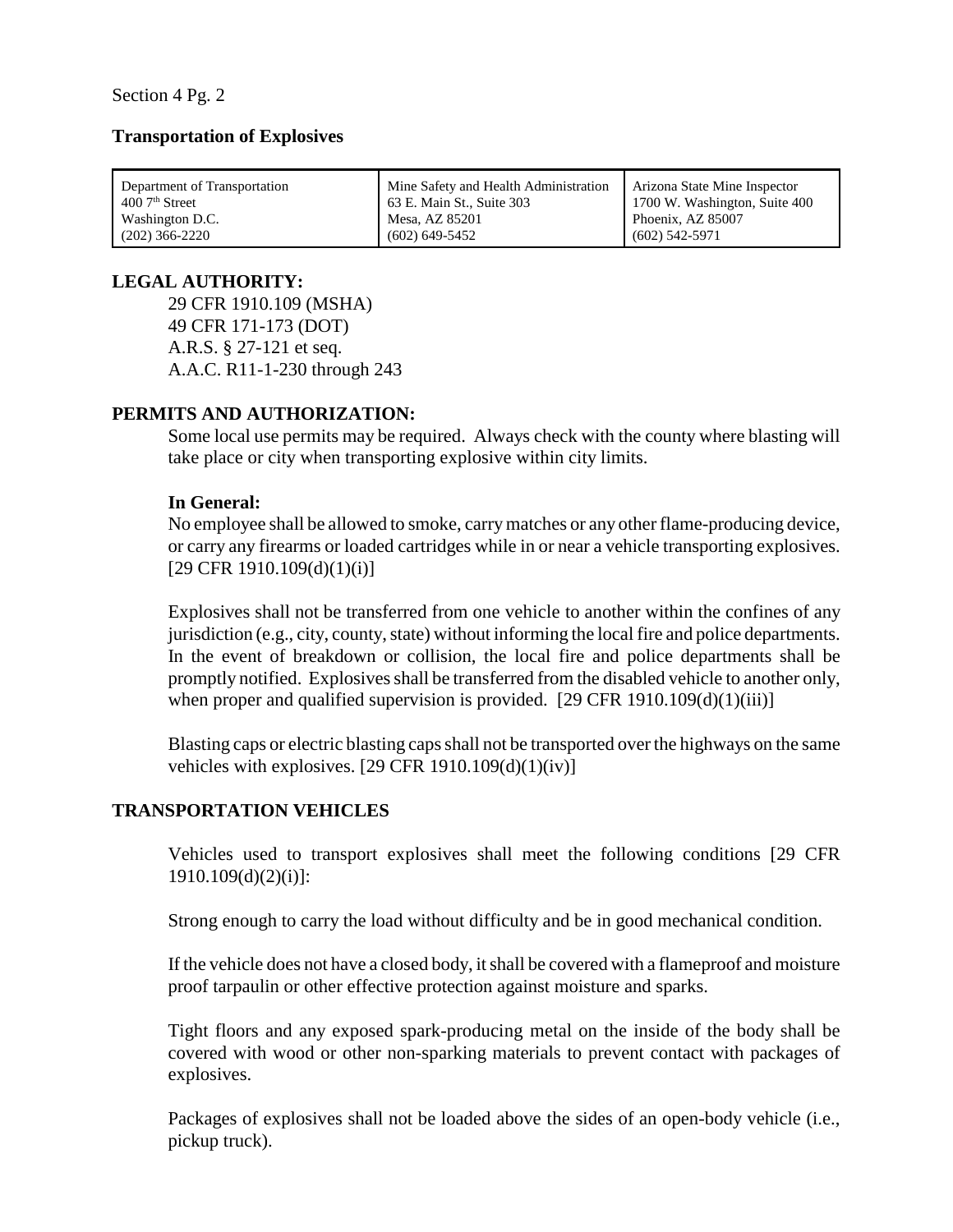## **Transportation of Explosives - Continued**

# **VEHICLE PLACARDING AND MARKING**

Every vehicle used to transport explosives shall be marked or equipped as follows:

Exterior placards must be placed on each side and each end of any vehicle carrying Division 1.1, 1.2, or 1.3 explosives (formerly Class A and B) regardless of the quantity being transported. [29 CFR 1910.109(d)(2)(ii)(a) and 49 CFR 172.504(a)]

Exterior placards must be placed on each side and each end of any vehicle carrying 1,001 pounds or more of Division 1.4, 1.5, or 1.6 explosives (formerly Class C). [29 CFR 1910.109(d)(2)(ii)(a) and 49 CFR 172.504(c)]

Placard color and markings shall be as specified in 49 CFR 172.522 through 172.525.

Numerous other Department of Transportation regulations apply in regards to shipping papers, driver training, and packaging of explosives. See 49 CFR 171-173 for additional information.

#### **VEHICLE PREPAREDNESS AND INSPECTION**

Two fire extinguishers listed or approved by a nationally recognized laboratory each having a rating of 10-BC shall be located near the driver's seat. The extinguishers shall be inspected annually by a competent person. [29 CFR 1910.109(d)(2)(iii) and 1910.157(e)(3)]

Any vehicle used for transporting explosives shall be inspected for the following to determine that it is in proper condition  $[29 \text{ CFR } 1910.109(d)(2)(iv)]$ :

- (a) Fire extinguishers full and in good working order.
- (b) All electrical wiring completely protected and securely fastened to the chassis to prevent short-circuiting.
- (c) Chassis, motor, pan, and underside of body reasonably clean and free of excess oil and grease.
- (d) Fuel tank and feedline secure and no leaks.
- (e) Tires checked for proper inflation and defects.
- (f) All other aspects of the vehicle shall be in proper condition and acceptable for handling explosives.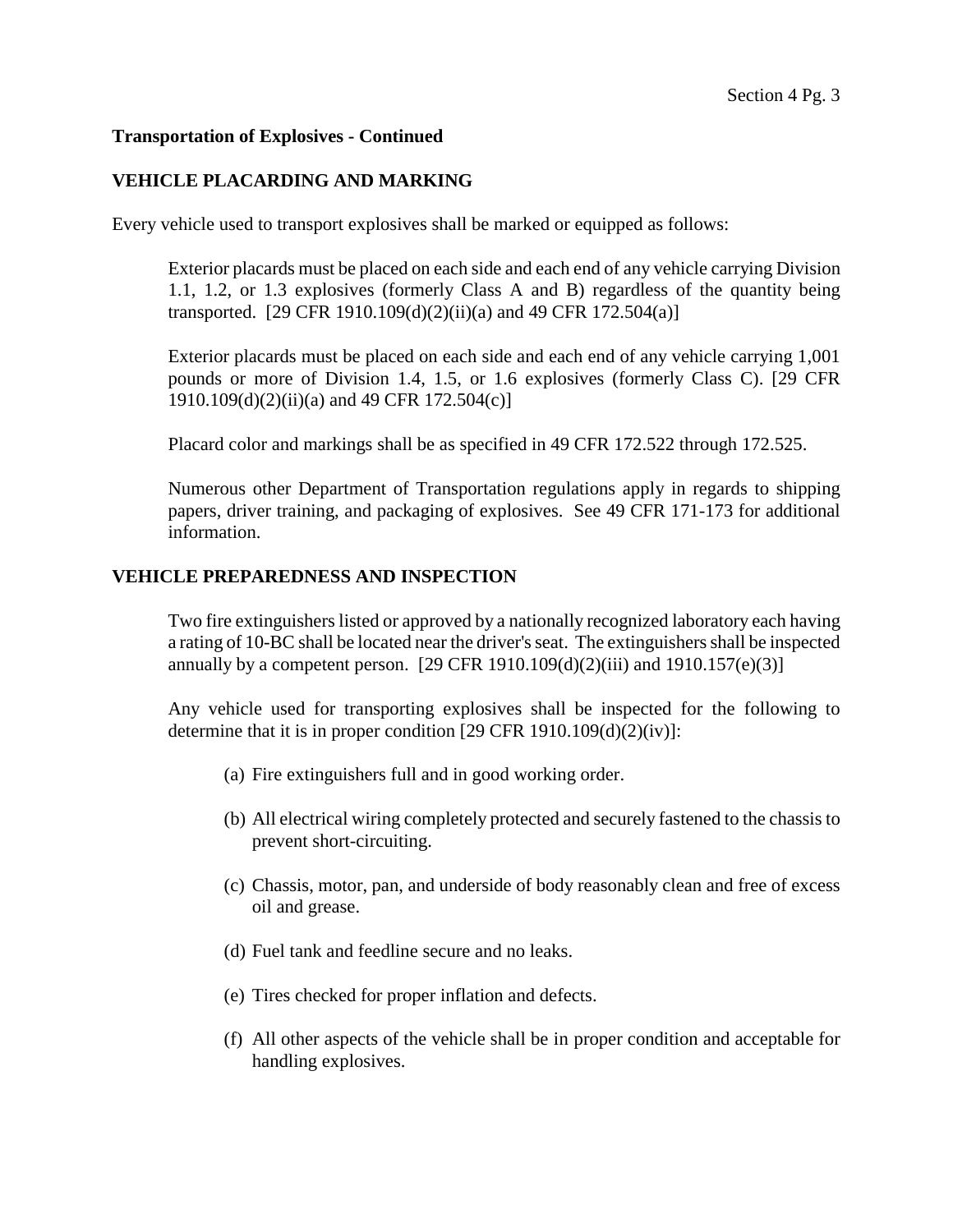## Section 4 Pg. 4

# **Transportation of Explosives - Continued**

# **VEHICLE OPERATION**

Vehicles transporting explosives shall only be driven by a driver who is familiar with traffic regulations, state law, and OSHA's explosives regulations in 29 CFR 1910.109. [29 CFR 1910.109(d)(3)(i)]

Except under emergency conditions, no vehicle transporting explosives shall be parked before reaching its destination, even though attended, on any public street adjacent to or in proximity to any place where people work. [29 CFR 1910.109 $(d)(3)(ii)$ ]

Every vehicle transporting any quantity of Division 1.1, 1.2, or 1.3 explosive shall, at all times, be attended by a driver or properly trained attendant. Attended means the driver or attendant is physically on or in the vehicle, or has the vehicle within their field of vision and can reach it quickly without any interference. Also means the employee is awake, alert and not engaged in other duties or activities which may divert their attention from the vehicle. However an explosive-laden vehicle may be left unattended if parked within a securely fenced or walled areas with all gates or entrances locked where parking of such vehicle is otherwise permissible or at a magazine site established solely for the purpose of storing explosives. [29 CFR 1910.109(d)(3)(iii)]

No spark-producing metal or tools, oils, matches, firearms, electric storage batteries, flammable substances, acids, oxidizing materials or corrosive compounds shall be carried in the body of any vehicle transporting explosives unless all applicable DOT regulations are complied with.  $[29 \text{ CFR } 1910.109 \text{ (d)}(5) \text{ (iv)}]$ 

Vehicles transporting explosives shall avoid congested areas and heavy traffic. Where routes through congested areas have been designated by local authorities such routes shall be followed. [29 CFR 1910.109(d)(5)(v)]

Delivery shall only be made to authorized persons and into authorized magazines or authorized temporary storage or handling areas.  $[29 \text{ CFR } 1910.109(d)(5)(vi)]$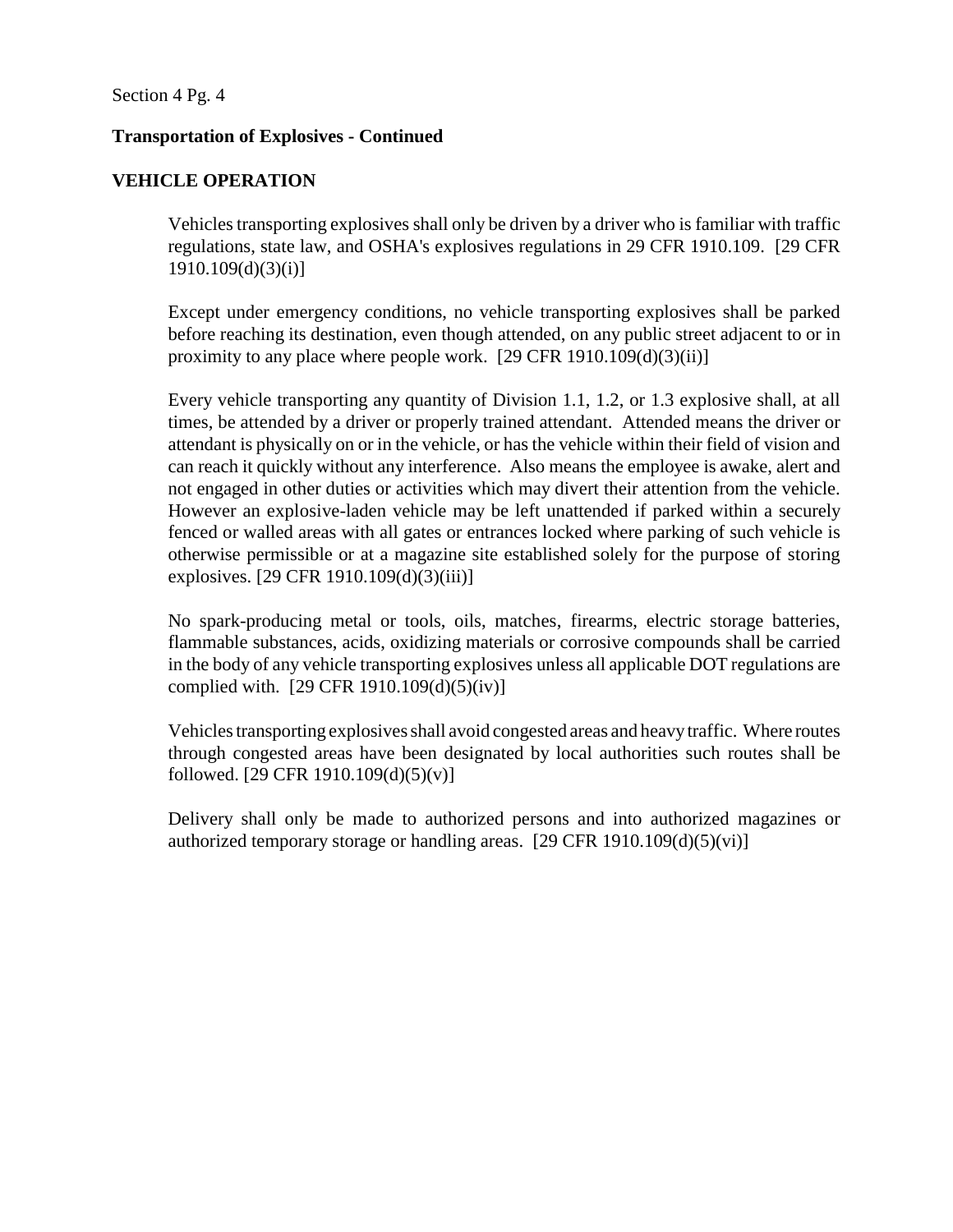# **Magazine Construction**

| Bureau of Alcohol, Tobacco and Firearms<br><b>Regulatory Enforcement</b><br>3003 N. Central Avenue, Suite 1010 | Mine Safety and Health Administration<br>63 E. Main St., Suite 303<br>Mesa, AZ 85201 | Arizona State Mine Inspector<br>1700 W. Washington, Suite 400<br>Phoenix, AZ 85007 |
|----------------------------------------------------------------------------------------------------------------|--------------------------------------------------------------------------------------|------------------------------------------------------------------------------------|
| Phoenix. AZ 85012<br>$(602)$ 640-2938                                                                          | $(602)$ 649-5452                                                                     | (602) 542-5971                                                                     |
|                                                                                                                |                                                                                      |                                                                                    |

## **LEGAL AUTHORITY:**

29 CFR 1910.109 (MSHA) 49 CFR 171-173 (DOT) A.R.S. § 27-121 et. seq. A.A.C. R11-1-230 through 243

## **PERMITS AND AUTHORIZATION:**

No actual permits are required, but magazines must be constructed according to strict regulations.

#### **MAGAZINE STORAGE:**

Generally, no person shall store, handle, or transport explosives in a matter which constitutes an undue hazard to life. [29 CFR 1910.109(b)]

All explosive storage, regardless of the class of explosive or the amount stored inside the magazine, shall meet the following minimum requirements  $[29 \text{ CFR } 1910.109(c)(1)(i)]$ :

Ground around the magazine shall slope away for drainage. [29 CFR 1910.109 $(c)(1)(iii)$ ]

Land surrounding magazines shall be kept clear of brush, dried grass, leaves and other materials for at least a distance of 25 feet.  $[29 \text{ CFR } 1910.109(c)(1)(iii)]$ 

## **Class I Magazines** -

Magazines which store greater than 50 pounds of explosives are designated as Class I magazines and shall meet the following additional siting requirement [29 CFR  $1910.109(c)(1)(v)$ :

They shall be located away from inhabited buildings; passenger railways; and public highways and from other magazines in accordance with Table H-21[29 CFR 1910.109(c)(1)(vi)].

Property upon which Class I magazines are located shall be posted with signs reading "Explosives-Keep Off". [29 CFR 1910.109 $(c)(2)(iii)$ ]

## **Class II Magazines -**

Magazines which store less than or equal to 50 pounds of explosives are designated as Class II magazines and shall meet the following additional siting requirements [29 CFR 1910.109(c)(1)(v)]:

They shall meet the same separation requirements as Class I magazines with the following exceptions [29 CFR 1910.109(c)(1)(vii)]: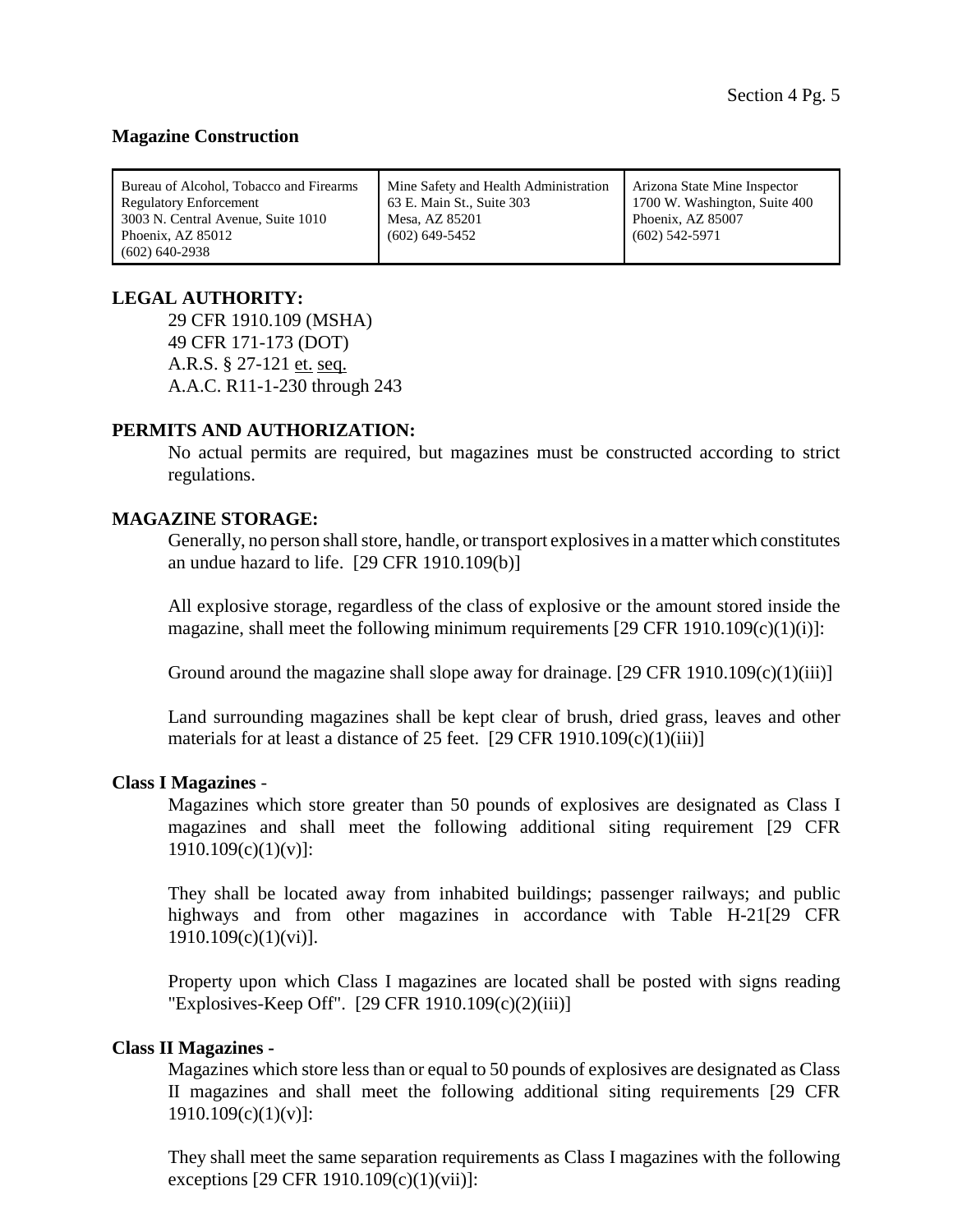Section 4 Pg. 6

## **Magazine Construction - Continued**

## **Class I Magazine Construction:**

Two magazines may be located in the same building when one is used only for 5,000 or less blasting caps and they are separated from each other by at least 10 feet. [29 CFR 1910.109(c)(1)(vii)]

Class II magazines holding greater than 25 pounds of explosives used for temporary storage at a site for blasting operations shall be located at least 150 feet away from the work in progress.  $[29 \text{ CFR } 1910/109(c)(1)(viii)]$ 

Class II magazines holding less than or equal to 25 pounds of explosives used for temporary storage at a site for blasting operations shall be located at least 50 feet away from the work in progress.  $[29 \text{ CFR } 1910.109(c)(1)(viii)]$ 

Property upon which Class II magazines are located outside of buildings shall be posted with signs reading "Explosives-Keep Off". [29 CFR 1910.109(c)(2)(iii)]

#### **General Magazine Construction:**

Magazines containing Division 1.1, explosives except black powder, and Division 1.2 explosives which were formerly Class A explosives, shall be  $[29 \text{ CFR } 1910.109(c)(2)(ii)]$ :

- Bullet resistant;
- Weather resistant;
- Fire resistant; and
- Ventilated sufficiently to protect the explosive in the specific locality.

Magazines containing black powder, Division 1.2 explosives which were formerly Class B explosives, and Division 1.3 through 1.6 explosives shall be  $[29 \text{ CFR } 1910.109(c)(2)(ii)]$ :

- Weather resistant;
- Fire resistant; and
- Have ventilation.

Magazines containing blasting and electric blasting caps shall be [29 CFR 1910.109(c)(2)(ii)]:

- Weather resistant;
- Fire resistant; and
- Ventilated.

Magazine heating and ventilation requirements are described in detail in paragraphs 1910.109(c)(2)(iv) and (v)(a)-(g).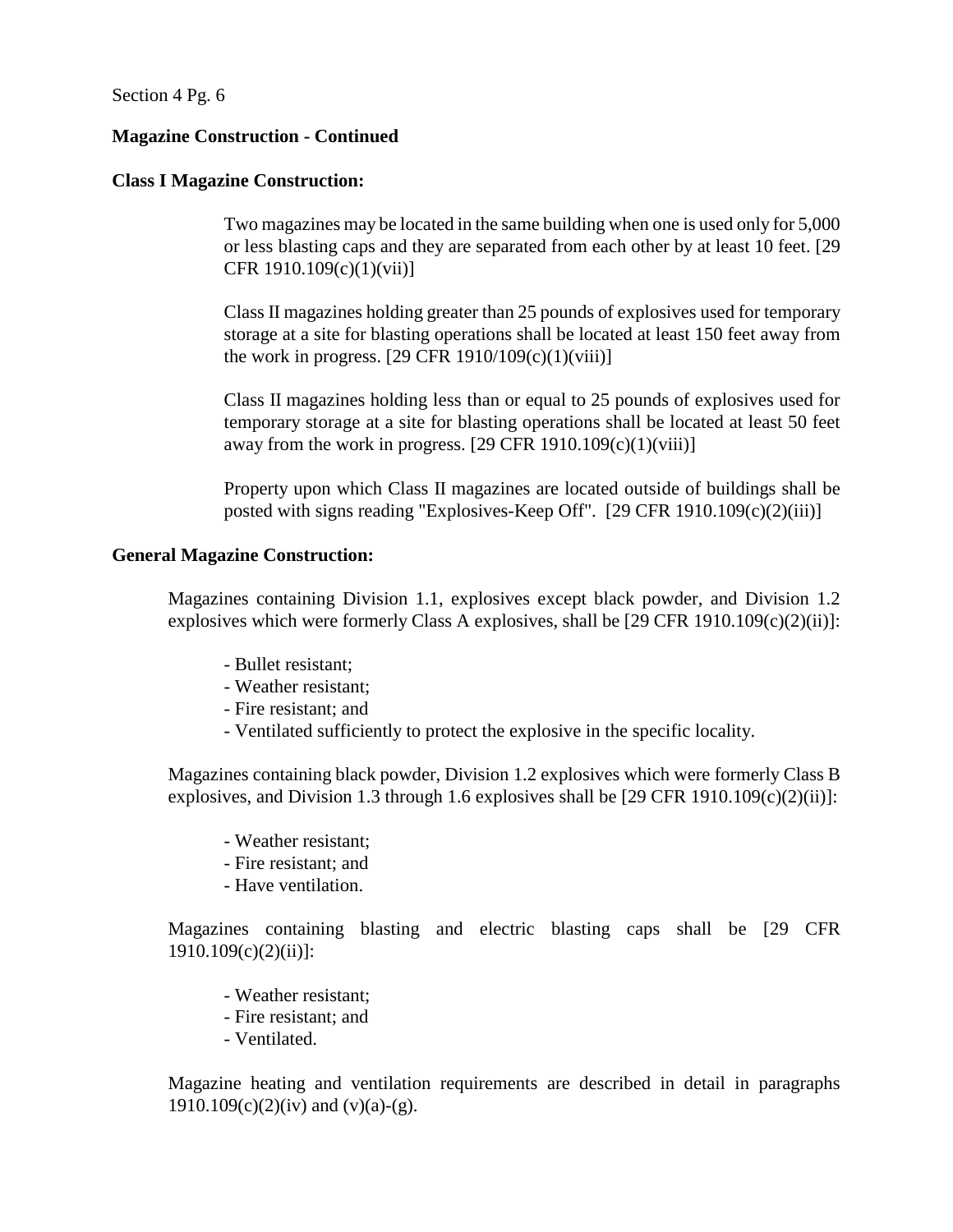## **Magazine Construction - Continued**

(Note: The 1910.109 regulations refer to Class A, Class B, and Class C explosives. Those designations have been replaced by the Department of Transportation with United Nations designations Divisions 1.1 through 1.6. A table comparing the old classes to the new divisions can be found in 49 CFR 173.53.)

When lights are necessary inside a magazine, electric safety flashlights or electric safety lanterns shall be used. [29 CFR 1910.109(c)(2)(vi)]

**Masonry Magazines** - Walls shall be at least eight inches thick. Hollow masonry units shall be bullet resistant and all hollow spaces filled with weak cement or well-tamped sand.  $[29 \text{ CFR } 1910.109 \text{(c)} \text{(3)} \text{(i)}]$ 

Roofs and floors of masonry magazines may be wood construction. Wooden floors shall be tongue and groove construction with a nominal thickness of at least one inch. [29 CFR  $1910.109(c)(3)(ii)$ ]

**Wooden Magazines** - Walls shall have at least a six inch space between the interior and exterior walls and be bullet resistant. Space between the walls shall be filled with welltamped sand. [29 CFR 1910.109 $(c)(3)(i)$ ]

**Metal Magazines** - Walls shall be bullet resistant, lined with brick at least four inches thick or shall have at least a six inch sand fill between the interior and exterior walls. [29 CFR 1910.109(c)(3)(i)]

**Magazine Roofs** - Shall be protected by a sand tray covering the entire roof except that necessary for ventilation. Sand in the tray shall be maintained at a depth of not less than four inches. [29 CFR 1910.109(c)(3)(iii)]

**Exterior Wood** - All exterior wood, including eaves, shall be covered with black or galvanized steel or aluminum metal of not less than 26 gage. [29 CFR 1910.109(c)(3)(iv)]

**Exposed Nails** - All nails exposed to a magazine's interior shall be countersunk. [29 CFR  $1910.109(c)(3)(iv)$ ]

**Foundation** - Shall be of substantial construction and arranged to provide good cross ventilation. [29 CFR 1910.109(c)(3)(v)]

**Ventilation** - Shall be sufficient to prevent dampness and heating of stored explosives. Ventilation openings shall be screened to prevent the entrance of sparks.  $[1910.109(c)(3)(vi)]$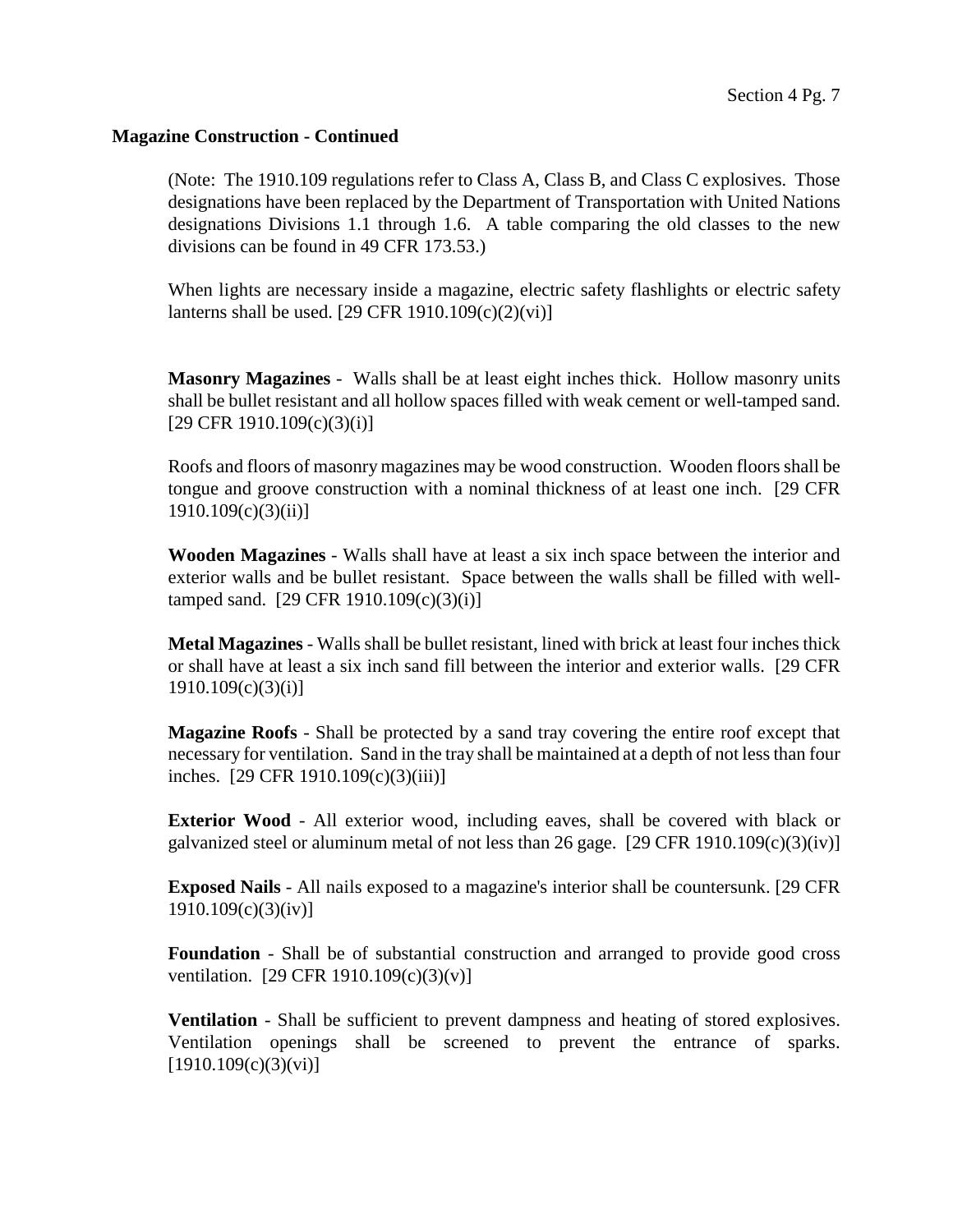Section 4 Pg. 8

## **Magazine Construction - Continued**

**Doors** - Openings shall be restricted to that necessary for the placement and removal of explosives. Doors in magazines for Division 1.1 explosives (e.g., dynamite) shall be bullet resistant. [1910.109(c)(3)(vii)] (Note: Class A explosives are now called Division 1.1 explosives.)

Doors for magazines containing black powder, Division 1.2 explosives which were formerly Class B explosives, and Division 1.3 through 1.6 explosives shall be designed to prevent unauthorized entrance to the magazine.  $[1910.109(c)(3)(vii)]$ 

**Storage Arrangements** - Provisions shall be made to prevent the piling of explosives directly against the magazines walls. These provisions shall not interfere with proper ventilation. [29 CFR 1910.109(c)(3)(ix)]

#### **Class II Magazine Construction:**

**Wooden Magazines** - Sides, bottom, and cover shall be constructed of two-inch hardwood boards well braced at corners and protected by being entirely covered with sheet metal not less than 20 gage. All nails exposed to a magazine's interior shall be countersunk. [29 CFR  $1910.109(c)(4)(ii)$ ]

**Metal Magazines** - Sides, bottom, and cover shall be lined with 3/8-inch plywood or equivalent. Edges of metal covers shall overlap sides at least one inch. [29 CFR  $1910.109(c)(4)(ii)$ ]

**Magazine Covers** - Shall be provided with substantial strap hinges and shall be provided with substantial means for locking.  $[29 \text{ CFR } 1910.109(c)(4)(iii)]$ 

**Color and Markings** - All Class II magazines shall be painted red and be labeled in white lettering at least three inches high "Explosives-Keep Away". [29 CFR 1910.109(c)(4)(iv)]

**Wheels** - Class II magazines located in a warehouse shall be provided with wheels to facilitate easy removal in the case of fire.  $[29 \text{ CFR } 1910.109(c)(4)(iv)]$ 

**Ventilation** - Where necessary due to climatic conditions, Class II magazines shall be ventilated. [29 CFR 1910.109(c)(4)(iv)]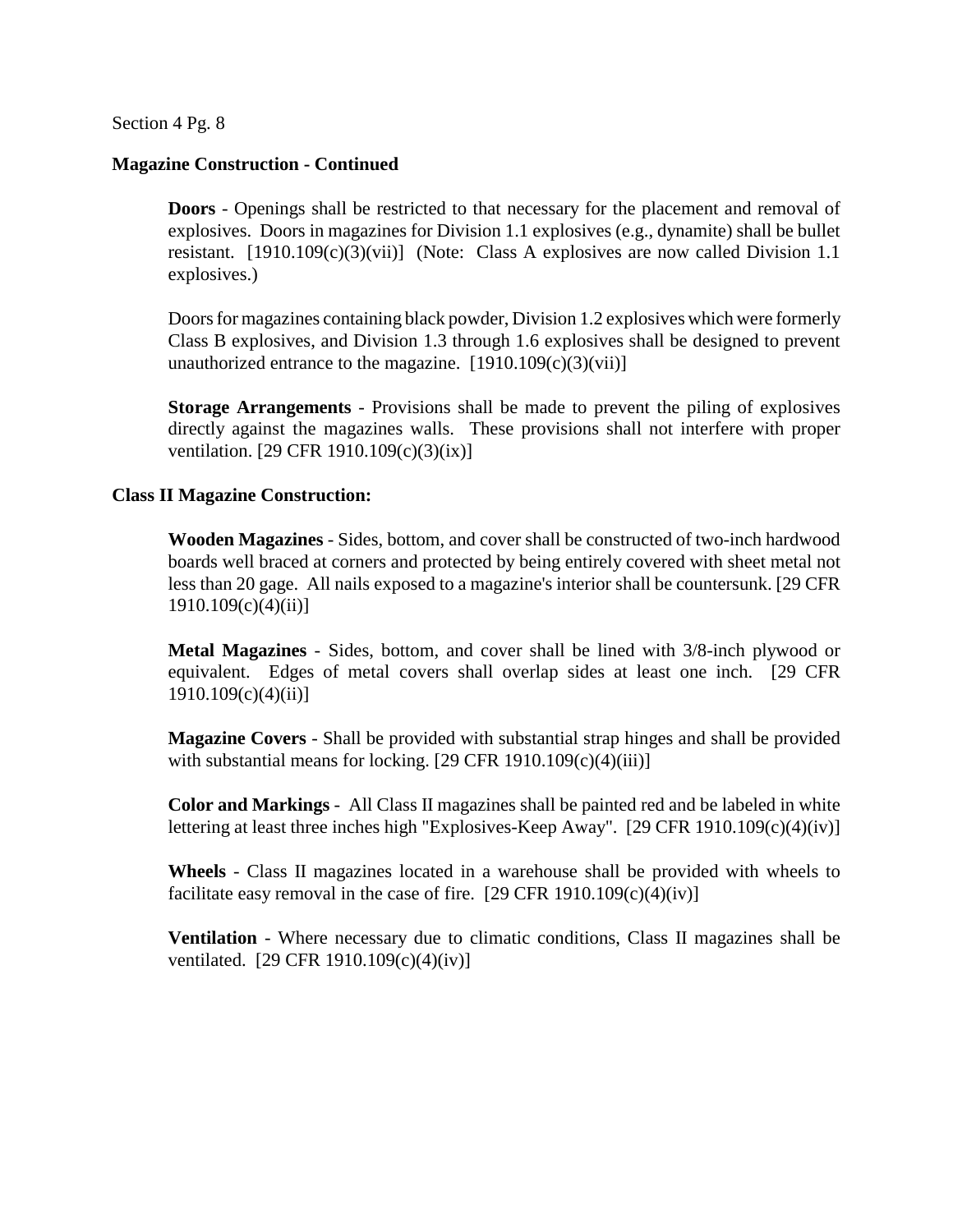#### **Above-ground Fuel Storage Tanks**

Arizona State Mine Inspector 1700 West Washington, Suite 400 Phoenix, AZ 85007 (602)542-5971

#### **PERMITS, AUTHORIZATIONS OR FILINGS:**

None

#### **LEGAL AUTHORITY:**

A.R.S. Title 27 Uniform Fire Code (UFC) 79.400 through 79.510 29 CFR 1910 30 CFR 56.44 40 CFR 112.3

#### **CONDITIONS FOR ABOVE-GROUND (outside) FUEL STORAGE:**

**The following is a summary of key design elements compiled from the various regulations for the storage of combustible liquids in outside storage facilities. Fuel storage of more 60 gallons, left in place for more than seven consecutive days is considered a permanent storage facility and is subject to the following standards. All design elements are based on the stricter of either the Uniform Fire Code or 29 CFR 1910 or 30 CFR 56.44.**

A Spill Prevention Control and Countermeasures (SPCC) plan must be prepared for any facility with a combined aboveground oil or fuel storage capacity greater than 1320 gallons or with one or more oil storage containers greater than 660 gallons. Requirements for an SPCC are found at 40 CFR 112.3(a) - 112.3(d).

Flammable liquids shall be stored in accordance with the standards of the National Fire Protection Association or other recognized agencies approved by the Arizona State Mine Inspector (ASMI). (R11-1-306)

All tanks, whether shop built or field erected, shall be strength tested before they are placed in service. (29 CFR 1910.106 (7))

Flammable Liquid storage when not buried shall not be stored within 100 feet of mine openings, buildings connected to mine openings, fan installations or housings or hoist houses. ( R11-1-310)

Tanks shall be designed and built in accordance with recognized good engineering standards for the material of construction, and compatible with the liquid to be stored. (29 CFR 1910.106(b))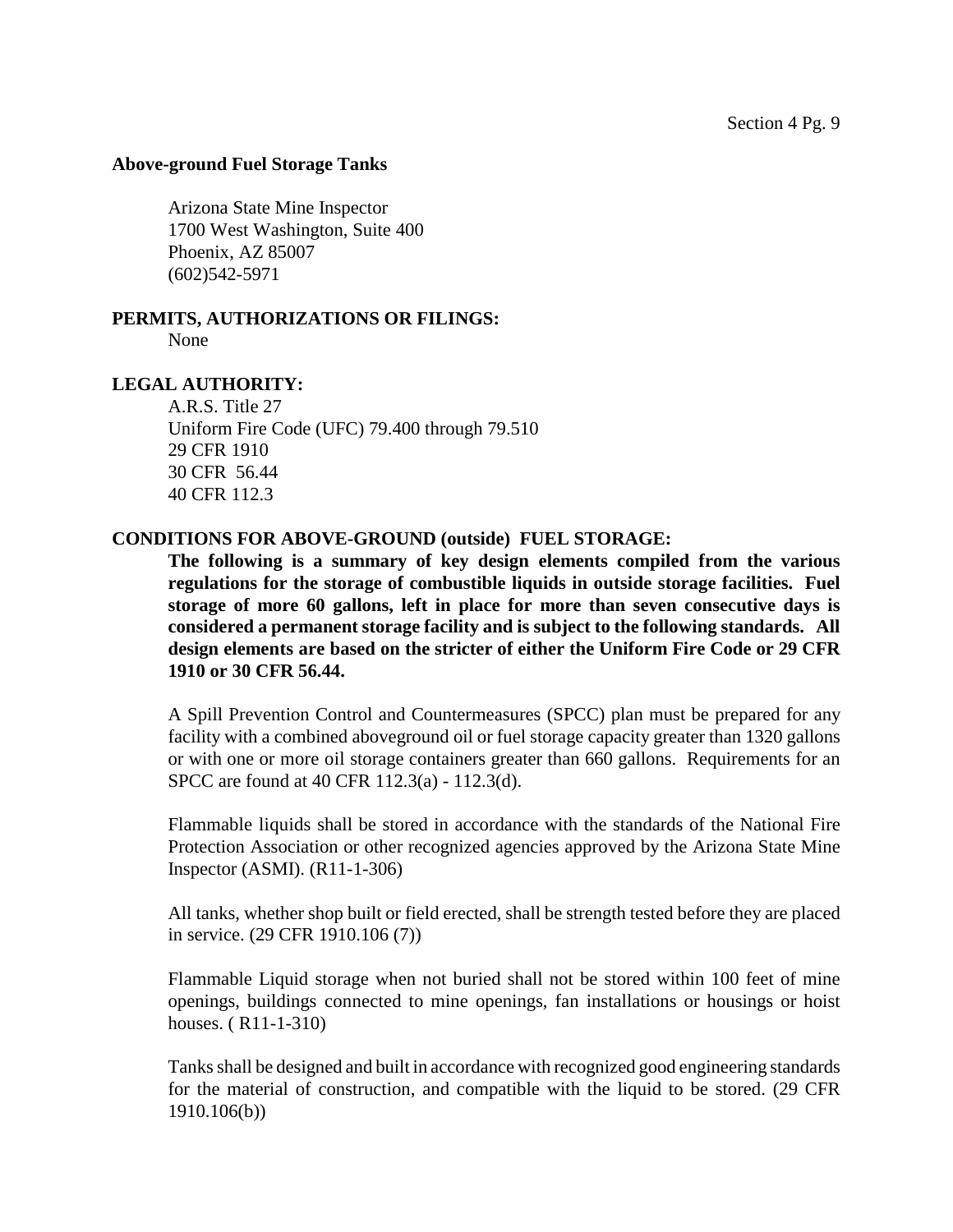Section 4 Pg. 10

#### **Above-ground Fuel Storage - Continued**

All above-ground tanks over 100 gallons shall bear a label and/or placard in accordance with their U.L. 142 listing. Signs shall be posted in the storage areas prohibiting open flames and smoking. (UFC 79.407)

Plans shall be submitted with each application for use of above-ground fuel storage tanks greater than 5000 gallons. The plans shall indicate:

- 1. All the details of installation.
- 2. Quantities of the flammable or combustible liquids to be stored.

3. Distances from building and/or building openings, and property lines, access ways, electrical lines.

4. Provisions for drainage and runoff details, diking, type of building construction within 50 feet of installation and any associated equipment required, i.e.; piping, pumps, etc. (UFC 79.403)

Where end failure of horizontal tanks can expose property to any fire or explosion danger, the tank shall be placed with the longitudinal axis parallel to the nearest important exposure. (Buildings, highways, or public roads.) (UFC Sec.79.503 (h))

A maximum of 1,100 gallons of fuels in closed containers and portable tanks may be stored adjacent to buildings located on the same premises and under the same management. In this case, the building may not exceed one story in height. Such buildings shall be of fireresistant construction and must be devoted principally to the storage of liquids or the exterior building wall adjacent to the storage area shall have a fire-resistance rating of not less than two hours, having no opening to above-grade areas within 10 feet horizontally of such storage and no openings to below-grade areas within 50 feet horizontally of such storage. (UFC 79.404 29 CFR 1910.106 (d)(5)(vi)(a))

The distance between any two flammable or combustible liquid storage tanks shall not be less than three feet. (29 CFR 1910.106 (b) (2) (ii))

Storage areas shall be protected against tampering or trepassers by fencing and/or other control measures. The area shall be kept free of weeds, debris and other combustible materials. A distance of not less than 15 feet shall be maintained between the storage tanks and any combustible material. (UFC 79.406)

#### \_\_\_\_\_\_\_\_\_\_\_\_\_\_\_\_\_\_\_\_\_\_\_\_\_\_\_\_\_\_\_\_\_\_\_\_\_\_\_\_\_\_\_\_\_\_\_\_\_\_\_\_\_\_\_\_\_\_\_\_\_\_\_\_\_\_\_\_\_\_\_\_\_\_\_\_\_\_\_\_\_\_\_\_\_\_\_\_\_\_\_\_\_\_\_ CLASS DISTANCE TO PROPERTY LINE (ft) DISTANCE TO PUBLIC WAY, BLDG. (ft) \_\_\_\_\_\_\_\_\_\_\_\_\_\_\_\_\_\_\_\_\_\_\_\_\_\_\_\_\_\_\_\_\_\_\_\_\_\_\_\_\_\_\_\_\_\_\_\_\_\_\_\_\_\_\_\_\_\_\_\_\_\_\_\_\_\_\_\_\_\_\_\_\_\_\_\_\_\_\_\_\_\_\_\_\_\_\_\_\_\_\_\_\_\_\_  $I-A$  (50) (10)  $I-E$  (50) (10)  $I-C$  (50) (10)  $II$  (25) (3) III  $(10)$ \_\_\_\_\_\_\_\_\_\_\_\_\_\_\_\_\_\_\_\_\_\_\_\_\_\_\_\_\_\_\_\_\_\_\_\_\_\_\_\_\_\_\_\_\_\_\_\_\_\_\_\_\_\_\_\_\_\_\_\_\_\_\_\_\_\_\_\_\_\_\_\_\_\_\_\_\_\_\_\_\_\_\_\_\_\_\_\_\_\_\_\_\_\_\_

#### **LOCATION OF ABOVE-GROUND TANKS (DISTANCES):** (UFC Sec 79.403)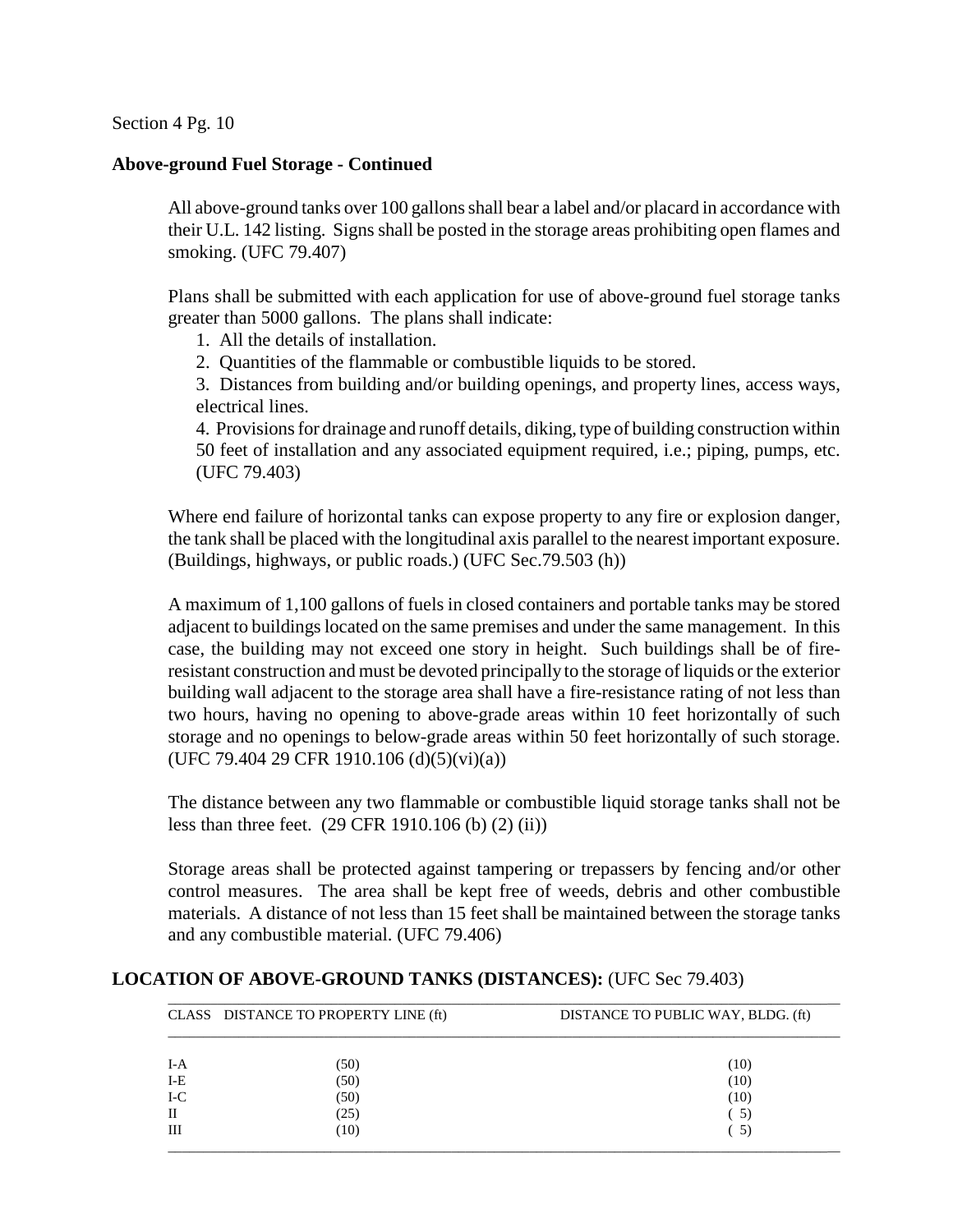#### **Above-ground Fuel Storage - Continued**

#### **SUPPORTS, FOUNDATIONS, AND ANCHORAGE:**

Tanks at grade shall rest on foundations made of concrete, masonry, piling or protected steel. (UFC 79.505, 29, CFR 1910.106(b)(5)(i) and (iv))

Tank foundations shall be designed to minimize corrosion and the possibility of uneven settling of the tank. (UFC 79.505)

Tanks above grade shall be securely supported. Their foundations shall be of concrete, masonry or protected steel. (If steel is more than 12 inches high.) (UFC 79,505(b))

Where a tanks is located in an area that is subject to flooding, consult 29 CFR 1910.106 (vi). In General, each horizontal tank so located that more than 70 percent of its storage capacity will be submerged during flood stage, shall be anchored, attached to a foundation of concrete or of steel and concrete of sufficient weight to provide adequate load for the tank when filled with flammable liquid and submerged by flood waters to the established flood stage, or adequately secured by other means. (29 CFR 1910.106 (vi)(d)).

## **DRAINAGE & DIKES FOR ABOVE-GROUND TANKS:**

The area surrounding a tank or group of tanks shall be provided with drainage or shall be diked to prevent accidental discharge of liquid from entering adjacent tanks, adjoining property or reaching water-ways. (UFC 79.507 (a))

#### **Drainage:**

Where protection of adjacent tanks, adjoining property or waterways is by means of a natural or man-made drainage system, such system shall comply with the following:

Drainage shall be provided at a slope of not less than one percent away from the tank toward an impounding basin or an approved means of disposal having a capacity greater than that of the largest tank served. This termination area and the route of the drainage system shall be so located that a fire occurring in the drainage system will not seriously endanger tanks or adjoining property. (UFC 79.507 (b))

#### **Dikes:**

The volumetric capacity of the diked area shall be not less than the greatest amount of liquid that can be released from the largest tank within the diked area. The capacity of the diked area enclosing more than one tank, shall be calculated by deducting the volume of the tanks other than the largest tank below the height of the dike. (UFC 79.507 (c) (1))

Walls of the diked area shall be of earth, steel, concrete, or solid masonry, all to be designed to be liquid tight and to withstand a full hydrostatic head. Earthen walls three feet or more in height shall have a flat section at the top of not less than two feet wide. The minimum distance between tank and toe of the interior dike walls shall be at least five feet. (UFC 79.507 (c) (2))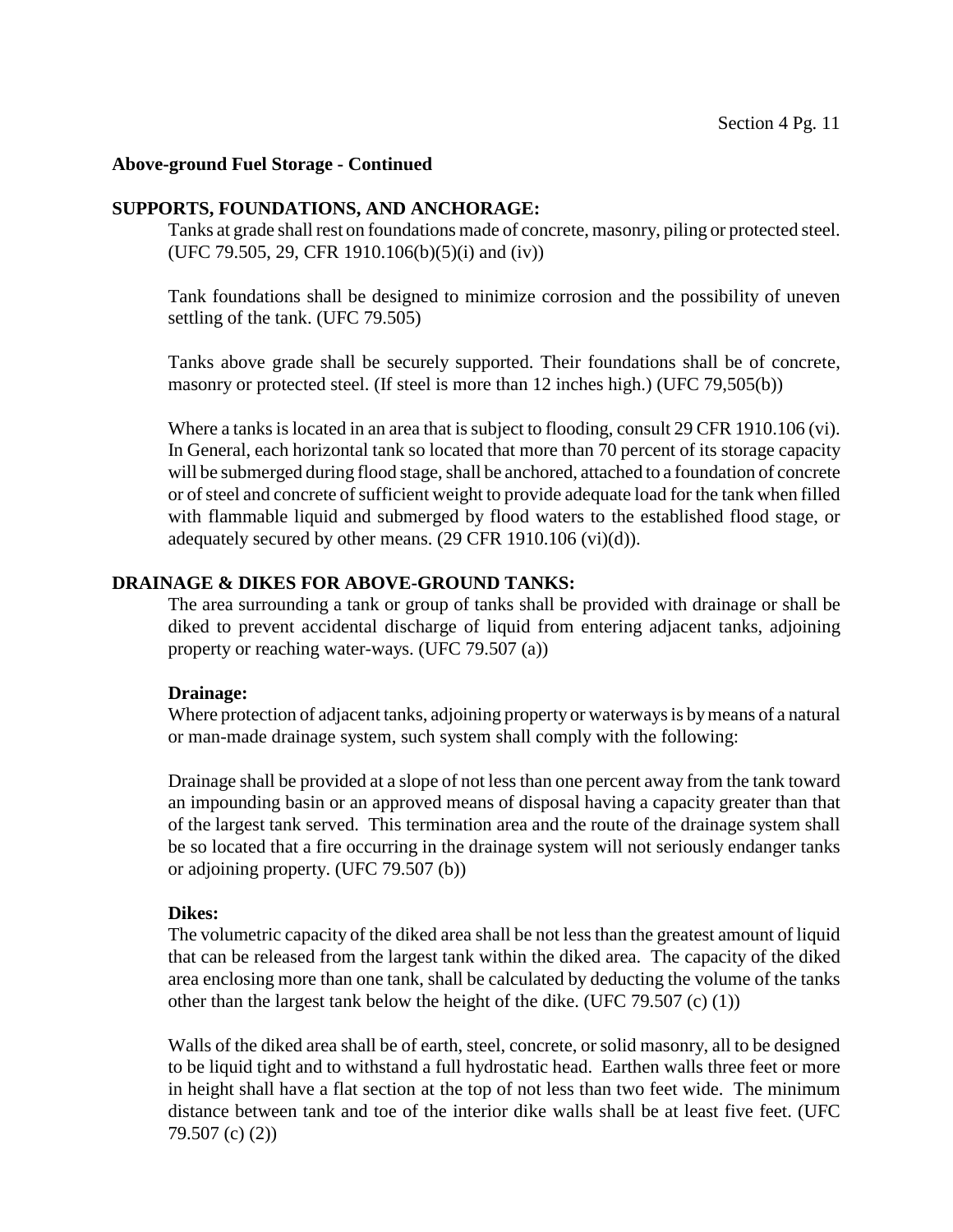## **Above-ground Fuel Storage - Continued**

Maximum height of the dikes walls shall be six feet, unless otherwise approved the Arizona State Mine Inspector. (UFC 79.507 (c) (3))

Each diked area containing two or more tanks shall be subdivided by drainage channels leading to an impounding basin or by intermediate curbs or spill dikes in order to prevent spills from endangering adjacent tanks within the diked area. Tanks storing class III liquids do not require special drainage. (UFC 79.507 (c) (5))

Provisions shall be made for draining or removing excess water from a drainage system or diked area. Such drains shall not discharge to adjoining property, natural water courses, public sewers or public drainage channels unless the drain is so designed as to prevent the release of flammable or combustible liquids. (UFC 79.507 (d))

### **TANK VALVES:**

Each connection to an above-ground tank located below normal liquid level or through which a liquid can normally flow, shall be provided with an internal or external control valve located as close as practicable to the shell of the tank. All valves at tanks to be impact-type valving. (UFC Sec 79.508 (a))

Fuel lines shall be equipped with valves to cut off fuel at the source and shall be located and maintained to minimize fire hazards. (R11-1-306)

# **VENTING & TANK CONNECTIONS:**

Storage tanks shall be vented or otherwise constructed to prevent development of pressure or vacuum as a result of filling, emptying, or atmospheric temperature changes. (30 CFR 56.4430(a))

Every aboveground storage tank shall have some form of construction or device that will relieve excessive internal pressure caused by exposure fires. (29 CFR 1910.106 (2)(iv))

Normal vents shall be sized in accordance with nationally recognized engineering standards or shall be at least as large as the filling or withdrawal connection, whichever is larger, but in no case less than one and one quarter inch nominal inside diameter. (UFC 79.509 (a))

Vent pipe outlet shall be located so that the vapors are released at a safe point outside of buildings and not less than 12 feet above the adjacent ground level. Vent outlets shall be located so that flammable vapors will not be trapped by eaves or other obstructions and shall be at least five feet from building openings or property lines. (29 CFR 1910.106 (iv))

Filling and emptying connections shall be properly identified. (29 CFR 1910.106(b)(2)(vii)(f))

The manifolding of tank vent piping shall be avoided except where required for special purposes such as vapor recovery, vapor conservation or air pollution control. (UFC 79.509 (4))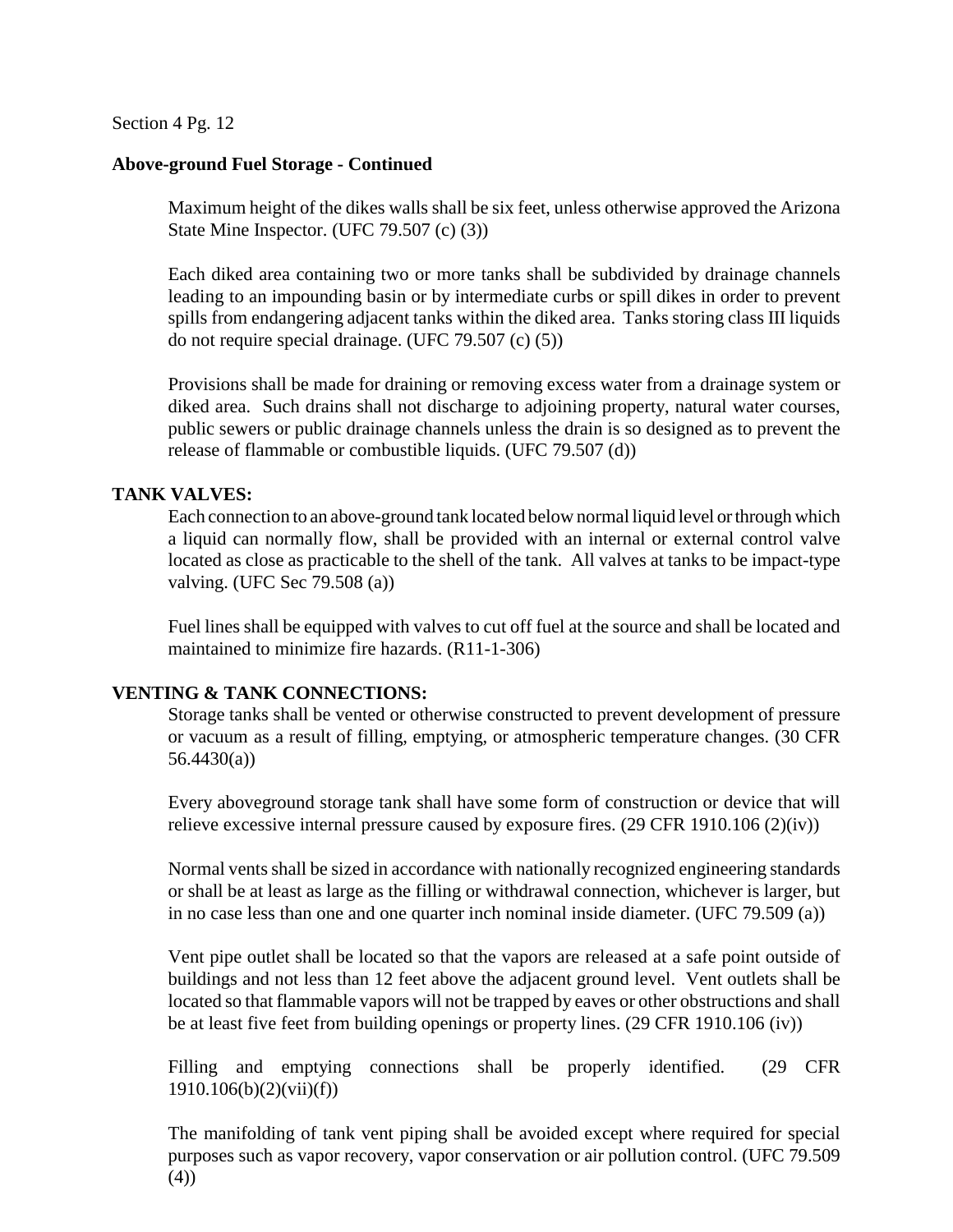### **Above-ground Fuel Storage - Continued**

## **PIPING, VALVES AND FITTINGS:**

All piping and related fluid handling components and supports for above-ground applications where subject to external corrosion shall be fabricated from non corrosive materials, coated or provided with corrosion protection. Dissimilar metallic parts which promote galvanic action shall not be joined together. (UFC Division VII)

Piping systems shall be substantially supported and protected against physical damage and excessive stresses arising from settlement, vibration, expansion or contraction. (UFC Division VII)

Swing joints shall be installed on all liquid, vapor and vent piping that is rigidly supported or connected between fixed points and which is subject to thermal expansion or differential movements. (UFC Division VII)

Pipe joints shall be made liquid tight and shall be either welded, flanged or threaded. (UFC Division VII)

Pipe and tubing shall not be bent in excess of 90 degrees nor at a radius less than five diameters of the nominal trade size of the pipe when the radius is measured from the inside edge of the pipe. (UFC Division VII)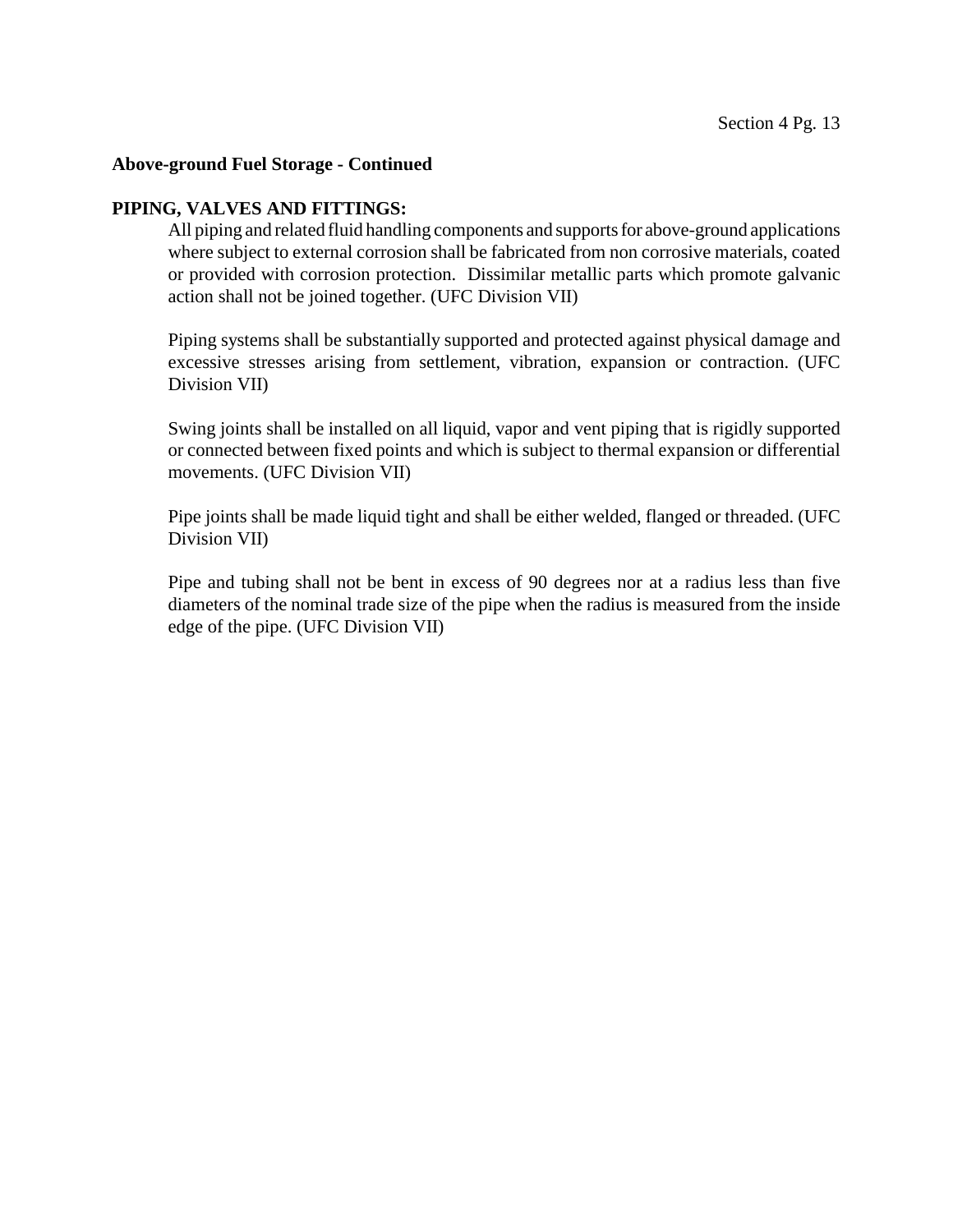#### **Underground Storage Tanks - Notification**

Arizona Department of Environmental Quality (ADEQ) UST Section 3033 N. Central Avenue Phoenix, AZ 85012 (602) 207-4329 or 1 (800) 234-5677 ext. 4329

### **PERMITS, AUTHORIZATIONS OR FILINGS:**

Underground Storage Tanks - Notification

# **LEGAL AUTHORITY:**

A.R.S. § 49-1002 40 CFR 280

### **CONDITIONS REQUIRING PERMITS, AUTHORIZATIONS OR FILINGS:**

Owners of Underground Storage Tanks (USTs) are required to notify ADEQ of their USTs on forms prescribed by the department. Owners and operators of existing USTs are to notify ADEQ of all changes at a facility within thirty (30) days of that change, and owners of new USTs are required to notify ADEQ within 30 days of bringing the USTs into operation. Please contact ADEQ for the appropriate form. The information required on the form includes, but is not limited to, tank age, size, type, location and use. A guidance document for completing the notification form is also available. [Note: Public Law 99-499 requires disclosure of hazardous chemicals.]

#### **EXEMPTIONS:**

See A.R.S. § 49-1001.17 and 1002.B. and C., and 40 CFR 280. 10. For specific information on deferred or exempt tanks, contact the ADEQ UST Section at the above listed number.

### **FEES:**

An annual fee of \$100 per tank is required, payable to ADEQ annually by March 15.

#### **AVERAGE PROCESSING TIME:**

The review period for the notification form is one week.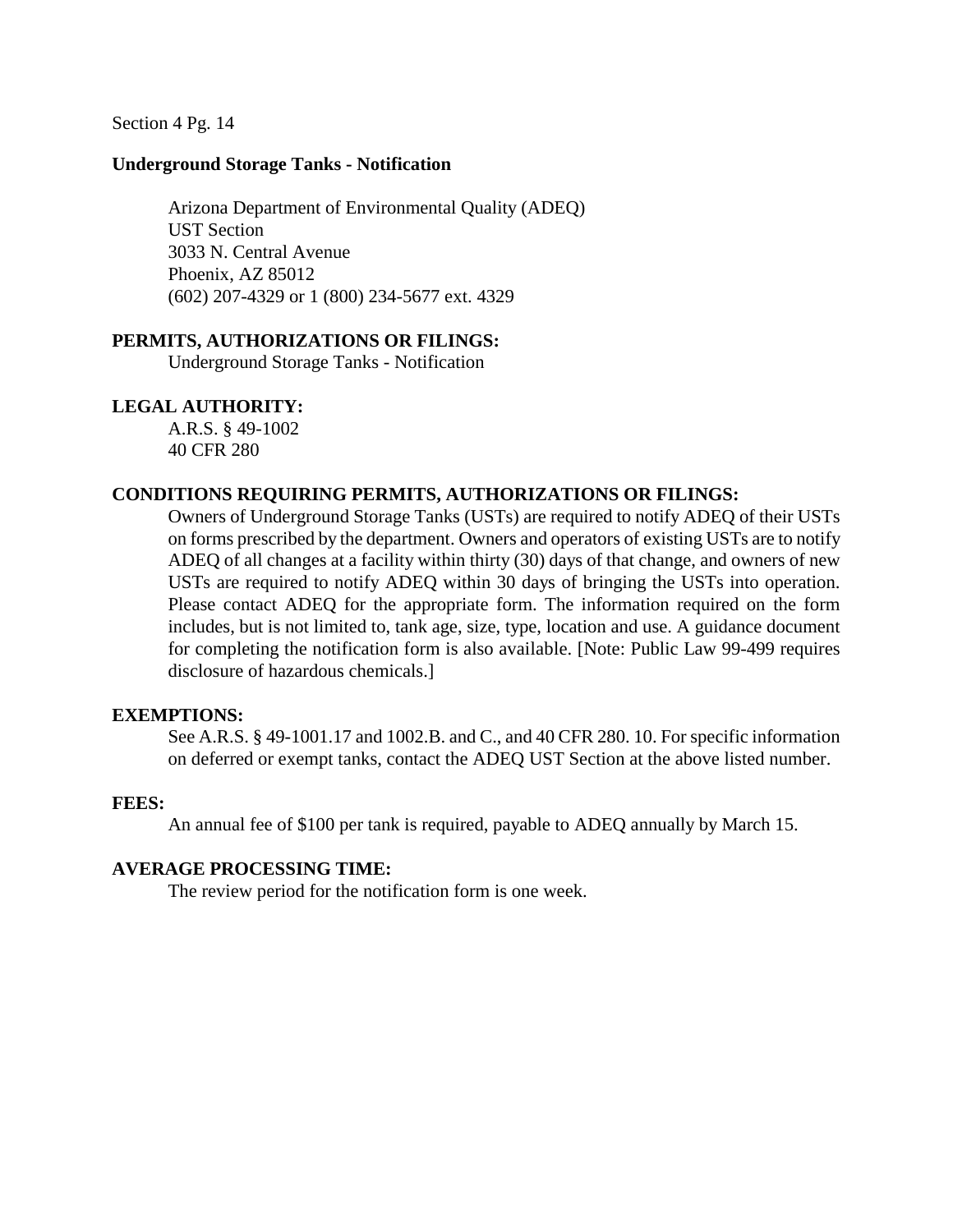#### **Underground Storage Tank - Closure Notification**

Arizona Department of Environmental Quality (ADEQ) UST Section 3033 N. Central Avenue Phoenix, AZ 85012 (602) 207-4329 or 1 (800) 234-5677 ext. 4329

### **PERMITS, AUTHORIZATIONS OR FILINGS:**

Underground Storage Tank - Notification

# **LEGAL AUTHORITY:**

A.R.S. § 49-1004

## **CONDITIONS REQUIRING PERMITS, AUTHORIZATIONS OR FILINGS:**

Owners and operators are required to notify ADEQ at least thirty (30) days prior to initiating closure activities of Underground Storage Tanks (UST). Following notification, ADEQ issues a closure number to the owner and operator, which can then be used to obtain closure permits from the jurisdictional fire authority. The written notification to ADEQ is to contain the name and address of the UST facility, the number of tanks that will be closed, the sizes of each tank to be closed, and the substance stored in each tank. A guidance document outlining closure procedures is available from ADEQ.

#### **EXEMPTIONS:**

See A.R.S. §§ 49-1001.17 and 1002.B. and C., and 40 CFR 280.10. For specific information on deferred or exempt tanks, contact the ADEQ UST Section at the above listed number.

### **FEES:**

None.

#### **AVERAGE PROCESSING TIME:**

ADEQ sends out the letter notifying the owner and operator of the assigned closure number within one week of receiving the intent to close letter from the owner and operator.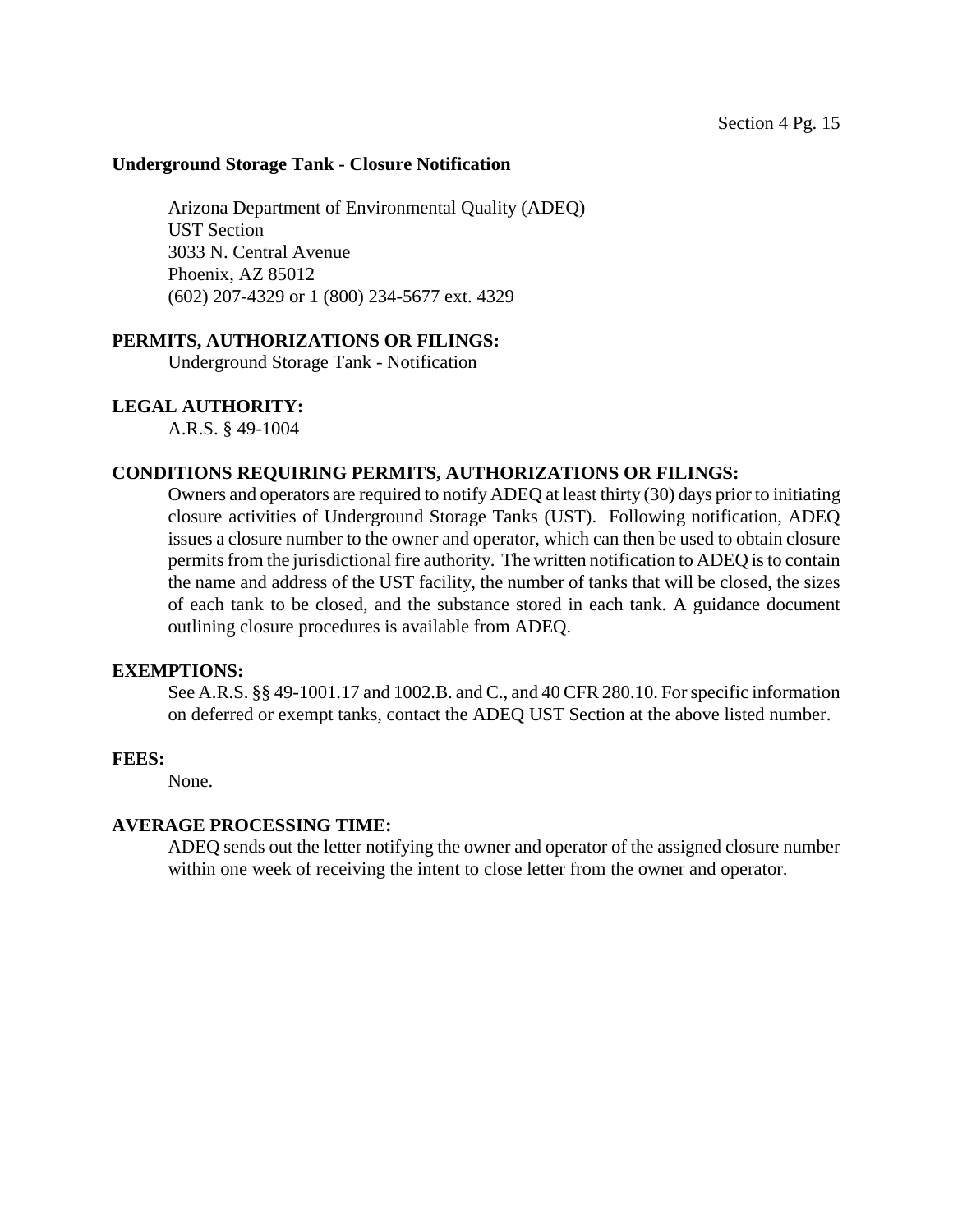### **Underground Storage Tanks - Release Reporting Requirements**

Arizona Department of Environmental Quality (ADEQ) UST Section 3033 N. Central Avenue Phoenix, AZ 85012 ADEQ UST Hotline - (602) 207-4261 or 1 (800) 234-5677 ext. 4364

# **PERMITS, AUTHORIZATIONS OR FILINGS:**

Notification of release or suspected release

# **LEGAL AUTHORITY:**

A.R.S. § 49-1004

# **CONDITIONS REQUIRING PERMITS, AUTHORIZATIONS OR FILINGS:**

The owner and operator of an UST are required to notify the department of each release or suspected release from a UST as soon as practicable but no later than twenty-four (24) hours after the release or suspected release has been discovered. The Notice may be made orally or in writing but shall be followed within fourteen (14) days by a written report to the department that a release or suspected release has been discovered and reported to ADEQ. A guidance document outlining general UST reporting requirements is available from ADEQ.

### **EXEMPTIONS:**

See A.R.S. § 49-1001.17 and 1002.B. and C., and 40 CFR §280.10. For specific information on deferred or exempt tanks, contact the ADEQ UST Hotline.

### **FEES:**

None

# **AVERAGE PROCESSING TIME:**

ADEQ sends out a 14-day and Site Characterization Report request letter within three calendar days of receiving the notification of a release or a suspected release. This letter includes information that informs the UST owner and/or operator of what information is needed in the written report that is due to the department 14 days after the release or suspected release is discovered and reported to ADEQ. The request letter also provides a release confirmation and 14-day report form that can be used to provide the information required within the 14-day time frame.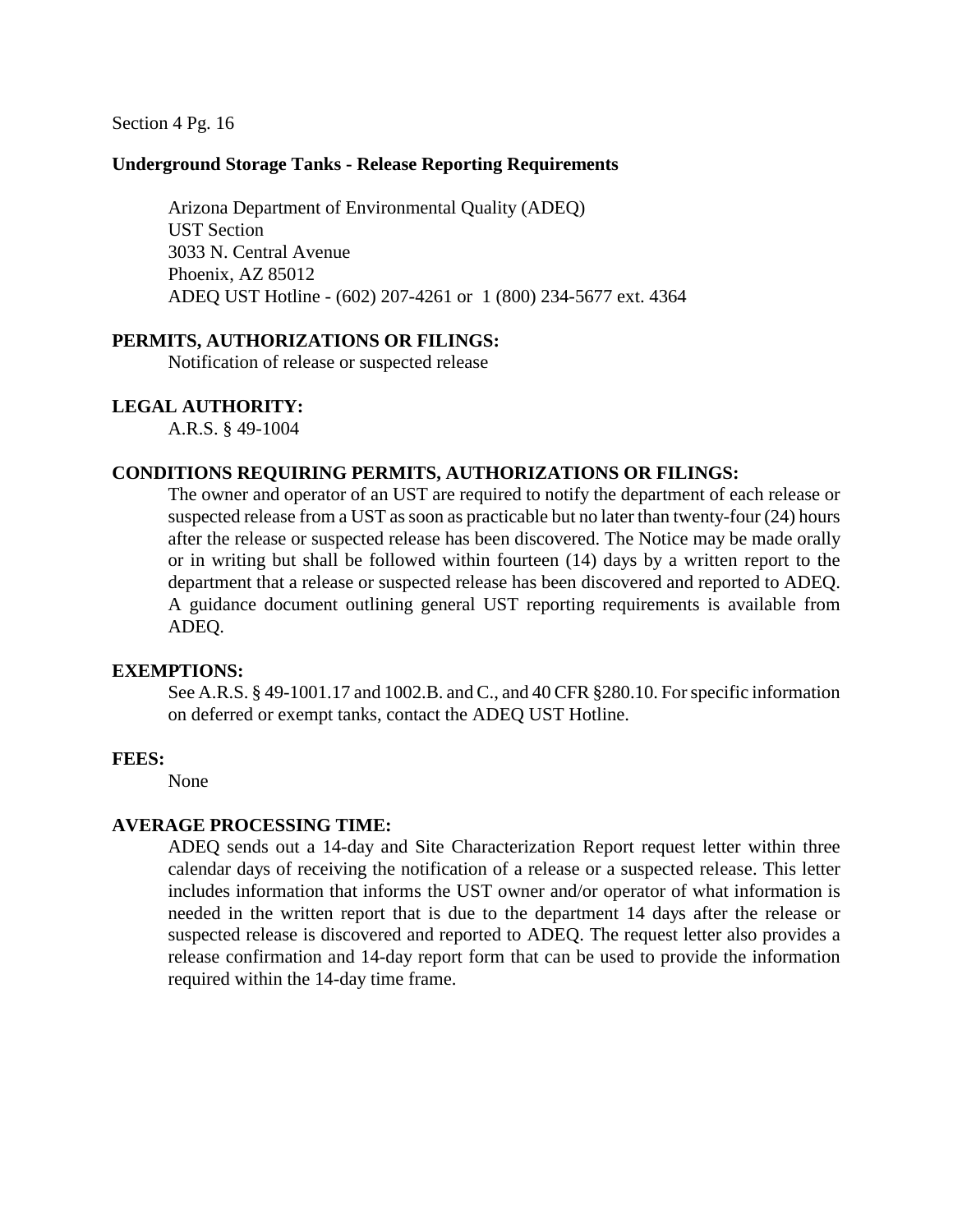### **Used Oil Collection Center - Registration**

Arizona Department of Environmental Quality (ADEQ) Solid Waste Section, Used Oil Program 3033 N. Central Avenue Phoenix, AZ 85012 (602) 207-4126 or 1 (800) 234-5677 ext. 4126

# **PERMITS, AUTHORIZATIONS OR FILINGS:**

Registration of Used Oil Center

# **LEGAL AUTHORITY:**

A.R.S. § 49-802.C.1

## **CONDITIONS REQUIRING PERMITS, AUTHORIZATIONS OR FILINGS:**

Owners and Operators of facilities that accept used oil from any other generators of used oil, other than individual households, must register the facility with ADEQ. ADEQ has an application form for this purpose. For clarification regarding the applicability of this requirement, contact ADEQ at the above address or phone number.

Owners/operators of used oil collection centers must provide information regarding:

- 1) Facility name, address, and telephone number.
- 2) Owner/operator name(s), mailing address(es), and telephone number(s).
- 3) A description of each storage unit (i.e. size, shape, configuration, location, construction material, AST/UST, access or other pertinent information).
- 4) An understanding of the general requirements for a used oil collection center.

### **EXEMPTIONS:**

Used oil transfer facilities, used oil processors/re-refiners, household do-it-yourselfer collection centers, and used oil aggregation points.

### **FEES:**

None

# **AVERAGE PROCESSING TIME:**

Usual processing time for reviewing application and issuing registration certificate is fifteen (15) days.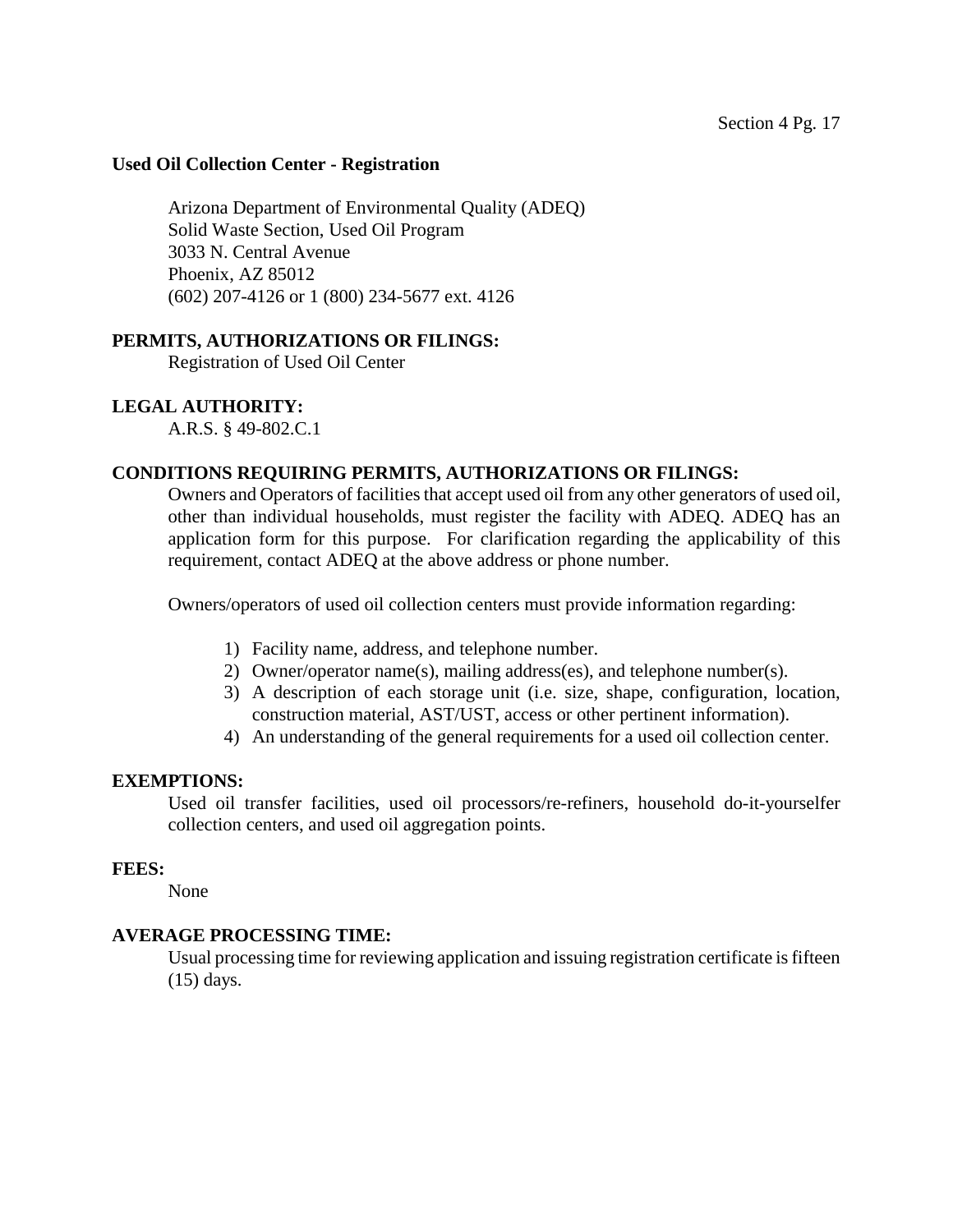# **Used Oil Handlers - EPA Identification Number Requirements for Transporters, Processors/Re-Refiners, Marketers and Burners**

Arizona Department of Environmental Quality (ADEQ) Solid Waste Section, Used Oil Program 3033 N. Central Avenue Phoenix, AZ 85012 (602) 207-4147 or 1 (800) 234-5677 ext. 4147

### **PERMITS, AUTHORIZATIONS OR FILINGS:**

EPA Identification Number. Please refer to the section titled "EPA Identification Number" (Section 8 page 6) for more information.

#### **LEGAL AUTHORITY:**

A.R.S. § 49-802 40 CFR 279.42 (Transporters/Transfer Facilities) 40 CFR 279-51 (Processors/Re-refiners) 40 CFR 279.62 (Burners) 40 CFR 279.73 (Marketers)

#### **CONDITIONS REQUIRING PERMITS, AUTHORIZATIONS OR FILINGS:**

An EPA identification number (Section 8 page 6) is required for transporters, processors/rerefiners, marketers and burners of used oil.

## **EXEMPTIONS:**

A used oil burner of "on-specification" used oil fuel is not required to obtain an EPA ID number; however, the burner may want to consider obtaining an EPA ID number in the event he would accidentally burn "off-specification" used oil fuel. (Anyone who burns "offspecification" used oil fuel without an EPA ID number, or the appropriate air quality permit, is subject to enforcement action by ADEQ.)

#### **FEES:**

None

### **AVERAGE PROCESSING TIME:**

Usual processing for the receipt of an EPA Identification Number is about one week.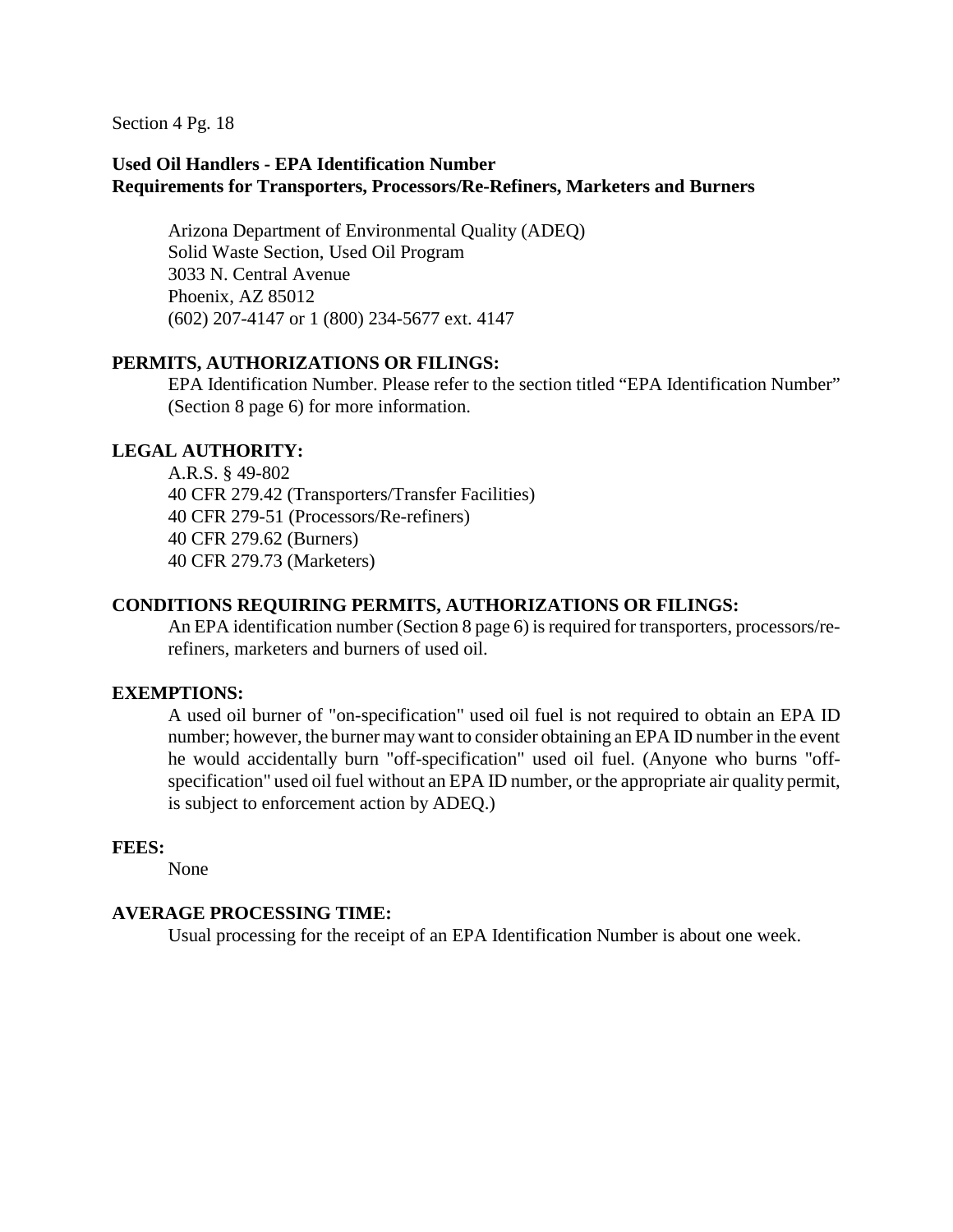# **Used Oil Handler - Quarterly Reports Transporters, Processors/Re-Refiners, Marketers**

Arizona Department of Environmental Quality (ADEQ) Solid Waste Section, Used Oil Program 3033 N. Central Avenue Phoenix, AZ 85012 (602) 207-4126 or 1 (800) 234-5677 ext. 4126

# **PERMITS, AUTHORIZATIONS OR FILINGS:**

Written quarterly report of activities.

# **LEGAL AUTHORITY:**

A.R.S. § 49-802.C.3 40 CFR 279.46 (Transporters) 40 CFR 279.56 (Processors/Re-refiners) 40 CFR 279.74 (Marketers)

# **CONDITIONS REQUIRING PERMITS, AUTHORIZATIONS OR FILINGS:**

Each used oil transporter, processor/re-refiners, and marketers is required to submit a written quarterly report of its used oil activities to ADEQ. Each quarterly report shall provide information about the company's used oil activities for the preceding calendar quarter.

ADEQ has developed a "standardized" reporting form but, the following general reporting requirements are offered as guidance.

Each written report shall provide the following information for the preceding calendar quarter:

- 1) Total volume of used oil transported, processed or re-refined, or sold.
- 2) Names and addresses of the facilities to which the used oil was transported.
- 3) Names and addresses of the transporters used to transport the used oil.
- 4) Summary of the tracking information required to be kept pursuant to 40 CFR 279.

# **EXEMPTIONS:**

None

# **FEES:**

None

# **AVERAGE PROCESSING TIME:**

Quarterly reports are due within thirty (30) calendar days following the end of the calendar quarter to which the reports apply (e.g., the report for the period October through December, 1999, is due by January 30, 2000).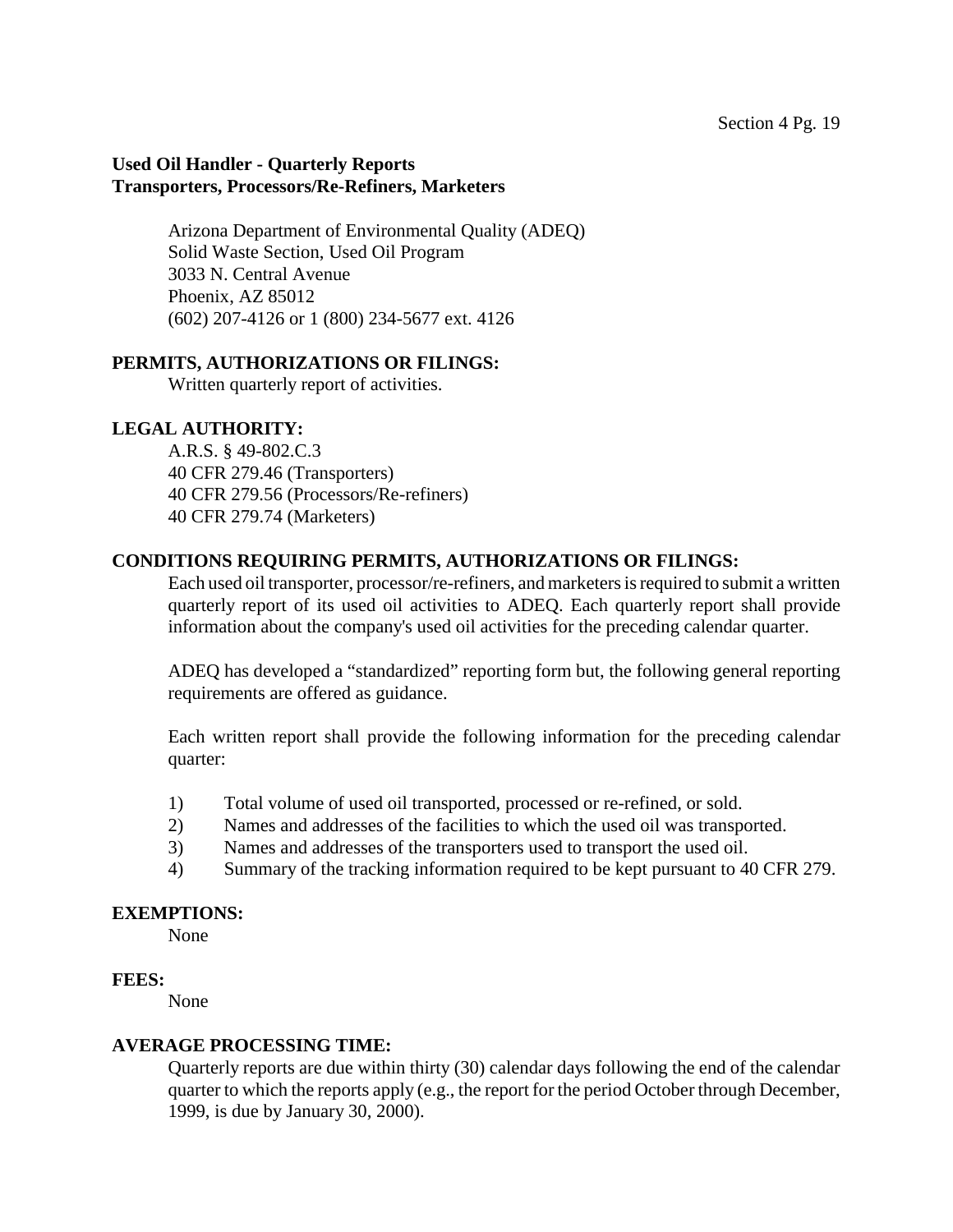## **Used Oil Burner - Annual Reports**

Arizona Department of Environmental Quality (ADEQ) Solid Waste Section, Used Oil Program 3033 N. Central Avenue Phoenix, AZ 85012 (602) 207-4126 or 1 (800) 234-5677 ext. 4126

### **PERMITS, AUTHORIZATIONS OR FILINGS:**

Written annual report of activities.

# **LEGAL AUTHORITY:**

A.R.S. § 49-802.C.4 40 CFR 279.65

### **CONDITIONS REQUIRING PERMITS, AUTHORIZATIONS OR FILINGS:**

Each used oil burner is required to submit a written annual report of its used oil activities to ADEQ. Each annual report shall provide information about the company's used oil activities for the preceding calendar year.

ADEQ has developed a "standardized" reporting form but, the following general reporting requirements are offered as guidance.

Each written report shall provide the following information for the preceding calendar year:

- 1) Name, address, and telephone number of the person reporting.
- 2) Name, address, and telephone number of the burner facility.
- 3) Period being reported.
- 4) EPA Identification Number of the burner facility.
- 5) Total volume of "on-specification" used oil burned.
- 6) Total volume of self-generated used oil burned on site.
- 7) Total volume of used oil burned.
- 8) Summary of the tracking information required to be kept pursuant to 40 CFR 279.

### **EXEMPTIONS:**

None

### **FEES:**

None

# **AVERAGE PROCESSING TIME:**

Annual reports are due by the first of February each year for the preceding calendar year.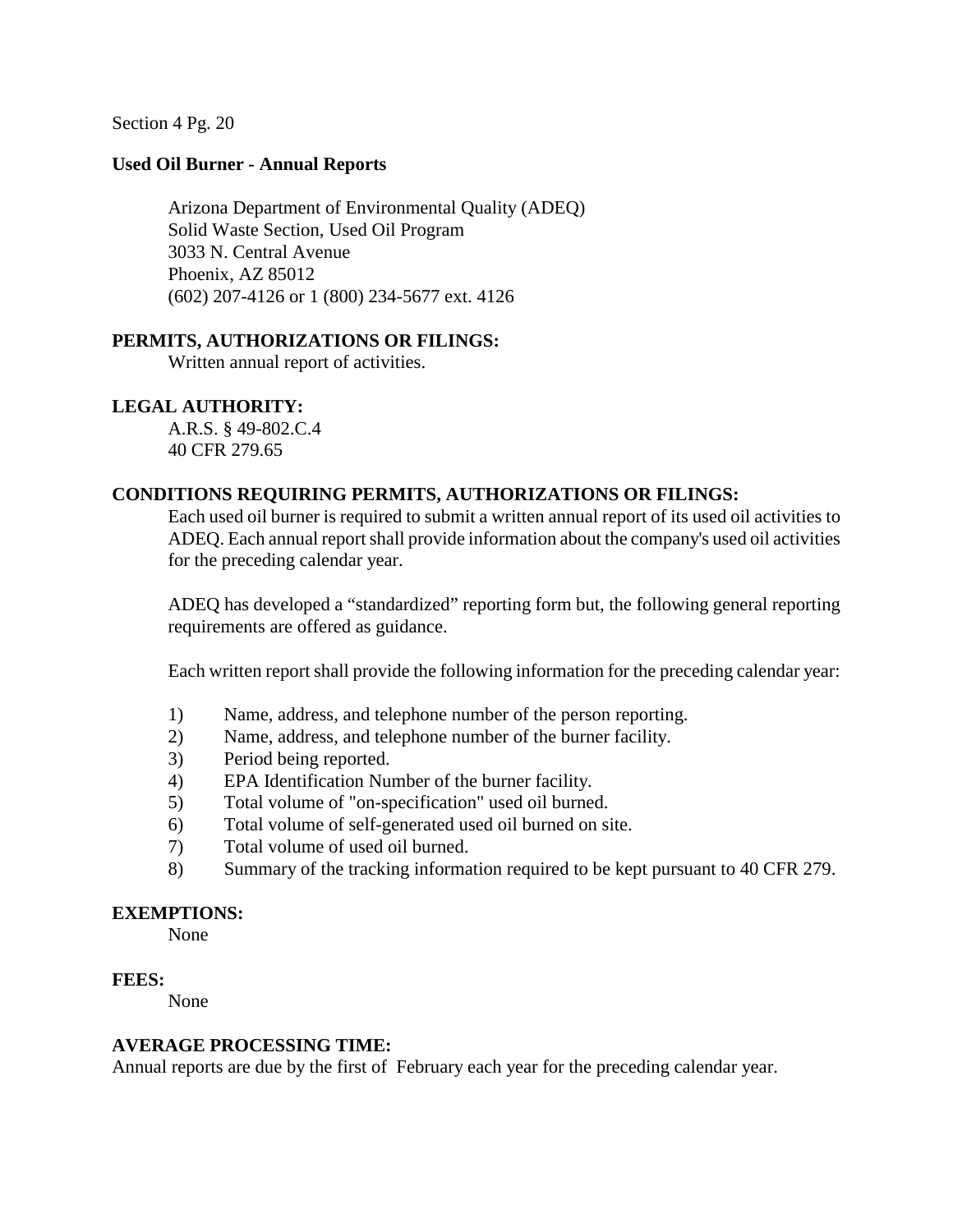Air Quality Permits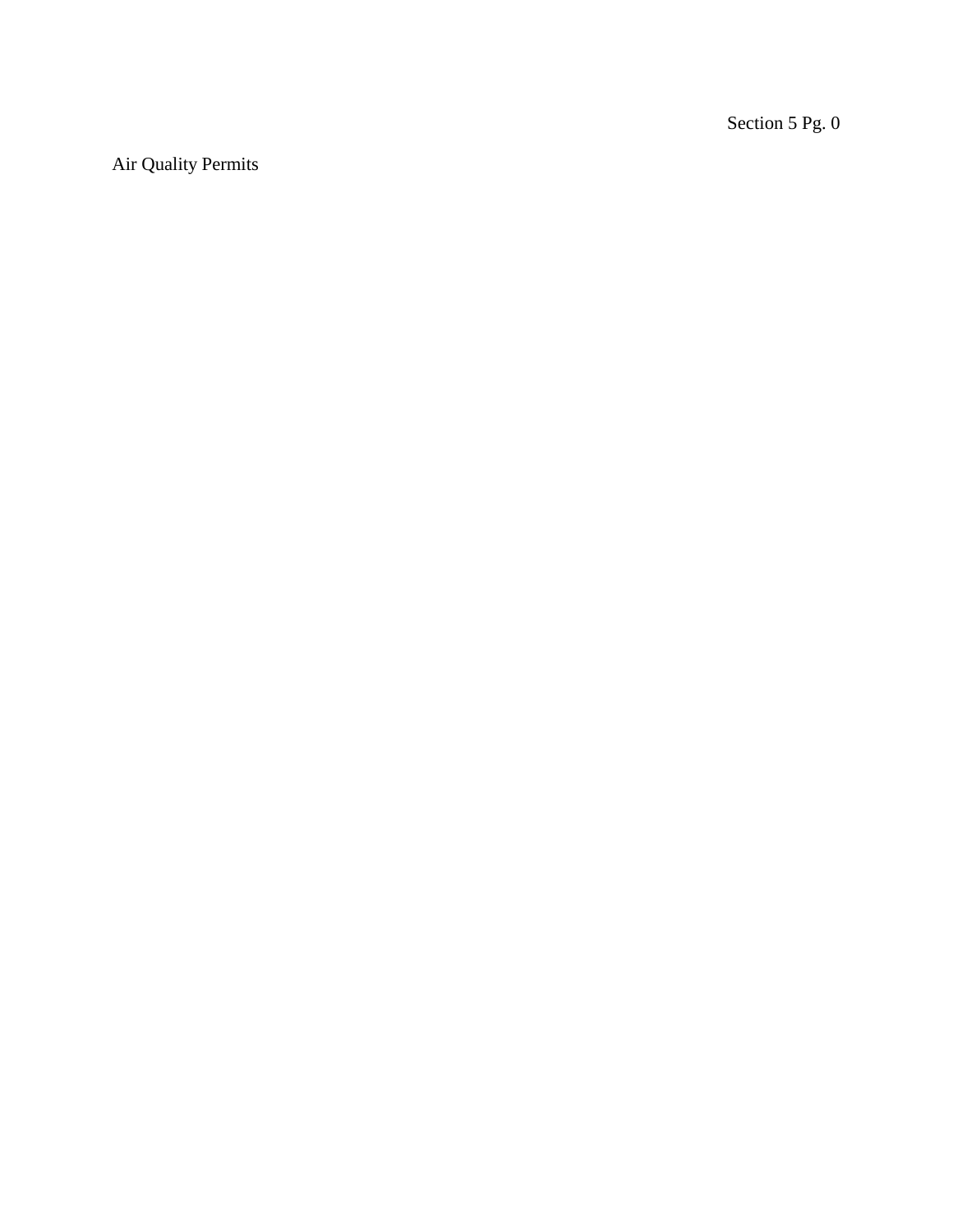### **State Air Quality Control Permit**

Arizona Department of Environmental Quality (ADEQ) Air Quality Permits Section 3033 N. Central Avenue Phoenix, AZ 85012 (602) 207-2339

### **PERMITS, AUTHORIZATIONS OR FILINGS:**

Air Quality Control Permit

### **LEGAL AUTHORITY:**

A.R.S. § 49-421 et. seq. A.R.S. § 49-471 et. seq.

### **CONDITIONS REQUIRING PERMITS, AUTHORIZATIONS OR FILINGS:**

The Air Quality Permits Program ensures that the air pollutants emitted from various sources do not exceed National Ambient Air Quality Standards or cause significant deterioration in areas which presently have clean air. The program also ensures the preservation of air quality in our wilderness areas and controls risks caused by the emission of hazardous air pollutants.

Any source that releases, into the air, a regulated air pollutant above specified levels will be required to first obtain an air quality permit or permit revision to construct, operate or make a modification.

Arizona Revised Statutes § 49-402 allows counties to assume jurisdiction over stationary sources of air pollutants, with the exception of refineries, copper smelters, coal-fired power plants and Portland cement plants. In Arizona, three counties (Maricopa, Pima and Pinal) issue air quality permits for mining. Elsewhere in the state, ADEQ issues air quality permits for mining.

#### **EXEMPTIONS:**

Some situations that are exempt from the permitting process include: new residential wood heaters, some asbestos demolition and renovation projects, and agricultural equipment used in normal farm operations.

#### **FEES:**

Permit fees are based on the size and type of facility, applicability of state and federal rules and regulations, and the type of permit or permit revisions applied for.

#### **AVERAGE PROCESSING TIME:**

The time required to obtain an Air Quality Control permit is dependent on the size and complexity of the facility, but usually requires a minimum of four months to process.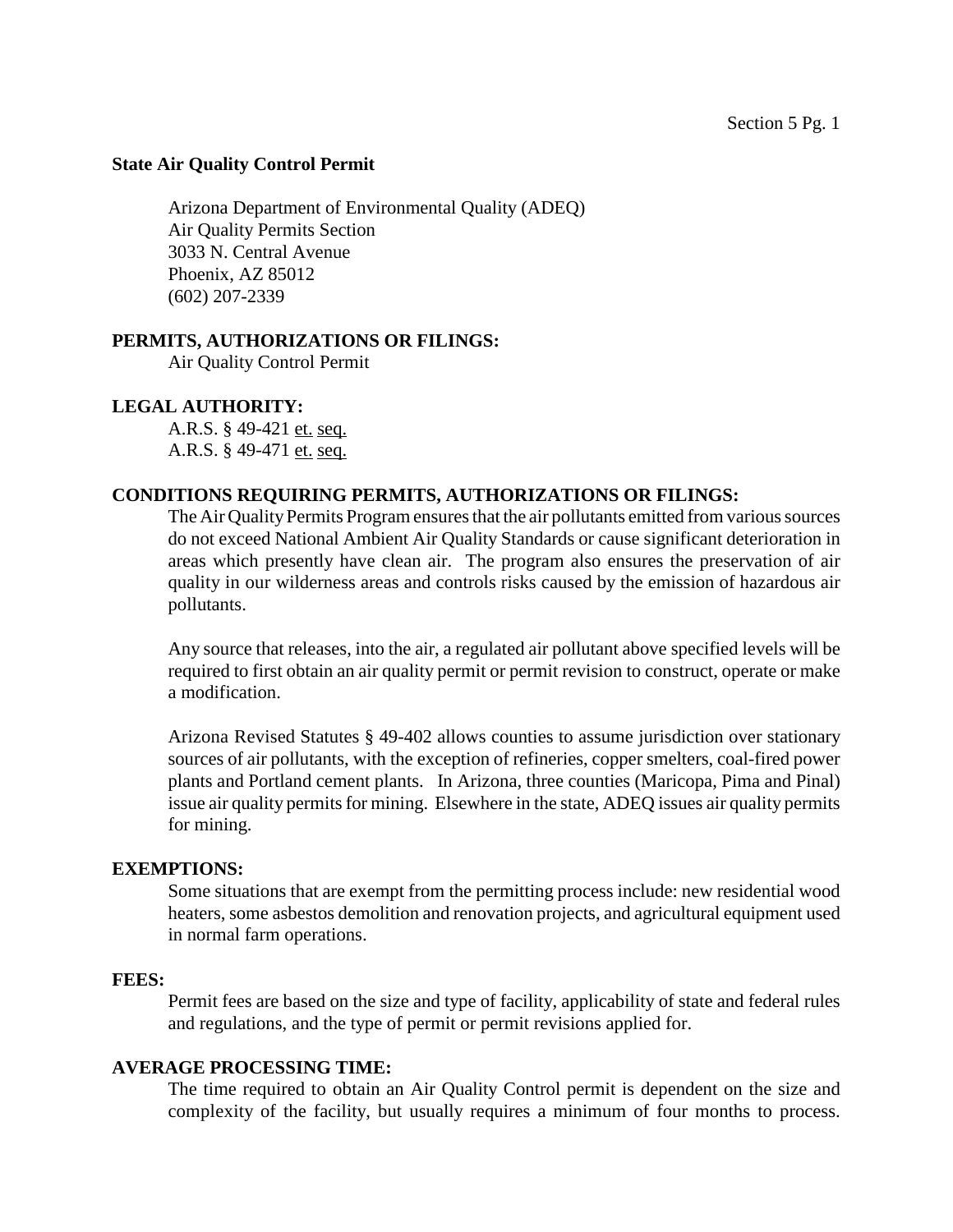Permits are valid for five years.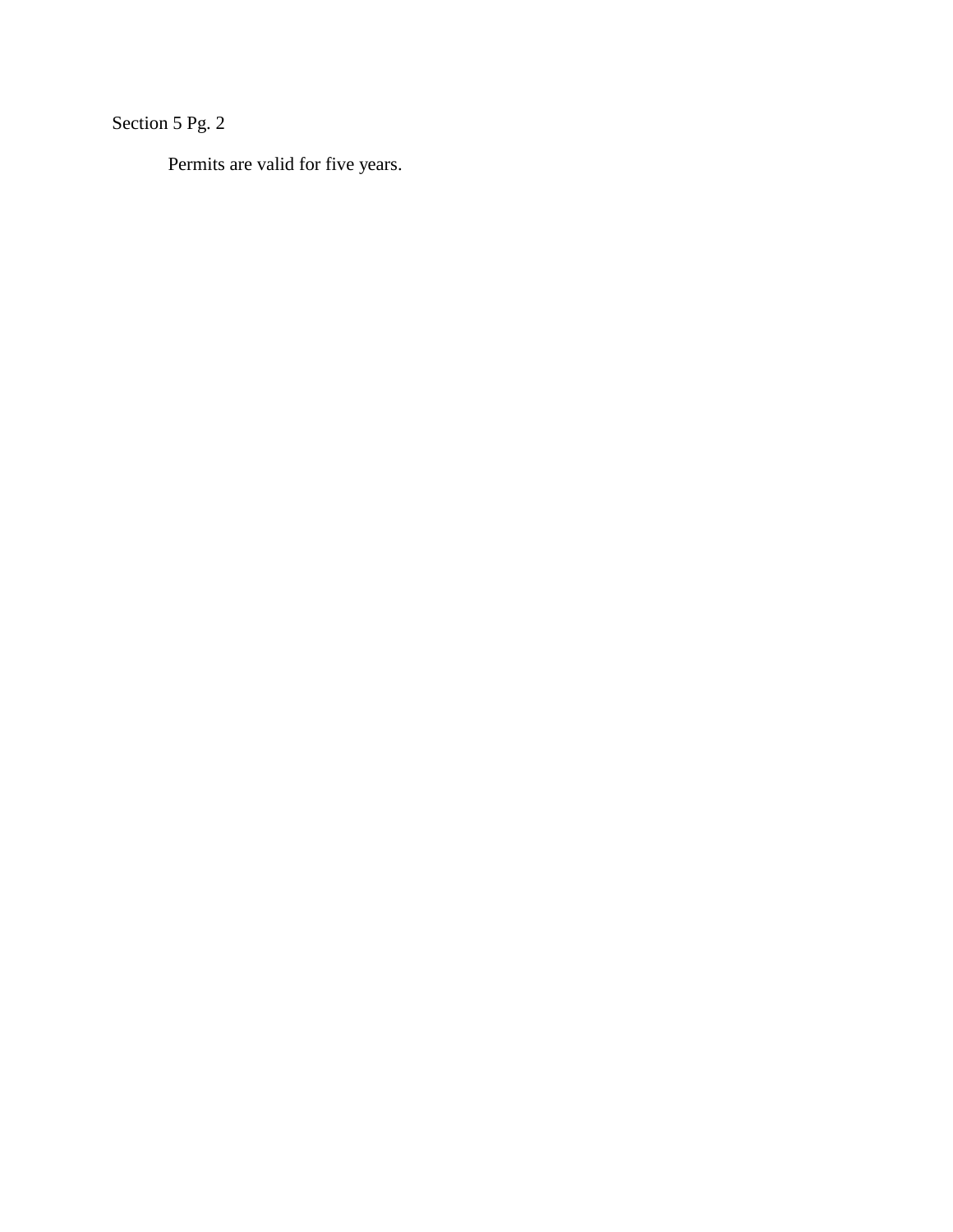### **Maricopa County Air Quality Permit**

Maricopa County Environmental Services Department 1001 N. Central Ave. Phoenix, AZ 85004 (602) 506-6700

### **PERMITS, AUTHORIZATIONS OR FILINGS:**

Air Quality Permit

# **LEGAL AUTHORITY:**

Maricopa County issues air quality control permits under the Federal Clean Air Act, A.R.S. and the Maricopa County Air Pollution Control Regulations.

### **CONDITIONS REQUIRING PERMITS, AUTHORIZATIONS OR FILINGS:**

Any source that releases, into the air, a regulated air pollutant above specified levels will be required to first obtain an air quality permit or permit revision to construct, operate or make a modification.

## **EXEMPTIONS:**

In accordance with A.R.S. 49-402, the State has the jurisdiction over sources such as "Smelting of Metal Ore", and "Portland Cement Plants", and over all portable sources which might opt to operate at some point outside of Maricopa County.

In addition, any source that releases or has the potential to release, into the air, a regulated air pollutant, to the extent which the described limits are not exceed. Limits are described by the Maricopa County Air Pollution Control Rule 200, Section 303.3, c.

### **FEES:**

Any source that causes or contributes to air pollution is subject to the prescribed fees in Rule 280. Rule 280 prescribes fees for filing, processing and renewal of Title V as well as Non-Title V permits including any subsequent permit revision, permit transfer, compliance inspection, stack sampling tests and emissions fees.

# **AVERAGE PROCESSING TIME:**

For small sources, such as gas stations and dry cleaners, processing time is generally eight weeks. This eight week period includes a 30 day public notice period and four weeks for filing, reviewing, billing and issuance of the permit. Larger sources usually require a minimum of four months to process.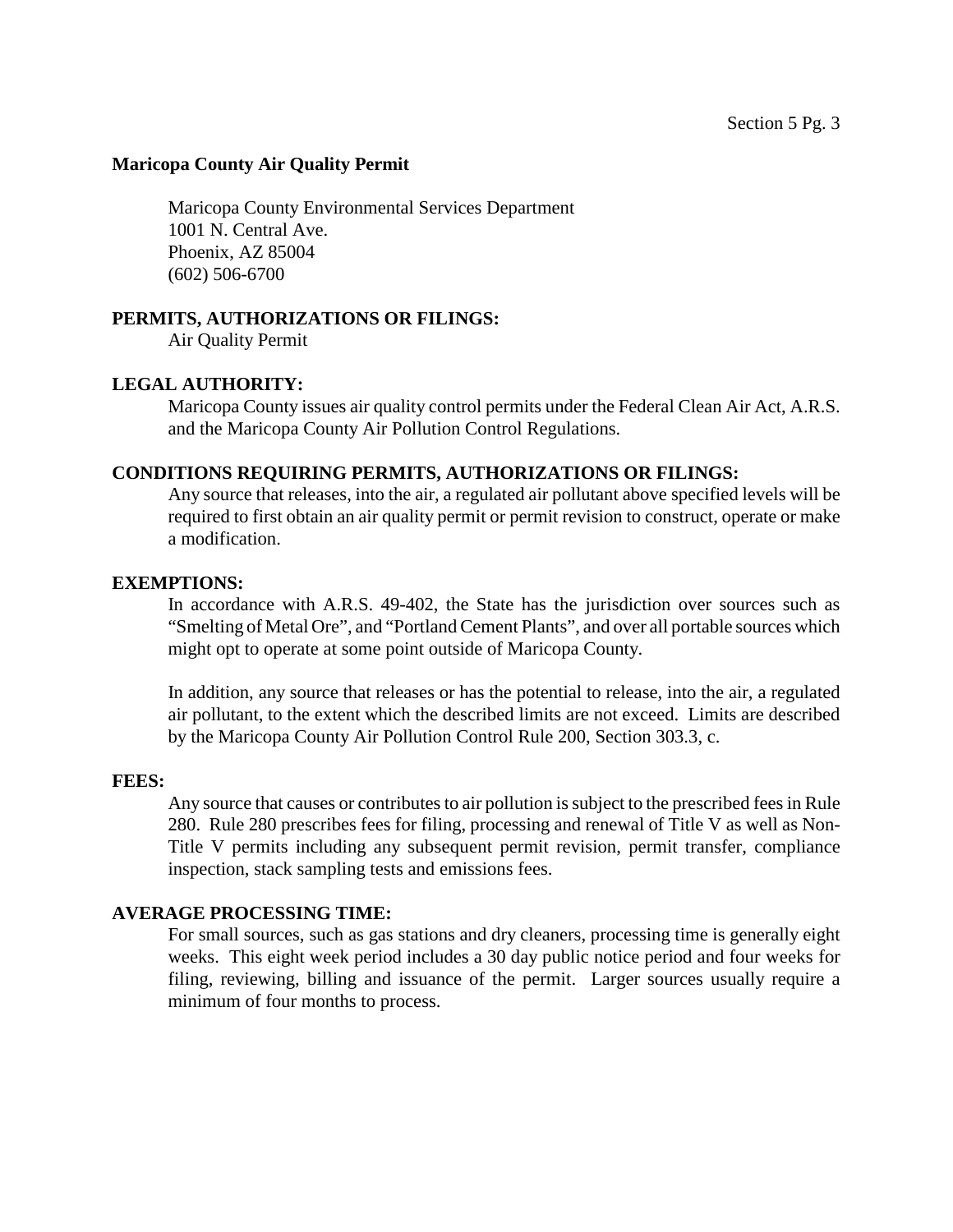#### **Pima County Air Quality Control Permit**

Pima County Department of Environmental Quality 130 West Congress Tucson, AZ 85701 (520) 740-3340

### **PERMITS, AUTHORIZATIONS OR FILINGS:**

Air Quality Control Permit

# **LEGAL AUTHORITY:**

A.R.S. §§ 49-402 A.R.S. §§ 49-480 40 CFR part 70 Pima County Codes 17.12.140

#### **CONDITIONS REQUIRING PERMITS, AUTHORIZATIONS OR FILINGS:**

Any source that releases, into the air, a regulated air pollutant above specified levels will be required to first obtain an air quality permit or permit revision to construct, operate or make a modification.

## **EXEMPTIONS:**

In accordance with A.R.S. § 49-402, the State has the jurisdiction over sources such as "Smelting of Metal Ore", and "Portland Cement Plants". Sources which are not subject to 40 CFR 60,61, or 63 and do not have the potential to emit significant levels of regulated pollutants as defined in the Pima County Code are exempt.

#### **FEES:**

Any source that causes or contributes to air pollution is subject to the prescribed fees in Rule 280. Rule 280 prescribes fees for filing, processing and renewal of Title V as well as Non-Title V permits including any subsequent permit revision, permit transfer, compliance inspection, stack sampling tests and emissions fees.

# **AVERAGE PROCESSING TIME:**

Processing time depends on the size and complexity of the facility, but typically takes up to eight months. Permits are five years in duration.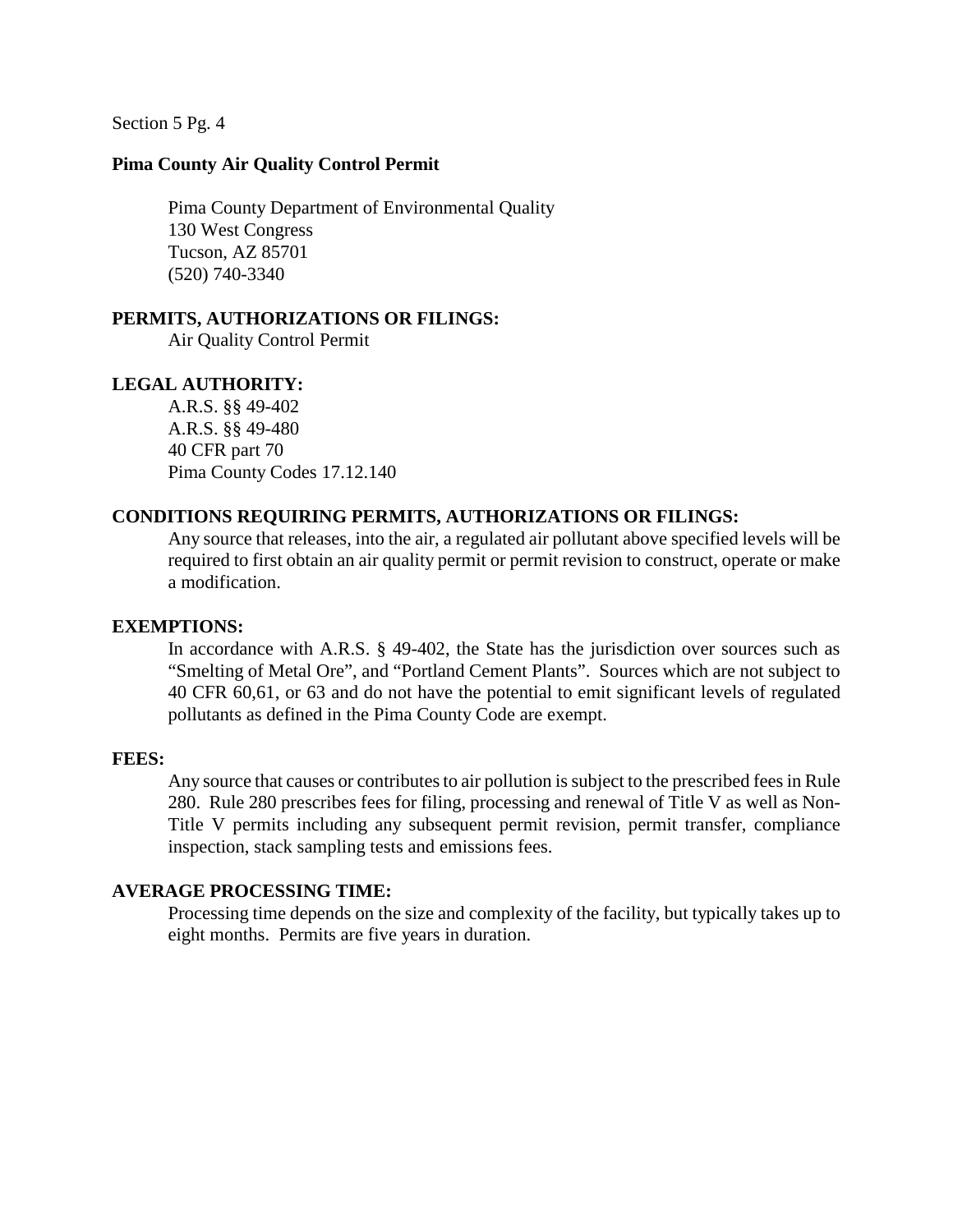### **Pima County Activity Permit**

Pima County Department of Environmental Quality 130 W. Congress Tucson, AZ 85701 (520) 740-3340

# **PERMITS, AUTHORIZATIONS OR FILINGS:**

Activity Permit

# **LEGAL AUTHORITY:**

A.R.S. § 49-112 Pima County Code 17.12.470

## **CONDITIONS REQUIRING PERMITS, AUTHORIZATIONS OR FILINGS:**

Use of equipment for the purpose of land stripping, earthmoving, blasting (except blasting associated with an individual source permit issued for mining), trenching or road construction.

## **EXEMPTIONS:**

See "Fee Structures for Permitted Activities" - Pima County Code Table 17.12.540.

### **FEES:**

See exemptions - Pima County Code Table 17.12.540.

### **AVERAGE PROCESSING TIME:**

One working day or less. Permits are valid for three months from date of issue.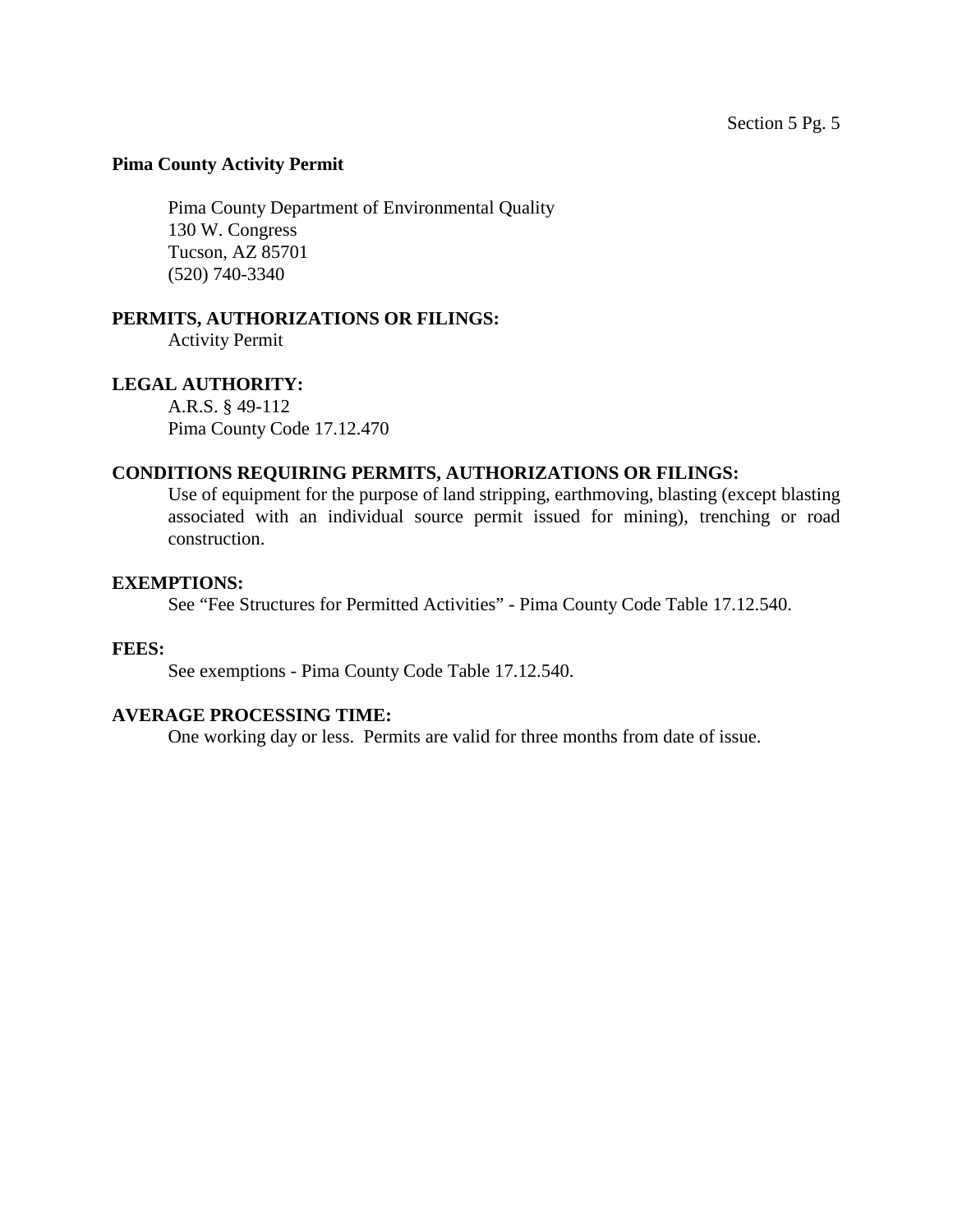#### **Pinal County Unitary Air Quality Permit**

Pinal County Air Quality Control District 574 South Central Ave. P.O. Box 987 Florence, Az 85232 (520) 868-6760

### **PERMITS, AUTHORIZATIONS OR FILINGS:**

Unitary Air Quality Permit

#### **LEGAL AUTHORITY:**

40 CFR 60 40 CFR 61 A.R.S. §§ 49-471 et. seq.

Based on the above authority, the Pinal County Board of Supervisors has adopted a "Code of Regulations," defining local rules in Pinal County. Pinal County also has program approval and/or delegation from the EPA to administer several programs under the Clean Air Act, including authority to issue major and minor New Source Review (NSR) permits, issue Title V permits, and administer the Environmental Protection Agency's New Source Performance Standards (NSPS), National Emission Standards for Hazardous Air Pollutants ( NESHAP) and Maximum Achievable Control Technology (MACT) standards.

### **CONDITIONS REQUIRING PERMITS, AUTHORIZATIONS OR FILINGS:**

Unitary Air Quality Permits (Industrial Permits) are generally required if operations of the source, on a continuous basis for a full year, will produce one ton or more of regulated pollutants. As a practical matter, that means that virtually any mining operation in Pinal County will require such an air quality permit. The length and complexity of the pertinent regulations makes checking with Pinal County the only safe way to assure compliance with these regulations.

## **EXEMPTIONS:**

Under A.R.S. § 49-402, ADEQ has jurisdiction over certain sources located in Pinal County. In relevant part, that includes smelting operations, petroleum refineries, coal-fired power plants, portland cement plants, portable sources and mobile (highway) sources. However, where a source has stationary operations that require a permit from Pinal County, additional portable equipment is not exempted, but falls subject to regulation at the County level.

#### **FEES:**

The County issues new permits on a time and material basis reflecting the cost of acting on the application. The resulting fee is subject to the ceiling established by ADEQ's fee rules. The first time fee could range from a few hundred dollars for a very small source up to \$10,000 for a large complex facility.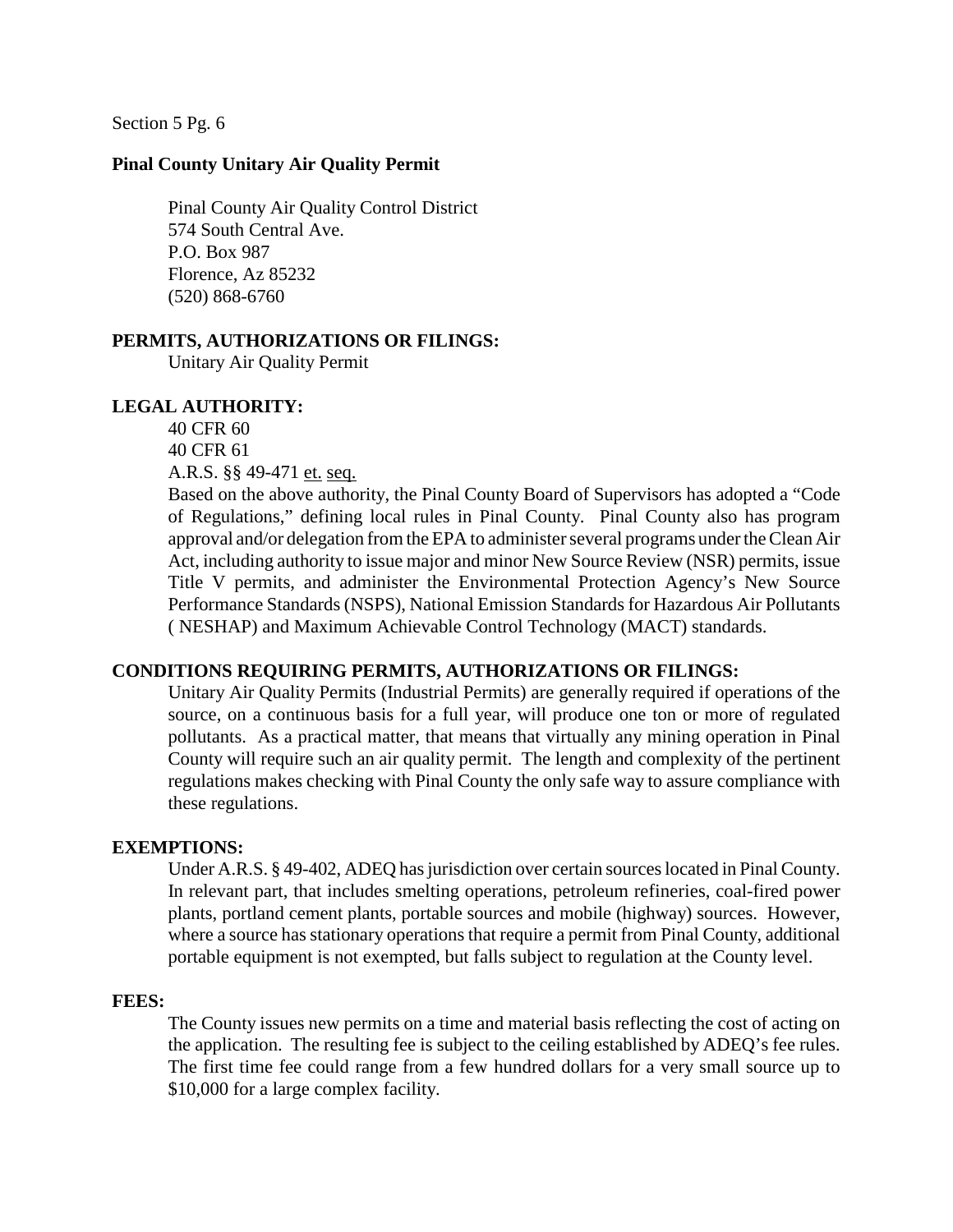### **Pinal County Unitary Air Quality Permit - Continued**

A typical mining operation could expect a fee in the range of \$500 to 2,500, depending on whether or not it triggers regulation under EPA's NSPS. For small sources, there will also be a recurring annual fee for each year of the five year permit. For large sources, the permittee will be obligated to pay a permit fee that reflects the quantity of actual emissions during the preceding year.

# **AVERAGE PROCESSING TIME:**

The thirty (30) day public notice required under Arizona law means that a valid permit cannot be issued in less than about forty five (45) days. Typically, the County issues permits for small sources in a sixty (60) to ninety (90) day time frame. Where a member of the public invokes the right to request a public hearing, that will potentially add another forty five (45) to sixty (60) days. Permits for larger operations will also require EPA review, which will substantially add to the time required. The largest sources, particularly those near wilderness areas or Indian lands, will also require possible review by the managers of those lands.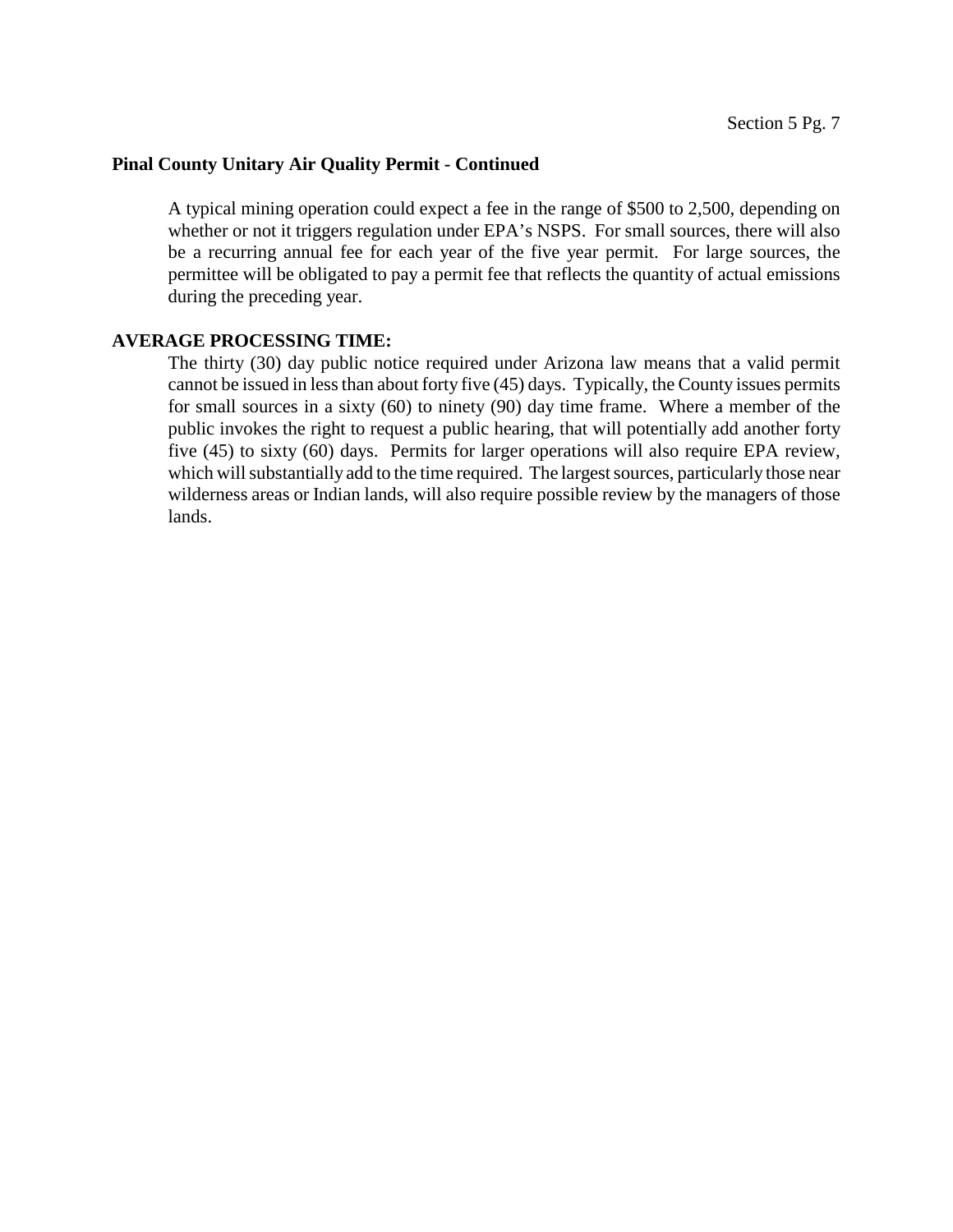### **Pinal County Open Burning Permit**

Pinal County Air Quality Control District 574 South Central Ave. P.O. Box 987 Florence, Az 85232 (520) 868-6760

### **PERMITS, AUTHORIZATIONS OR FILINGS:**

Open Burning Permit

# **LEGAL AUTHORITY:**

A.R.S. §§ 49-471 et. seq.

Based on the above authority, the Pinal County Board of Supervisors has adopted a "Code of Regulations," defining local rules in Pinal County.

# **CONDITIONS REQUIRING PERMITS, AUTHORIZATIONS OR FILINGS:**

All open burning in Pinal County requires an open burning permit.

### **EXEMPTIONS:**

Fires set in response to an order from a government official do not require a permit.

### **FEES:**

Commercial open burning permits can range from \$5 to \$100, depending on the nature of the material being burned.

### **AVERAGE PROCESSING TIME:**

Except for open burning permits for the burning of debris or dangerous materials, open burning permits are issued on an over-the-counter basis.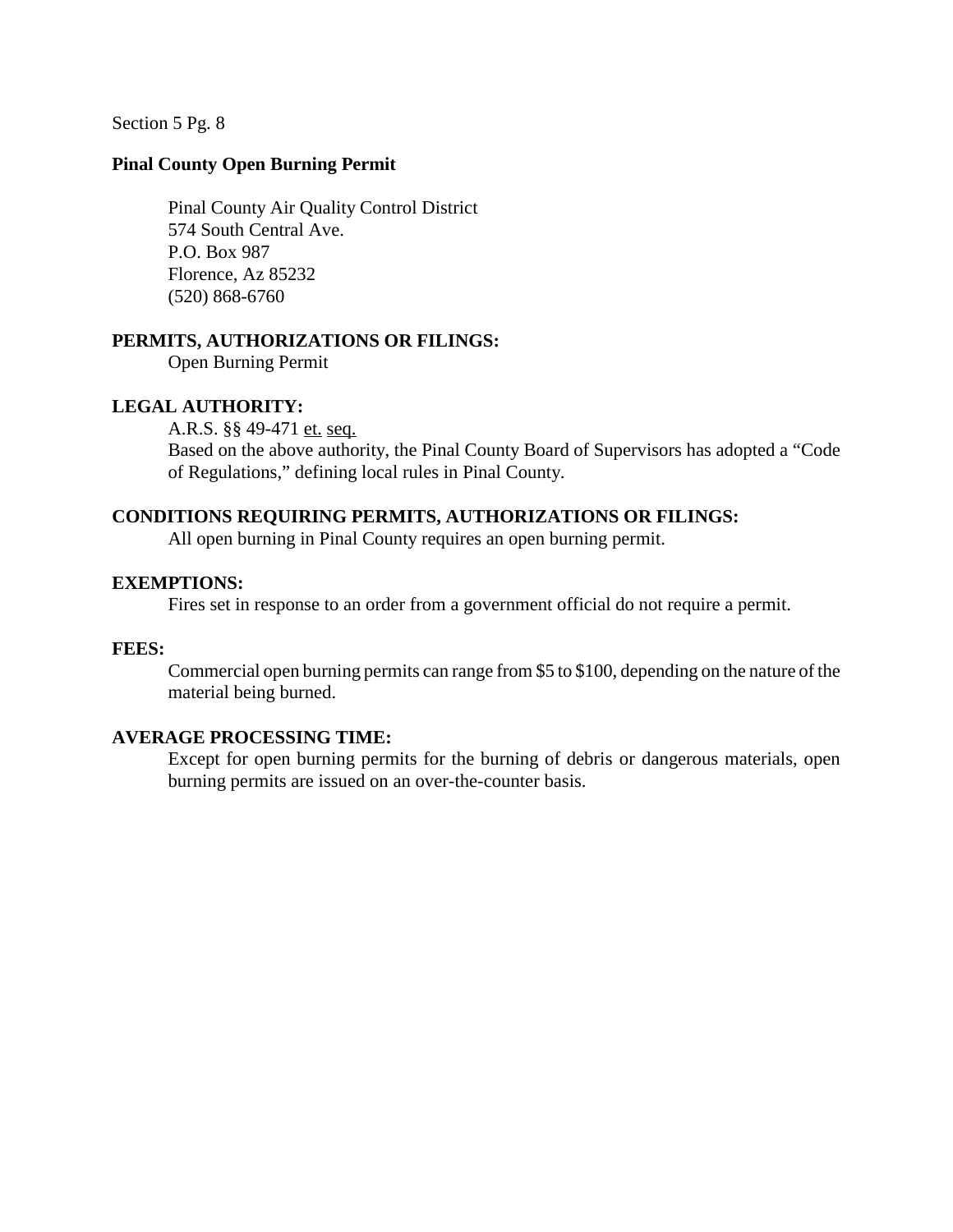### **Asbestos Demolition and Renovation**

Arizona Department of Environmental Quality (ADEQ) Asbestos NESHAP Program 3033 N. Central Avenue Phoenix, AZ 85012 (602) 207-2333 or 1 (800) 234-5677 ext. 2333 or 4553

### **PERMITS, AUTHORIZATIONS OR FILINGS:**

Facility Inspection

### **LEGAL AUTHORITY:**

40 CFR 61, Subpart M A.R.S. § 49-421 et. seq. A.R.S. § 49-471 et. seq. A.A.C. R18-2-1101

#### **CONDITIONS REQUIRING PERMITS, AUTHORIZATIONS OR FILINGS:**

Prior to the commencement of demolition and renovation of the affected National Emission Standards for Hazardous Air Pollutants ( NESHAP) facility, an Asbestos Hazard Emergency Response Act (AHERA) certified building inspector must thoroughly inspect the affected facility or part of the facility where the demolition or renovation operations will occur for the presence of asbestos, including friable and non-friable asbestos-containing materials.

For all counties in Arizona contact ADEQ except in Maricopa, Pima and Pinal. In Maricopa, Pima and Pinal Counties contact the counties directly. For work on Tribal Lands in Arizona contact EPA Region 9.

#### **EXEMPTIONS:**

Residential structures with one to four dwelling units (unless classified as an installation meaning any building or structure or any group of buildings or structures at a single demolition or renovation site that are under the control of the same owner or operator or owner or operator under common control).

#### **FEES:**

There are no ADEQ fees involved with this program. However, cities and counties may have permit requirements for building renovation and demolition activities. Consult local city and county governments for specific permit and fee information.

#### **AVERAGE PROCESSING TIME:**

For all demolitions, even when no asbestos is present, and renovations involving threshold amounts of Regulated Asbestos Containing Materials (RACM), provide the NESHAP agency overseeing the job with written notice at least 10 days prior to beginning work. Threshold amounts of RACM are: 260 linear feet or more on pipes; 160 square feet or more on other facility components; or 35 cubic feet or more off facility components.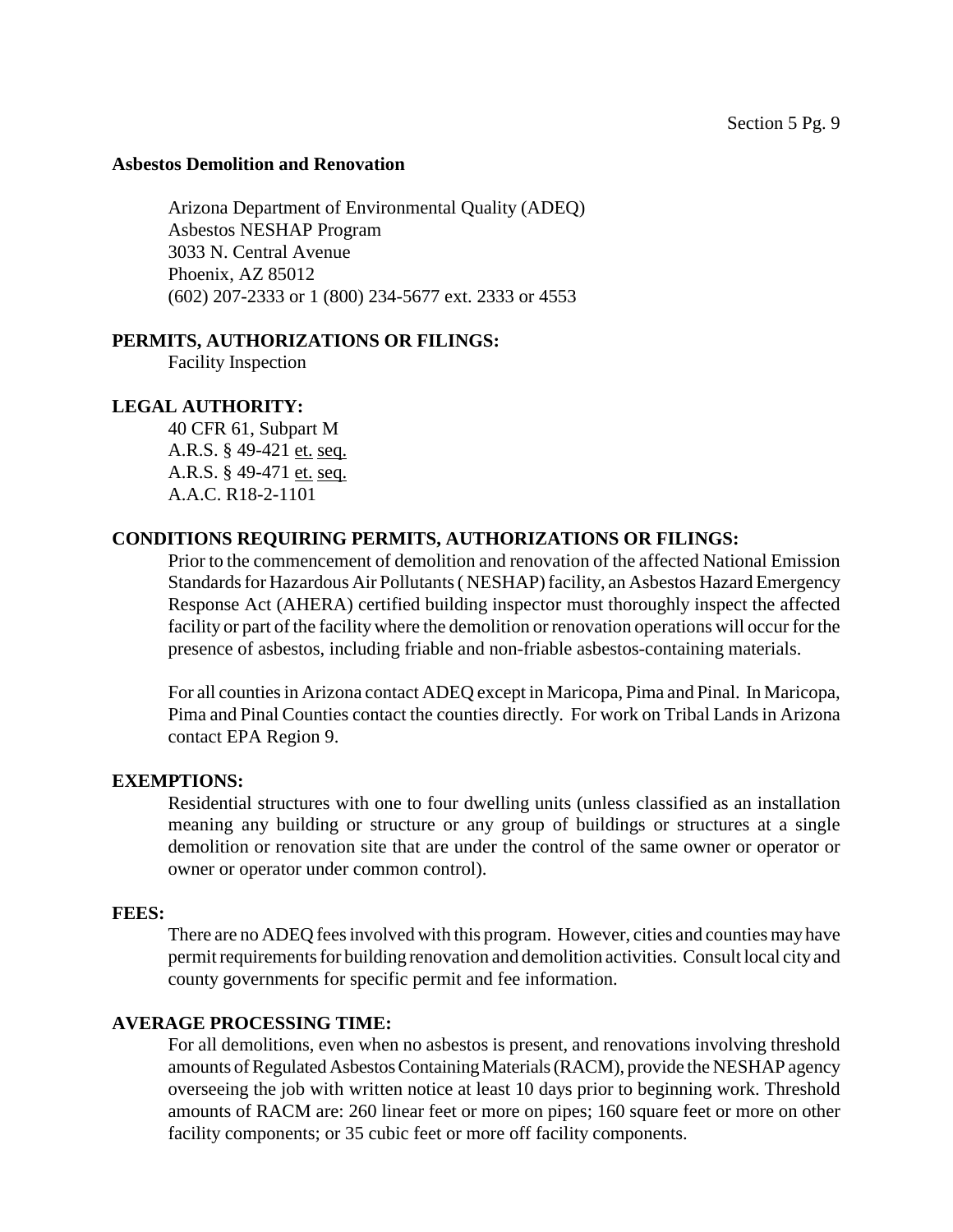Water Quality Permits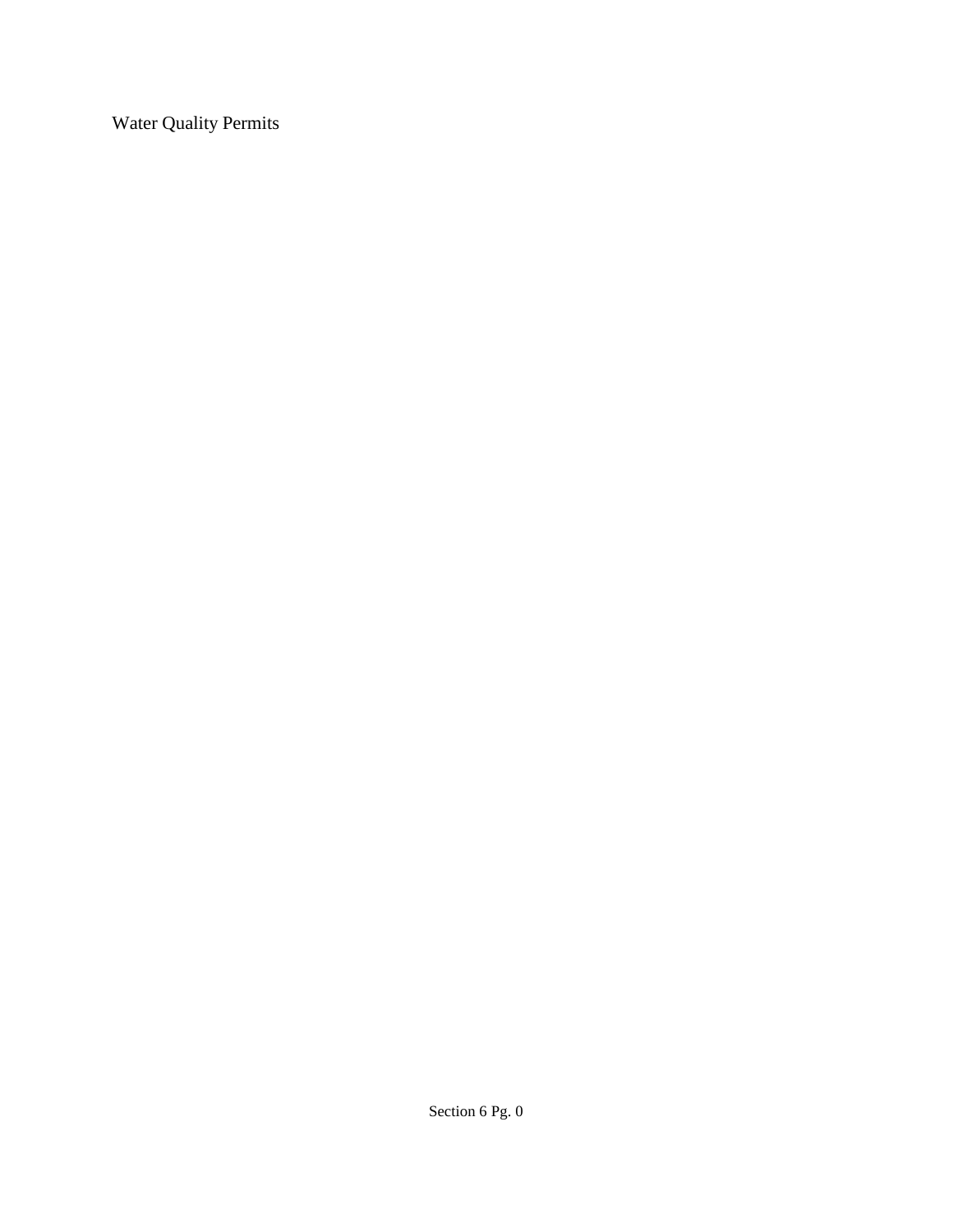### **Aquifer Protection Permit**

Arizona Department of Environmental Quality (ADEQ) Water Permits Section, Mining Unit Mail Code M0401A 3033 N. Central Avenue Phoenix, AZ 85012 (602) 207-4675 or 1 (800) 234-5677 ext. 4675

# **PERMITS, AUTHORIZATIONS OR FILINGS:**

Individual Aquifer Protection Permit (APP)

# **LEGAL AUTHORITY:**

A.R.S. § 49-241 et. seq. and clean closure is defined under A.R.S. § 49-201.5

### **CONDITIONS REQUIRING PERMITS, AUTHORIZATIONS OR FILINGS:**

This permit regulates new and existing facilities that dispose pollutants to the land surface, underlying soil, or groundwater, in order to prevent groundwater contamination, where there is a reasonable probability that the pollutants would otherwise reach groundwater. Such facilities may include mines, industrial facilities and waste-water treatment plants. Areawide permits may be issued in lieu of an individual permit to cover facilities under common ownership in a contiguous geographic area. Discharge reduction in the pollutant management area and the demonstration that aquifer water quality standards will not be violated or further degraded can be evaluated collectively for existing facilities. This type of permit is most applicable to large mining and industrial sites. Clean closure plans may be approved by ADEQ without issuing a permit for dry wells and facilities that have APP, Groundwater Protection Permits or a Notice of Disposal on File with the Department.

An APP application consists of a general information submittal and a detailed hydrologic report. The following suggestions are to assist the applicant in the process:

- (a) Submit a *Determination of Applicability* form if the applicant is not certain that their process requires an APP.
- (b) Request a pre-application meeting with ADEQ.
- (c) Submit a pre-application proposal.
- (d) Consult a qualified professional to complete the application.
- (e) Request a review of the application by a consultant under contract to ADEQ.

The most critical requirements specified in the APP regulations are that the applicant must show that the Best Available Demonstrated Control Technology (BADCT) will be utilized by the facility, that aquifer water quality standards will not be violated in the aquifer at a point of compliance as a result of discharge, and finally, the applicant must demonstrate financial and technical capability. BADCT guidance is available from ADEQ. Facilities requiring permit approvals by ADEQ may also be subject to review for consistency with the applicable local and/or regional Water Quality Management Plan.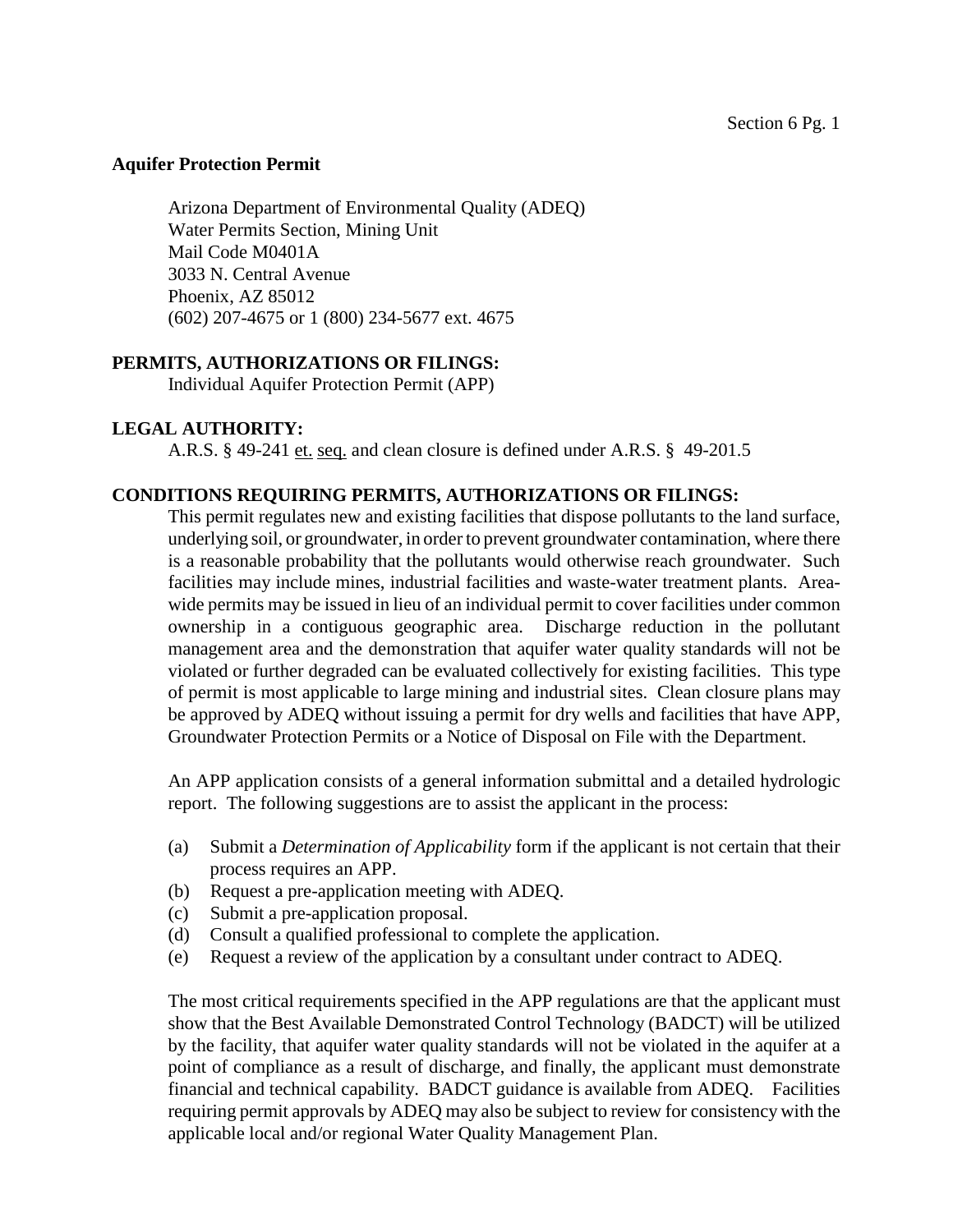### **Aquifer Protection Permit - Continued**

#### **EXEMPTIONS:**

Under A.R.S. § 49-250 there are currently 24 types of facilities that are specified as exempt from requiring an APP. In addition there are three class exemptions and five activities to which the program does not apply, see A.A.C. R-18-9-102 & 105. ADEQ has also prepared a checklist for small mine operators, with operations on BLM administered lands, to determine if their proposed activities are regulated under the APP program.

#### **FEES:**

Initial fees are paid when the application is submitted and range from \$1,200 to \$6,000. Final billing and refund is based on the time spent by ADEQ scientists and engineers in processing the final permit. Maximum fees are \$16,000 per permit or \$25,000 per individual site and \$3,000 for clean closure with no initial fee. If the applicant chooses to have a review performed by an ADEQ consultant, the cost of that review will be borne by the applicant. Facilities may also be subject to registration fees ranging for \$25 to \$5,000 per year, based on the discharge or effluent rate in gallons per day.

#### **AVERAGE PROCESSING TIME:**

Individual permits are issued for the operational life of the facility. Individual permits review may take from six months to more than two years to complete, depending on the complexity of the project, the extent of public involvement, and the responsiveness of the applicant.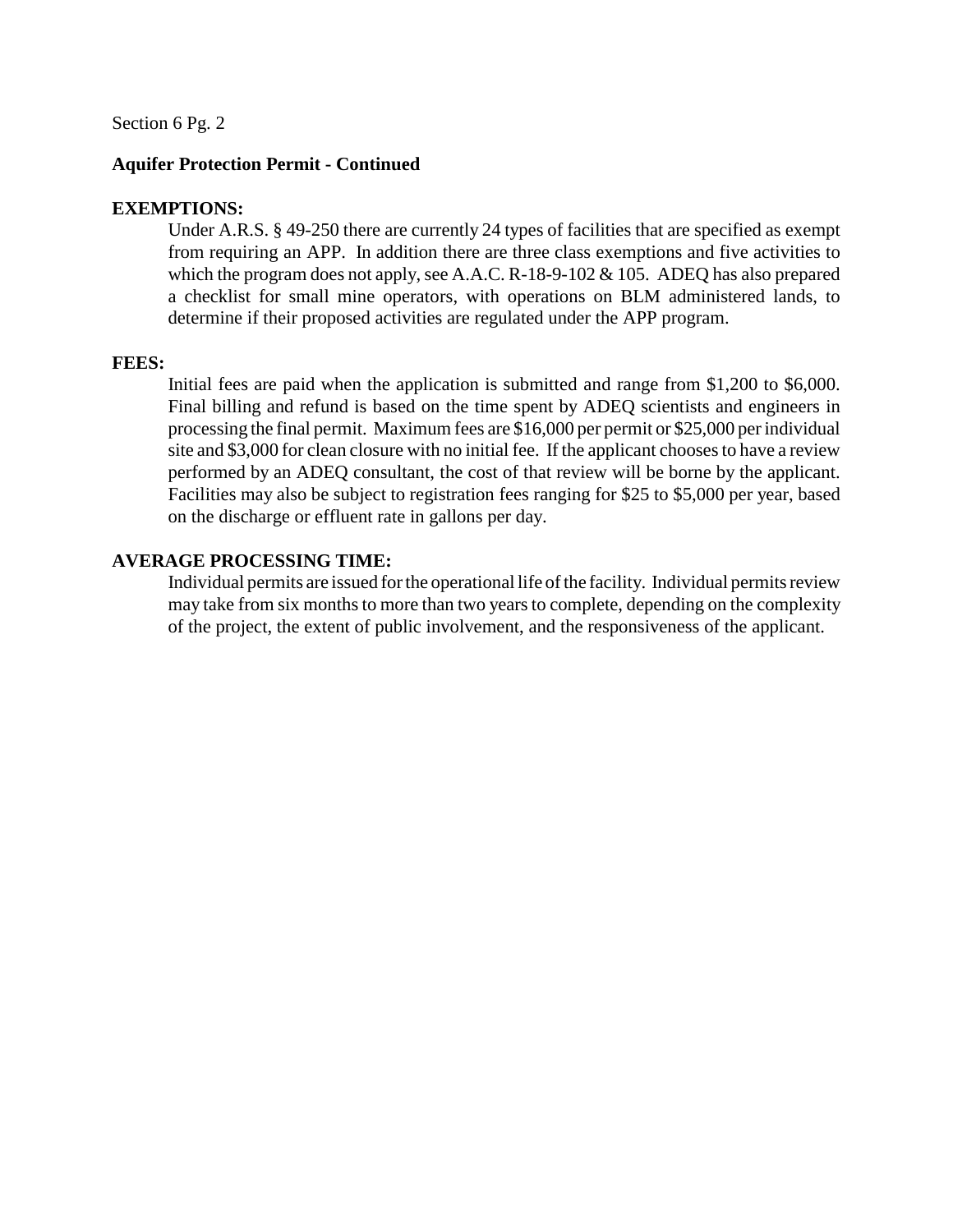### **208 Consistency Review**

Arizona Department of Environmental Quality ADEQ Water Planning Section Mail Code M02480 3033 N. Central Avenue Phoenix, AZ 85012 (602) 207-4606 or 1 (800) 234-5677 ext. 4606

### **PERMITS, AUTHORIZATIONS OR FILINGS:**

208 Consistency Review

## **LEGAL AUTHORITY:**

Clean Water Act, 33 U.S.C. §§ 1251 et. seq., §1313 (Federal Water Pollution Control Act §303)

### **CONDITIONS REQUIRING PERMITS, AUTHORIZATIONS OR FILINGS:**

The purpose of the 208 Consistency Review process, as required by Section 303 of the Federal Clean Water Act (CWA), is to assure that the proposed facility or usage will be consistent with the existing Certified Regional Water Quality Management Plan (WQMP). The WQMP is the composite planning document for a region that addresses municipal and industrial waste water treatment facilities, point and non-point source management, waste management, planning description, water quality issues, drinking water, and implementation measures for the regional continuing planning process. The WQMP is reinforced by the Continuing Planning Process (CPP) manual, which contains procedures for planning and implementing water quality management programs in Arizona. The CPP is required by Section 303 (e) of the Federal CWA.

A consistency review form will be filed with the Water Quality Planning Section by the Permit and/or Engineering Unit. This form is required for all NPDES projects and all wastewater facilities requiring a Approval to Construct for new facilities and modifications to existing facilities.

### **EXEMPTIONS:**

None

## **FEES:**

There is no ADEQ fee at this time.

### **AVERAGE PROCESSING TIME:**

Consistency review can usually be completed within three weeks, if all necessary information is provided.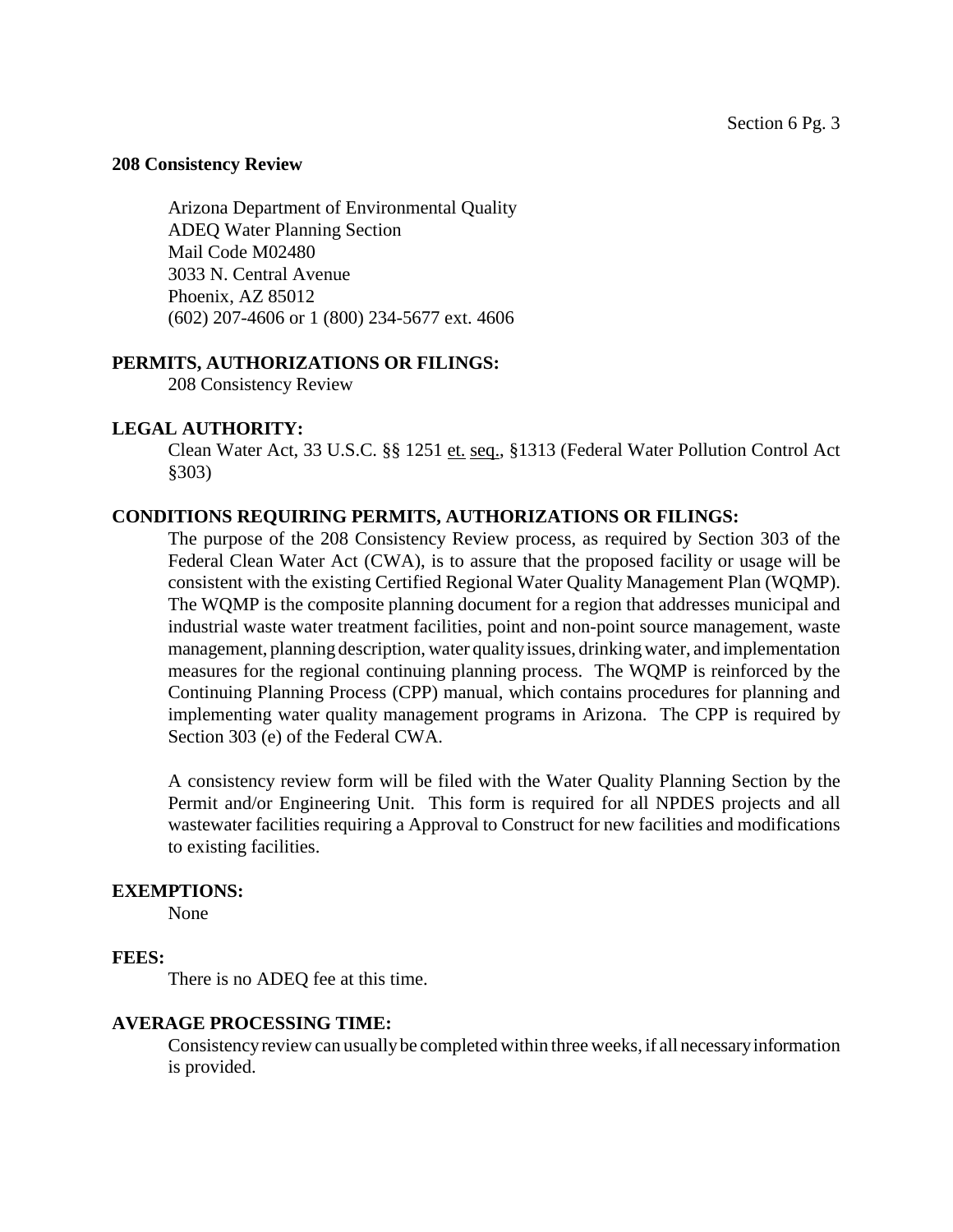#### **Section 401: State Water Quality Certification**

Arizona Department of Environmental Quality (ADEQ) Water Permits Section, Federal Permits Unit Mail Code M0401A 3033 N. Central Avenue Phoenix, AZ 85012 (602) 207-4677 or 1 (800) 234-5677 ext. 4606

### **PERMITS, AUTHORIZATIONS OR FILINGS:**

Clean Water Act, 33 U.S.C. §§ 1251 et. seq., §1341 (Federal Water Pollution Control Act §401)

### **LEGAL AUTHORITY:**

A.R.S. § 49-221 A.R.S. § 49-222 A.R.S. § 49-225

#### **CONDITIONS REQUIRING PERMITS, AUTHORIZATIONS OR FILINGS:**

This certification is issued to ensure that federal activities do not violate state water quality standards when a facility or activity may result in a discharge to waters of the state. ADEQ may also review federal actions for consistency with state-adopted plans and rules. Each review is specific to the proposed project and the project's site. A State Water Quality Certification is necessary before a permit may be issued by a federal agency. For more information see the Clean Water Act, Section 404 and the NPDES program, section 402.

Contact ADEQ during the preliminary planning for your activity or project to determine if water quality certification is needed. If certification is needed, you will be sent a form requesting specific information, such as the location of your work and areas of disturbance. ADEQ will need a contact name, project description, elevations of the land surface at the work area, fill material description, site vegetation, USGS topographic maps, photographs of project site and dates of site preparation and construction commencement. Facilities requiring permit approvals by ADEQ may be subject to a consistency review with the applicable local and/or regional Water Quality Management Plan.

### **EXEMPTIONS:**

Contact ADEQ for the exemptions and general permits which apply to the various Clean Water Act programs under Section 402 and 404.

### **FEES:**

There is no ADEQ fee at this time.

### **AVERAGE PROCESSING TIME:**

Review time depends upon the completeness of the information provided to ADEQ, the complexity of the proposed activity, and the sensitivity of the impacted watercourse. Minimum processing time is 20 days; a complex project with changes may take as long as one year.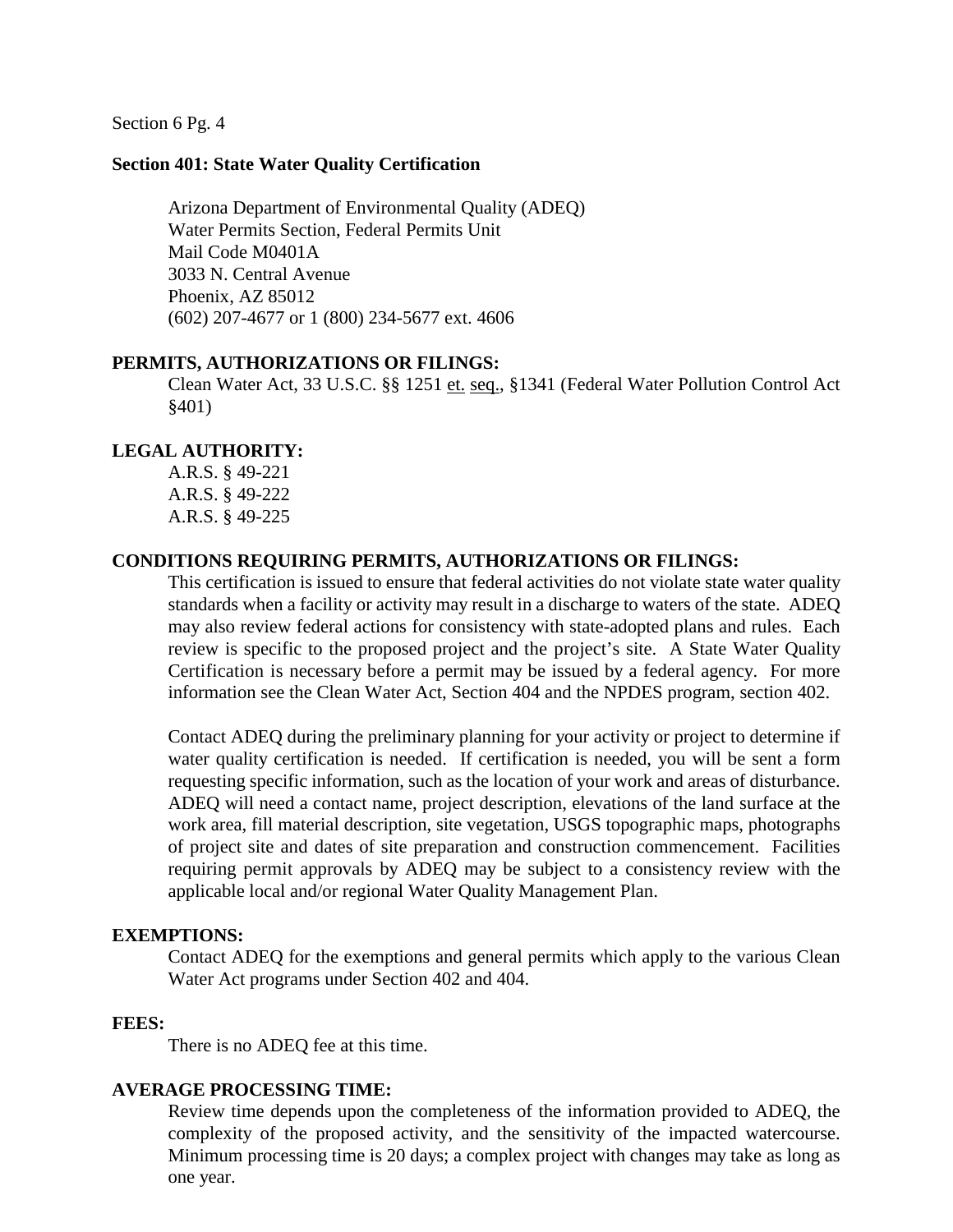### **NPDES Permit (402 permit) for Storm Water Discharges**

|                            | U.S. Environmental Protection Agency or Arizona Department of Environmental Quality |
|----------------------------|-------------------------------------------------------------------------------------|
| 75 Hawthorne Street, WTR-5 | Water Permits, Federal Permits Unit                                                 |
| San Francisco, CA 94105    | Mail Code M0401A                                                                    |
| $(415)$ 744-1923           | 3033 N. Central Ave.                                                                |
|                            | Phoenix, AZ 85012                                                                   |
|                            | $(602)$ 207-4675 or 1 (800) 234-5677 ext. 4675                                      |

### **PERMITS, AUTHORIZATIONS OR FILINGS:**

402 Permit - National Pollution Discharge Elimination System (NPDES) for Storm Water Discharges from Industrial Activities.

#### **LEGAL AUTHORITY:**

Clean Water Act, 33 U.S.C. §§ 1251 et. seq., §1342 (Federal Water Pollution Control Act §402)

40 CFR 122

#### **CONDITIONS REQUIRING PERMITS, AUTHORIZATIONS OR FILINGS:**

Industrial Activities within the categories at 40 CFR 122.26(b)(14) with storm water discharges are required to obtain a NPDES storm water permit.

Storm water discharge associated with industrial activity means the discharge from any conveyance which is used for collecting and conveying storm water and which is directly related to manufacturing, processing, or raw material storage areas at an industrial plant.

Industrial facilities include those facilities classified as Standard Industrial Classifications 10 through 14 (mineral industry) including active, or inactive mining operations (except for areas of coal mining operations no longer meeting the definition of a reclamation area under 40 CFR 434.11 (1), because the performance bond issued to the facility by the appropriate SMCRA authority has been released, or except for areas of non-coal mining operations which have been released from applicable State or Federal reclamation requirements after December 17, 1990, and oil and gas exploration, production, processing, or treatment operations, or transmission facilities that discharge storm water contaminated by contact with or that has come into contact with, any overburden, raw material, intermediate products, finished products, byproducts or waste products located on the site of such operations; (inactive mining operations are mining sites that are not being actively mined, but which have a an identifiable owner/operator; inactive mining sites **do not include sites where mining claims are being maintained prior to disturbances associated with the extraction, beneficiation, or processing of mined materials, nor sites where minimal activities are undertaken for the sole purpose of maintaining a mining claim**).

#### **EXEMPTIONS:**

For the categories at 40 CFR 122.26(b)(14)(xi), no permit is needed if industrial activities are not exposed to storm water.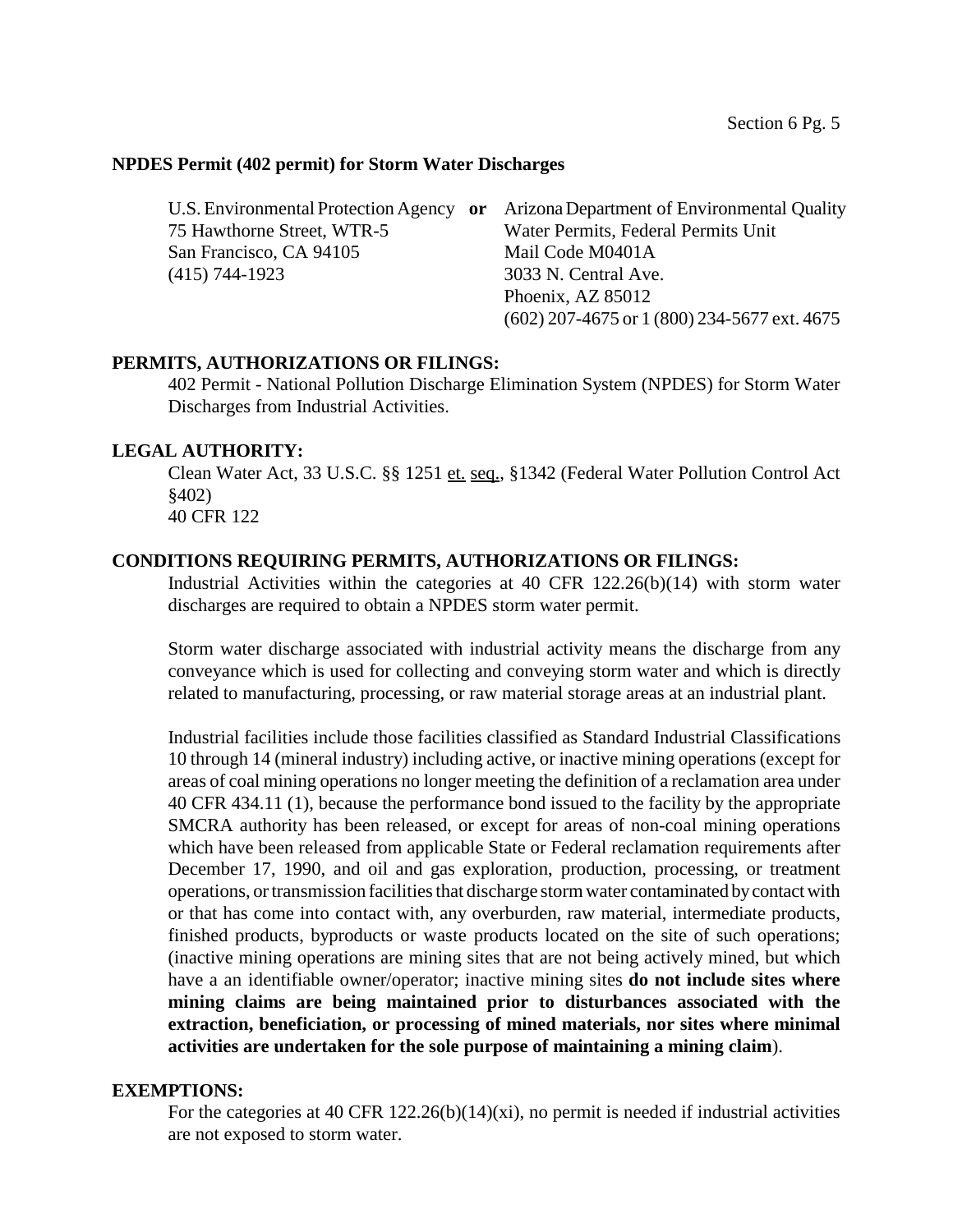# **NPDES Permit (402 permit) for Storm Water Discharges - Continued**

# **FEES:**

None

# **AVERAGE PROCESSING TIME:**

For coverage under EPA's general storm water permit, discharges are authorized 48 hours after notice of intent is postmarked, unless otherwise notified by EPA.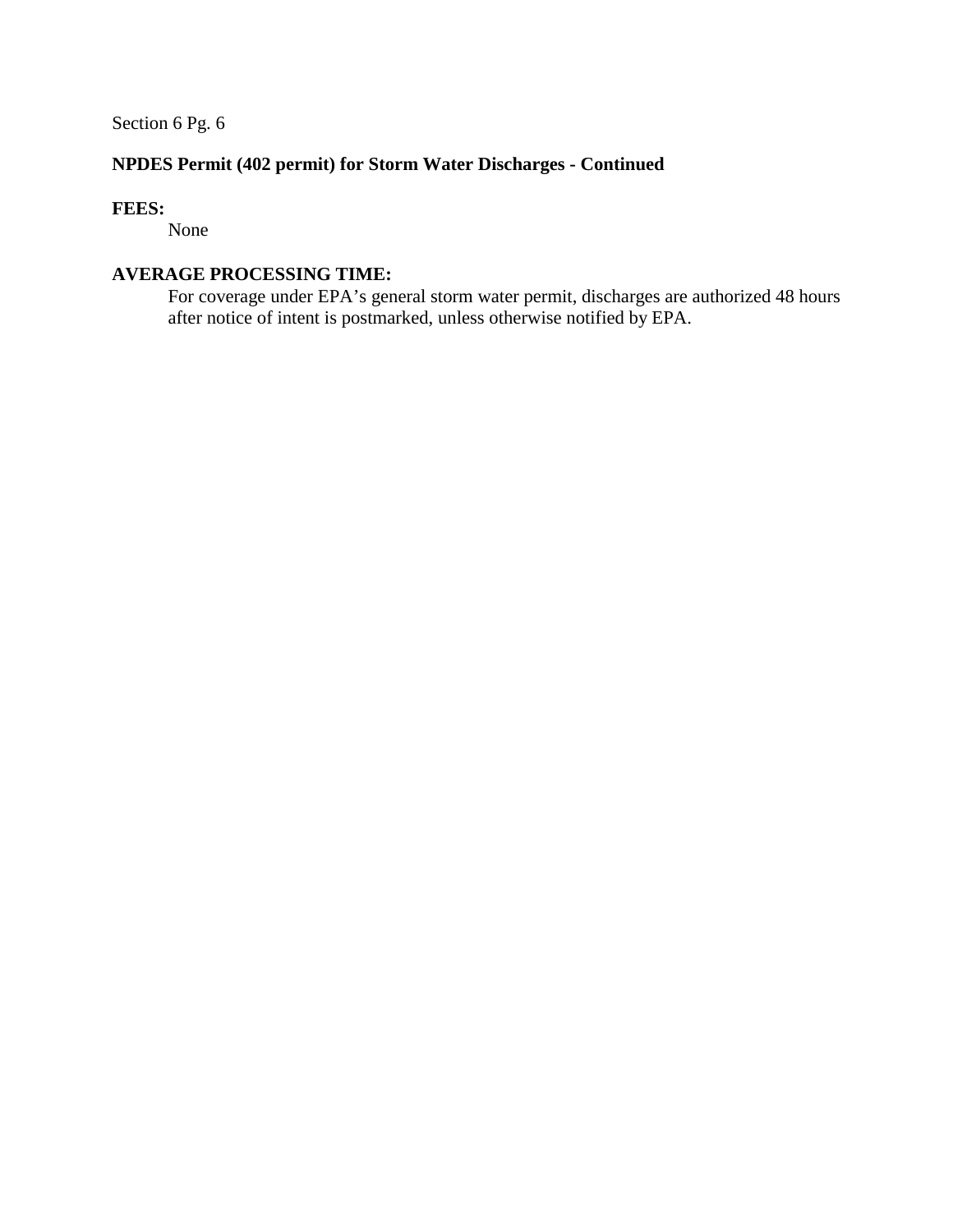### **NPDES Permit (402 permit) for Point Sources of Pollution**

|                            | U.S. Environmental Protection Agency or Arizona Department of Environmental Quality |
|----------------------------|-------------------------------------------------------------------------------------|
| 75 Hawthorne Street, WTR-5 | Water Permits, Federal Permits Unit                                                 |
| San Francisco, CA 94105    | Mail Code M0401A                                                                    |
| $(415)$ 744-1923           | 3033 N. Central Ave.                                                                |
|                            | Phoenix, AZ 85012                                                                   |
|                            | $(602)$ 207-4675 or 1 (800) 234-5677 ext. 4675                                      |

### **PERMITS, AUTHORIZATIONS OR FILINGS:**

402 Permit - National Pollution Discharge Elimination System Permit (NPDES) for Point Sources of Pollution

#### **LEGAL AUTHORITY:**

Clean Water Act, 33 U.S.C. §§ 1251 et. seq., §1342 (Federal Water Pollution Control Act §402) 40 CFR 122 40 CFR 440

### **CONDITIONS REQUIRING PERMITS, AUTHORIZATIONS OR FILINGS:**

SAND AND GRAVEL: Discharges from mining operations involving sand and gravel, such as gravel pit dewatering, are covered under the Storm Water Multi-Sector Permit (refer to NPDES storm water programs).

HARD ROCK MINING: In general, for mining operations described in 40 CFR Part 440 (mines or mills that use dump, heap, cyanidation, flotation, in-situ leach, or vat-leach processes to extract copper, lead, zinc, gold, silver, and molybdenum, as well as gold placer operations), discharges of pollutants from point sources into waters of the U.S. will require an NPDES permit. Allowable discharges from mining facilities can generally be classified as either storm water or mine drainage. Mine drainage is defined as any water drained, pumped or siphoned from a mine (40 CFR 440.132(h)). Storm water includes runoff which does not come into contact with other mine drainage.

REGULATORY REQUIREMENTS: Both categories of discharges (mine drainage and storm water) are required to comply with the state established Arizona Water Quality Standards. Discharges of mine drainage are also subject to the technology based effluent guidelines promulgated for mining facilities at 40 CFR 440. In general, water quality standards are usually more stringent than the effluent guidelines.

Prior to EPA's settlement with the National Mining Association (Federal Register Notice August 7, 1998), runoff from waste rock dumps was classified as mine drainage and therefore subject to the technology guidelines promulgated for mining facilities at 40 CFR 440. As per the settlement, runoff from waste rock dumps and haul roads constructed of waste rock, which does not mix with other mine drainage, is now classified as stormwater and is therefore no longer subject to compliance with the federal requirements promulgated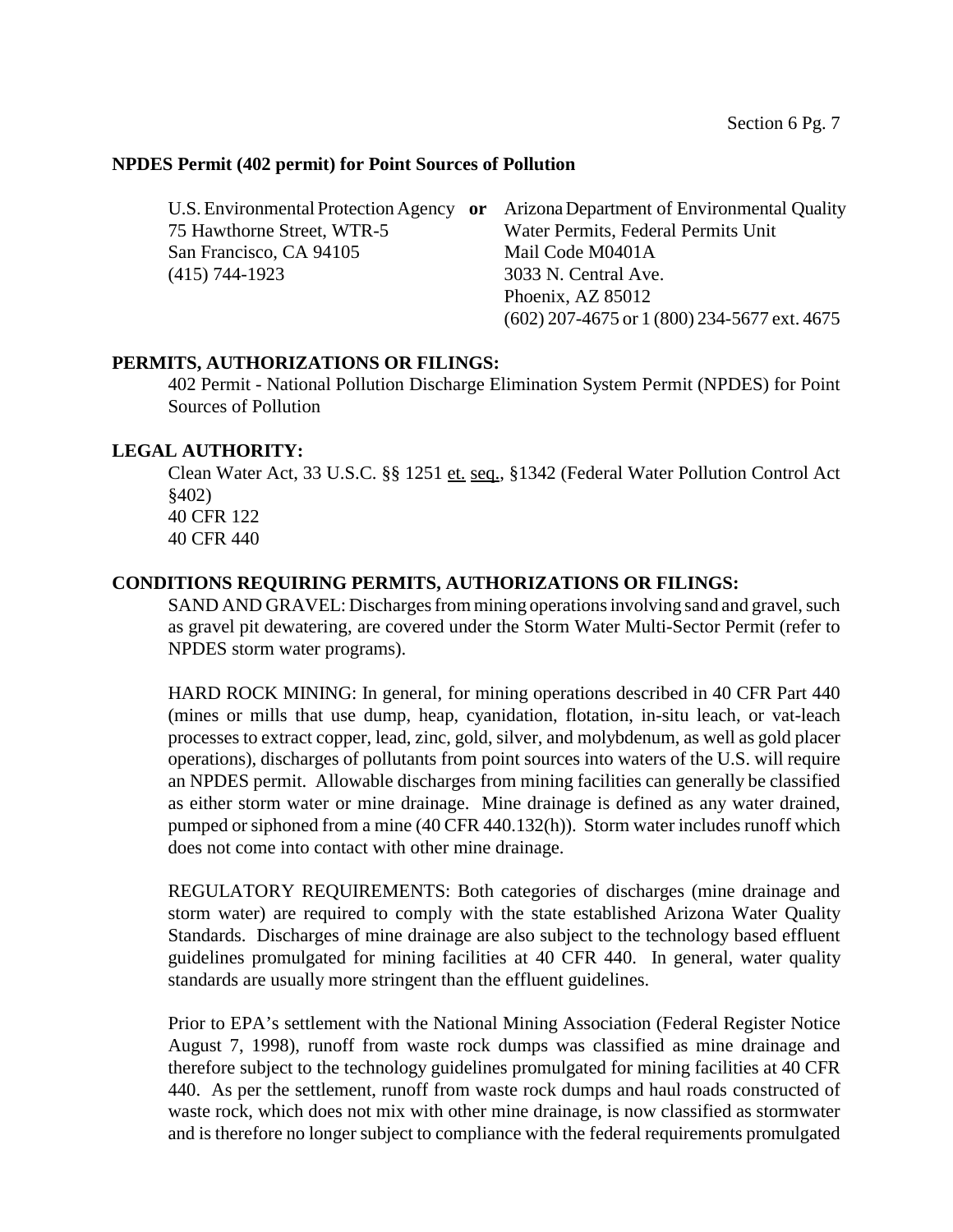at 40 CFR 440.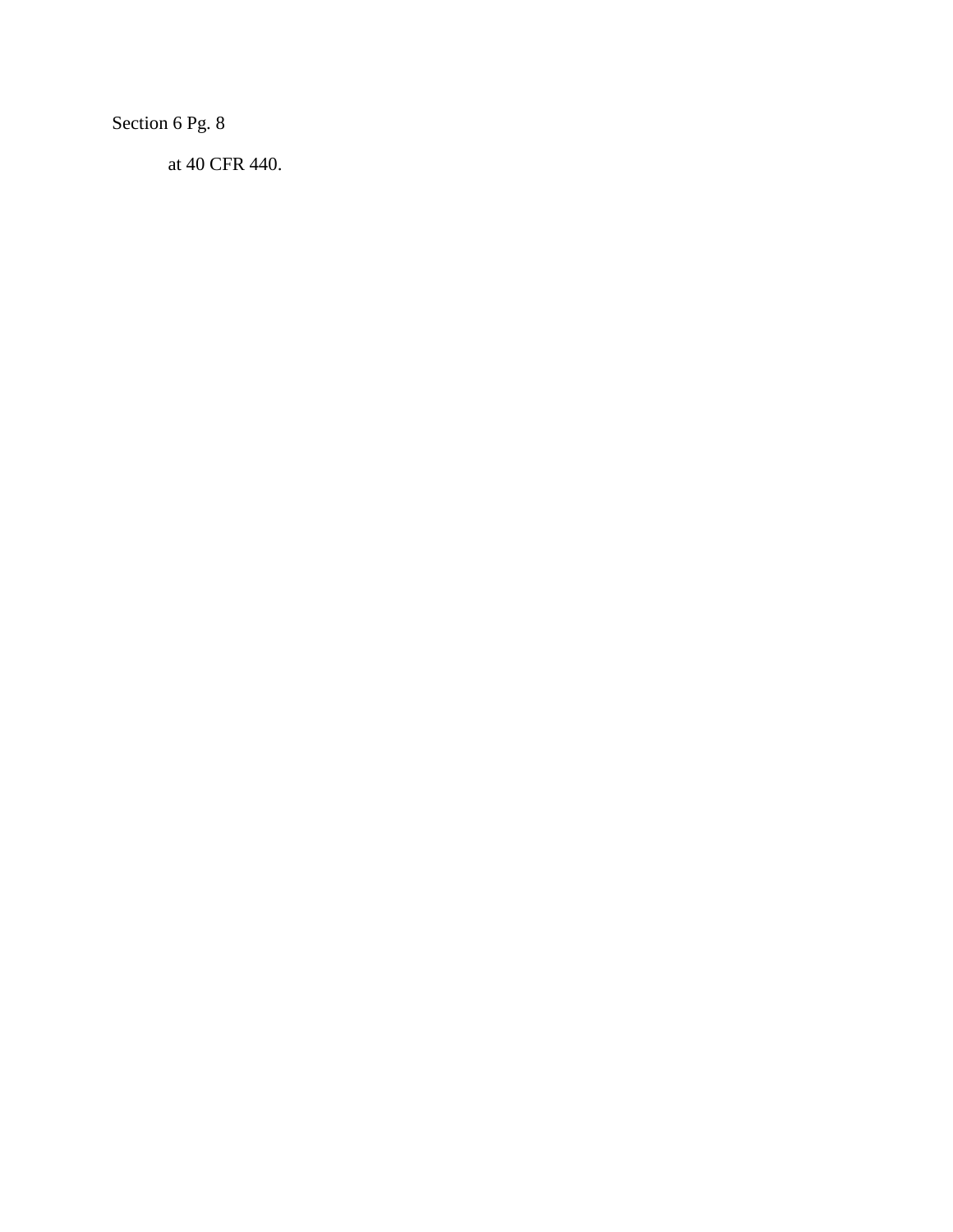### **NPDES Permit (402 permit) for Point Sources of Pollution - Continued**

TYPES OF PERMITS: The two basic types of NPDES permits that can be issued are individual and general permits. An individual permit is a permit specifically tailored for an individual facility. A general permit covers multiple facilities within a specific category. EPA has developed a general permit for industrial facilities discharging storm water into waters of the U.S. - the storm water Multi Sector General Permit (MSGP). Mining operations discharging only storm water may apply for coverage under the Multi-Sector General Storm Water Permit. For discharges of mine drainage, or for discharges of mine drainage mixed with storm water, an individual NPDES permit is required. In any case, EPA has the discretion to determine which type of permit (individual vs. general) would be most appropriate for a specific discharge and may require a specific facility to apply for an individual permit for discharges of storm water.

NEPA; New mining operations that fall into any of the categories described in 40 CFR 440 are classified under the regulations as new sources. EPA is required to conduct National Environmental Policy Act (NEPA) compliance activities for each new source prior to issuance of an NPDES permit. EPA cannot issue a NPDES permit to a new source before NEPA compliance activities have been completed. For operations requiring an EIS, EPA must prepare a Record of Decision (ROD) documenting the basis for their decision to either issue or deny the permit. As described at 40 CFR 124.61, EPA is required to wait at least 30 days following the date of release of the Final EIS prior to issuing the new NPDES permit.

### **Definitions:**

A "point source" may be defined as any pipe, channel, ditch, conduit or other discrete conveyance through which pollutants may enter into waters of the U.S.

"Waters of the U.S." are defined by the EPA to include navigable waters, tributaries of navigable waters, interstate waters, and intrastate lakes, rivers and streams. This includes ephemeral streams (dry washes) and wetlands but generally not ground water. However, if there is a discharge to ground water which results in a hydrologic connection to nearby surface waters, EPA may require the discharger to apply for an NPDES permit.

### **EXEMPTIONS:**

None

### **FEES:**

None

### **AVERAGE PROCESSING TIME**:

Once the NEPA compliance activities for a mining operation have been completed, processing time will average from between six months to one year, depending on the complexity of the project.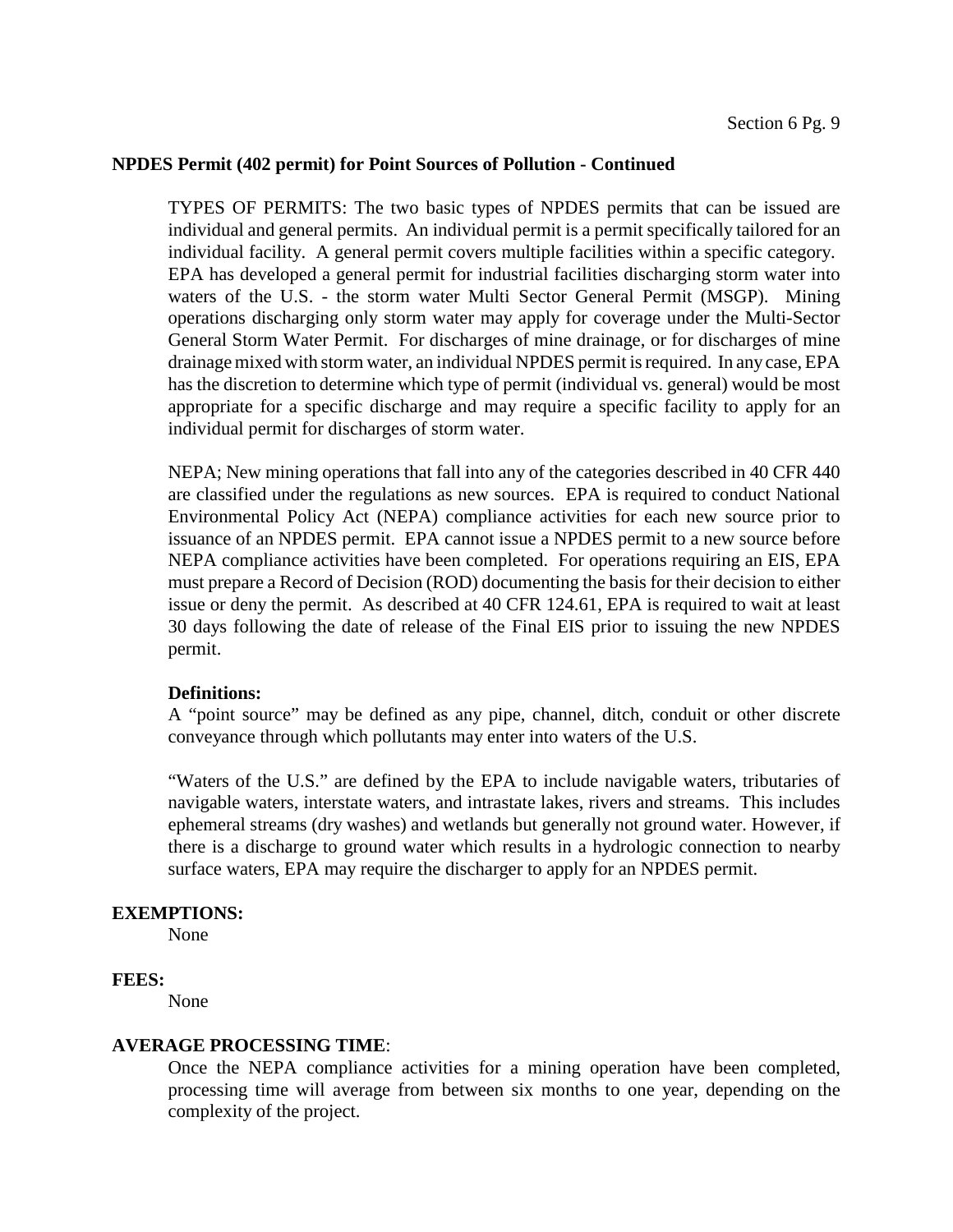### **Section 404 Permit (Dredge and Fill)**

U.S. Army Corps of Engineers Regulatory Branch 3636 N. Central Avenue, Suite 760 Phoenix, AZ 85012 (602) 640-5385 - 1936

### **PERMITS, AUTHORIZATIONS OR FILINGS:**

Section 404 Permit (Also known as a "Dredge and Fill Permit")

# **LEGAL AUTHORITY:**

Clean Water Act, 33 U.S.C. §§ 1251 et. seq., §1344 (Federal Water Pollution Control Act §404) 33 CFR 320-330

# **CONDITIONS REQUIRING PERMITS, AUTHORIZATIONS OR FILINGS:**

The purpose of Section 404 is to maintain and restore the chemical, physical, and biological integrity of the nation's waters. Any person or entity proposing a project that will result in a discharge of dredged or fill material into waters of the United States, including wetlands, must obtain a Section 404 permit from the Corps. Anyone proposing operations (including operations conducted exclusively with hand tools), in dry or flowing rivers, streams, creeks or arroyos, or wetlands should contact the Corps before beginning operations.

# **Definitions:**

Waters of the U.S. include lakes, rivers, streams, ponds, wetlands, washes, arroyos, and special aquatic sites, such as wetlands.

Fill Material - any material used for the primary purpose of replacing an aquatic area with dry land or for changing the bottom contours of a waterbody.

Discharge of dredged material - any addition of dredged material, including any redeposit of dredged material within waters of the U.S.

Types of permits - A project may qualify for a general permit, an individual permit, or a Letter of Permission. Permit applicants will be required to demonstrate that the proposed project has been designed in a manner that avoids impacts to waters of the U.S. to the maximum extent possible. A Section 401 state water quality certification from the Arizona Department of Environmental Quality is required prior to issuance of a 404 permit from the Corps. The Environmental Protection Agency issues water quality certification on tribal lands.

### **EXEMPTIONS:**

Exemptions are limited, assume that a Section 404 permit is required and consult with the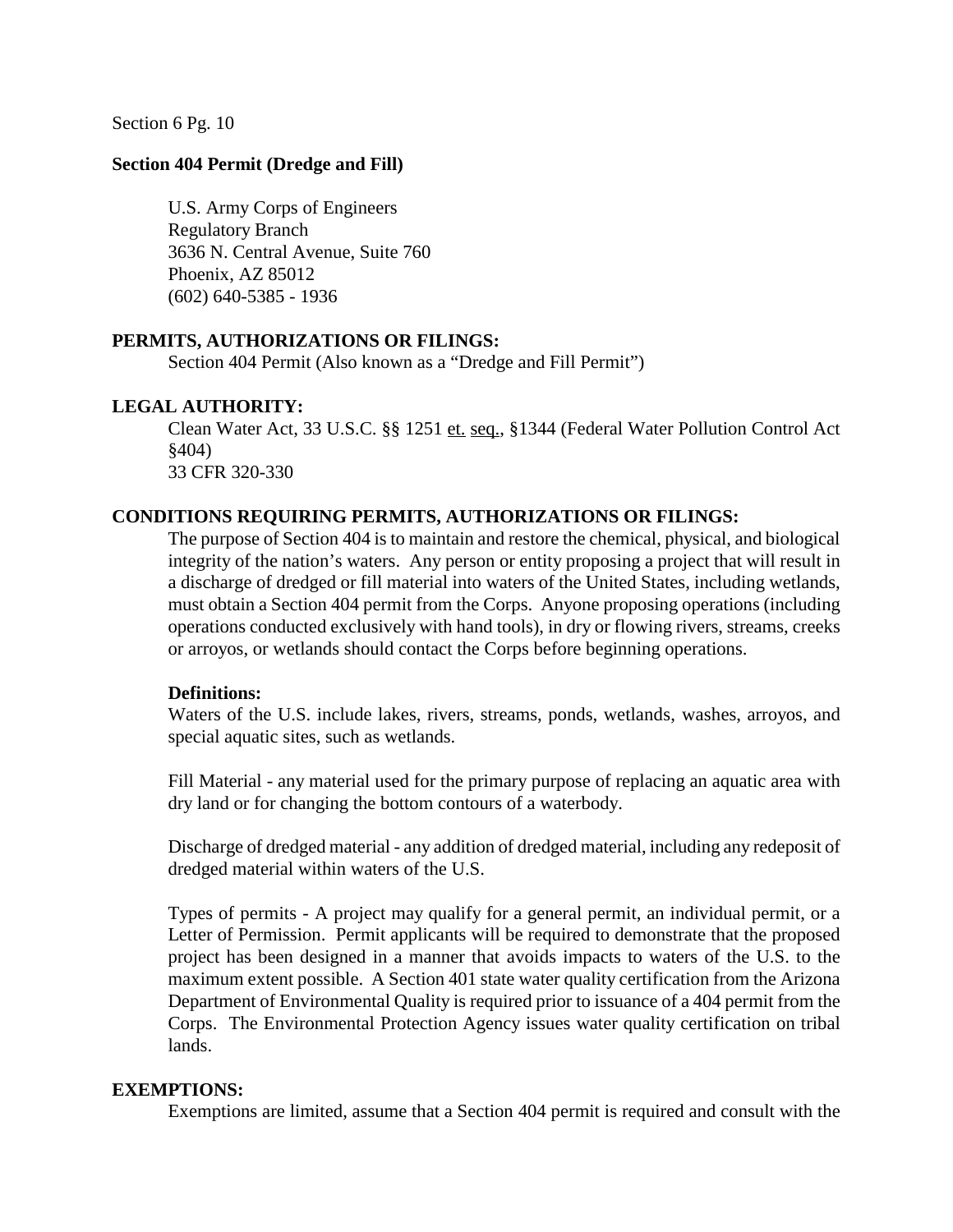Corp of Engineers.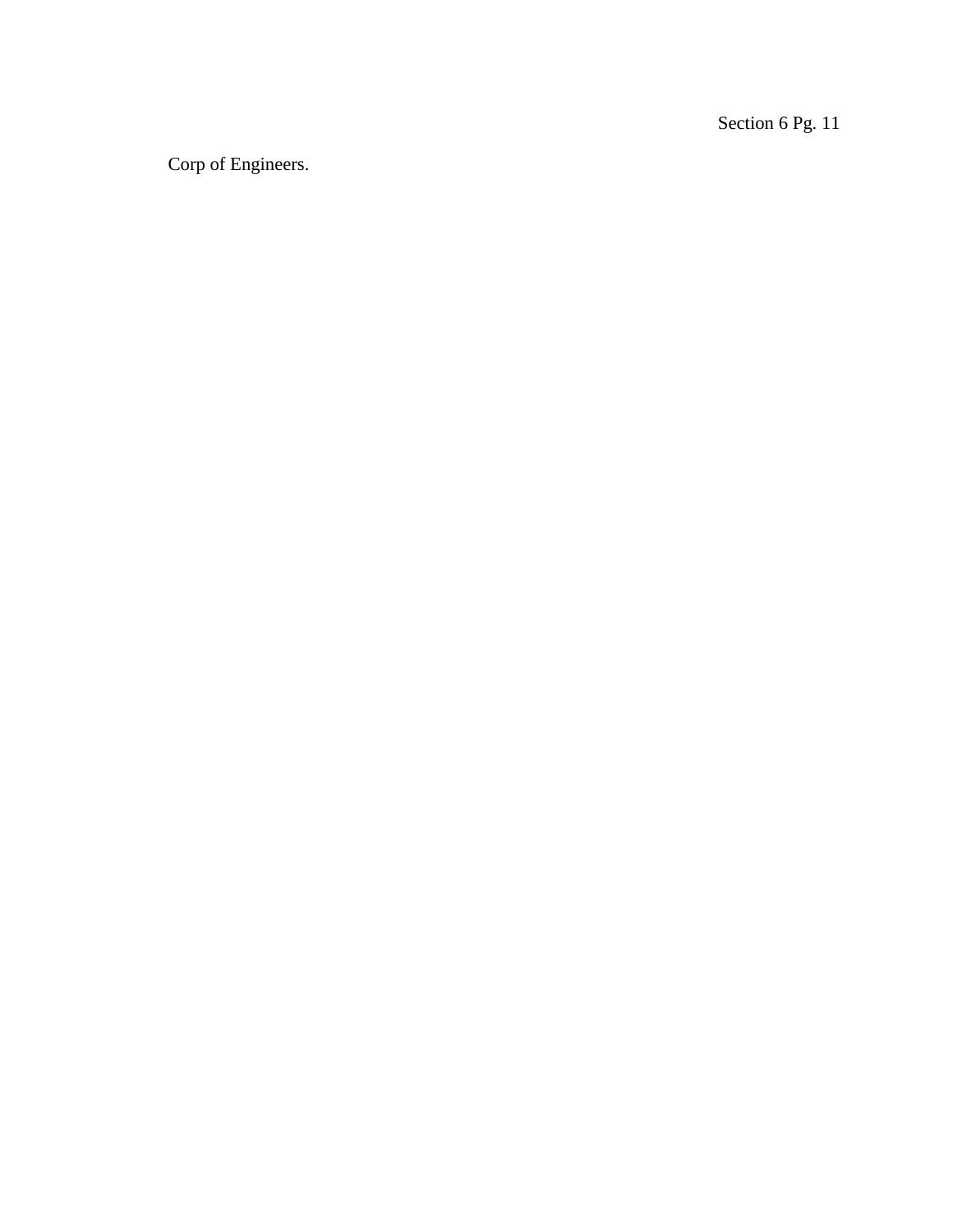# **Section 404 Permit (Dredge and Fill) - Continued**

### **FEES:**

There is no application filing fee. A fee is charged upon issuance of an individual permit. (\$10 for non-commercial projects, \$100 for commercial/industrial projects). No fee is charged for nationwide permit authorizations or Letters of Permission.

## **AVERAGE PROCESSING TIME:**

It takes 30-60 days for most general permits and letters of permission. Individual permits typically require 180 days processing time. Longer processing times may be expected for complex projects or instances where there are endangered species or cultural resource concerns.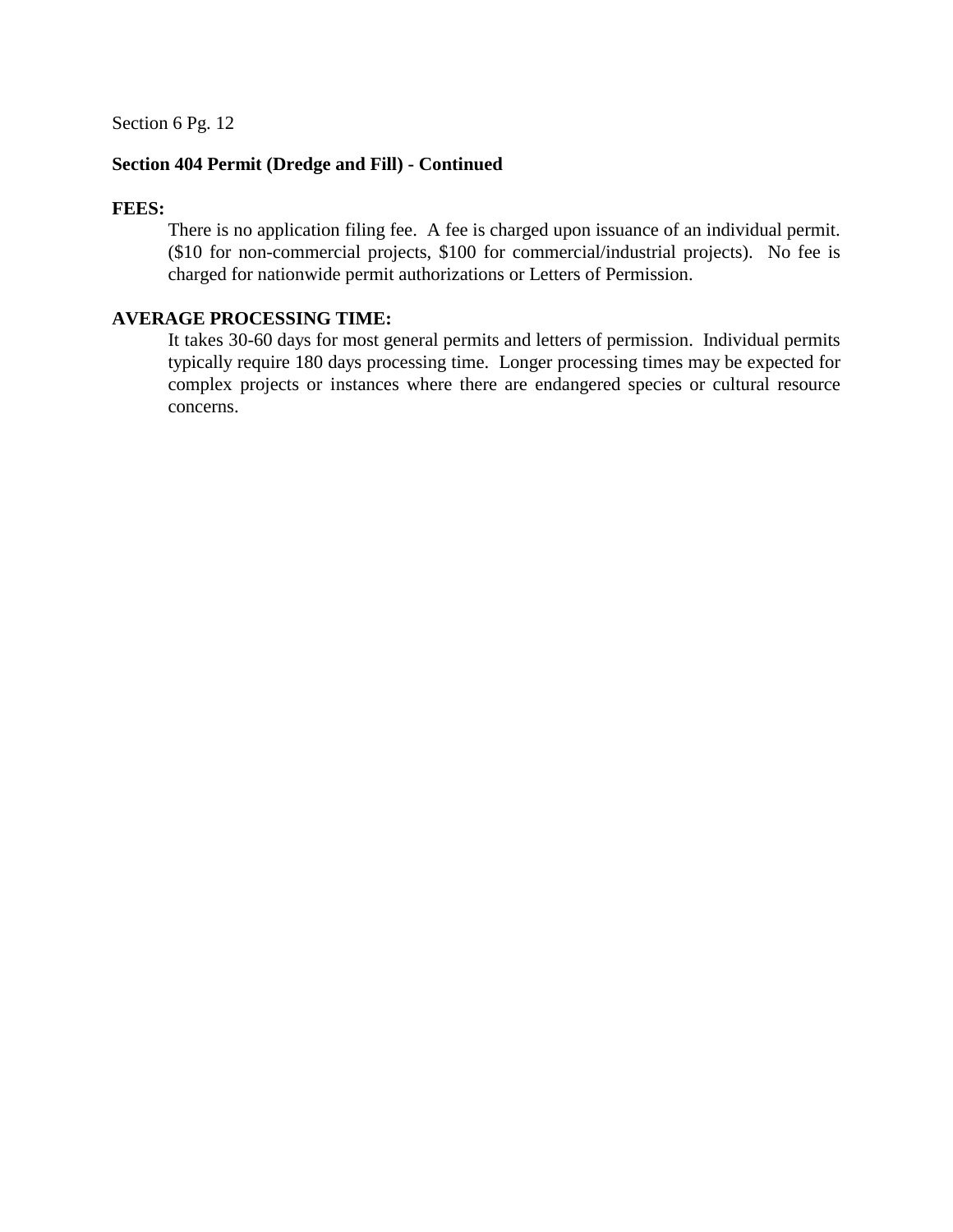### **Section 10 Permit (Rivers and Harbors)**

U.S. Army Corps of Engineers Regulatory Branch 3636 N. Central Avenue, Suite 760 Phoenix, AZ 85012-1936 (602) 640-5385

### **PERMITS, AUTHORIZATIONS OR FILINGS:**

Section 10 Permit

### **LEGAL AUTHORITY:**

Rivers and Harbors Act - § 10

## **CONDITIONS REQUIRING PERMITS, AUTHORIZATIONS OR FILINGS:**

The purpose of Section 10 is to prevent obstruction or alteration of the nation's navigable waters. Any person, agency, or entity, either public or private, proposing construction activity in or near or altering any navigable water of the United States must obtain a Section 10 permit. In Arizona, Section 10 applies only to the Colorado River and its impoundments (i.e. Lake Havasu, Lake Mead and Lake Powell)

### **EXEMPTIONS:**

None

## **FEES:**

There is no application filing fee. A fee is charged upon issuance of an individual permit. (\$10 for non-commercial projects and \$100 for commercial/industrial projects). No fee is charged for nationwide permit authorizations or letters of permission.

#### **AVERAGE PROCESSING TIME:**

The individual permit review process typically takes 180 days. Longer processing times may be expected in more complex projects, or instances where there are endangered species or cultural resource concerns.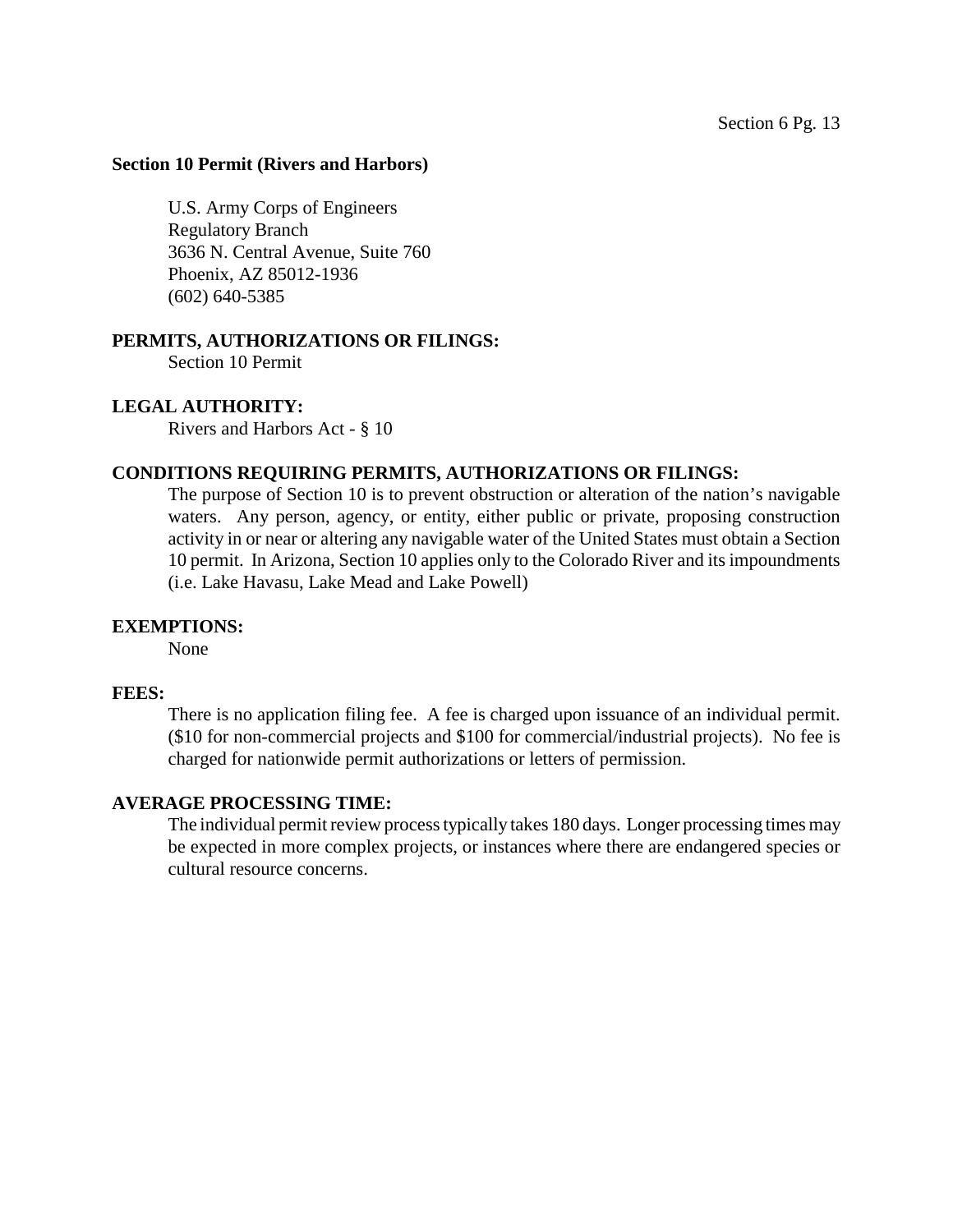Native Plants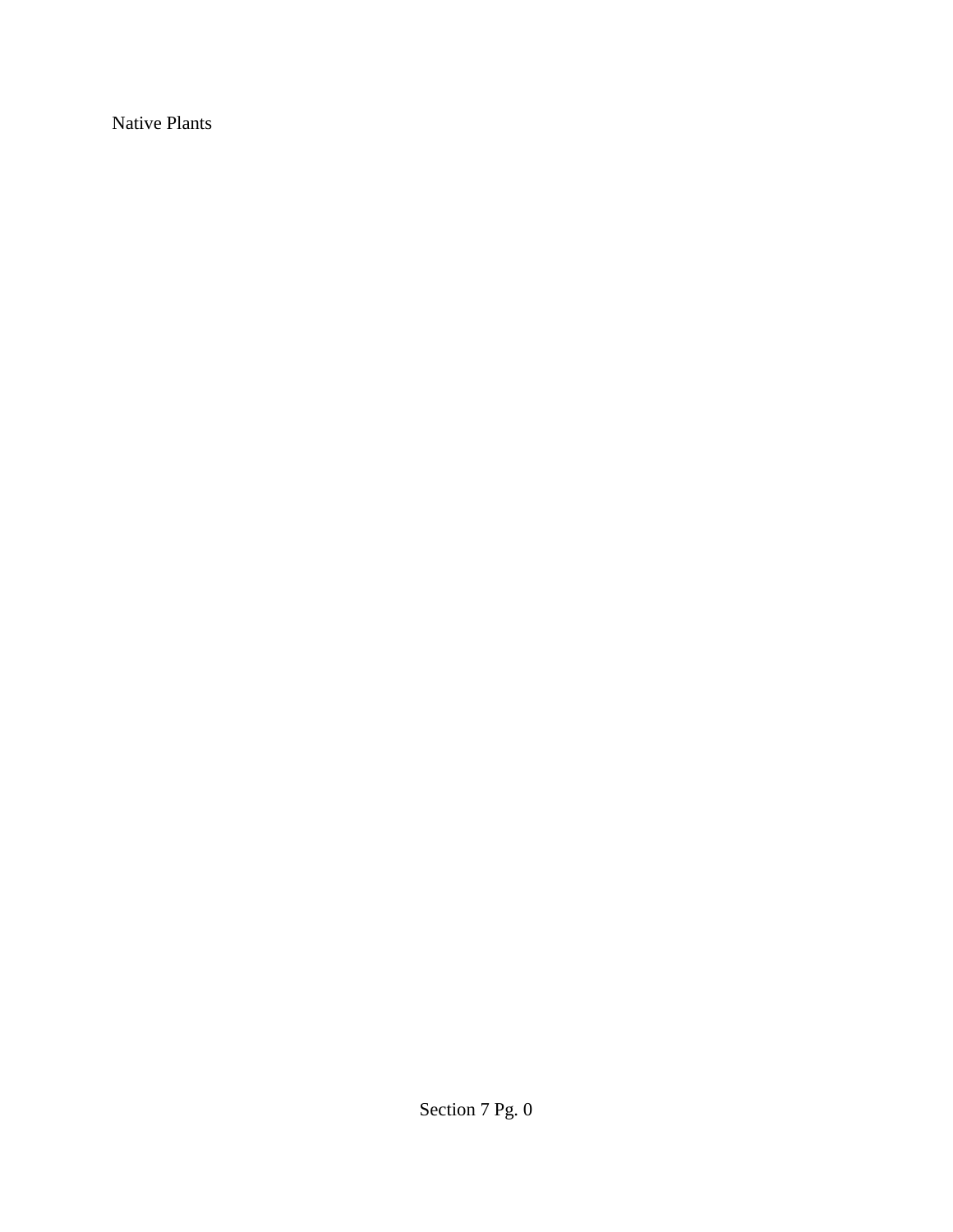### **Notice of Intent to Clear Land**

Arizona Department of Agriculture (ADA) 1688 West Adams Street Phoenix, AZ 85007 (602) 542-0988

# **PERMITS, AUTHORIZATIONS OR FILINGS:**

Notice of Intent to Clear

# **LEGAL AUTHORITY:**

A.R.S. § 3-904

## **CONDITIONS REQUIRING PERMITS, AUTHORIZATIONS OR FILINGS:**

A.R.S. § 3-904 requires the property owner, when clearing undisturbed land, to submit a Notice of Intent to Clear Land (Notice), which notifies the Arizona Department of Agriculture (ADA) of the intended destruction of protected native plants. The Notice must be submitted at least:

Twenty days before the plants are destroyed on an area of less than one acre; or Thirty days before the plants are destroyed on an area of one acre or more, but less than forty acres; or Sixty days before the plants are destroyed over an area of forty acres or more.

The ADA is obligated by statute to oversee the enforcement of Arizona's Native Plant laws. In this charge, ADA is responsible for tracking the destruction and salvage of Arizona's protected native plants. According to the A.R.S. § 3-904, the Arizona Department of Agriculture is required to oversee the destruction of protected native plants on both public and private land by the landowner or landowner's agent. When an individual or organization wishes to clear the land, in this case for the purpose of establishing a mining operation, they must take into consideration the presence of protected native plants.

### **EXEMPTIONS:**

One exception to the Notice requirement is when plant destruction occurs during the normal course of mining, commercial farming, and stock raising operations. This exception applies to the normal and routine maintenance of improvements which may cause the inadvertent or unavoidable destruction of protected native plants.

However, should a mining operation decide to expand its operations to another or additional location on the same or different parcel of land, it must file an additional Notice of Intent to Clear Land with the Department within the prescribed time frames.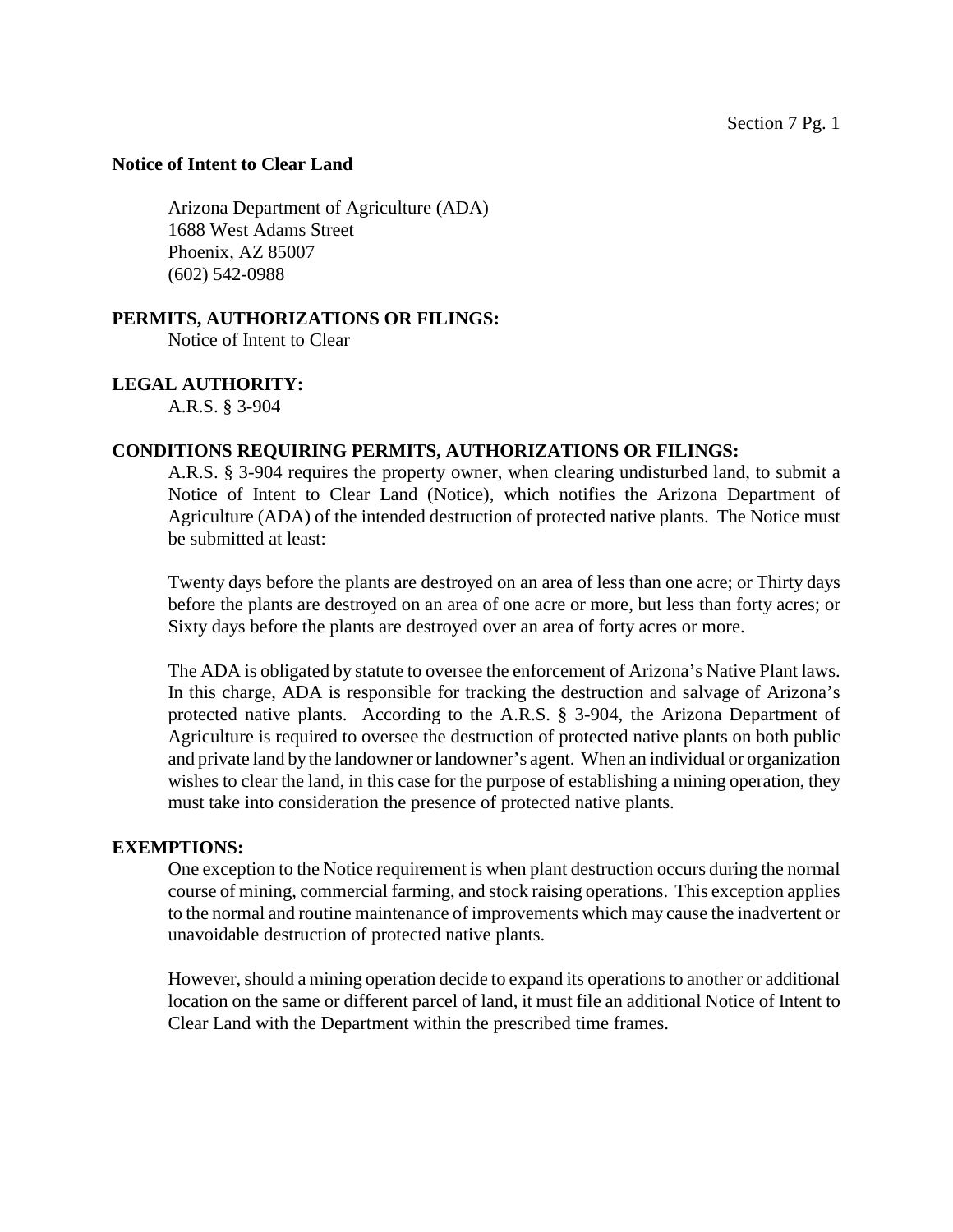# **Notice of Intent to Clear Land - Continued**

# **FEES:**

None

# **AVERAGE PROCESSING TIME:**

Once submitted, the Department will return a confirming copy of the Notice to the landowner. The landowner may not begin the destruction of protected native plants until he receives the confirmation from the Department and twenty days have elapsed for notices of less than one acre, thirty days have elapsed for notices greater than one acre but less than forty acres or sixty days have elapsed for notices involving more than forty acres.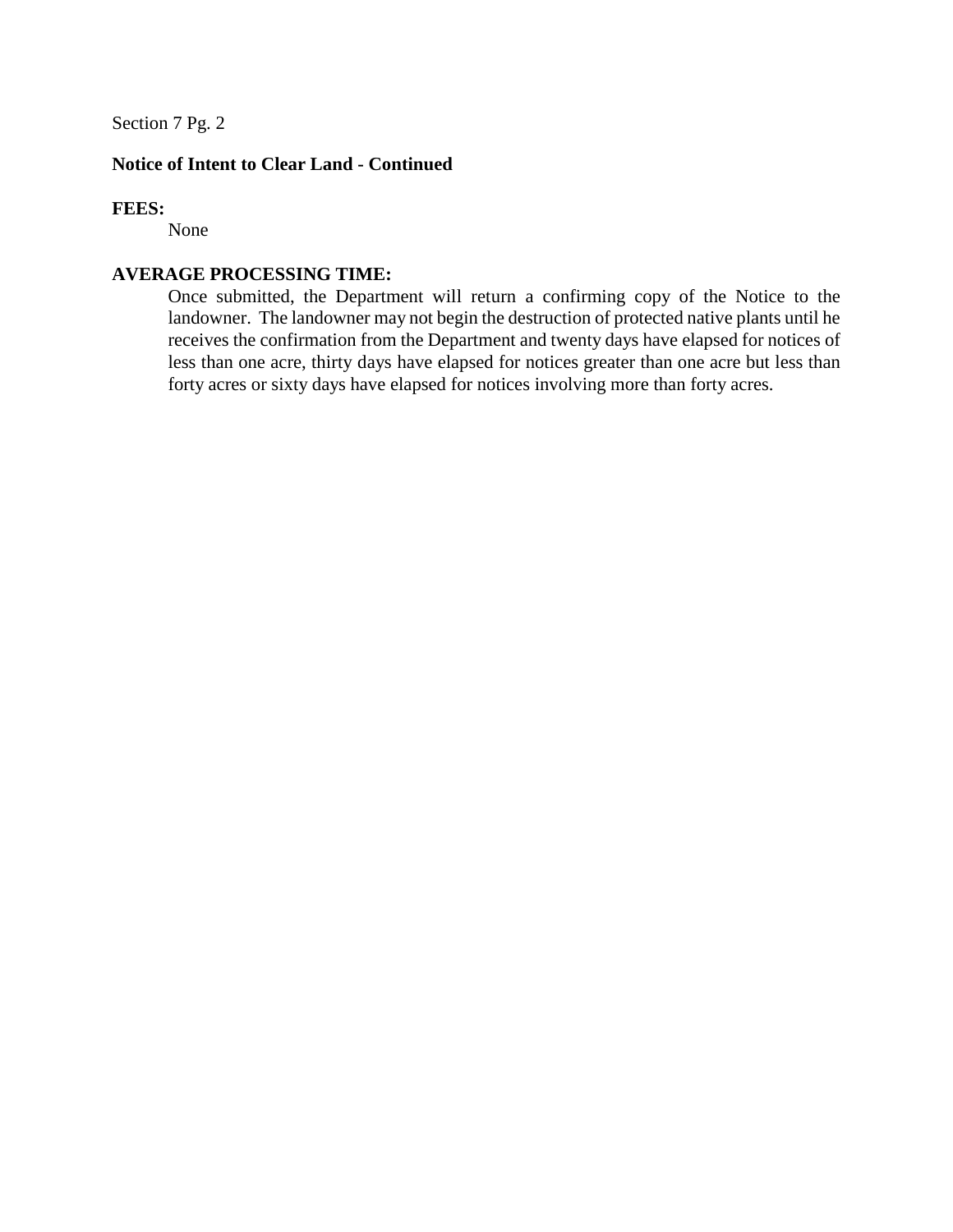Hazardous Materials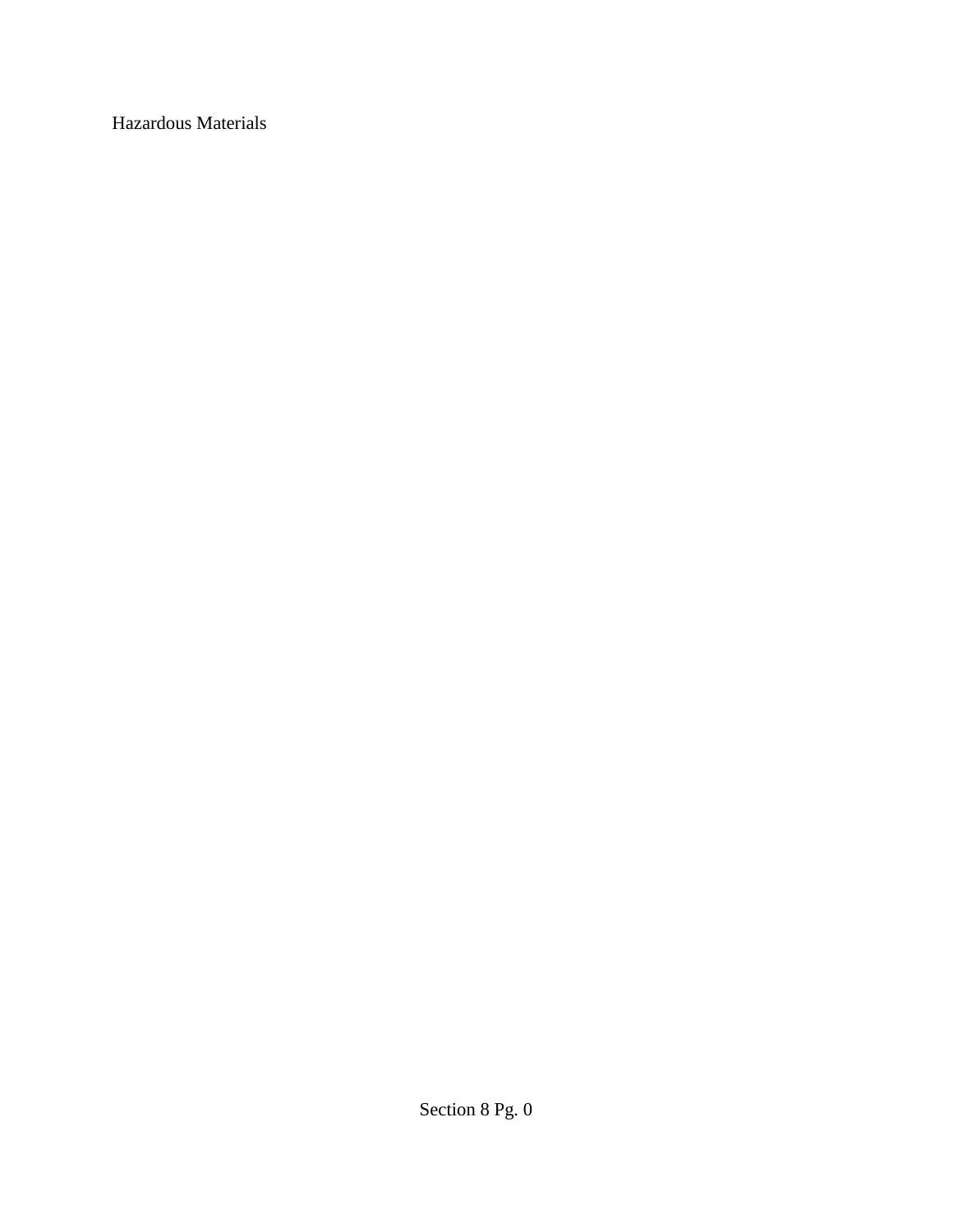# **General Information**

# **Exclusions :**

Under A.R.S. Sec. 49-922, 49-929 and 49-930 the state refers to the requirement to establish a hazardous waste program equivalent to and consistent with the federal hazardous waste program promulgated under subtitle C, of the Resource Conservation and Recovery Act (RCRA). The 1980 amendment (Bevill Amendment) to this act temporarily excluded extraction waste, beneficiation waste and processing waste under subtitle C. This subtitle establishes reporting requirements for the generation, storage, handling, transport and disposal of hazardous waste. The Bevill Amendment exclusions become exemptions from state permitting by ARS's own language.

# **Bevill Amendment**:

The Solid Waste Disposal Act of 1980 amended the RCRA to temporarily **exclude** extraction and beneficiation waste from regulations under subtitle C of RCRA. Mining overburden returned to the mine site is also excluded from subtitle C. If a facility is conducting "mineral processing" as defined in the September 1, 1989 Federal Register (54 CFR 36592) any waste from those facilities may be subject to RCRA subtitle C hazardous waste regulation. The following 20 mineral processing waste streams are **excluded** from subtitle C (see 40 CFR 261.4 (b) (7)). They are:

- A) Slag from primary copper processing.
- B) Slag from primary lead processing.
- C) Red and brown muds from bauxite refining.
- D) Phosphogypsum from phosphoric acid production.
- E) Slag from elemental phosphorus production.
- F) Gassifier ash from coal gassification.
- G) Process wastewater form coal gassification.
- H) Calcium sulfate wastewater treatment sludge from primary copper processing.
- I) Slag tailings from primary copper processing.
- J) Fluorogypsum from hydrofloric acid production.
- K) Processing wastewater from hydrofloric acid production.
- L) Air pollution control dust/sludge from iron blast furnaces.
- M) Iron blast furnace slag.
- N) Treated residue from roasting/leaching of chrome ore.
- O) Process wastewater from primary manganese processing by the anhydrous process.
- P) Process wastewater from phosphoric acid production.
- Q) Basic oxygen furnace and open hearth furnace air pollution control dust/sludge form carbon steel production.
- R) Basic oxygen furnace and open hearth furnace slag from carbon steel production.
- S) Chloride process waste solids from titanium tetrachloride production.
- T) Slag from primary zinc processing.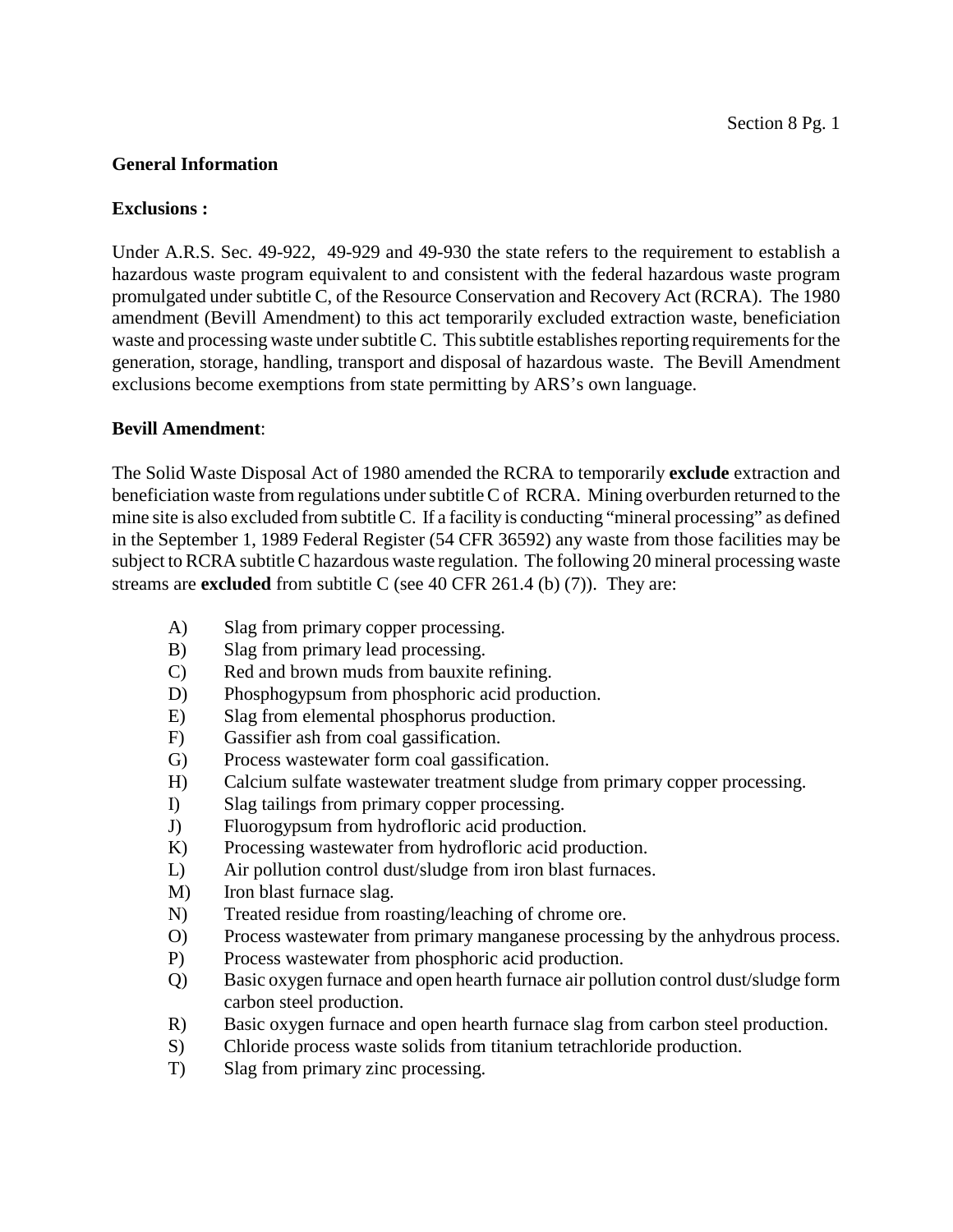# **General Information, Bevill Amendment - Continued**

### **Definitions**:

RCRA has "exact" regulatory definitions for extraction, beneficiation and processing. These definitions are given in the September 1, 1989 Federal Register (54 FR 36592). The following definitions are included here as general guidelines:

**Extraction** - Process of removing ore and minerals from the ground. Examples are overburden, waste rock and low grade ore.

**Beneficiation** - Generally, these are processes that separate mineral or element from, waste: crushing, grinding, washing, dissolution, crystallization, filtration, sorting, sizing, drying, sintering, pelletizing, briquetting, calcining, or the removal of water and/or carbon dioxide, roasting in preparation for leaching (except where the roasting/leaching sequence produces a final or intermediate product that does not undergo further beneficiation or processing), autoclaving and or chlorination in preparation for leaching, gravity concentration, magnetic separation, flotation, ion exchange, solvent extraction, electrowinning, precipitation, amalgamation, and heap, dump, vat, tank, and in-situ leaching.

**Processing** - Waste and residue from applications beyond beneficiation which causes a physical/chemical change in the ore, chemical (acid digestion), electrolytic (copper electroplate refining) and pyrometallurgical processing (smelting).

# **CONDITIONS REQUIRING PERMITS, AUTHORIZATIONS OR FILINGS:**

Although the Bevill Amendment exempts much of the waste generated at mining facilities, hazardous waste generators activities that are "not unique" to the mining industry are subject to RCRA Subtitle C. For example, hazardous waste generated from equipment servicing and repair and laboratory wastes meet the criteria for hazardous waste under 40 CFR 261. On site accumulation in excess of the requirements under 40 CFR 262.34 would require a storage permit. Similarly, some forms of treatment and on-site disposal would require a hazardous waste permit.

Most wastes from smelters are not excluded except some slags.

It is important to work with the Environmental Protection Agency (EPA) Region or the authorized state agency to identify whether a waste is or is not subject to RCRA subtitle C.

# **Land Disposal Restrictions (LDR):**

May 26, 1998, Final Rule Promulgating Treatment Standards for Metal Wastes and Mineral Processing Wastes: Mineral Processing Secondary Materials and Bevill Exclusion Issues; Treatment Standards for Hazardous Soils, and Exclusion of Recycled Wood Preservation Wastewaters.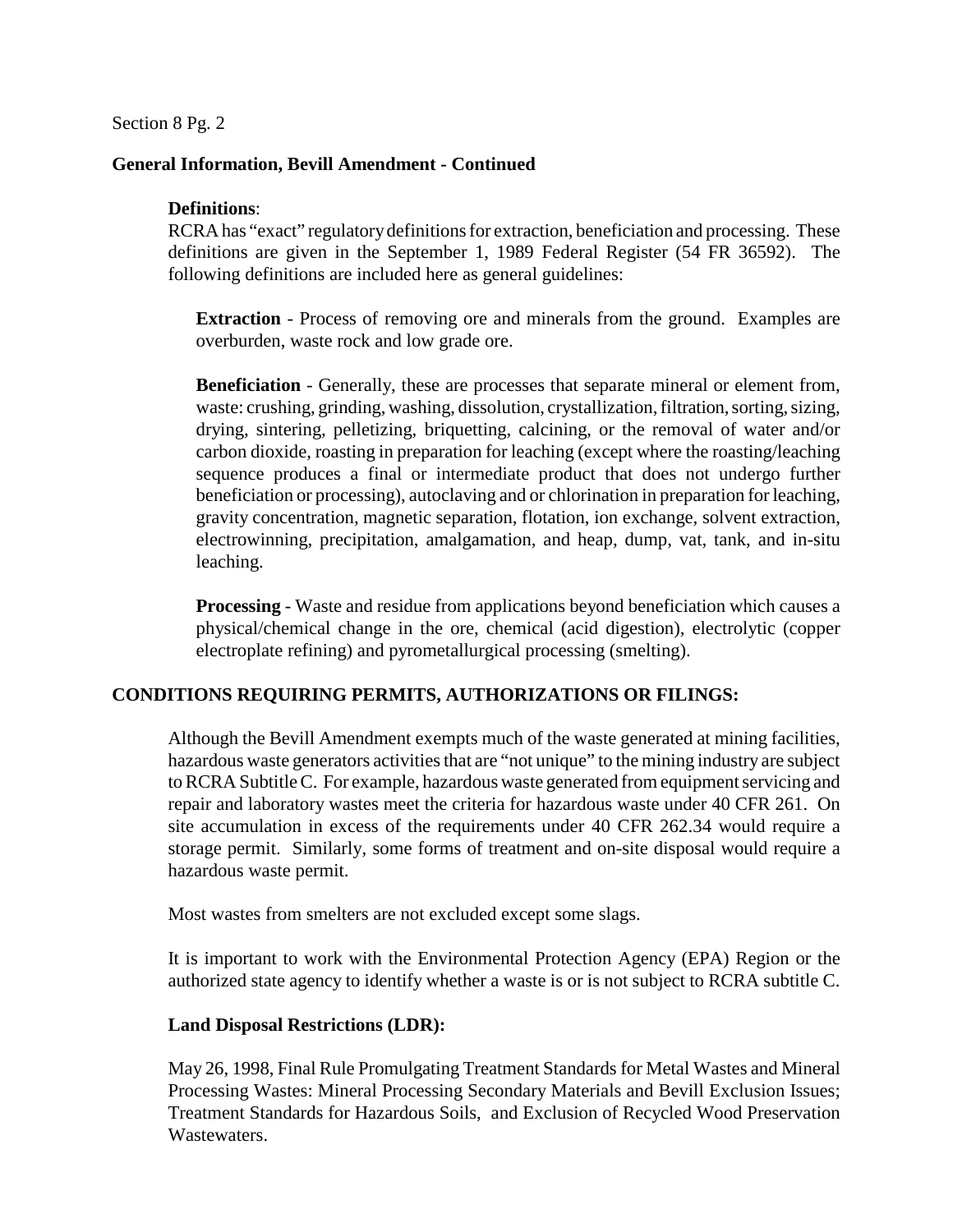# **General Information, Bevill Amendment - Continued**

What Wastes Does the May 26, 1998 LDR Rule Cover?

- C EPA considers mineral processing hazardous wastes to be newly identified or listed for purposes of determining when LDR prohibitions apply, since their status as hazardous wastes was not established until after 1984. The final rule applies the Universal Treatment Standards (UTS) to the newly identified characteristic mineral processing waste.
- C The rule only applies to primary mineral processing. The rule made  $\underline{no}$  changes to the regulatory status of extraction/beneficiation wastes.
- C EPA has amended the rules to define which secondary materials from mineral processing are considered to be wastes and potentially subject to Land Disposal Restrictions. The intended effect is to encourage safe recycling of mineral processing secondary materials by reducing regulatory obstacles to recycling, while ensuring that hazardous wastes are properly treated and disposed.
- C The rule eliminates the current regulatory distinctions between mineral processing sludges, by-products and spent materials and creates a new class of materials referred to as mineral processing secondary materials eligible for a conditional exclusion from the definition of solid waste.
- C EPA is not reopening in any respect the Bevill determinations previously made by the Agency, including the Agency's articulation in 1989 of the functional distinctions between beneficiation and mineral processing (61 Federal Register 2354).
- C The mineral processing section of the final rule does not alter in any way the regulatory status of listed wastes or wastes from secondary mineral processing facilities.

# **Rule Implementation Dates**

The requirements related to mineral processing wastes published in the final rule became effective as of August 24, 1998, with the following exceptions:

- Prohibition on underground injection of certain wastes at 40 CFR 148.18, which is effective May 26, 2000;
- Definition of solid waste provisions at 40 CFR 261.2, 261.4(a)(15), and 261.4(b), which became effective November 27, 1998;
- Prohibition on land disposal of wastes from elemental phosphorus processing and on mixed radioactive wastes at 40 CFR 268.34(b), which are effective May 26, 2000.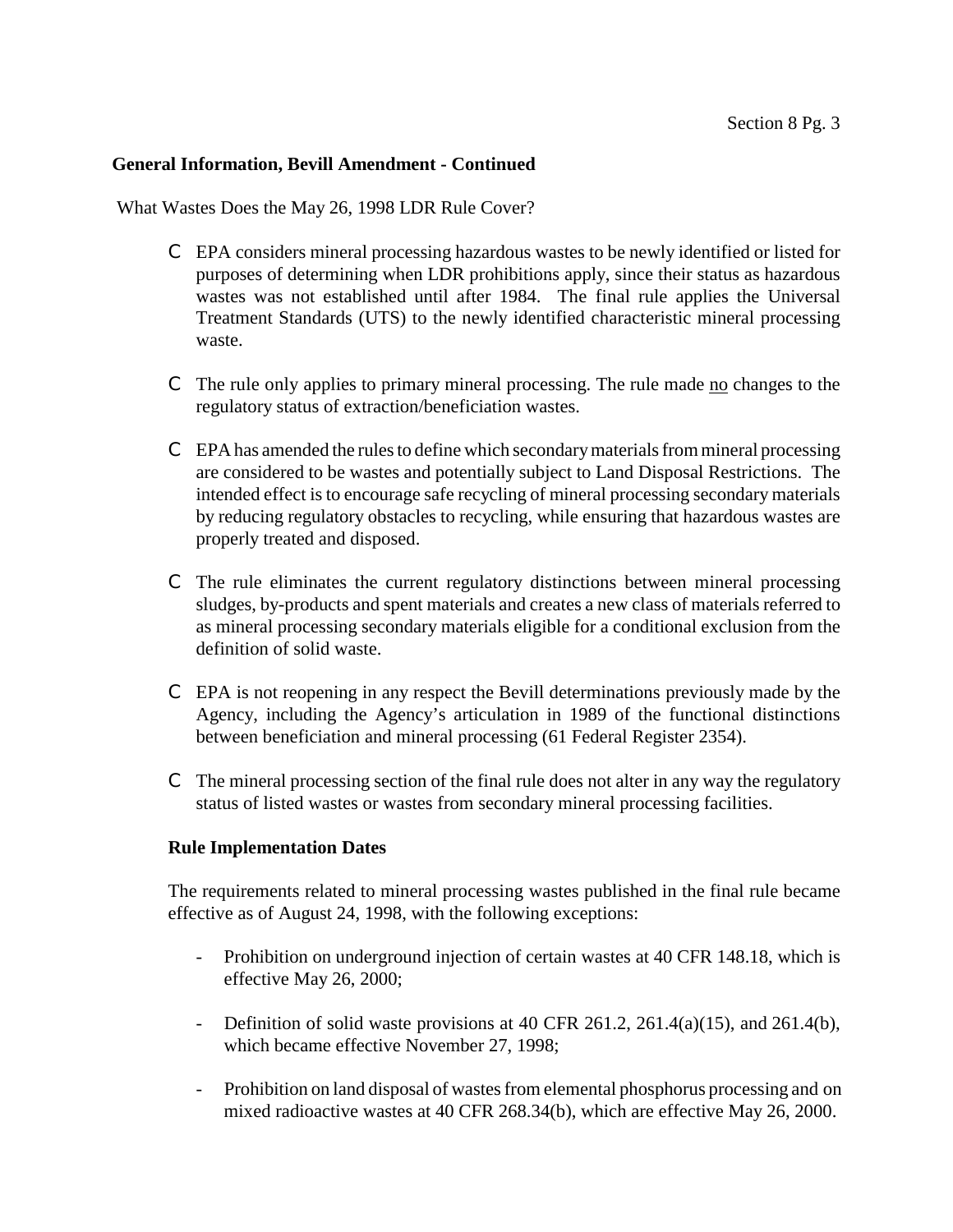### **Hazardous Waste, Treatment, Storage and Disposal Permit**

Arizona Department of Environmental Quality (ADEQ) Hazardous Waste Section, Permits Unit 3033 North Central Avenue Phoenix, AZ 85012 (602) 207-4146

### **PERMITS, AUTHORIZATIONS OR FILINGS:**

Hazardous Waste Permit

# **LEGAL AUTHORITY:**

A.R.S. § 49-921 A.A.C. R18-8-260 40 CFR 260 through 270

### **CONDITION REQUIRING PERMITS:**

A hazardous waste permit is required for any facility that accepts hazardous waste from offsite for the purpose of treatment, storage or disposal. A hazardous waste permit is not required, however, for generators who store their hazardous waste for less than specified time periods, or for generators who treat their waste in on-site tanks for less than the specified time periods. For large quantity generators, the allowed storage period is 90 days without a permit; for small quantity generators, this time period is usually 180 days.

A permit application consists of two parts:

- (a) A form available at ADEQ that requires the applicant to provide general information;
- (b) A description of the applicant's waste, waste management units, management procedures, waste analysis plan, procedures to respond to emergencies, and a plan to clean up the facility at the time of closure.

In addition, an EPA identification number is required, as well as submittal of a "Notification of Regulated Waste Activity."

### **EXEMPTIONS:**

Exemptions may include those that apply to farmers who dispose of pesticides for their own use, as long as they do so in compliance with certain conditions; conditionally exempt small quantity generators; operators who add absorbent material to the waste when it is first placed in a container; and owners and operators who take immediate action to contain and treat a spill. For more details on these and other exemptions, please contact ADEQ.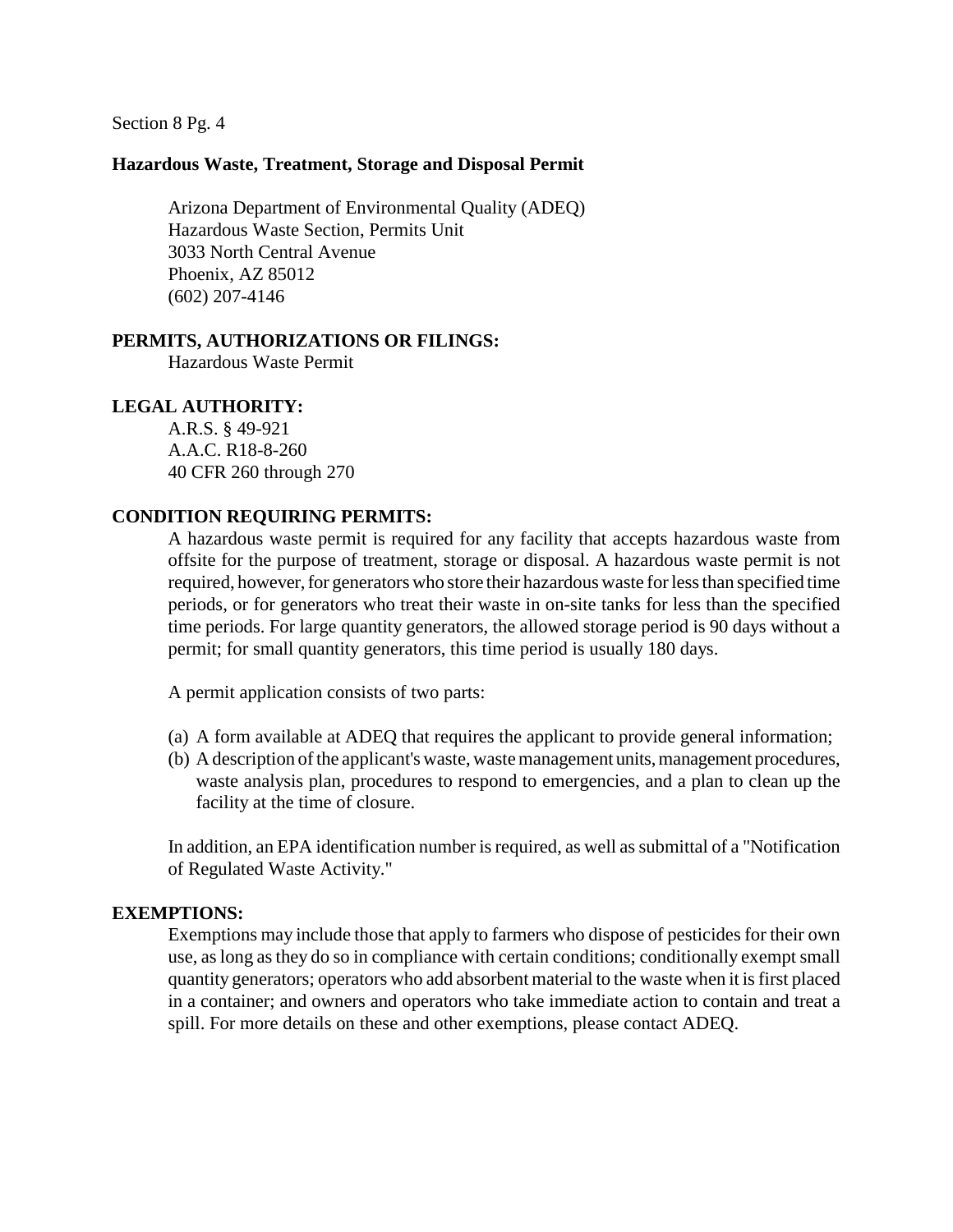# **Hazardous Waste, Treatment, Storage and Disposal Permit - Continued**

# **FEES:**

Fees are based on the time required to process the permit as well as the cost of public notices and hearing. Hazardous waste permit fees typically range between \$10,000 to \$20,000. Other fees may be assessed for permit renewal and major modifications or for partial closure of hazardous waste management units.

# **AVERAGE PROCESSING TIME:**

Permit processing time may take 18 months or more, based on the size and complexity of the project.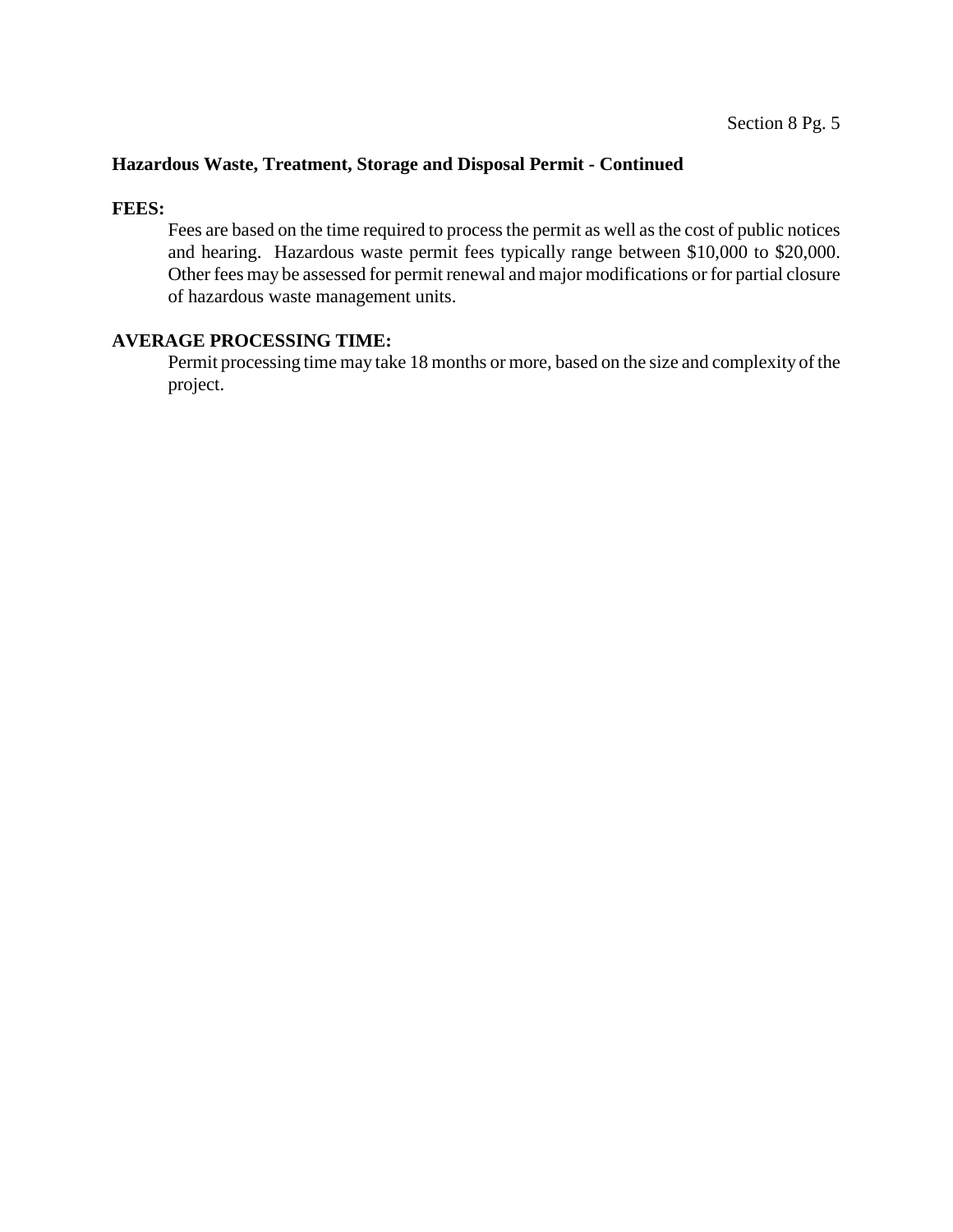## **EPA Identification Number**

Arizona Department of Environmental Quality (ADEQ) Hazardous Waste Technical Programs Unit 3033 N. Central Avenue Phoenix, AZ 85012 (602) 207-24363 or 1-(800) 234-5677, ext. 4147

### **PERMITS, AUTHORIZATIONS OR FILINGS:**

Notification of Regulated Waste Activity EPA form 8700-12.

### **LEGAL AUTHORITY:**

A.R.S. § 49-922

# **CONDITIONS REQUIRING PERMITS, AUTHORIZATIONS OR FILINGS:**

The purpose of this notification is to provide a system that tracks hazardous materials from their point of generation to their ultimate disposal site. Persons who manage hazardous wastes, including small and large quantity generators, or owners of treatment, storage, and disposal facilities, or transporters and most recycling facilities must have an EPA ID number.

#### **EXEMPTIONS:**

Hazardous waste rules do provide certain exemptions from this registration. The exemptions exist for recyclers of specific hazardous wastes types. Consult ADEQ for more information.

## **FEES:**

There is no ADEQ fee.

### **AVERAGE PROCESSING TIME:**

Usual processing time from submittal of the application to receipt of the ID number is about one week.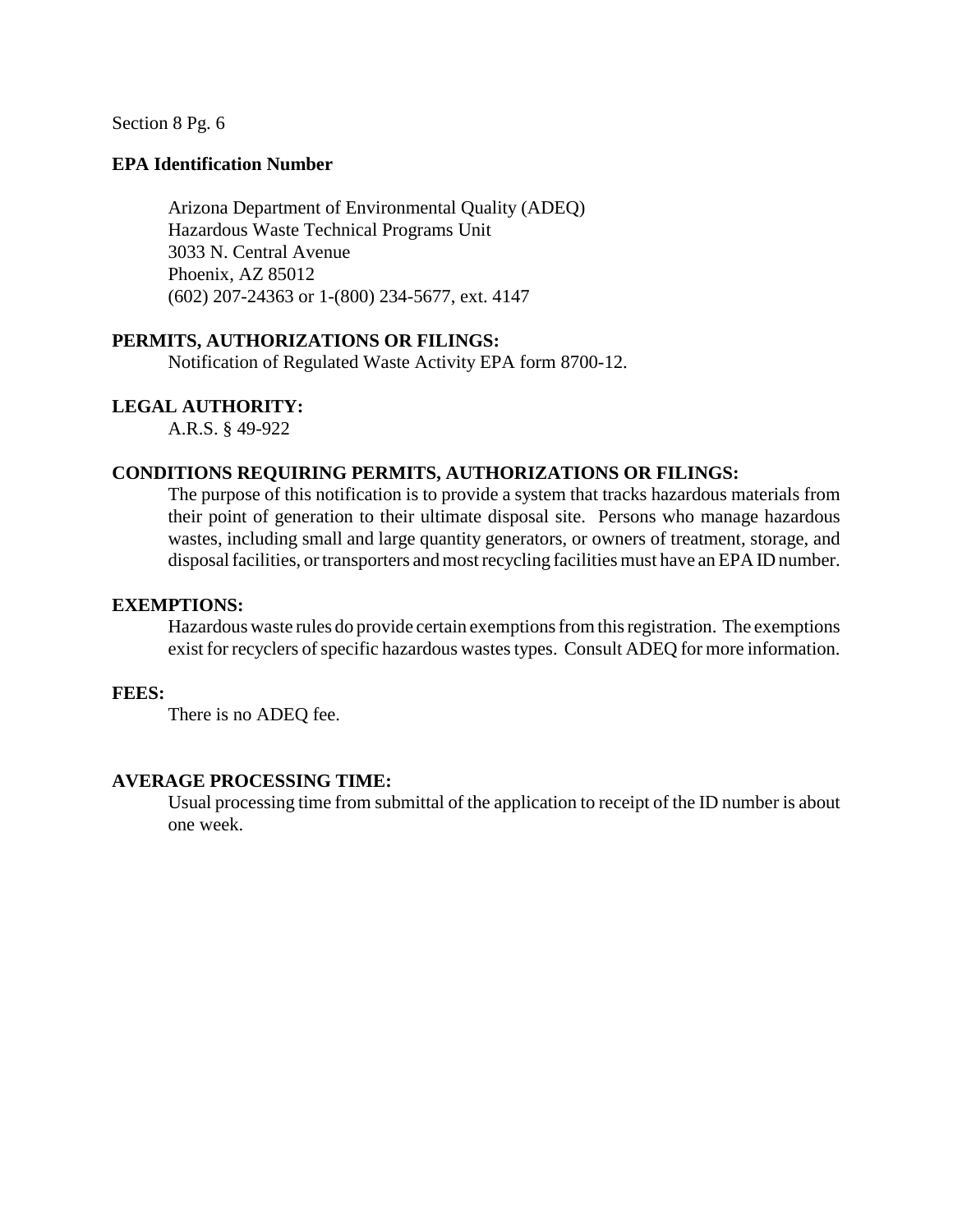### **Pollution Prevention Plan**

Arizona Department of Environmental Quality (ADEQ) Waste Programs Division, Pollution Prevention Unit 3033 North Central Avenue Phoenix, AZ 85012 (602) 207-4235 or 1(800) 234-5677, ext. 4235

### **PERMITS, AUTHORIZATIONS OR FILINGS:**

Pollution Prevention Plan

# **LEGAL AUTHORITY:**

A.R.S. § 49-961 through §49-973.

# **CONDITIONS REQUIRING A PERMIT:**

A Pollution Prevention Plan must be filed by December 31, of the following year by facilities or State agencies that:

- (a) Were required to file an annual toxic chemical release inventory report Form R pursuant to Section 313 of the Superfund Amendments and Reauthorization Act of 1986, also known as Emergency Planning and Community Right to Know Act, Section 3113; or
- (b) Shipped off-site, for purposes other than recycling, an average of one kilogram or more per month (cumulative total) of acutely hazardous wastes; or
- (c) Shipped off-site, for purposes other than recycling, more than 12,000 kilograms (cumulative total) of hazardous wastes in calendar year 1993 or 10,000 kilograms cumulative total of hazardous waste in calendar year 1994; or
- (d) Used more than 10,000 pounds of a toxic substance in a calendar year after December 31, 1994.

A format guidance document, training, and technical assistance is offered by ADEQ.

### **EXEMPTIONS:**

Household hazardous waste collection facilities; agricultural permit holders; permitted treatment, storage and disposal facilities that primarily receive wastes from off-site; agricultural pesticide applications subject to A.R.S. §49-305 or §-3-363. "Toxic substance" does not include material used or produced in connection with a mining or metallurgical operation.

### **FEES:**

There is no fee for pollution prevention certification. In fact, facilities with certified pollution prevention plans will receive a 50 percent reduction of the required hazardous waste fee (A.R.S. §49-931.A.4). Facilities not required to prepare a pollution prevention plan may voluntarily comply and receive the hazardous waste fee discount.

# **AVERAGE PROCESSING TIME:**

Review time is 90 days.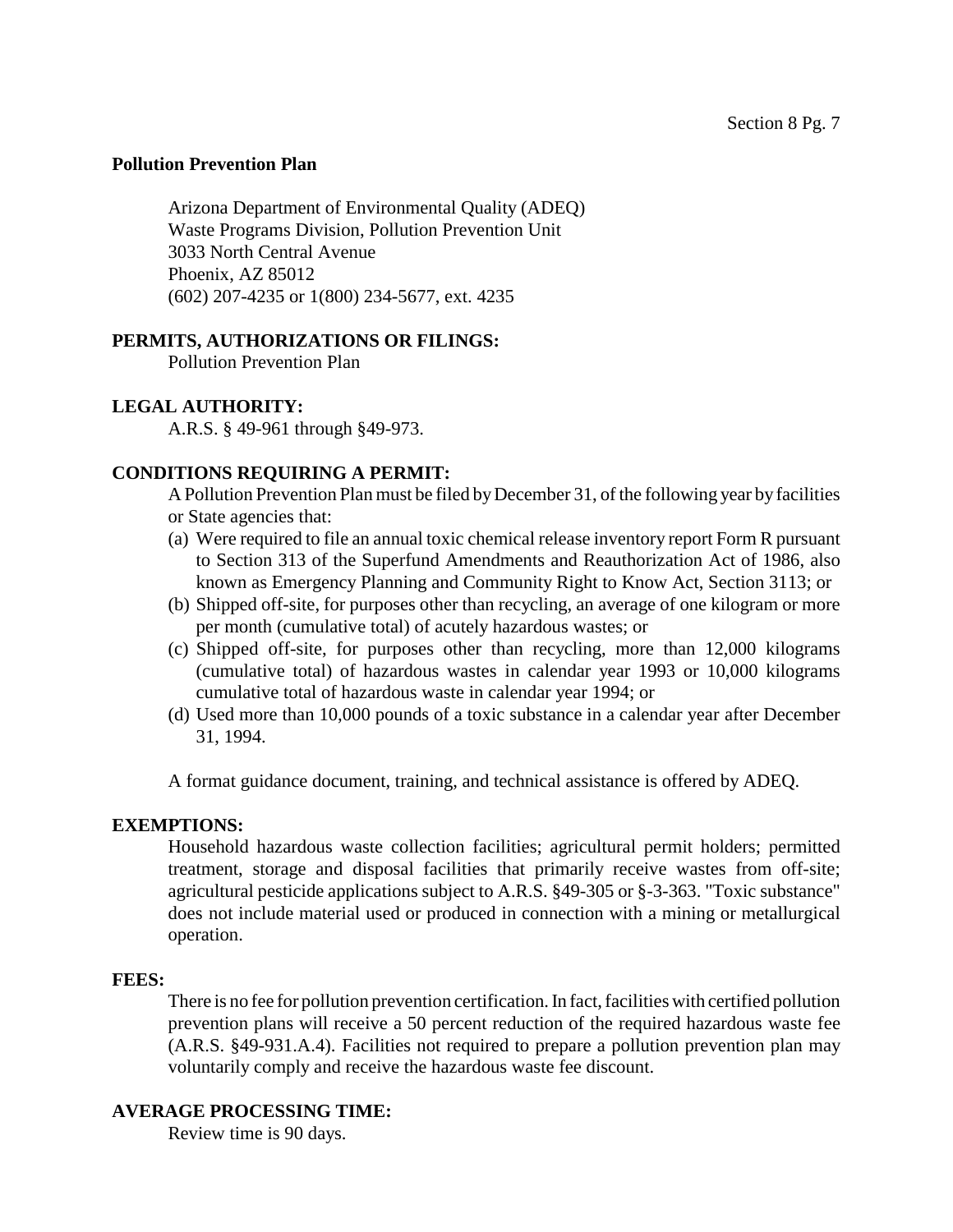### **Voluntary Remediation Plan**

Arizona Department of Environmental Quality (ADEQ) Waste Programs Division, Voluntary Sites Unit 3033 N. Central Avenue Phoenix, AZ 85012 (602) 207-4190 or 1 (800) 234-5677 ext. 4190

### **PERMITS, AUTHORIZATIONS OR FILINGS:**

Application for acceptance into the Voluntary Program.

### **LEGAL AUTHORITY:**

A.R.S. § 49-104.A.17, A.R.S. § 49-282.05 through § 49-282.06 A.R.S. § 49-285.B A.R.S. § 49-287.03.C.

### **CONDITIONS REQUIRING PERMITS, AUTHORIZATIONS OR FILINGS:**

The purpose of this program is to provide an expedited process for the review of remedial actions undertaken by a volunteering party. These remedial actions can include investigation, characterization, remedial design, and remediation of soils, surface water, and groundwater.

An application for acceptance into the Voluntary Remediation Program must be submitted to the Voluntary Sites Unit. Included with the application are a site access agreement for the period of remedial activity and a reimbursement agreement. The application is required to fulfill all substantive requirements for the program which has regulatory authority over the remediation activity. Administrative requirements may be waived if requested in writing and deemed appropriate by the department. Substantive program requirements cannot be waived.

### **EXEMPTIONS:**

Volunteers who are not subject to any Title 49 statute or other regulation may cease participation without recourse. Sites that either are classified as underground storage tank remediation sites seeking reimbursement from the State Assurance Fund, have a release in violation of a permit subject to Title 49, A.R.S., or are the subject of a current civil or criminal enforcement action by the department or the EPA are not eligible. Volunteers who are not currently subject to agency enforcement action, but are subject to Title 49 may withdraw at will from the program, however, they may be referred to the appropriate program upon their withdrawal or termination.

#### **FEES:**

The application contains a reimbursement clause to allow the department to recover its necessary and reasonable costs for reviewing and approving the remedial action. These costs may include the costs associated with the use of department approved contractors for review and/or oversight. These costs are billed at the hourly rate of the assigned personnel, their expenses, and contractor costs on a quarterly basis.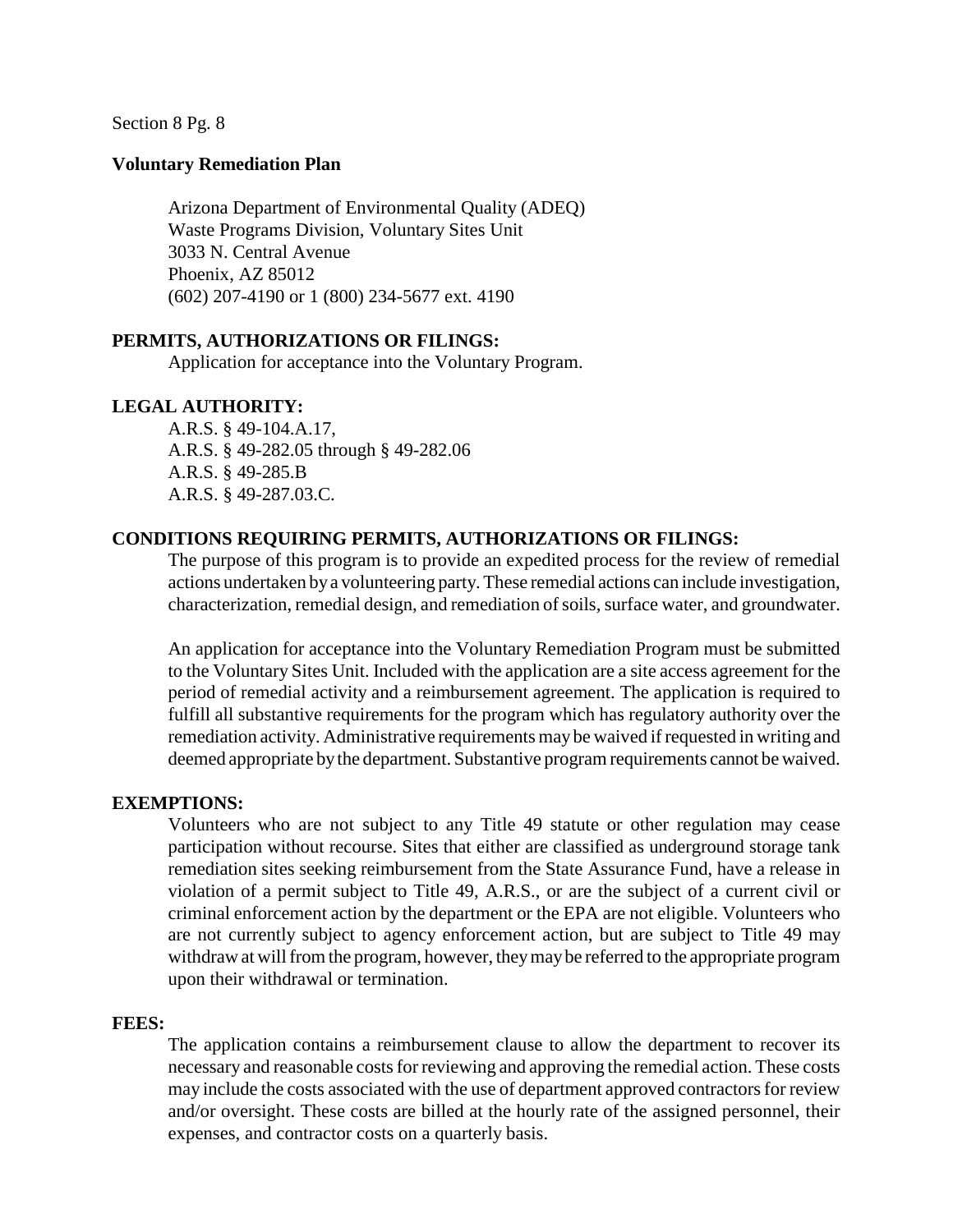# **Voluntary Remediation Plan - Continued**

# **AVERAGE PROCESSING TIME:**

Administrative review of the application is to be completed within 10 business days with substantive review in 15 business days. Times vary depending upon the complexity of the activity.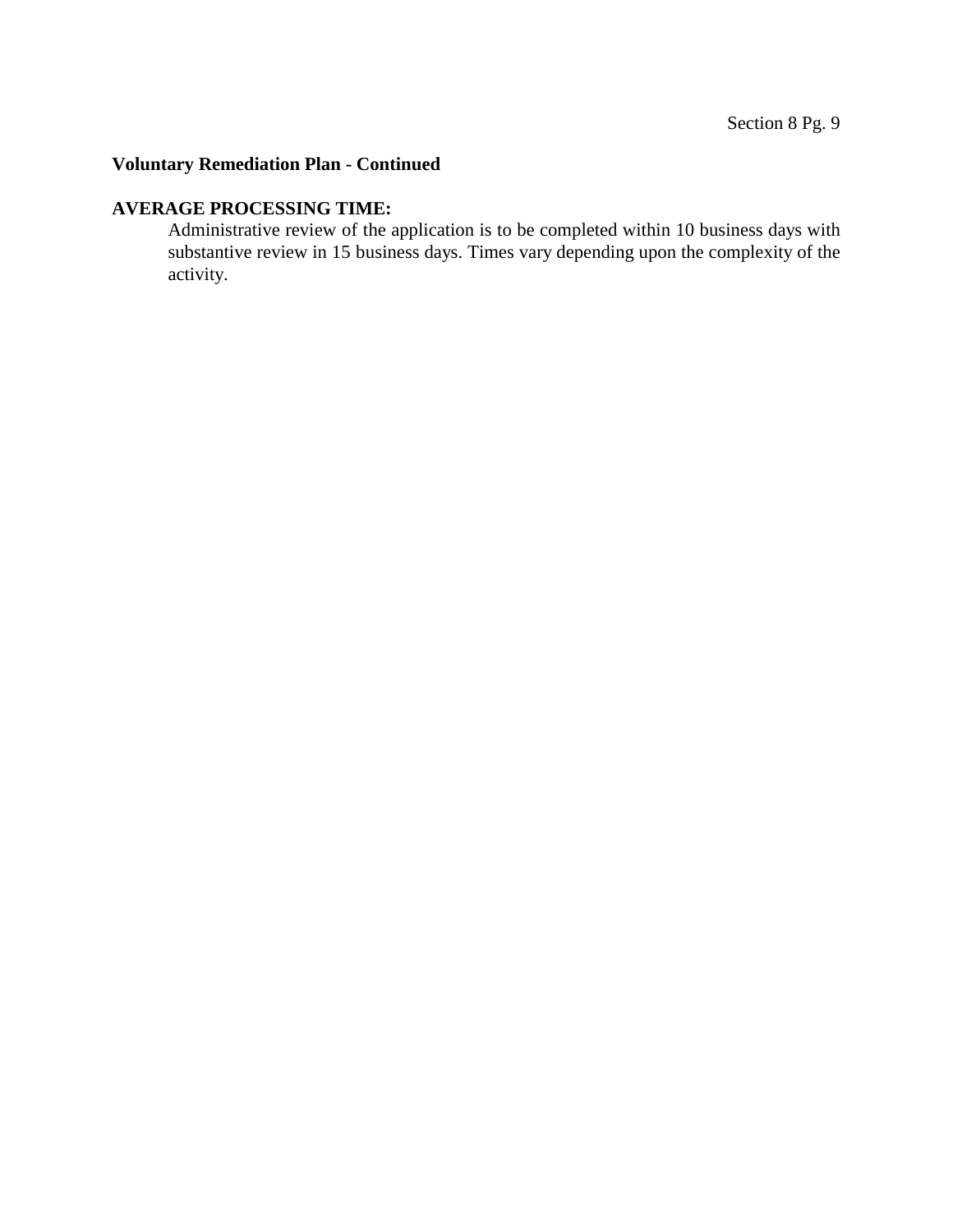### **Hazardous Waste Management - Annual Registration**

Arizona Department of Environmental Quality (ADEQ) Hazardous Waste Technical Programs Unit 3033 N. Central Avenue Phoenix, AZ 85012 (602) 207-24363 or 1-(800) 234-5677, ext. 4363

# **PERMITS, AUTHORIZATIONS OR FILINGS:**

Hazardous Waste Management Facilities - Annual Registration

# **LEGAL AUTHORITY:**

A.R.S. § 49-929 A.R.S. § 49-930

### **CONDITIONS REQUIRING PERMITS, AUTHORIZATIONS OR FILINGS:**

Owners of new or existing hazardous waste management facilities are required to register annually with ADEQ. Registration is required for the following:

- S Any facility that received waste for treatment or storage for more than ten days, or for disposal during the proceeding calendar year.
- S Any hazardous waste transporter that either delivered or picked up hazardous waste in the State of Arizona .
- S Any generator of hazardous waste that generated over 100 kilograms of hazardous waste in any month during the proceeding calendar year.
- S Any facility that received 50 or more tons per year of hazardous waste for material resource recovery, generated by a facility not owned by the receiving facility.

### **EXEMPTIONS:**

None

# **FEES:**

The following fees apply and are due annually by March 1:

- S For treatment, storage, and disposal facilities, the fee is \$1,500 plus \$2 per ton of hazardous waste received.
- S For hazardous waste transporters, the fee is \$200.
- S For large quantity generators, the fee is \$1,500 plus \$2 per ton of hazardous waste received, up to a maximum of \$10,000 per site or \$25,000 per entity.

### **AVERAGE PROCESSING TIME:**

Usual processing time is four weeks.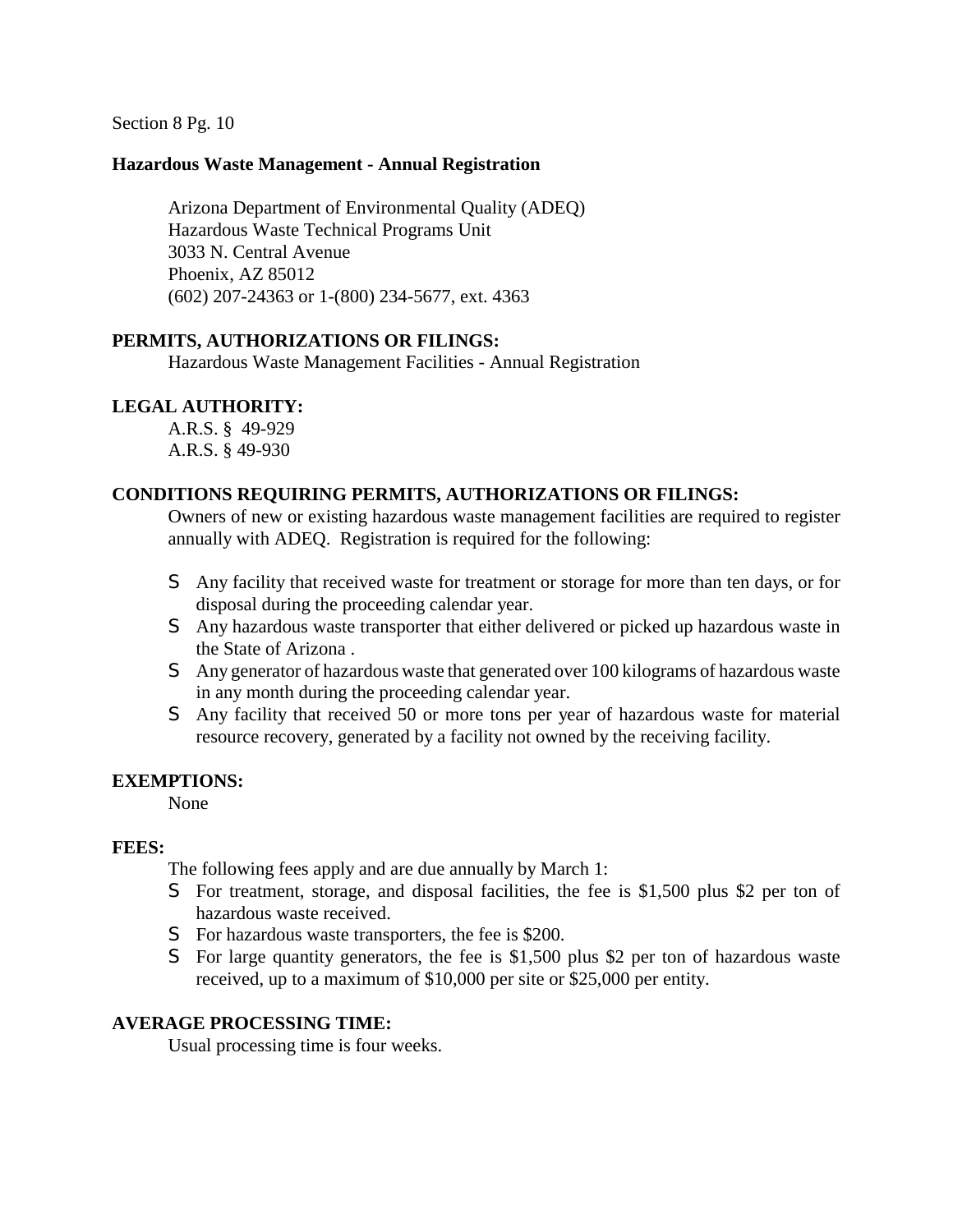# **Toxic Data - Annual Report (Federal) Toxic Release Inventory Emergency Planning and Community Right-To-Know (EPCRA § 313)**

P.O. Box 348 5636 E. McDowell Rd. Merrifield, VA 22116-3348 Phoenix, AZ 85008 (415) 744-1093 (602) 231-6345

EPCRA Reporting Center Arizona Emergency Response Commission

EPCRA Hotline (800) 535-0202

# **PERMITS, AUTHORIZATIONS OR FILINGS**:

Annual submission of a Toxic Chemical Release "Form R" Report.

### **LEGAL AUTHORITY:**

Emergency Planning and Community Right to Know, 42 U.S.C. §§ 11001 et. seq., §11023 (EPCRA §313) 40 CFR 372

### **CONDITIONS REQUIRING PERMITS, AUTHORIZATIONS OR FILINGS:**

The Form R Reports are due each year on the first of July for the prior year's chemical use. forms should be sent to the address listed above and to the state agency listed on the form.

Report forms are available by calling EPA at the EPCRA Hotline number or through their website, www.epa.gov/opptintr/tri.

All facilities submitting Federal Form R to the EPA are also required to submit a copy to the Arizona Department of Environmental Quality (ADEQ) and the Arizona Emergency Response Commission (AERC). Please note that Arizona has some additional requirements that may require a facility to file Form R with just state agencies. Please refer to Section 8 page 13 for more information on state reporting requirements.

A facility is subject to the provisions of Section 313 of EPCRA if it meets all three of the following criteria:

- 1. Is in a covered Standard Industrial Classification (SIC) code, which are:
	- S 10 Metal Mining (except 1011, 1081, and 1094).
	- S 12 Coal Mining (except 1241).
	- S 20 through 39 Manufacturing Industries.
	- S 4911, 4931, 4939 Electric Generating Facilities, limited to facilities that combust coal and / or oil for the purpose of generating power for distribution in commerce.
	- S 4953 Treatment, Storage and Disposal (TSDs) regulated under RCRA.
	- S 5169 Chemical Distributors.
	- S 5171 Petroleum Bulk Distributors.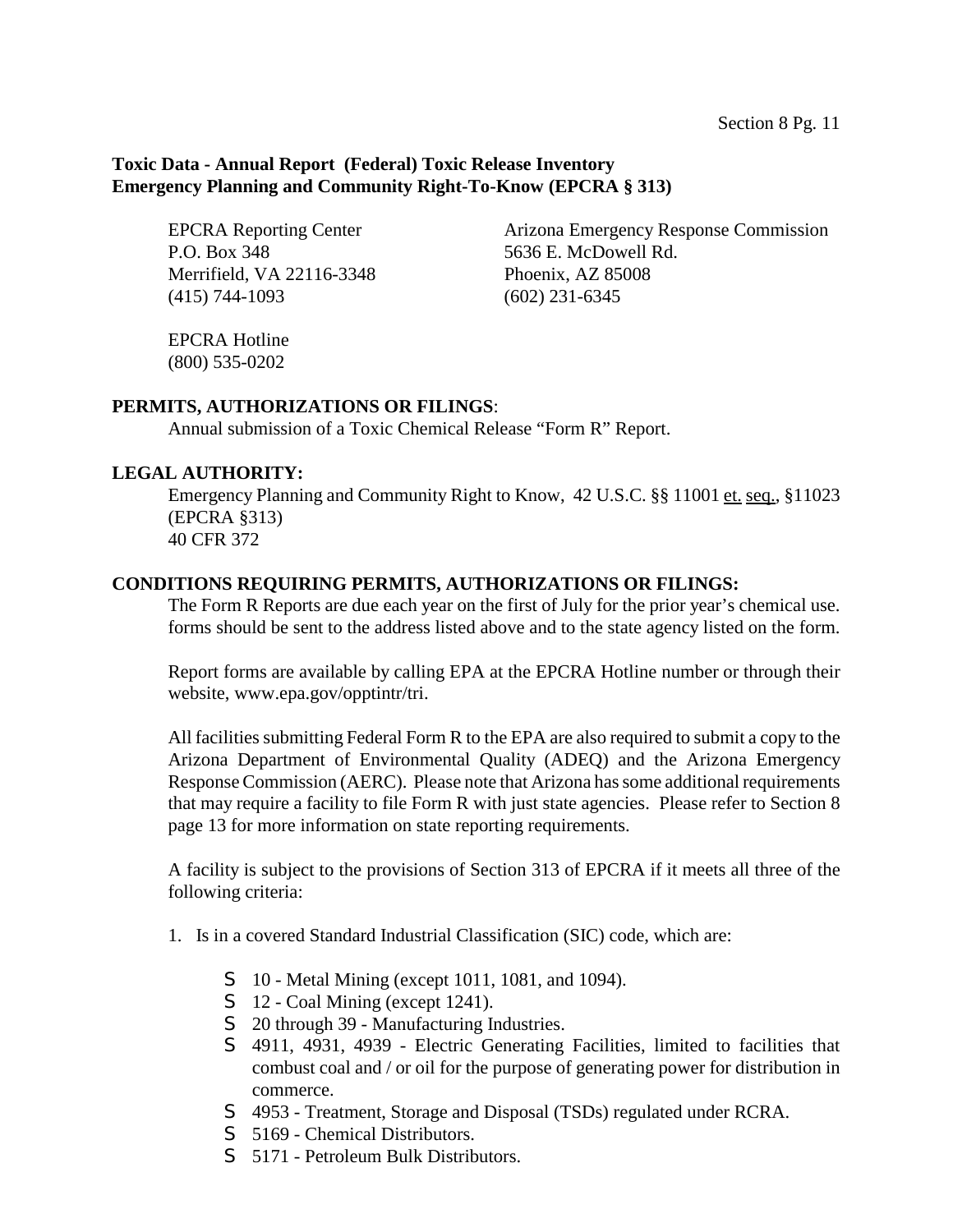S 7389 - Solvent Recovery Services.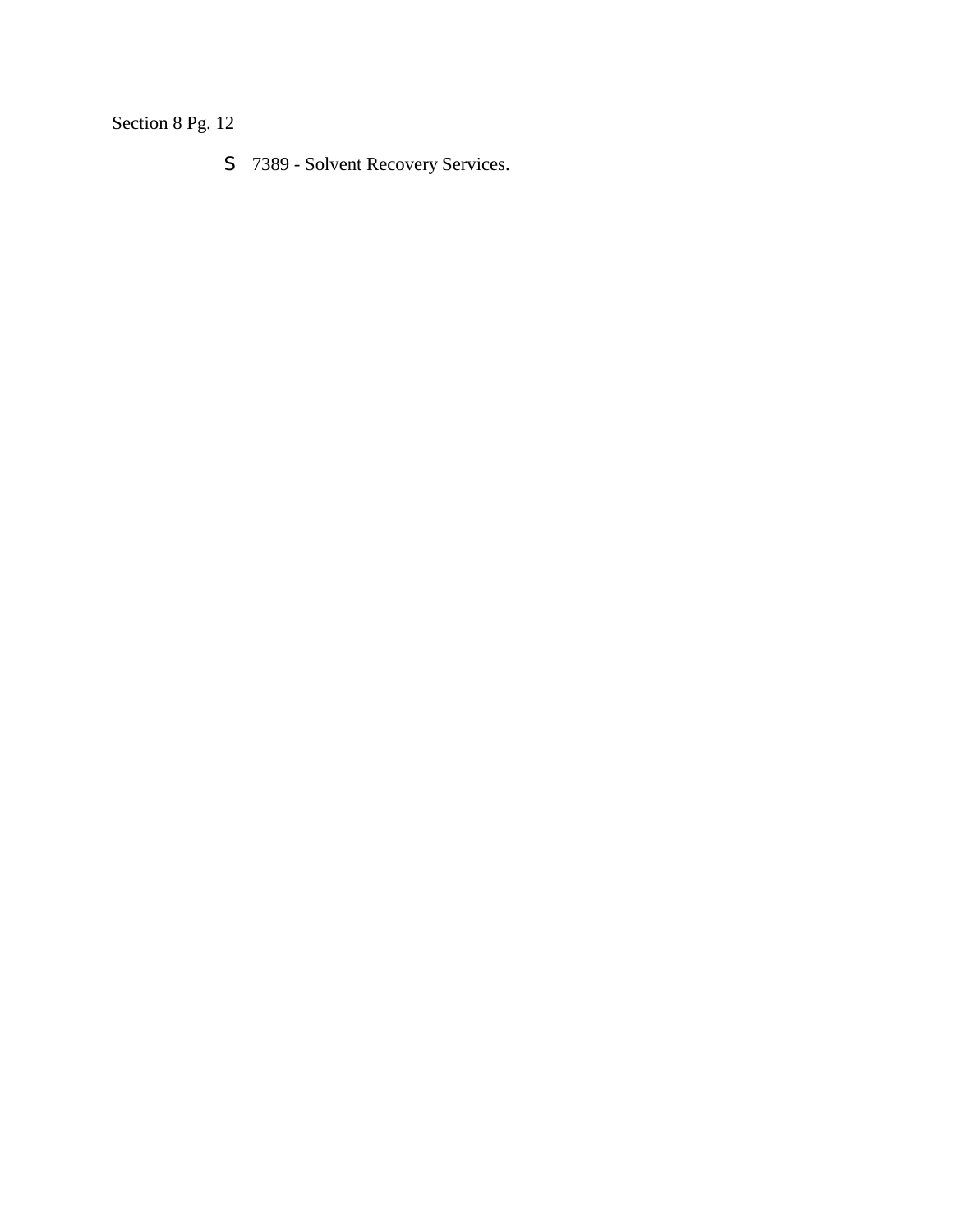# **Toxic Data - Annual Report (Federal) Toxic Release Inventory - Continued Emergency Planning and Community Right-To-Know (EPCRA § 313)**

- 2. Has 10 or more employees (or the equivalent of 20,000 hours per year).
- 3. Manufactures, imports, processes, or otherwise uses any of the listed toxic chemicals in amounts greater than the threshold quantities. The threshold for manufacturing, importing, or processing is 25,000 pounds per year, and the threshold for otherwise using (defined as non-incorporative activities such as the use of cleaning solvents, catalysts, process aides) an individually listed toxic chemical is 10,000 pounds per year.

Specific guidance materials are available through the EPA to assist you with report filing. Some of these guidance materials are specific to the mining industry. Contact EPA for further assistance.

# **EXEMPTIONS:**

Certain uses of listed Section 313 chemicals are specifically exempted. If your facility meets the three reporting requirements discussed above and has questions regarding exempted chemical use activities, contact the EPCRA Hotline at (800) 535-1212.

# **FEES:**

None

# **AVERAGE PROCESSING TIME:**

NA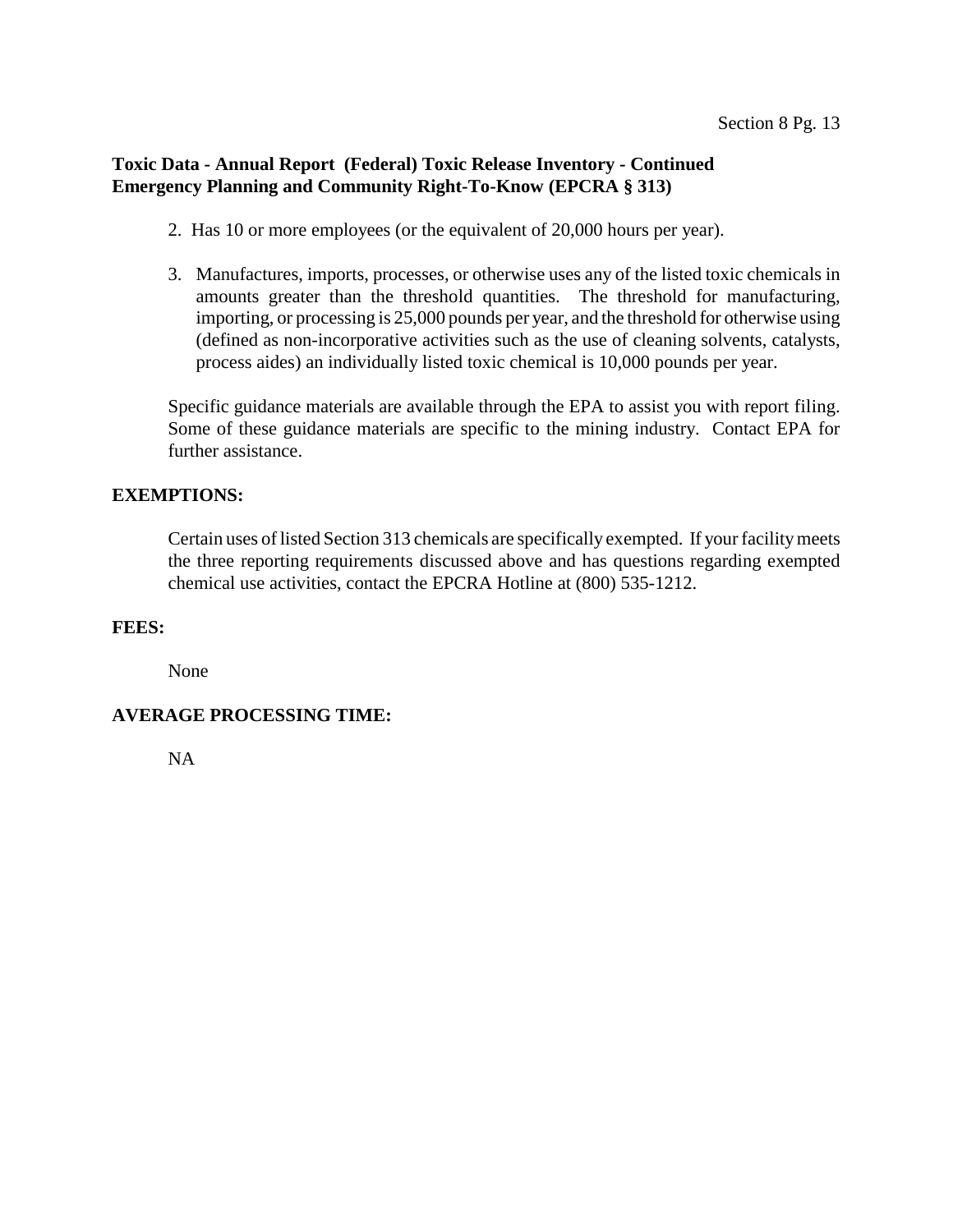### **Toxic Data - Annual Report (State)**

Arizona Department of Environmental Quality (ADEQ) Waste Programs Division, Pollution Prevention Unit 3033 North Central Avenue Phoenix, AZ 85012 (602) 207-4235, or 1 (800) 234-5677, ext. 4235

### **PERMITS, AUTHORIZATIONS OR FILINGS:**

Toxic Data Report

### **LEGAL AUTHORITY:**

A.R.S. § 49-963, A.R.S. § 49-964 A.R.S. § 49-971 A.R.S. § 49-973

#### **CONDITIONS REQUIRING PERMITS, AUTHORIZATIONS OR FILINGS:**

Certain hazardous waste generators and toxic substance users are required to submit an annual toxic data report, which includes the Toxic Chemical Release Inventory Report Form (Form R) and a pollution prevention progress report. A Form R reports on the release of listed toxic chemicals. A progress report describes the progress made towards achieving the goals outlined in the Pollution Prevention Plan. The toxic data report is required for annual renewal of the Pollution Prevention Plan.

A facility must file a toxic data report on the first of July for the preceding calendar year if the facility was required to file a Form R, or if during the preceding calendar year, the facility generated an average of one kilogram per month of acutely hazardous waste or an average of 1,000 kilograms per month of hazardous waste exclusive of an episodic, accidental, or remediation related release. The Form R, instruction manual, training and assistance are offered by the ADEQ.

### **EXEMPTIONS:**

Household hazardous waste collection facilities; agricultural permit holders; permitted treatment, storage and disposal facilities that primarily receive wastes from off-site and agricultural pesticide applicators.

### **FEES:**

None.

Recertification allows the facility to continue to receive a 50 percent reduction in their hazardous waste fee, if they have an approved Pollution Prevention Plan.

### **AVERAGE PROCESSING TIME:**

Review time is 90 days.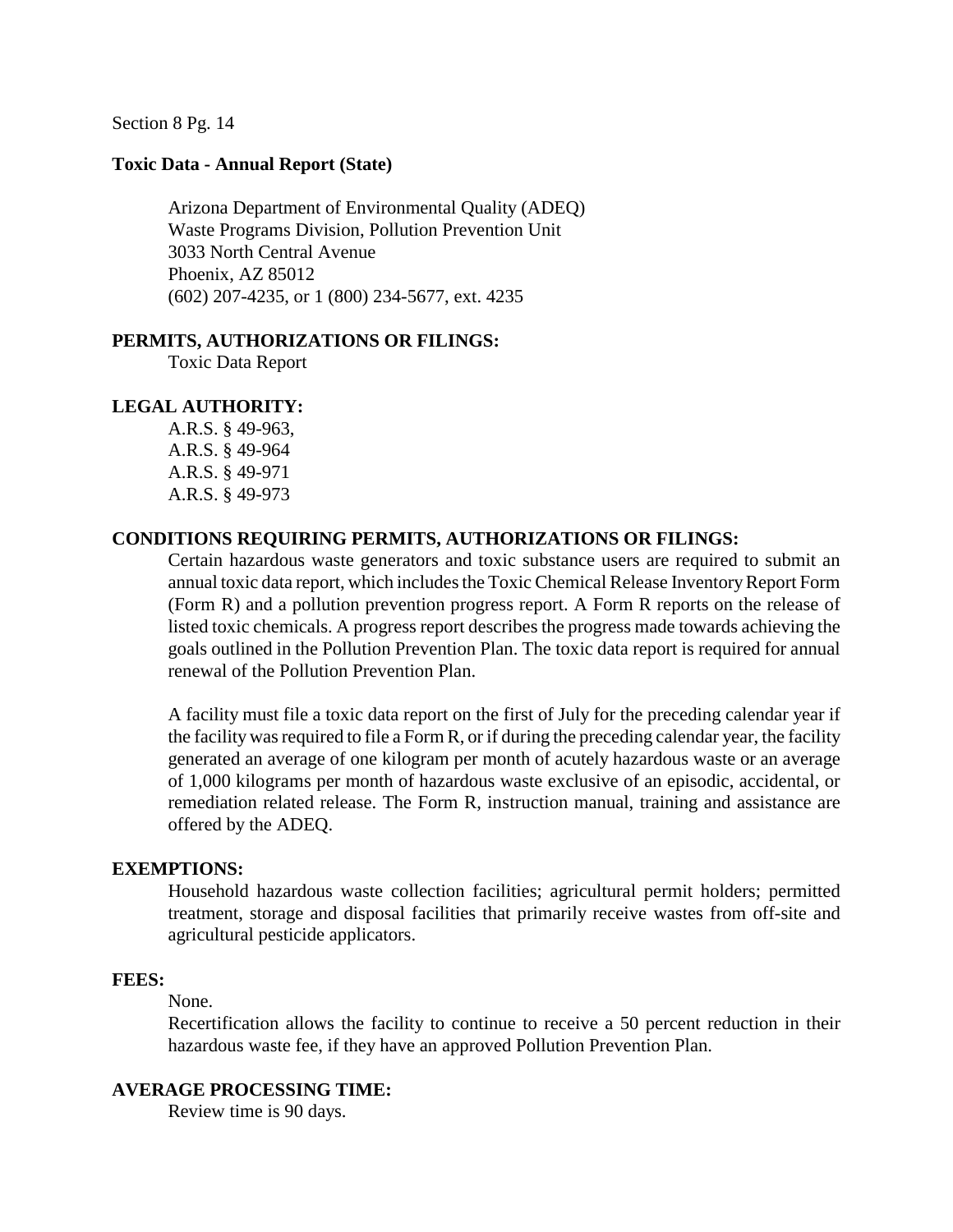## **Special Waste Annual Report Requirement for Generators, Shippers and Receiving Facilities**

Arizona Department of Environmental Quality (ADEQ) Solid Waste Section, Recycling Program Data Management Unit 3033 North Central Avenue Phoenix, AZ 85012 (602) 207-4133, or 1 (800) 234-5677, ext. 4133

# **PERMITS, AUTHORIZATIONS OR FILINGS:**

Special Waste Annual Report

# **LEGAL AUTHORITY:**

A.R.S. § 49-860.

# **CONDITIONS REQUIRING PERMITS, AUTHORIZATIONS OR FILINGS:**

The purpose of this report is to enable the Special Waste Program to have a check and balance system for the tracking of special waste.

For a shipper required to comply with special waste manifesting procedures, the following information must be reported to ADEQ:

- 1) A shipping description of the special waste shipped during the preceding year
- 2) The volume or weights of each type of special waste shipped during the preceding year; and,
- 3) The facility to which the special waste was shipped, identified by name, address, location and groundwater quality protection permit number, if applicable.

A facility or person that receives a special waste from off-site, for treatment, storage or disposal must report the following information to ADEQ:

- 1) The shipping descriptions of each special waste received during the preceding year;
- 2) The volume or weight of each type of special waste received during the preceding year
- 3) For each special waste type, the identity by generator name, address, location, telephone number and amount of that special waste sent to the facility during the preceding year
- 4) For each special waste type received, a description of the methods and practices used by the receiving facility or person to treat, store or dispose of the special waste.

Generators who treat, store or dispose of special waste must keep records of the volume or weights of each type of special waste handled.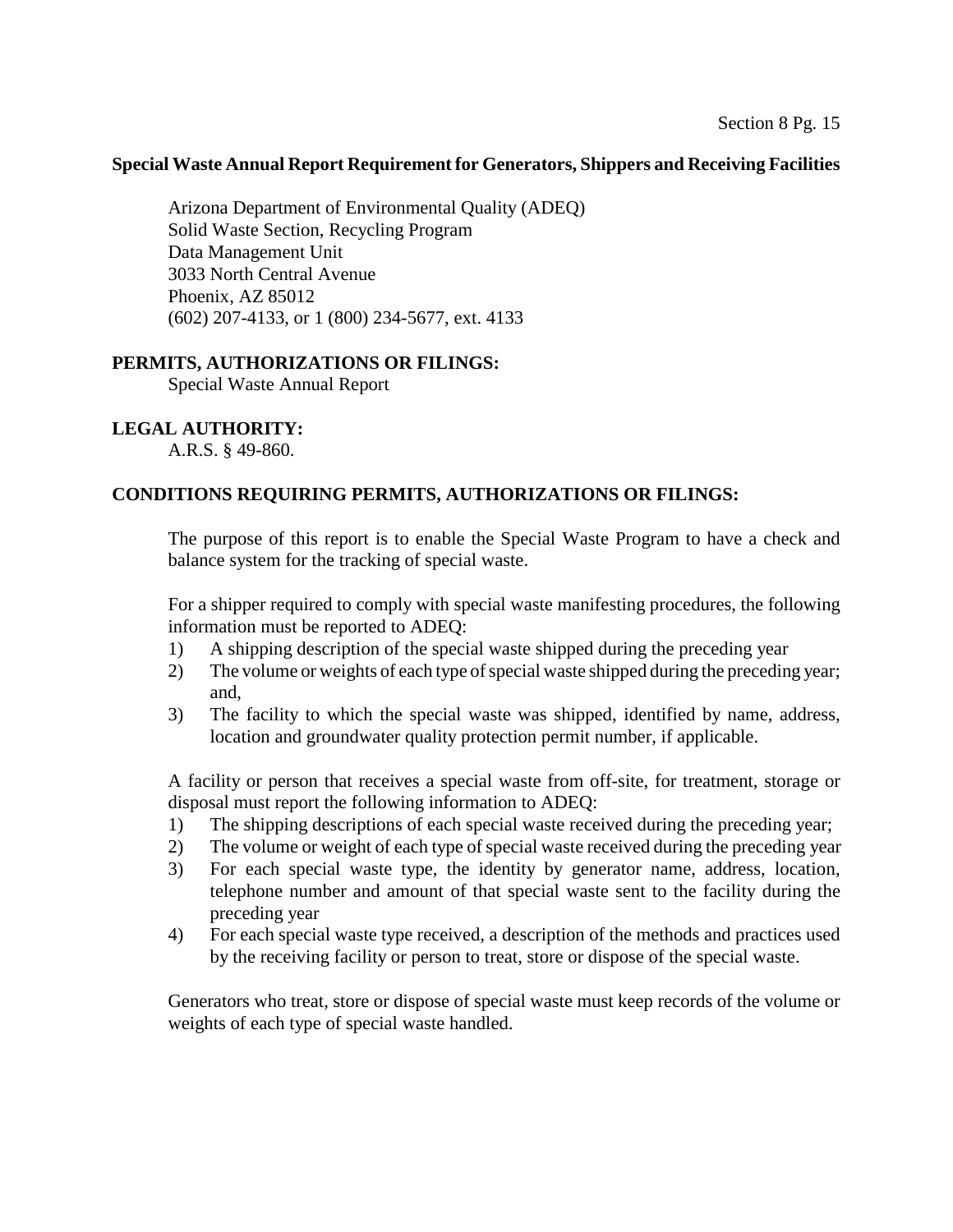# **Special Waste Annual Report Requirement for Generators, Shippers and Receiving Facilities - Continued**

Generators who treat, store or dispose of special waste must report to ADEQ for each facility:

- 1) The volume or weight of each type of special waste treated, stored or disposed of onsite for the preceding year;
- 2) The volume or weight of each type of special waste treated, stored or disposed of offsite for the preceding year
- 3) For each type of special waste disposed, a description of the methods and practices used to minimize the amount or toxicity of the waste before disposal or reuse that constitutes disposal
- 4) The volume or weight of waste received pursuant to A.R.S. § 49-863.G.

# **EXEMPTIONS:**

None

# **FEES:**

None

# **AVERAGE PROCESSING TIME:**

Annual reports are due the first of March of each year.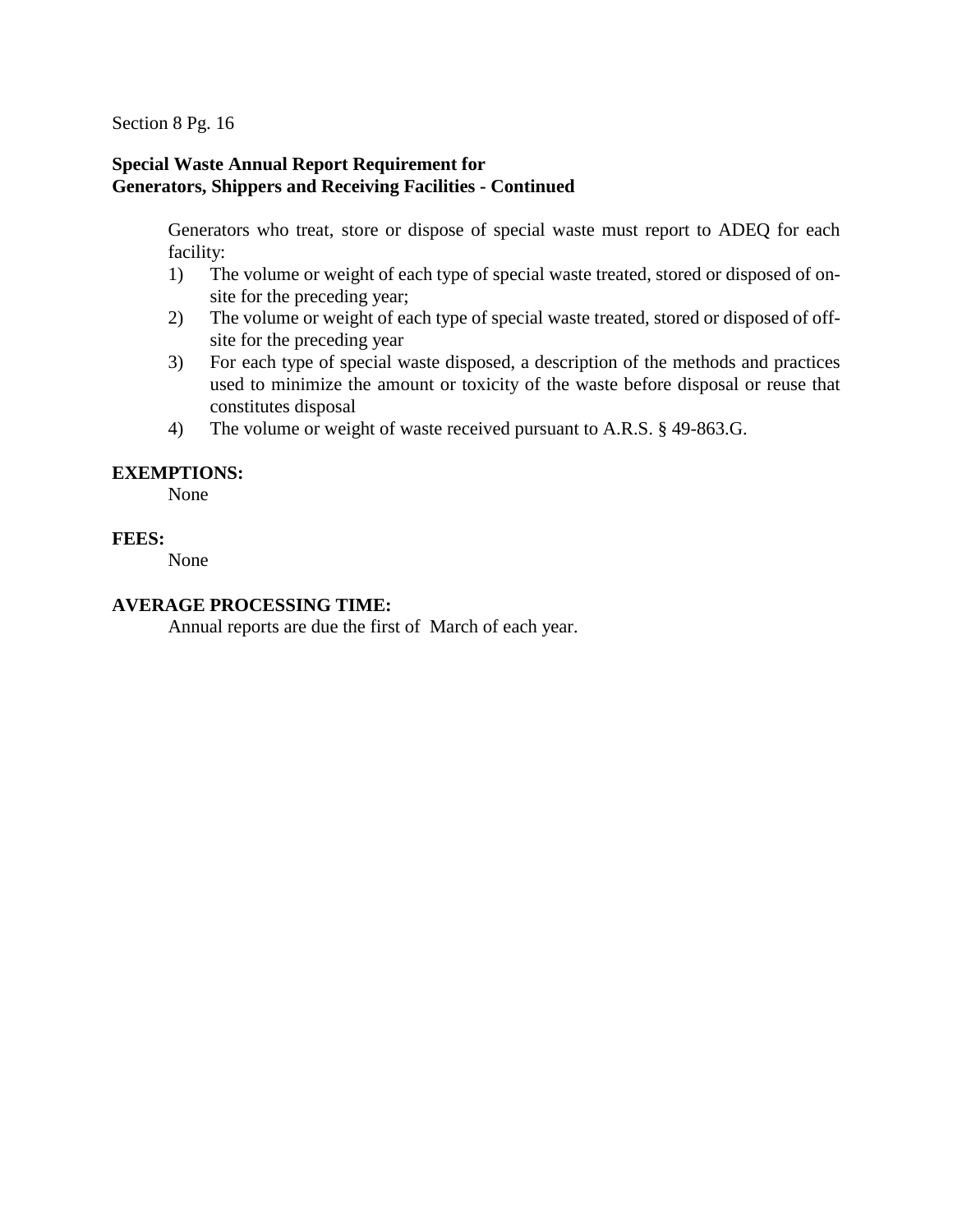Solid Waste Disposal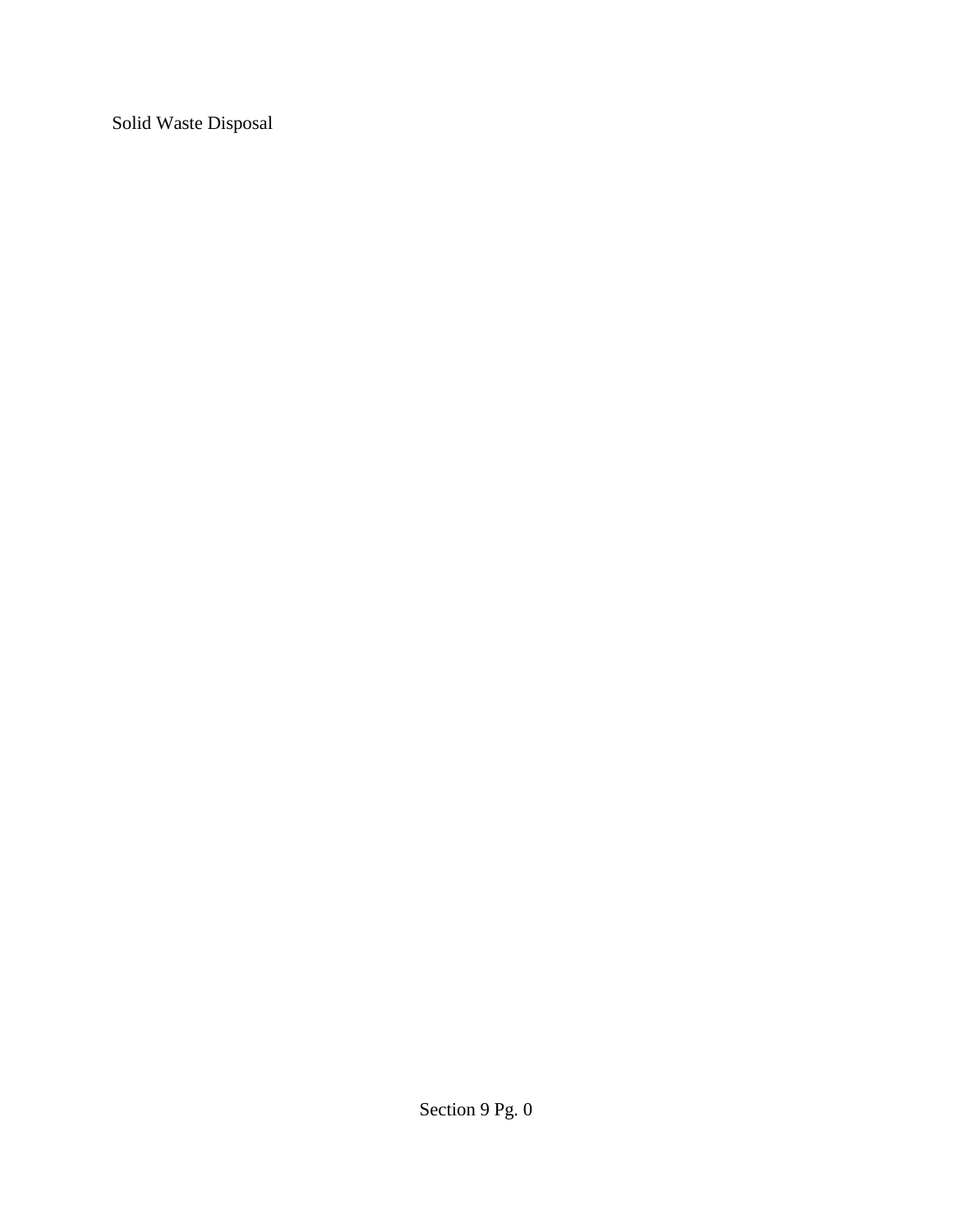### **Solid Waste or Special Waste Facilities Plan Approval**

Arizona Department of Environmental Quality (ADEQ) ADEQ Waste Programs Division, Solid Waste Section 3033 N. Central Avenue Phoenix, AZ 85012 (602) 207-4685 or 1 (800) 234-5677 ext. 4685

### **PERMITS, AUTHORIZATIONS OR FILINGS:**

Solid Waste or Special Waste Facility Plan or Aquifer Protection Permit

### **LEGAL AUTHORITY:**

A.R.S. § 49-761 et. seq. for Solid Waste A.R.S. § 49-851 et. seq. for Special Waste. A.R.S. § 49-857.01. A.R.S. § 49-241 et. seq. governs the Aquifer Protection Permit Program.

### **CONDITIONS REQUIRING PERMITS, AUTHORIZATIONS OR FILINGS:**

For any non-municipal solid waste land fill, a completed Solid Waste or Special Waste Facility Plan or Aquifer Protection Permit (APP) must be obtained prior to facility construction and operation. Please contact ADEQ before submitting a plan or permit. If you are uncertain if you need an APP, please submit a Determination of Applicability for review. (Refer to the Section on Water Quality Permits for information on the Aquifer Protection Permit) If you are uncertain you need a Solid Waste Facility Plan approval, contact the ADEQ Solid Waste Section. All applications submitted to ADEQ should be prepared and/or reviewed by a qualified professional (geologist and/or engineer). Your request may also be expedited via the accelerated review process. Contact the ADEQ Solid Waste Section for details.

### **EXEMPTIONS:**

Only municipal solid waste landfills are presently exempt from APP requirements, as their groundwater protection is governed by 40 CFR Part 258. Please contact ADEQ for more information on proposed exemptions and their implementations.

#### **FEES:**

Aquifer Protection Program (APP) and Solid Waste fees apply. Initial fees for the Solid Waste Facility Application range from \$1,609 to \$5,936. Final billing and refund will be based on the time spent by ADEQ scientists and engineers in the review of the application. The facility may also be subject to certain registration fees.

### **AVERAGE PROCESSING TIME:**

Review time is six months to one year based on the complexity of the facility.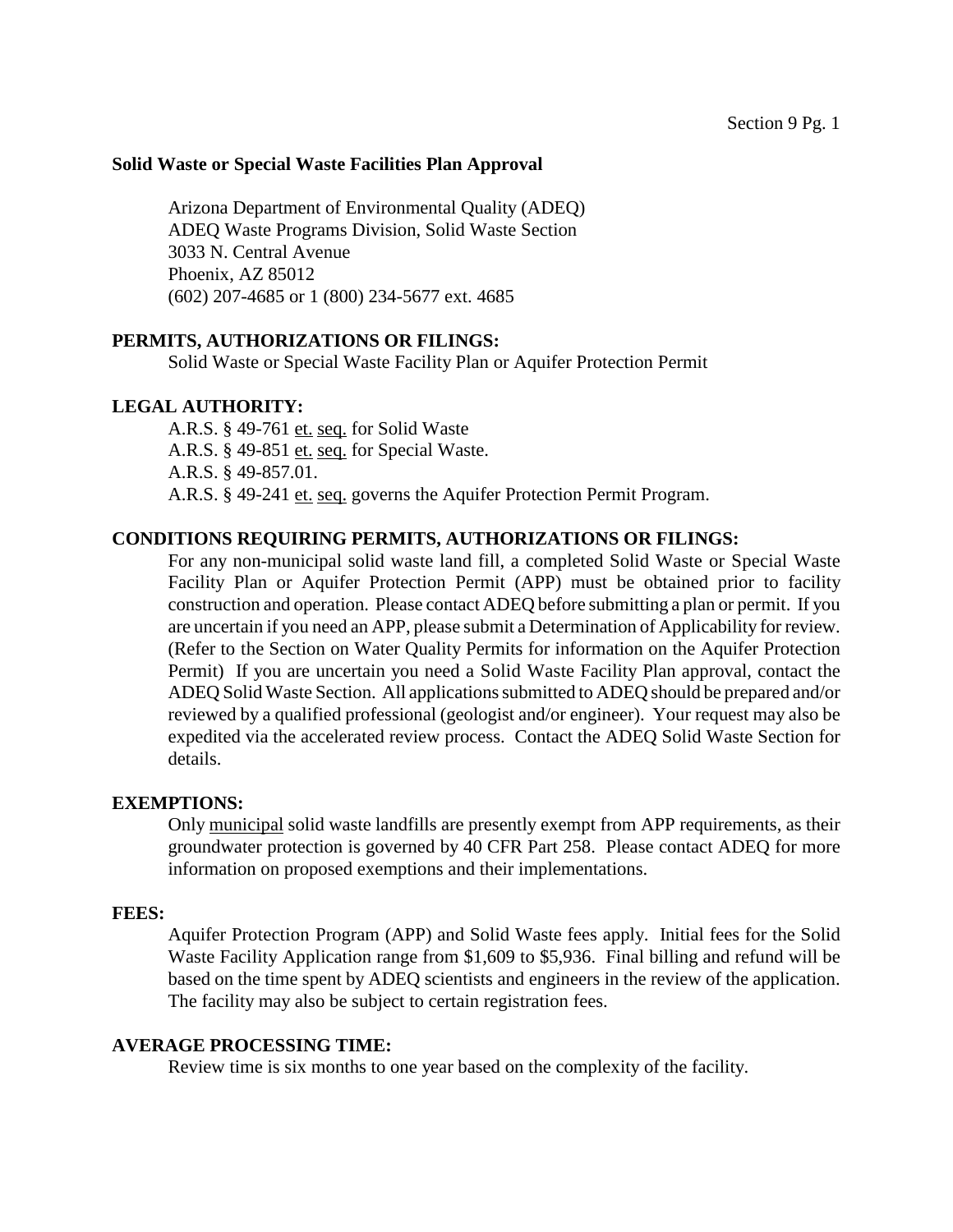# **Solid Waste Notification**

Arizona Department of Environmental Quality (ADEQ) ADEQ Solid Waste Section, Plan Review Unit 3033 N. Central Avenue Phoenix, AZ 85012 ph (602) 207-4685 or 1 (800) 234-5677 ext. 4685

# **PERMITS, AUTHORIZATIONS OR FILINGS:**

Solid Waste Notification

# **LEGAL AUTHORITY:**

A.R.S. § 49-762.01 A.R.S. § 49-701.23

# **CONDITIONS REQUIRING PERMITS, AUTHORIZATIONS OR FILINGS:**

Notification is required for any facility that is utilized for collection, source separation, storage, transportation, transfer, processing, treatment, or disposal of solid waste.

A notification is provided to ADEQ, wherein owners/operators provide the following information:

- 1) Facility name and mailing address.
- 2) Legal description by township, range and section, and county assessor's book, map and parcel number.
- 3) Description of waste storage and treatment equipment, and methods of waste management, including types and volumes of waste handled, and time the waste remains on site.
- 4) Description of waste management practices used at the facility, including measures taken to protect public health and the environment.
- 5) A diagram of the property, showing the location of the solid waste facility.

# **EXEMPTIONS:**

- 1) Solid waste facilities that have obtained plan approval or filed for plan approval before September 1, 1994.
- 2) A site at which solid waste that was generated on site is stored in containers or tanks for 90 days or less.
- 3) A site at which non-putrescible solid waste that was generated on site in amounts of less than 1,000 kilograms per month per type of non-putrescible solid waste, is stored and contained for 180 days or less.
- 4) A transfer facility.
- 5) A site that stores, receives, source separates, processes or reduces recyclable solid waste, and that has no significant adverse effect on the environment.
- 6) An agricultural site where sludge from a wastewater treatment facility is applied to the land as a fertilizer or beneficial soil amendment.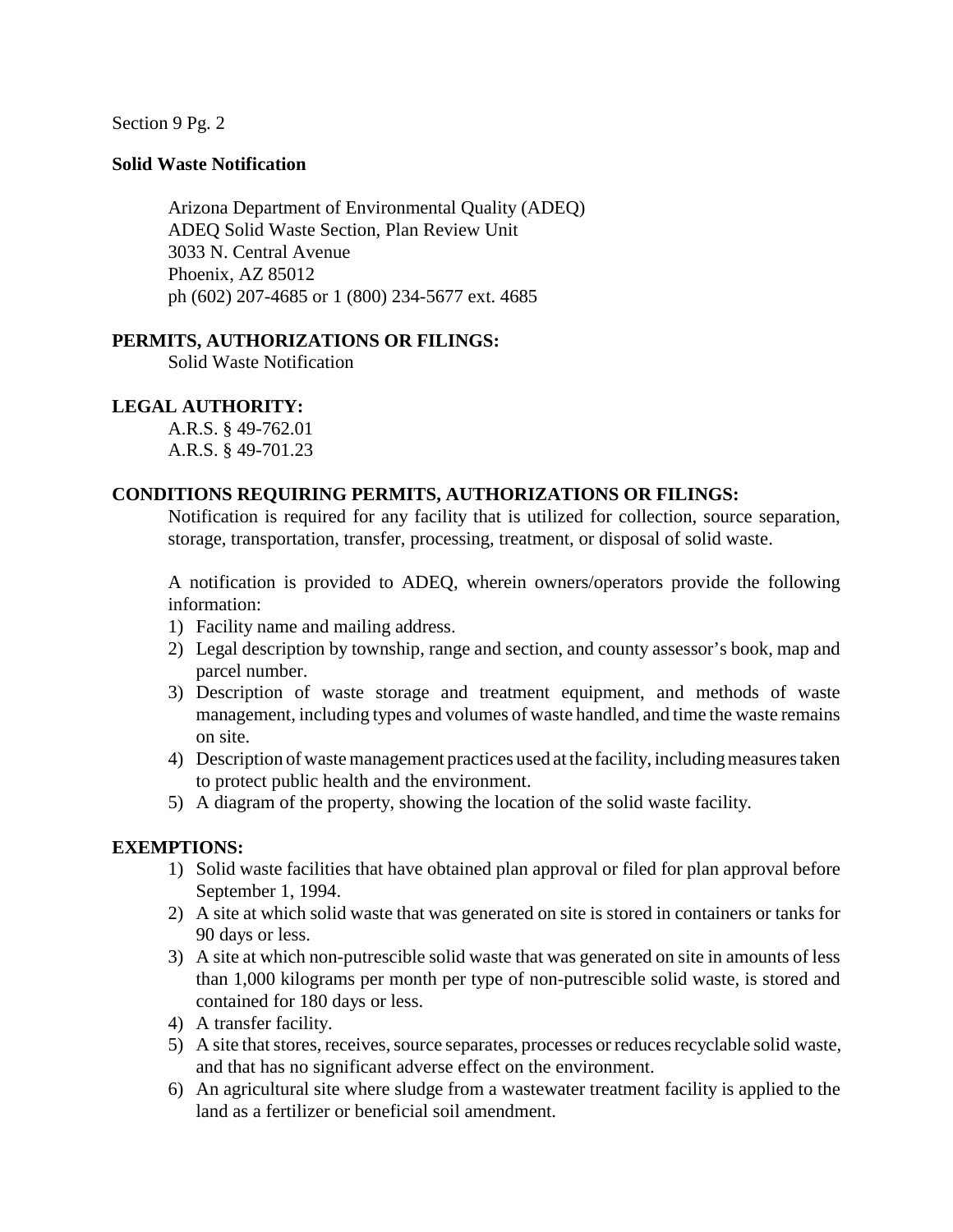# **Solid Waste Notification - Continued**

# **FEES:**

None

# **AVERAGE PROCESSING TIME:**

Notices must be submitted no later than 30 days prior to beginning operation.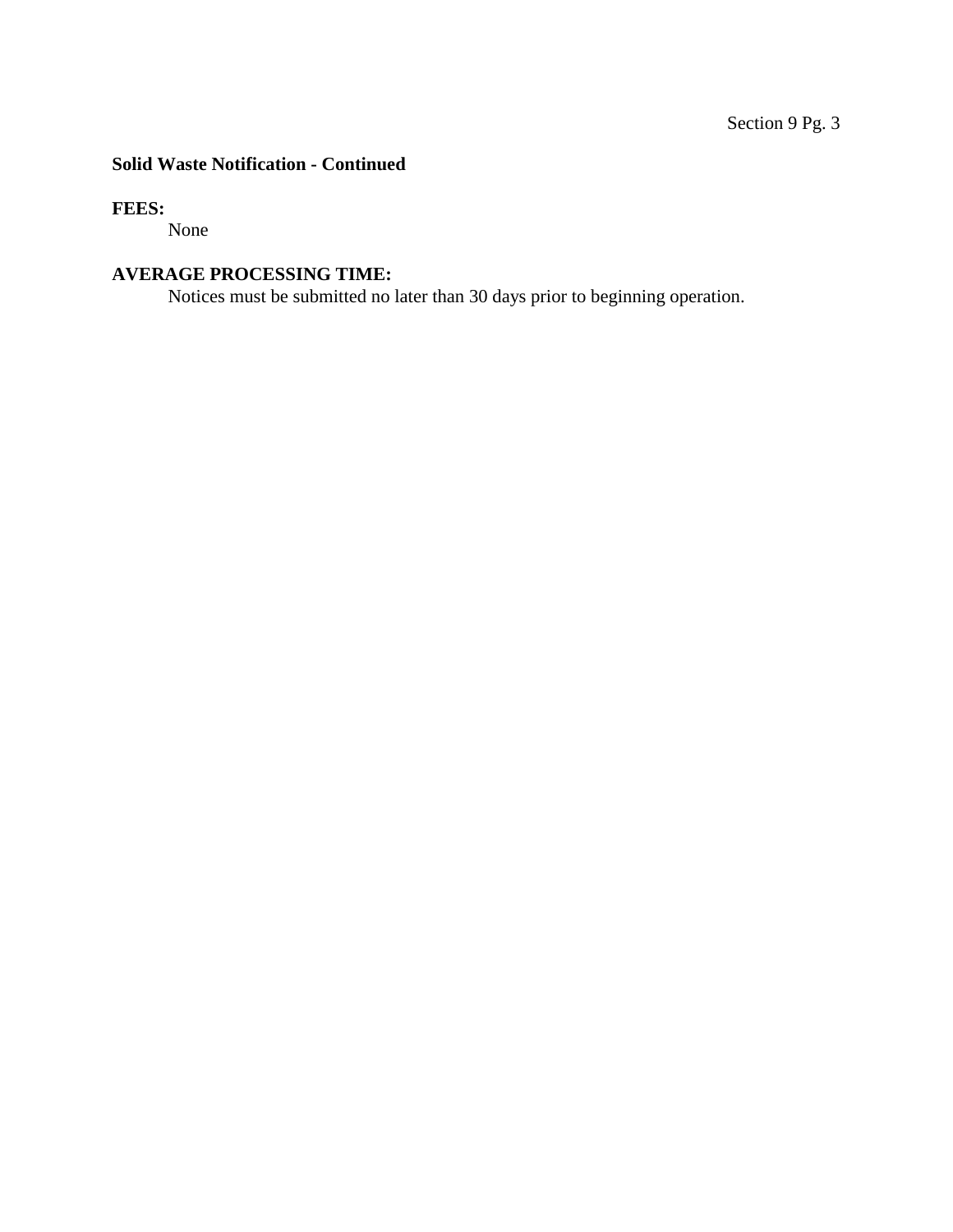### **Burial of Mining Industry Off-Road Motor Vehicle Waste Tires**

Arizona Department of Environmental Quality ADEQ Solid Waste Section, Inspection and Compliance Unit 3033 N. Central Avenue Phoenix, AZ 85012 (602) 207-4123 or 1 (800) 234-5677 ext. 4123

### **PERMITS, AUTHORIZATIONS OR FILINGS:**

Notice of Commencement

### **LEGAL AUTHORITY:**

A.A.C. R18-8-701 through R18-8-710

# **CONDITIONS REQUIRING PERMITS, AUTHORIZATIONS OR FILINGS:**

A one-time notice of commencement of burial of mining industry off-road motor vehicle waste tires, a map of the mining facility which clearly identifies the location and dimensions of the burial cell(s) and the estimated number of mining industry off-road motor vehicle waste tires which will be buried in each cell. New burial cell(s) not previously included in a notice, require submission of an additional notice. An annual report, which documents the location of each burial cell established during the preceding calendar year, the alphabetical or numerical identifier of each burial cell and the number of off-road motor vehicle waste tires which were placed in each burial cell for burial during the preceding calendar year must be filed by March 30 of each year, until a burial cell closure certification is filed with ADEQ. A burial cell closure certification must be filed after placement of final cover, and records which document the number of tires buried in each cell must then be maintained for at least three years. The applicable rules allow storage for no more than 500 mining industry offroad motor vehicle waste tires at the mining facility, outside of a burial cell, unless the mining facility has ADEQ approval to operate a waste tire collection site.

### **EXEMPTIONS:**

None

### **FEES:**

None

### **AVERAGE PROCESSING TIME:**

Notification must be given within 24 hours after commencement of burial of any mining industry off-road motor vehicle waste tires. Burial cell closure certification must be filed with ADEQ within 30 days after placement of final cover. ADEQ reviews all notification forms, prior to filing, within 30 days of receipt. The operator will be notified if there is an error on the form.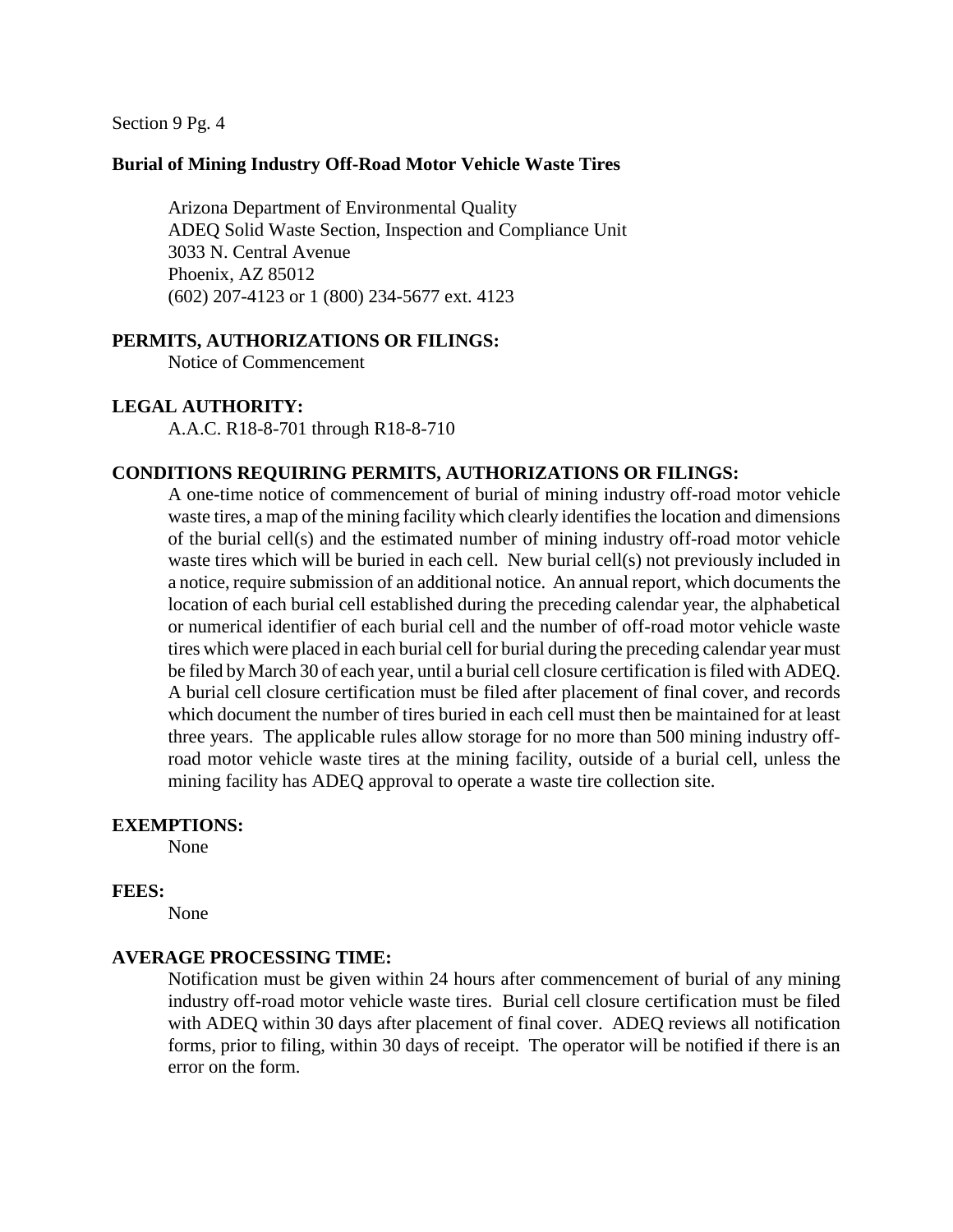Section 10 Pg. 0

Drinking & Waste Water Permits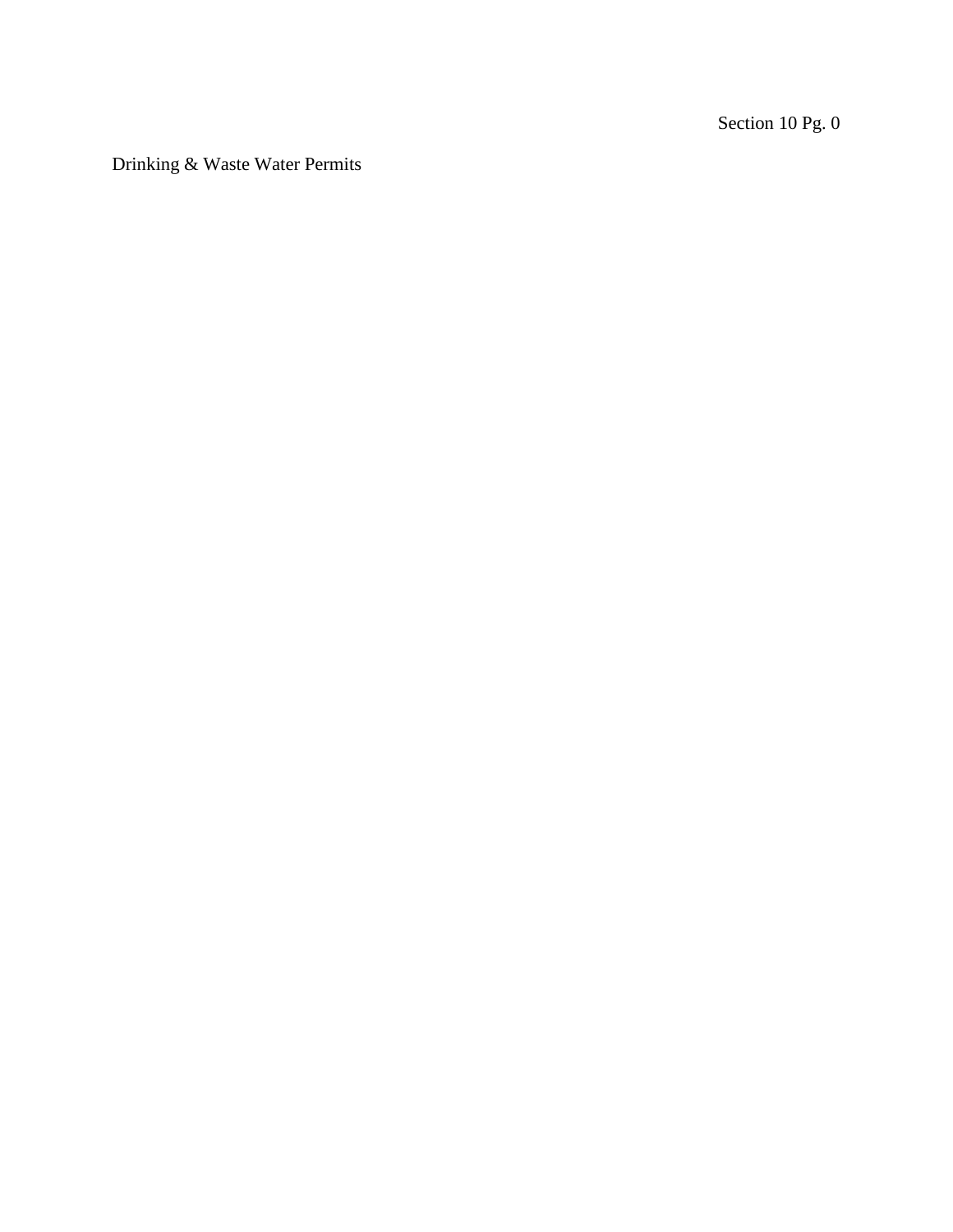### **Approval for Individual Wastewater On-Site Disposal System**

Arizona Department of Environmental Quality ADEQ Water Quality Division, Engineering Review Desk 3033 N. Central Avenue Phoenix, AZ 85012 (602) 207-4677 or 1 (800) 234-5677

### **PERMITS, AUTHORIZATIONS OR FILINGS:**

Approval for Individual On-Site Disposal System

# **LEGAL AUTHORITY:**

A.R.S. § 49-104.B

# **CONDITIONS REQUIRING PERMITS, AUTHORIZATIONS OR FILINGS:**

This approval program oversees the location, design, installation, and maintenance of small sewage treatment and disposal systems which generally serve an individual residence or office. The most common systems utilize a septic tank and a soil absorption trench.

Some county health departments review applications for septic tank systems where ADEQ Engineering Bulletin No. 12 standards for septic systems can be met. Unless a county has been delegated the authority, all other applications for on-site sewage treatment and disposal systems must be approved by ADEQ following the Approval to Construct process.

# **EXEMPTIONS:**

None

### **FEES:**

Review fees are charged by the counties. An initial fee of \$100 is charged by ADEQ. Final billing and refund is based on the time spent by ADEQ engineers in processing the application

### **AVERAGE PROCESSING TIME:**

Typically between 30 to 90 days.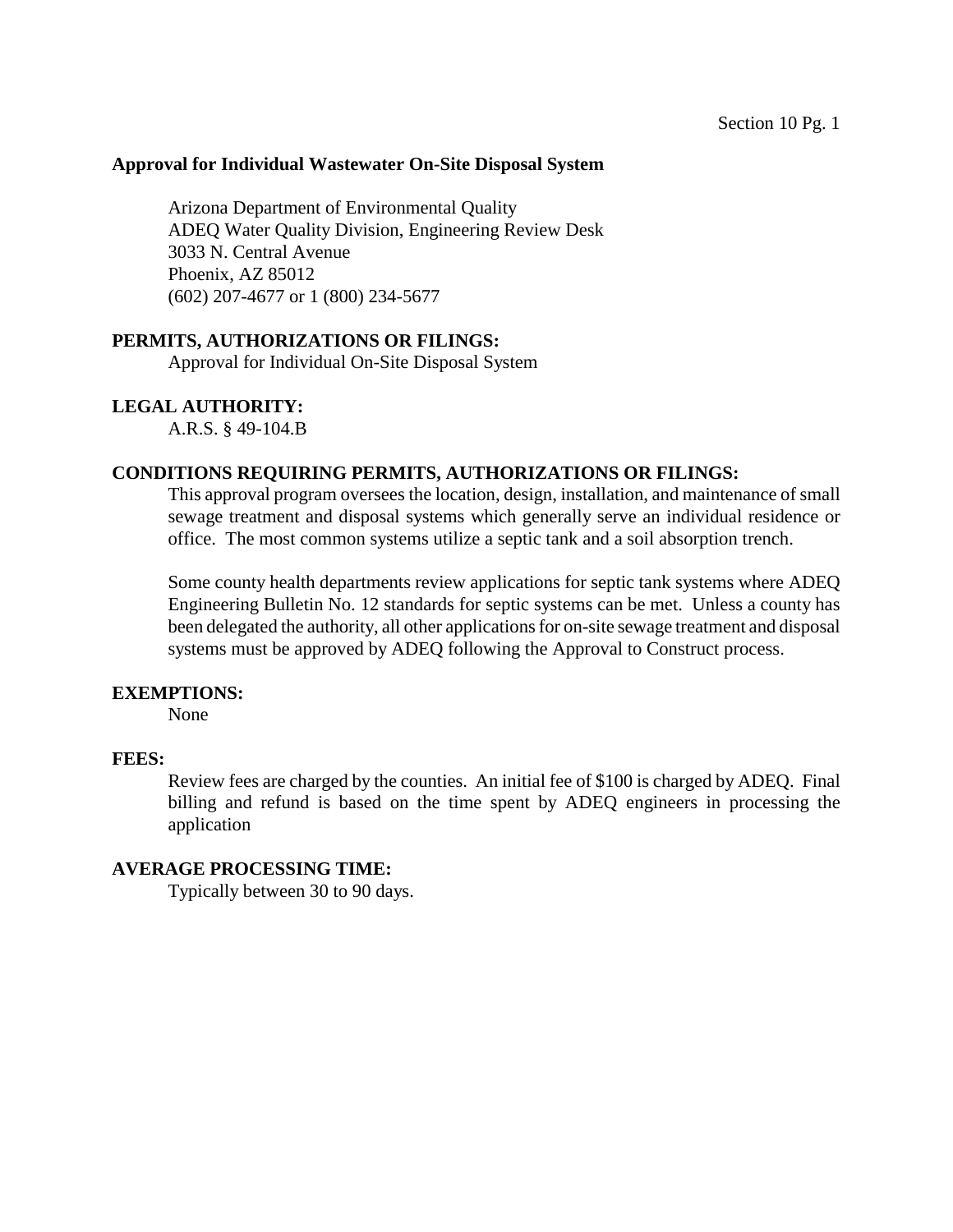Section 10 Pg. 2

## **Water and or Wastewater Facility Approval to Construct**

Arizona Department of Environmental Quality ADEQ Water Quality Division, Engineering Review Desk 3033 N. Central Avenue Phoenix, AZ 85012 (602) 207-4614 or 1 (800) 234-5677, ext 4677

### **Or:**

Maricopa County Environmental Services, Engineering Section (602) 506-6666 Pima County DEQ, Technical Services Division (602) 740-6501 Yavapai County Environmental Services (602) 771-3151 Kingman, City Engineer (602) 771-3151 Phoenix, Development Services (602) 262-7811 Prescott, Environmental Director (602) 776-6247 Sierra Vista, Development Services (602) 458-3315

# **PERMITS, AUTHORIZATIONS OR FILINGS:**

Water and/or Wastewater Facilities - Approval to Construct

# **LEGAL AUTHORITY:**

A.R.S. § 49-104 A.R.S. § 49-351 A.R.S. § 49-361

# **CONDITIONS REQUIRING PERMITS, AUTHORIZATIONS OR FILINGS:**

This approval ensures that proposed plans and specifications for construction of new or modified water and/or wastewater facilities comply with ADEQ rules, engineering guidelines and policies, and can be constructed. Site and facility specific conditions are considered to ensure the protection of public health, safety and the environment. If the application and plan documents are complete and all requirements are satisfied, ADEQ or the delegated county will issue a Certificate of Approval to Construct for the project.

An application (including water or sewer system information, description of project, engineer, plan documents, and construction agreement); design report; and four sets of plans and specifications for the proposed facilities shall be submitted to the ADEQ Engineering Review Desk. Plans, specification and design reports must be of construction quality and sealed by a Professional Engineer registered in the State of Arizona.

Applications are rejected if the design documentation/plans/specifications are:

- 1) Inconsistent with ADEQ Engineering Bulletins, rules, or field conditions documented by ADEQ or the delegated county.
- 2) Incomplete.
- 3) Not of construction quality
- 4) Insufficient in detail
- 5) Otherwise problematic for efficient review.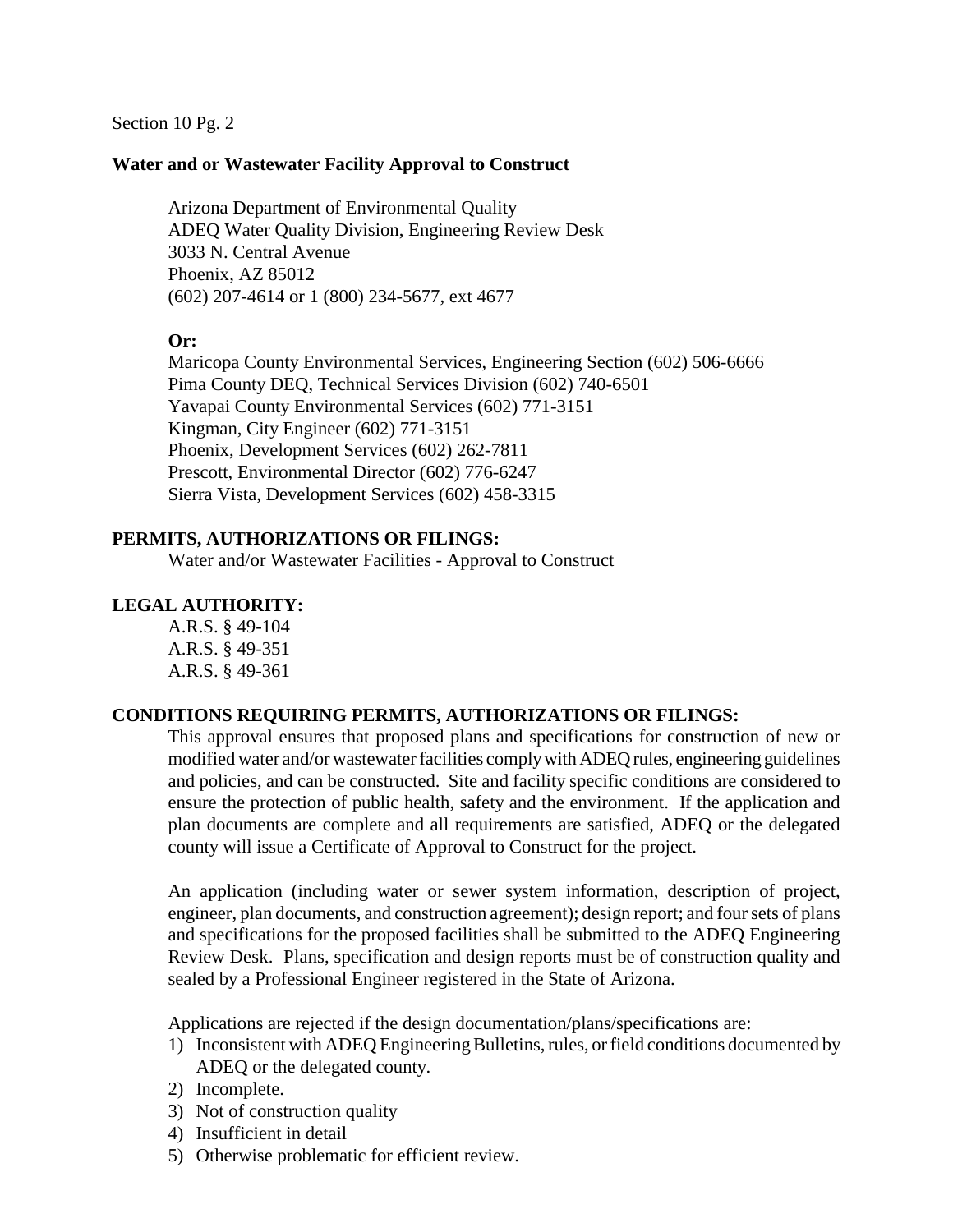### **Water and or Wastewater Facility Approval to Construct - Continued**

At the conclusion of project construction, an Approval of Construction (Approval to Operate) must be obtained from ADEQ. Facilities requiring permit approvals by ADEQ may be subject to consistency review with applicable local and/or regional Water Quality Management Plans (208 Plan). (See Section 6 - Water Quality Permits.)

#### **EXEMPTIONS:**

See A.R.S. § 49-353 for potable water systems, and A.R.S. § 49-361 for wastewater collection and treatment. Please contact the Engineering Review Desk for information on how these exemptions may apply to your project.

### **FEES:**

Fees are charged for facilities requiring an ADEQ Approval to Construct certificate and/or an Aquifer Protection permit.

Maricopa, Pima and Yavapai counties and the cities of Kingman, Phoenix, Prescott and Sierra Vista (which have delegated authority to review and issue construction approval certificates) may also charge fees. Initial fees for ADEQ wastewater engineering reviews range from \$500 to \$1,000.

### **AVERAGE PROCESSING TIME:**

Routine projects are typically processed within 45 to 90 days. Emergency projects to correct an imminent health danger can be processed within 48 hours. Complex projects with multiple changes may take up to two years to process. Time frames are affected by type of proposal, size, application completeness, the quality of submitted documents and the need for site inspection.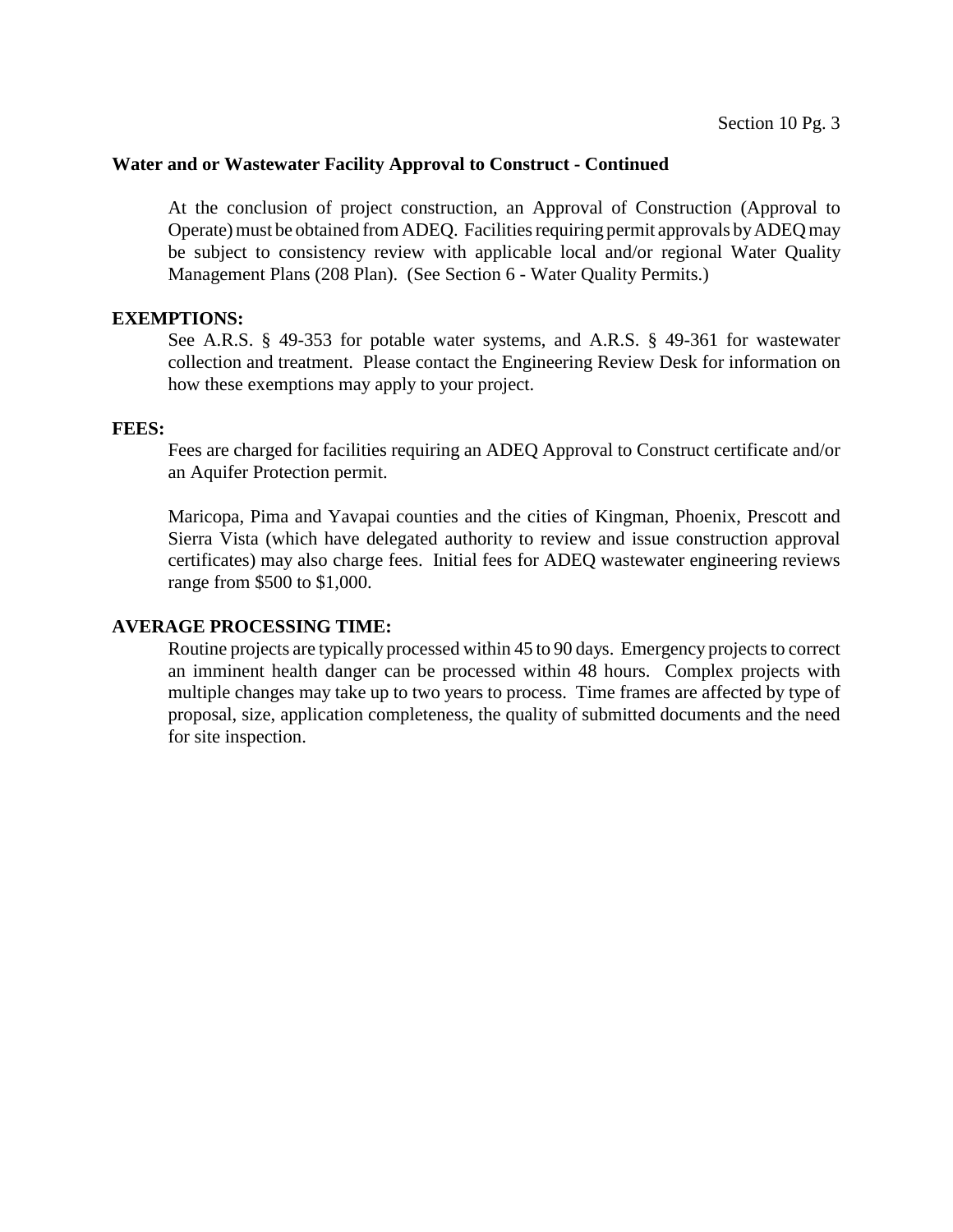Section 10 Pg. 4

### **Water and/or Wastewater Facilities - Approval of Construction (Approval to Operate)**

Arizona Department of Environmental Quality ADEQ Water Quality Division, Engineering Review Desk 3033 N. Central Avenue Phoenix, AZ 85012 (602) 207-4677 or 1 (800) 234-5677

### **PERMITS, AUTHORIZATIONS OR FILINGS:**

Approval to Operate

# **LEGAL AUTHORITY:**

A.R.S. § 49-353 A.R.S. § 49-361

### **CONDITIONS REQUIRING PERMITS, AUTHORIZATIONS OR FILINGS:**

This approval ensures that new or modified water and/or wastewater facilities are constructed in accordance with plans and specifications approved by the ADEQ, as described by an Approval to Construct Certificate.

A submittal of the following by a Professional Engineer registered in the State of Arizona, responsible for project construction supervision:

1) Engineer's Certificate of Completion.

2) As-built plans.

3) Final Operation and Maintenance Manual (if required).

4) Construction and pre-operational inspection and testing data.

5) Other support information to demonstrate proper construction.

Facilities requiring permit approvals by ADEQ may be subject to review for adherence to the applicable local and/or regional Water Quality Management Plan (208 Plan).

# **EXEMPTIONS:**

None

### **FEES:**

Initial fees range from \$500 to \$1,000. Final billing and refund is based on the time spent by ADEQ in processing the application.

# **AVERAGE PROCESSING TIME:**

Typically from two to eight weeks. Simple projects without operation and maintenance manuals typically are permitted within two weeks. Complex projects receive final approval within four to eight weeks. Projects with incomplete documentation and major construction deficiencies should expect a processing time of eight weeks or more.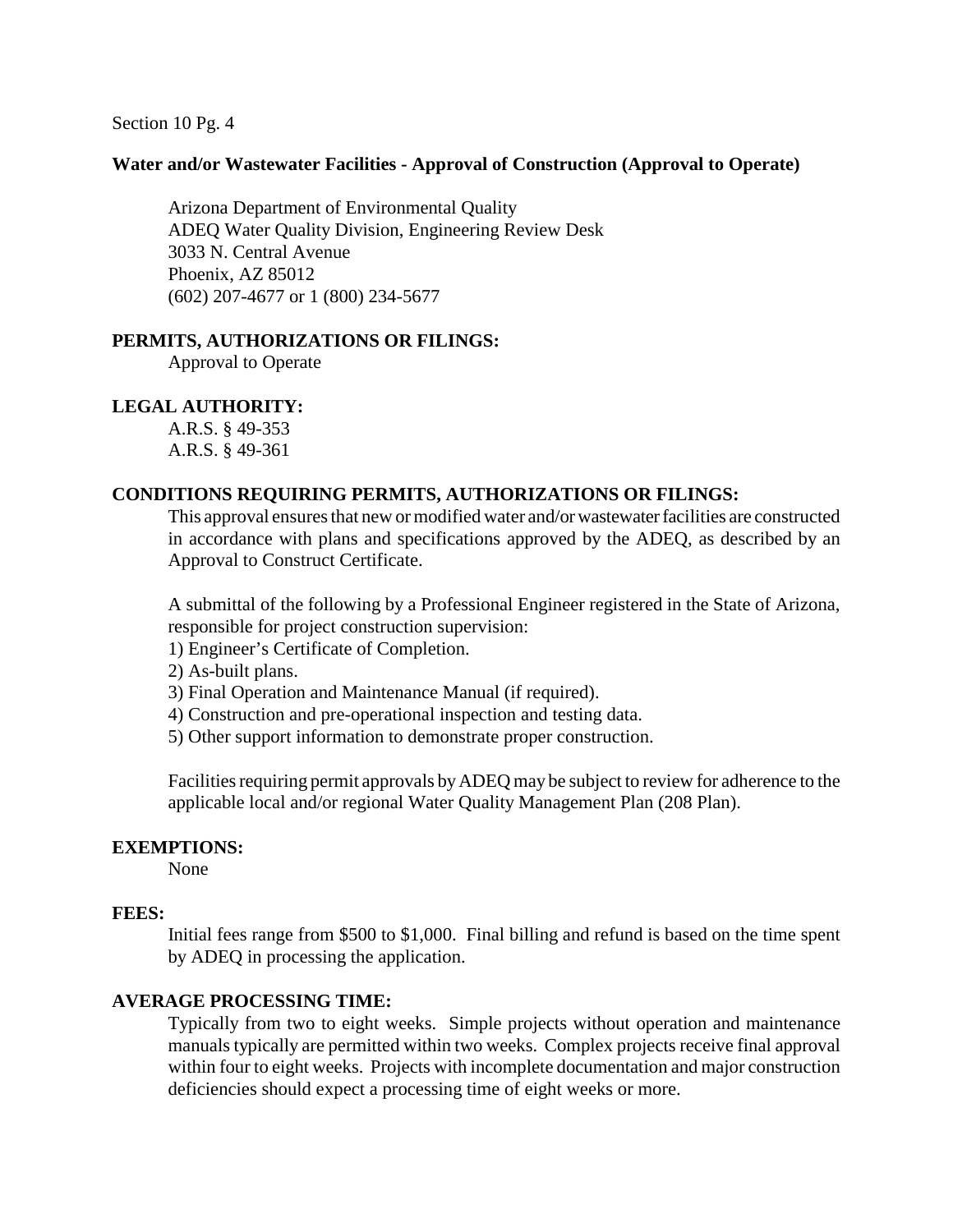### **Pima County - Drinking Water Permit**

Pima County Department of Environmental Quality 130 W. Congress Street Tucson, AZ 85701 (520) 740-3340

## **PERMITS, AUTHORIZATIONS OR FILINGS:**

Drinking Water Permit

# **LEGAL AUTHORITY:**

A.R.S. § 49-112 Pima County Code - 7.37.040

# **CONDITIONS REQUIRING PERMITS, AUTHORIZATIONS OR FILINGS:**

This is the operating permit for drinking water quality for facilities subject to county jurisdiction.

### **EXEMPTIONS:**

Facilities which are not subject to regulations under state code and the delegation agreement.

### **FEES:**

Minimum fee of \$125 with additional fees depending upon the number of service connections and sources.

# **AVERAGE PROCESSING TIME:**

Minimum processing time is approximately two weeks. Permit is valid for one year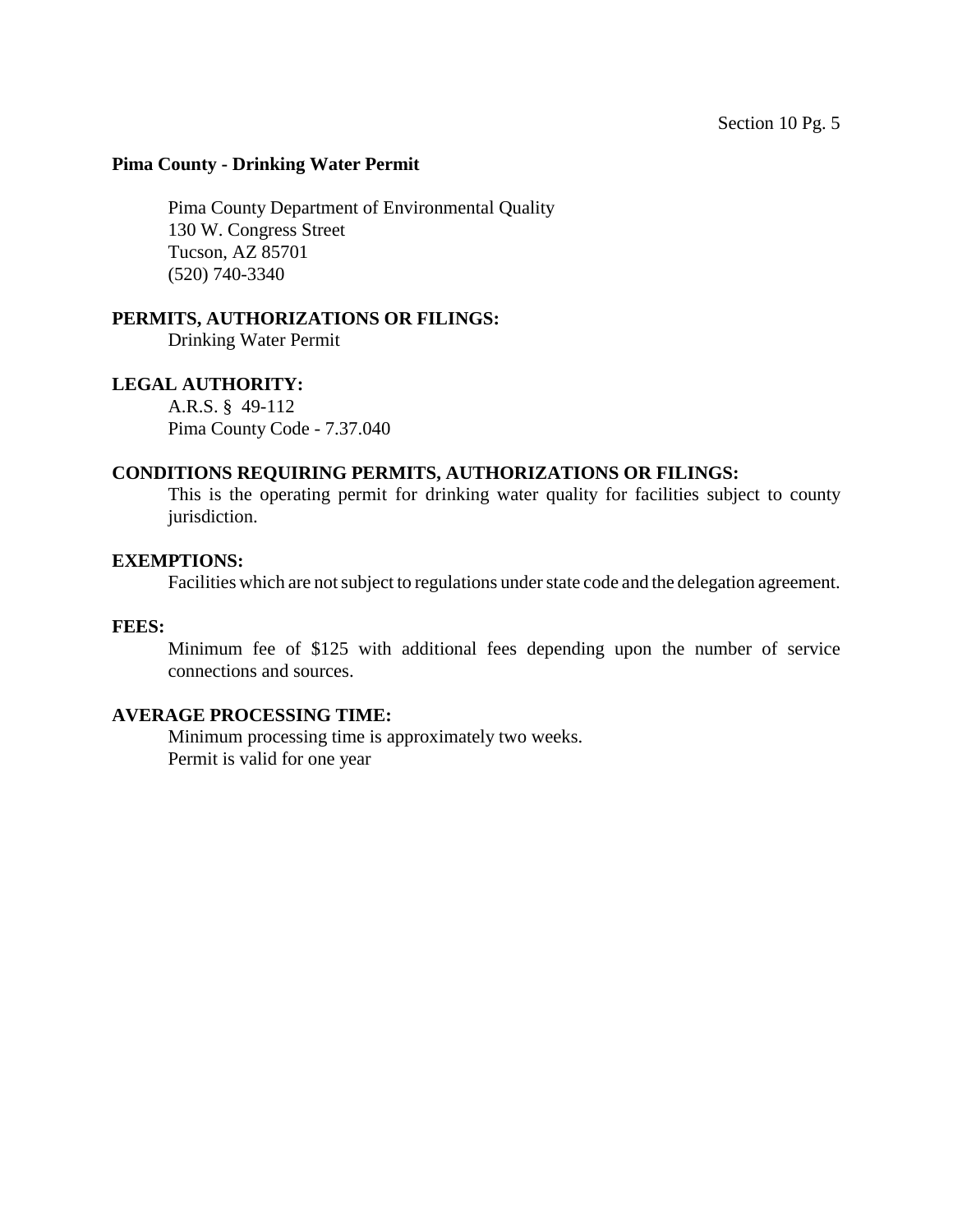Section 11 Pg. 0

Flood Control & Building Codes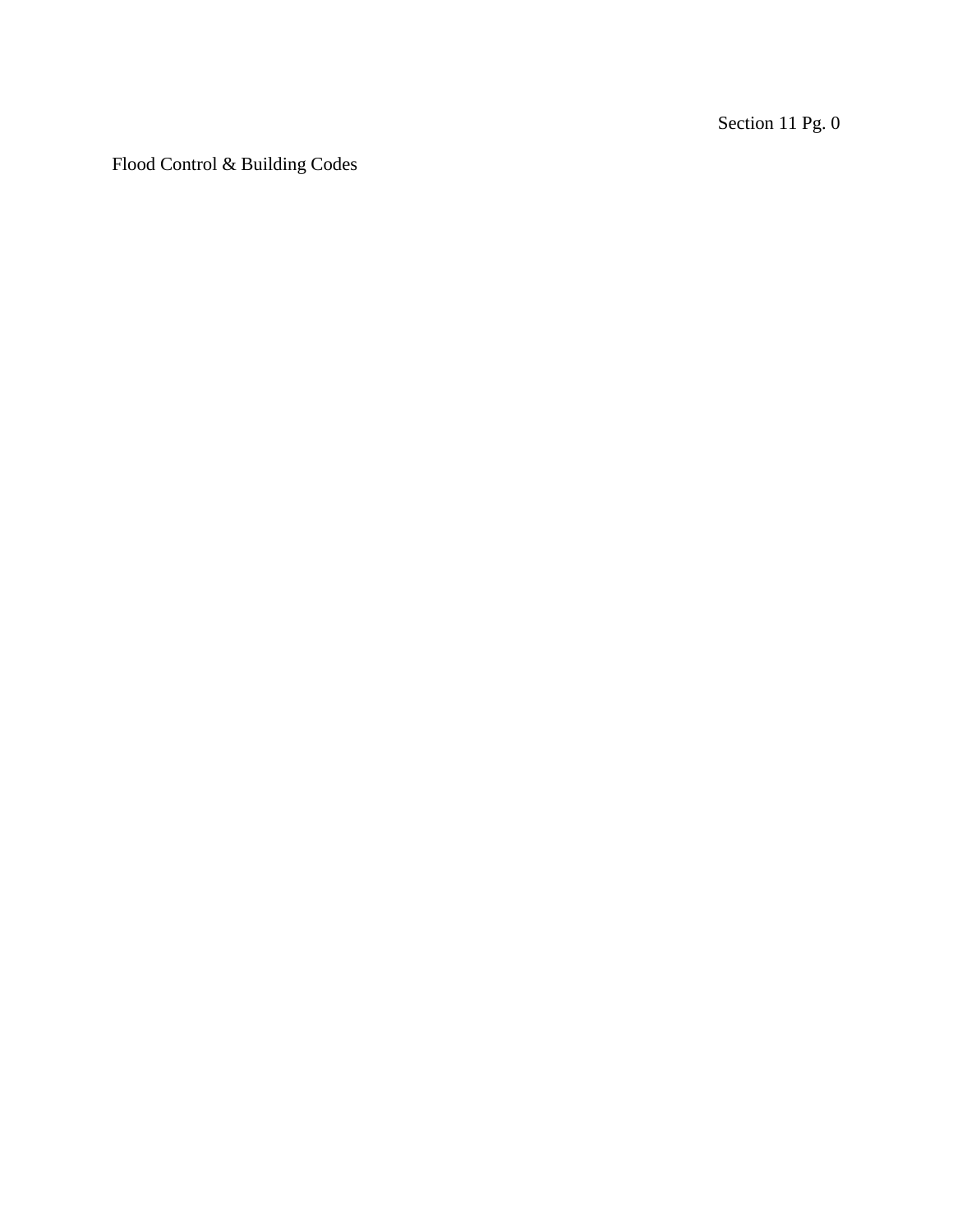# **Building Codes and Flood Control**

| <b>Apache County</b>                                                                                                                        | <b>Greenlee County</b>                                                                                             | Pima County                                                                                                                                                                    |
|---------------------------------------------------------------------------------------------------------------------------------------------|--------------------------------------------------------------------------------------------------------------------|--------------------------------------------------------------------------------------------------------------------------------------------------------------------------------|
| Planning and Zoning                                                                                                                         | Planning & Zoning Dept.                                                                                            | Health Dept.                                                                                                                                                                   |
| P.O. Box 238                                                                                                                                | P.O. Box 936                                                                                                       | 150 W. Congress, 2 <sup>nd</sup> fl., Rm 237                                                                                                                                   |
| St. Johns, AZ 85935                                                                                                                         | Clifton, AZ 85533                                                                                                  | Tucson, AZ 85701                                                                                                                                                               |
| (520) 337-4364 ext. 426                                                                                                                     | $(520)$ 465-4762                                                                                                   | $(520)$ 740-8867                                                                                                                                                               |
| <b>Cochise County</b><br>1415 Melody Lane<br>Bisbee, AZ 85603<br>Flood Control<br>$(520)$ 432-9420<br>Planning & Zoning<br>$(520)$ 432 9450 | La Paz County<br>Community Development Dept.<br>1112 Joshua Ave., Ste. 202<br>Parker, AZ 85344<br>$(520)$ 669-6138 | <b>Pinal County</b><br>P.O. Box 1610 (Building & Safety)<br>P.O. Box 727 (Flood)<br>Florence, AZ 85232<br><b>Building</b><br>$(520) 868 - 6455$<br>Flood<br>$(520) 868 - 6411$ |
| Coconino County                                                                                                                             | Maricopa County                                                                                                    | Santa Cruz County                                                                                                                                                              |
| Community Dev. Dept.                                                                                                                        | Small Bus. Env. Assist. Dept.                                                                                      | Public Works Dept.                                                                                                                                                             |
| 219 E. Cherry Ave.                                                                                                                          | 1001 N. Central, Ste. 200                                                                                          | 2150 N. Congress Dr., Room 117                                                                                                                                                 |
| Flagstaff, AZ 86001                                                                                                                         | Phoenix, AZ 85546                                                                                                  | Nogales, AZ 85621                                                                                                                                                              |
| $(520)$ 779-6716                                                                                                                            | $(602) 506 - 6750$                                                                                                 | (520) 761-7800 ext 3071                                                                                                                                                        |
| Gila County                                                                                                                                 | <b>Mohave County</b>                                                                                               | Yavapai County                                                                                                                                                                 |
| 1400 E. Ashe                                                                                                                                | P.O. Box 7000                                                                                                      | 500 S. Marina St.                                                                                                                                                              |
| Globe, AZ 85501                                                                                                                             | Kingman, AZ 86401                                                                                                  | Prescott, AZ 86303                                                                                                                                                             |
| <b>Building</b>                                                                                                                             | <b>Flood Control</b>                                                                                               | Flood Control                                                                                                                                                                  |
| (520) 425-3231 ext. 512                                                                                                                     | $(520)$ 757-0910                                                                                                   | $(520)$ 771-3197                                                                                                                                                               |
| Flood                                                                                                                                       | Planning & Zoning                                                                                                  | Planning & Building                                                                                                                                                            |
| (520) 425-3231 ext. 509                                                                                                                     | $(520)$ 757-0903                                                                                                   | $(520)$ 771-3193                                                                                                                                                               |
| <b>Graham County</b><br>Planning & Zoning Dept.<br>921 Thatcher Blvd.<br>Safford, AZ 85546<br>$(520)$ 428-0410                              | Navajo County<br>Dept. Of Public Works<br>P.O. Box 668<br>Holbrook, AZ 86025<br>$(520) 524 - 4120$                 | Yuma County<br>2703 Avenue B<br>Yuma, AZ 85364<br>Flood Control<br>$(520)$ 329-2300<br>Planning & Zoning<br>$(520)$ 329-2290                                                   |

# **PERMITS, AUTHORIZATIONS OR FILINGS:**

Flood Control Permits, Building Codes

# **LEGAL AUTHORITY:**

A.R.S. ARS 11-830 A.R.S. ARS 48-3601 - 48-3627 Federal Executive Order 11-988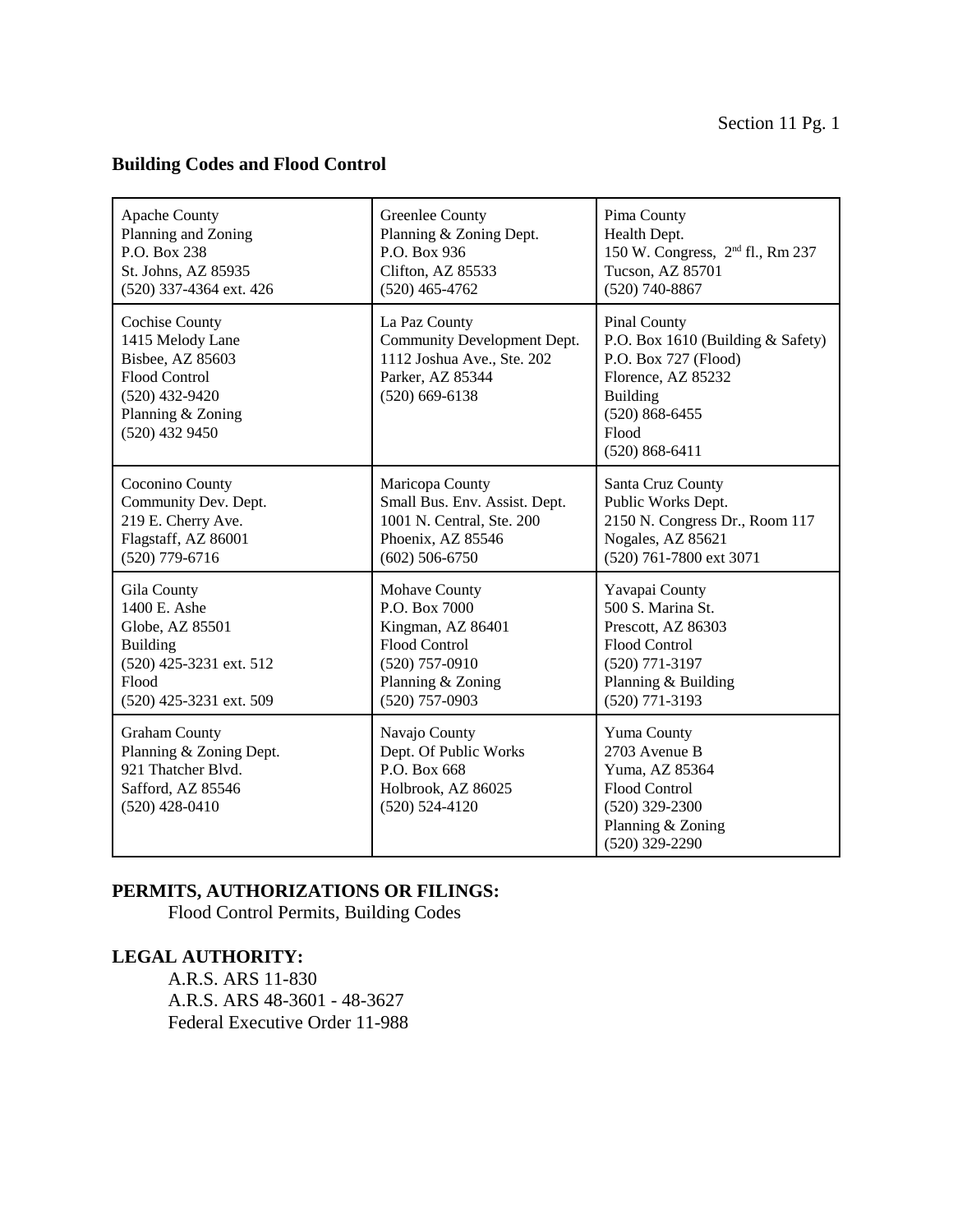Section 11 Pg. 2

### **Building Codes and Flood Control - Continued**

### **CONDITIONS REQUIRING PERMITS, AUTHORIZATIONS OR FILINGS:**

**Building Codes**: Generally no permits are required, unless operations or buildings are established on a property different from the mine.

**Flood Control Permits**: According to Executive Order 11-988 and ARS 48-3601-48-3627 all federally funded projects or private projects on federal lands must use proper floodplain management techniques. The authority to ensure that suitable techniques are used has been delegated to county flood control districts. Mines proposed for floodplains must be reviewed by the flood district. Operations allowed will be notified in writing that the mode of operation proposed is not detrimental or incompatible with local flood control.

### **EXEMPTIONS:**

**Building Codes:** Arizona Statute 11-830 severely limits the ability of counties to regulate mining. This statute excludes mines from county building codes if the use or occupancy involves a commercial tract of five acres or more. Since mining claims are tracts of 20 acres, most counties do not enforce building codes on mining claims regardless of the actual size of the operation.

Some aspects of building safety such as electrical hook-up and elevator inspections amongst others are regulated by the State Mine Inspector. Please refer to the Mine Health and Safety section (Section 12) under state regulatory requirements for more information.

Yavapai County, a notable exception, requires mining operators to complete a "Use Exemption Packet for Mining and Metallurgical Projects." This packet is then reviewed by the Chief Zoning Inspector and approved or denied based on the criteria for a mining exemption.

### **FEES:**

Varies - consult the county where operations are proposed.

### **AVERAGE PROCESSING TIME:**

Varies - consult the county where operations are proposed.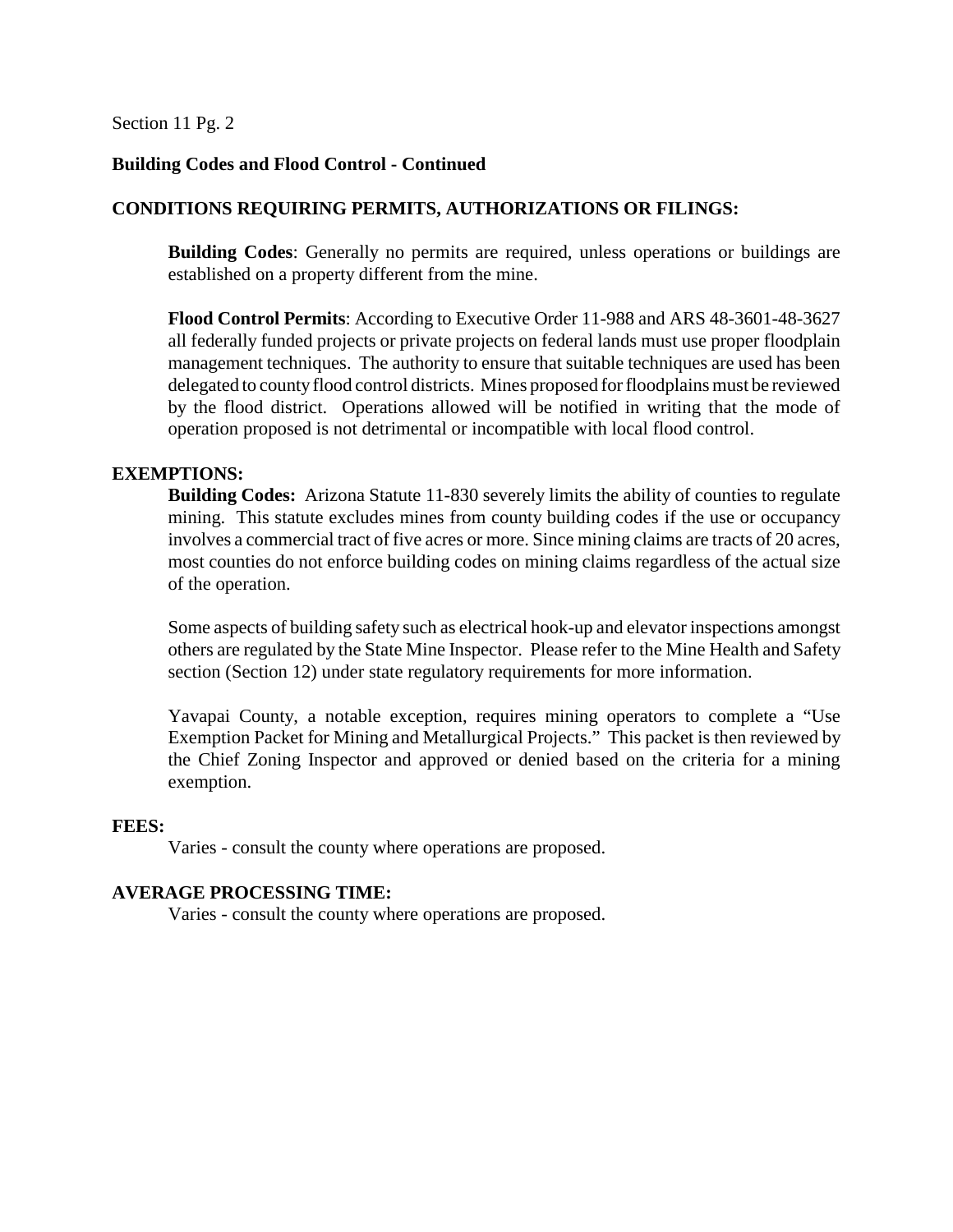Section 12 Pg. 0

Mine Health and Safety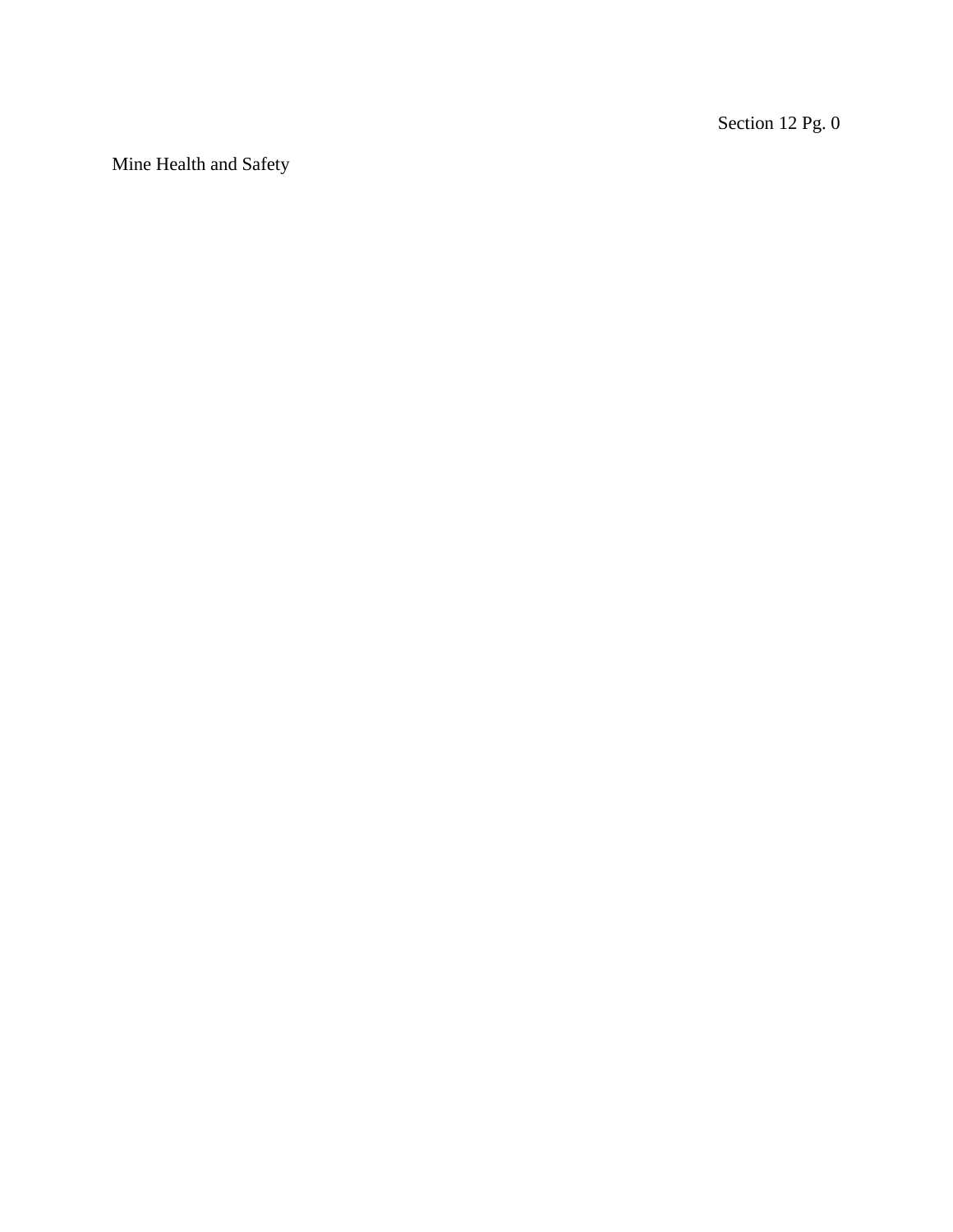### **State Regulatory Requirements**

Arizona State Mine Inspector 1700 West Washington, Suite 400 Phoenix, AZ 85007 (602) 542-5971

# **PERMITS AND AUTHORIZATION:**

Notice of Start-up, Move, or Stop for Portable Equipment and Mine Operations.

# **LEGAL AUTHORITY:**

A.R.S. § 27 A.A.C. Title 18 and 27

# **CONDITIONS REQUIRING PERMITS, AUTHORIZATIONS OR FILINGS:**

- 1) The State Mine Inspector must be notified prior to starting, moving or stopping a mining operation (ARS-27-303).
- 2) Diesel equipment used underground must be permitted annually by the State Mine Inspector (ARS-27-365).
- 3) Elevators at mine property must be inspected and permitted annually by the State Mine Inspector (ARS-27-365 and Rule 11-1-1190, Arizona Mining Code).
- 4) Inspector will inspect and issue approval for electrical service at the mine.
- 5) Above ground fuel storage. The State Mine Inspector enforces applicable provisions of the Uniform Fire code at mine sites.
- 6) Mine Land Reclamation Plan. Please refer to Section 2 for more information.

# **EXEMPTIONS:**

Variances may be applied for, alternate methods must have equal to or better protection provided for any exposed personnel.

### **FEES:**

None

# **AVERAGE PROCESSING TIME:**

The Mine Inspector will notify the operator by mail that the notice has been received and provide the operator with a copy of the Mining Code of the State of Arizona. This will occur upon receipt of the notice.

Diesel permits are issued within 30 to 45 days.

Elevator permits are issued upon the correction of any deficiencies found. If no deficiencies are found, permits are issued on completion of the inspection.

Electrical hook-ups do not require a permit, only inspections are necessary.

Fuel storage does not require a permit, only inspections are necessary.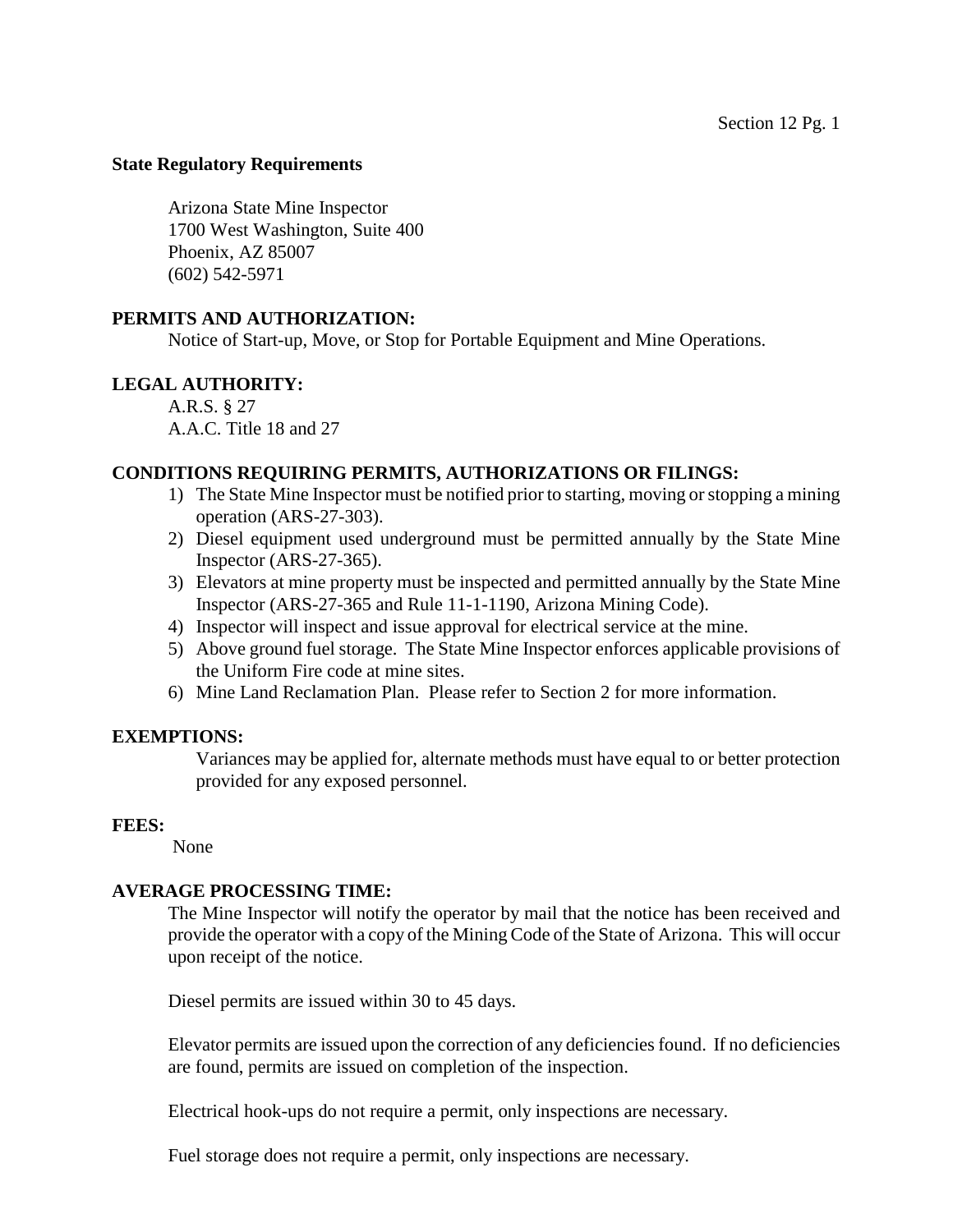### **Federal Regulatory Requirements**

Mine Safety and Health Administration 63 E. Main St., Suite 303 Mesa, AZ 85201 ph (602) 649-5452

# **PERMITS, AUTHORIZATIONS OR FILINGS:**

For mine health and safety, no actual permits, however operators must file Mine Safety and Health Administration Form 2000-7 and a Start up notice.

### **LEGAL AUTHORITY:**

Mine Safety and Health Act of 1977, 30 U.S.C. 801 et. seq. 30 CFR 41

### **CONDITIONS REQUIRING PERMITS, AUTHORIZATIONS OR FILINGS:**

For mine safety and health, operators do not need a permit to begin operations, however, the Mine Safety and Health Administration (MSHA) requires that before starting operations, persons must notify MSHA. In addition, all mine operators must file MSHA Form 2000-7 which serves as notification of a legal identity.

MSHA primarily determines jurisdiction on a case-by-case basis, especially with regard to what constitutes mineral milling. If operators are uncertain as to whether their operation is within the scope of MSHA jurisdiction, they should contact the agency for a specific determination. MSHA generally does not have jurisdiction at abandoned milling operations which are no longer an integral part of ongoing mining activities. Also, MSHA jurisdiction generally ends once a mine ceases operation, the operator has complied with any statutory requirements for the sealing of the mine, and the land has been reclaimed.

With regard to exploratory operations, MSHA's general position is that even if the activity is purely exploratory and takes place on mine property, MSHA exercises jurisdiction. In all other cases, operators should contact MSHA for a specific determination.

# **EXEMPTIONS:**

Exemptions are determined on a case-by-case basis. Consult with the local MSHA office for more information.

### **FEES:**

None

# **AVERAGE PROCESSING TIME:**

None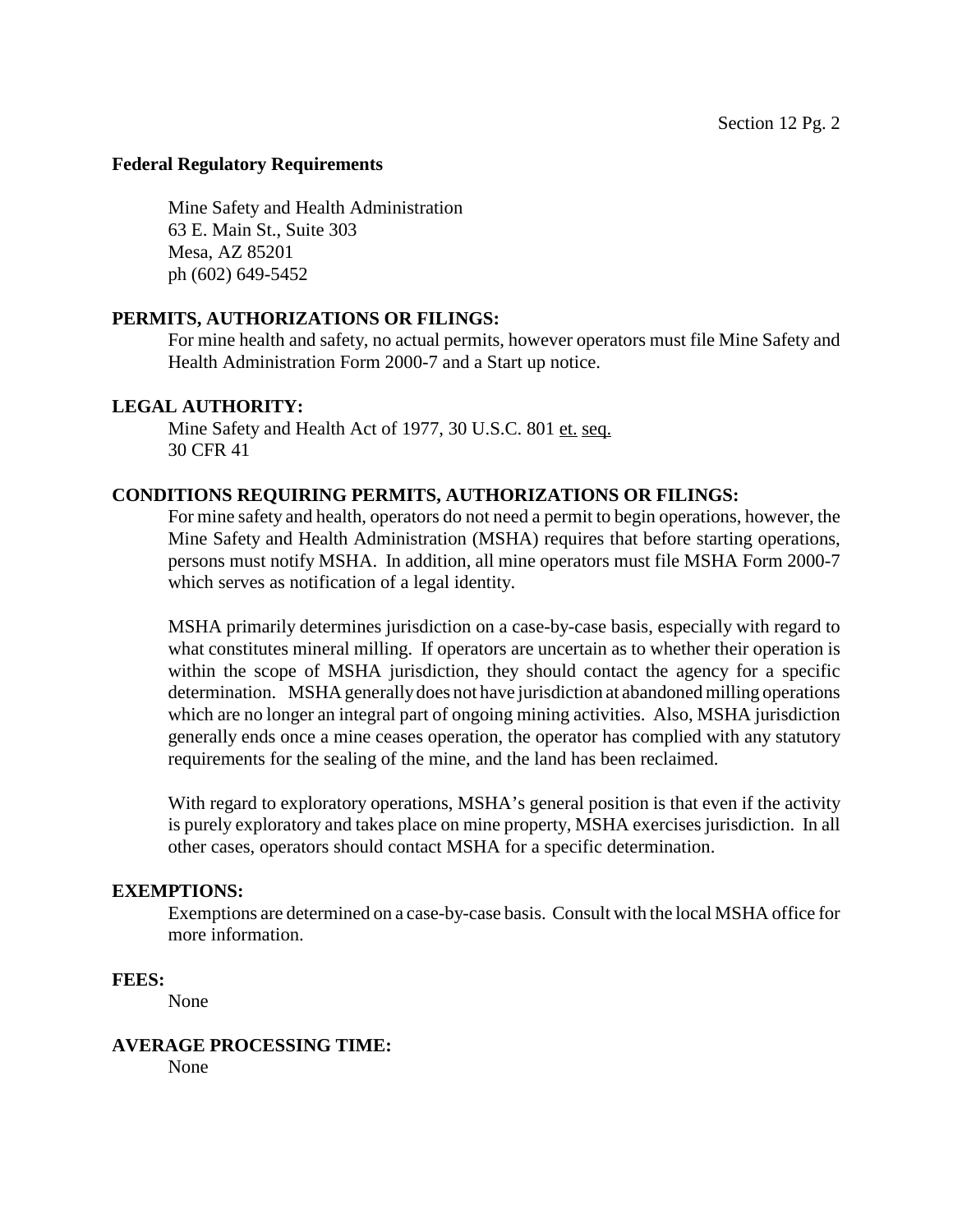Section 13 Pg. 0

Wildlife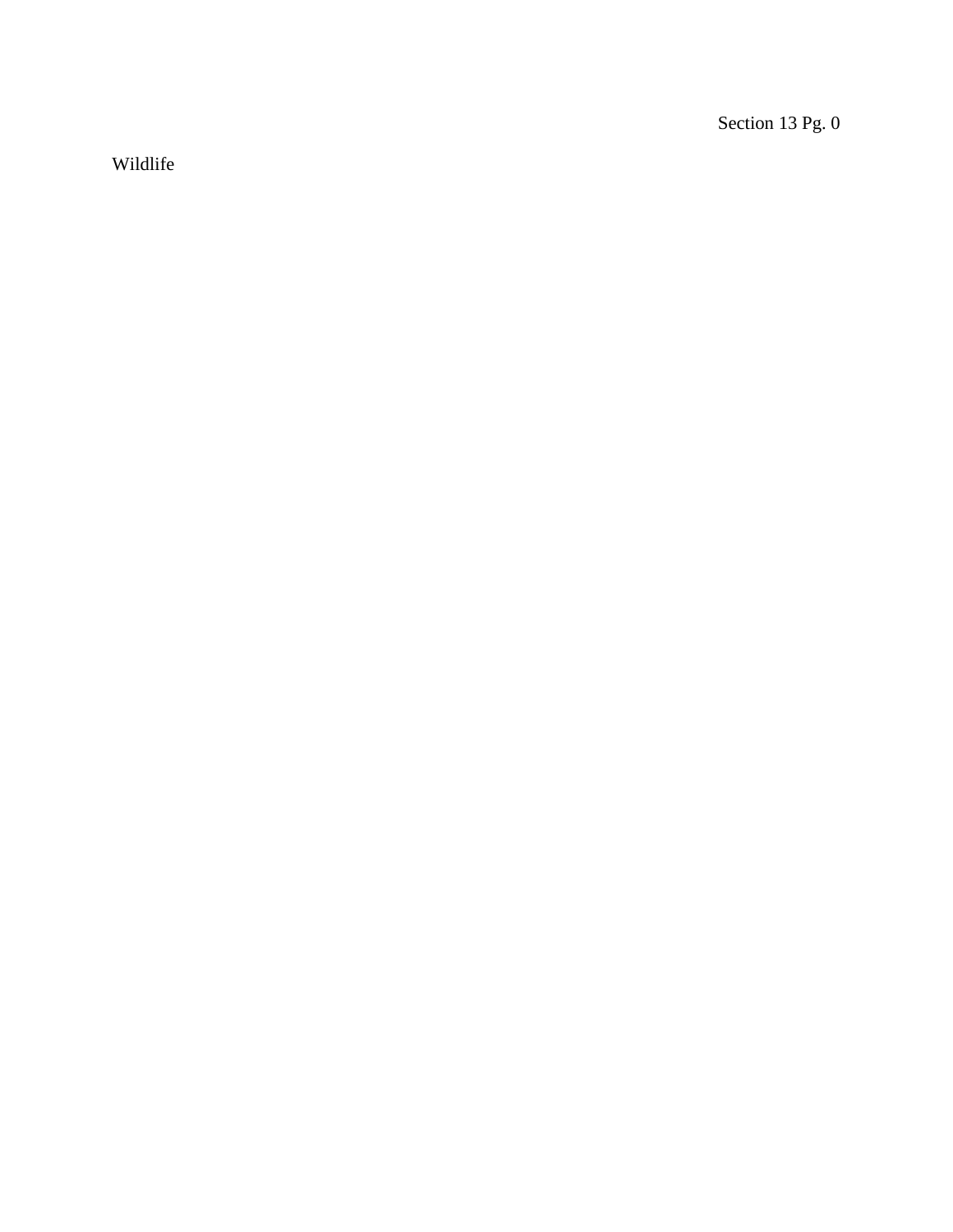### **Arizona Game and Fish Department**

Arizona Game and Fish Department 2221 West Greenway Road Phoenix, Arizona 85023-4399 (602) 942-3000

# **PERMITS, AUTHORIZATIONS OR FILINGS:**

Hunting and Fishing Licenses. No actual permits issued for mining. Agency acts as a consultant in the permitting process.

### **LEGAL AUTHORITY:**

A.R.S. § 17 A.A.C. Title 12

### **CONDITIONS REQUIRING PERMITS, AUTHORIZATIONS OR FILINGS:**

The Department manages resident wildlife and fish populations and has primary regulatory responsibility to promulgate regulations for the harvest of these resources. The Department also shares management authority for migratory and threatened and endangered species with the U.S. Fish and Wildlife Service.

The Department becomes involved in the permits or authorizations required for mining operations through various pieces of federal legislation, such as the National Environmental Policy Act, Clean Water Act and Endangered Species Act, which require coordination with the state wildlife agency. The Department may be asked to review mining permits, authorizations and associated projects to ensure that potential impacts to fish and wildlife resources are adequately addressed. The department has seen delays when proposed mining projects are in some way controversial. When delays are due to controversy over fish and wildlife resource issues, the Department works closely with the involved regulatory agencies and project proponents to address the issues in the most expeditious manner possible.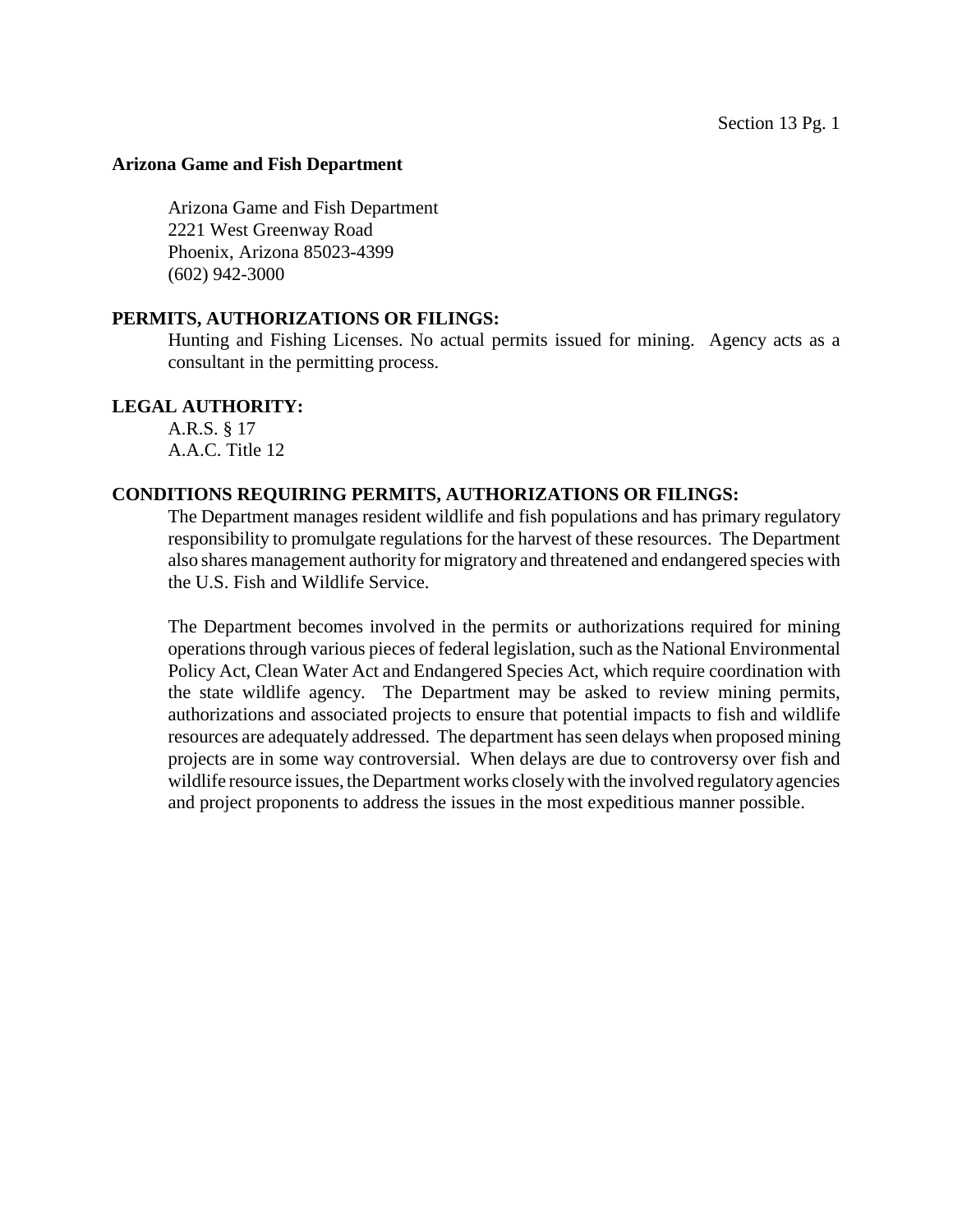Section 13 Pg. 2

## **U.S. Fish and Wildlife Service**

U.S. Fish and Wildlife Service Arizona Ecological Services Field Office 2321 W. Royal Palm Road, Suite 103 Phoenix, Arizona 85021 ph (602) 640-2720

## **PERMITS, AUTHORIZATIONS OR FILINGS:**

None, Agency provides Section 7 Consultation

## **LEGAL AUTHORITY:**

Endangered Species Act - 16 U.S.C. §§ 1531 et. seq., §1536 (ESA § 7)

## **CONDITIONS REQUIRING PERMITS, AUTHORIZATIONS OR FILINGS:**

The U.S. Fish and Wildlife Service (Service) is not involved in the issuance of mining permits, nor does it authorize mining operations. However, the Service may become indirectly involved within the framework of Section 7 of the Endangered Species Act (Act) as amended. This section of the Act requires that federal agencies consult with the Service on any actions the agency authorizes, funds, or carries out that "may affect" a species listed as endangered or threatened under the Act, or any designated critical habitat.

Consultation is an interagency cooperative process that can either be carried out in conjunction with the permitting agency's National Environmental Policy Act review, or as a separate process. In this regard, permitting agency time lines for the issuance of permits and/or authorizations may be affected by their consultation with the Service.

The Act requires that if formal consultation is initiated, the consultation be concluded in 90 days, and the Service's biological opinion be issued within 135 days. Deviations from the normal Section 7 schedules can result when interagency disagreement develops over the alternatives and/or measures needed for the protection of species and habitats in the affected area. These alternatives and/or measures are worked through the Section 7 process.

Although there is no direct permitting process, persons who "take" a threatened or endangered animal may be subject to civil or criminal penalties under section 9 of the ESA. The term "take" is defined as to harass, harm, pursue, hunt, shoot, wound, kill, trap, capture or collect, or to attempt to engage in any such conduct. Harm is further defined by the Service to include significant habitat modification or degradation that results in death or injury to listed species by significantly impairing essential behavioral patterns, including breeding, feeding, or sheltering. Harass is defined by the Service as intentional or negligent actions that create the likelihood of injury to listed species to such an extent as to significantly disrupt normal behavior patterns which include, but are not limited to, breeding, feeding or sheltering. Limited protection of listed plants from take is provided to the extent that the ESA prohibits the removal and reduction to possession of Federally listed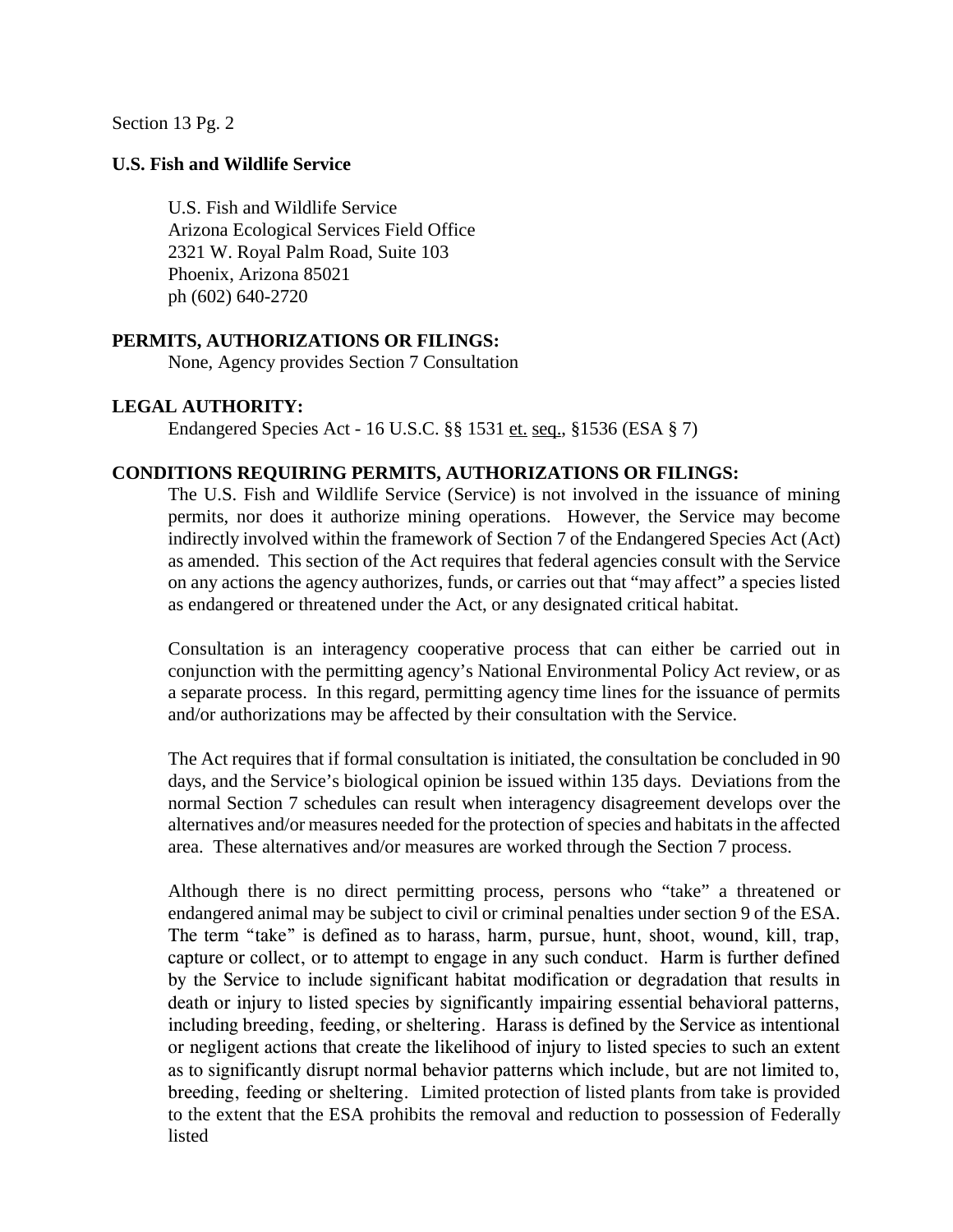Section 13 Pg. 3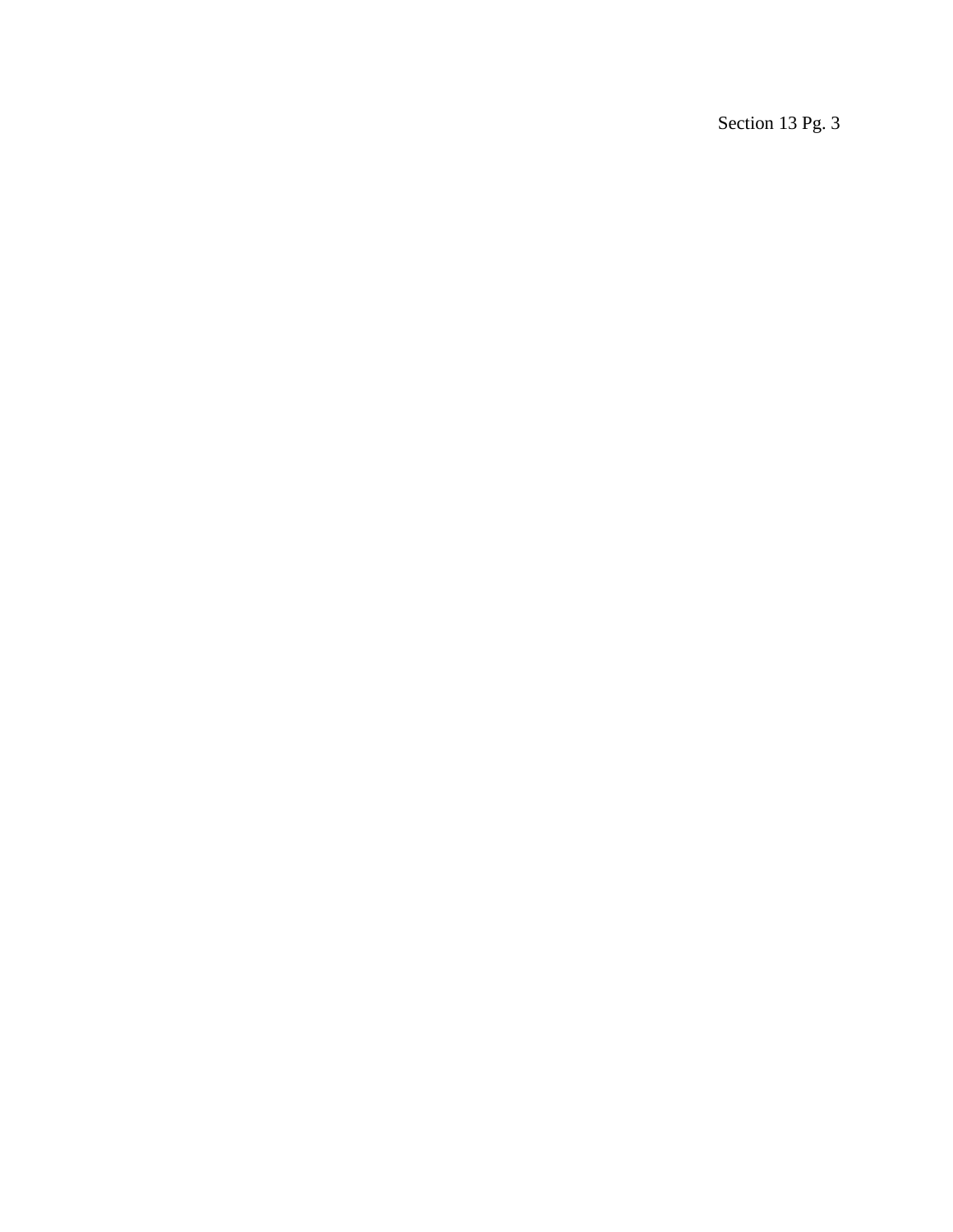Section 13 Pg. 4

## **U.S. Fish and Wildlife Service - Continued**

endangered plants or the malicious damage of such plants on areas under Federal jurisdiction or the destruction of endangered plants on non-Federal areas in violation of State law or regulation or in the course of any violation of a State criminal trespass law.

Civil penalties for violation of take provisions under ESA range up to \$25,000. Criminal penalties reach up to \$50,000 and one year in prison. Completion of a Section 7 consultation, when Federal jurisdiction is involved, can result in an Incidental Take Statement, which allows the incidental take as a result of this otherwise lawful activity. If no Federal connection is available, incidental take for an otherwise lawful activity can be permitted through Section 10 of the ESA by development of an acceptable Habitat Conservation Plan.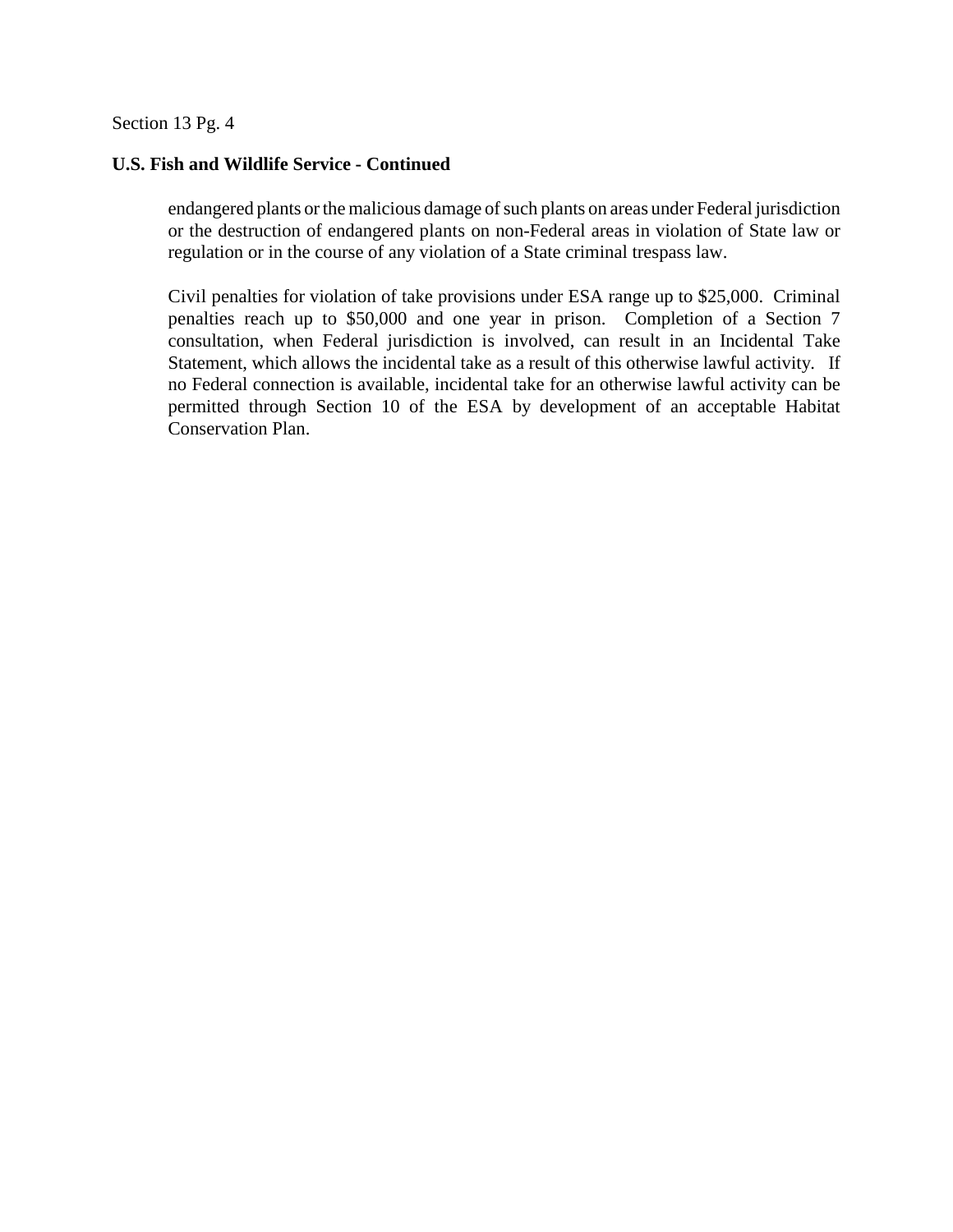Section 14 Pg. 0

Cultural Resources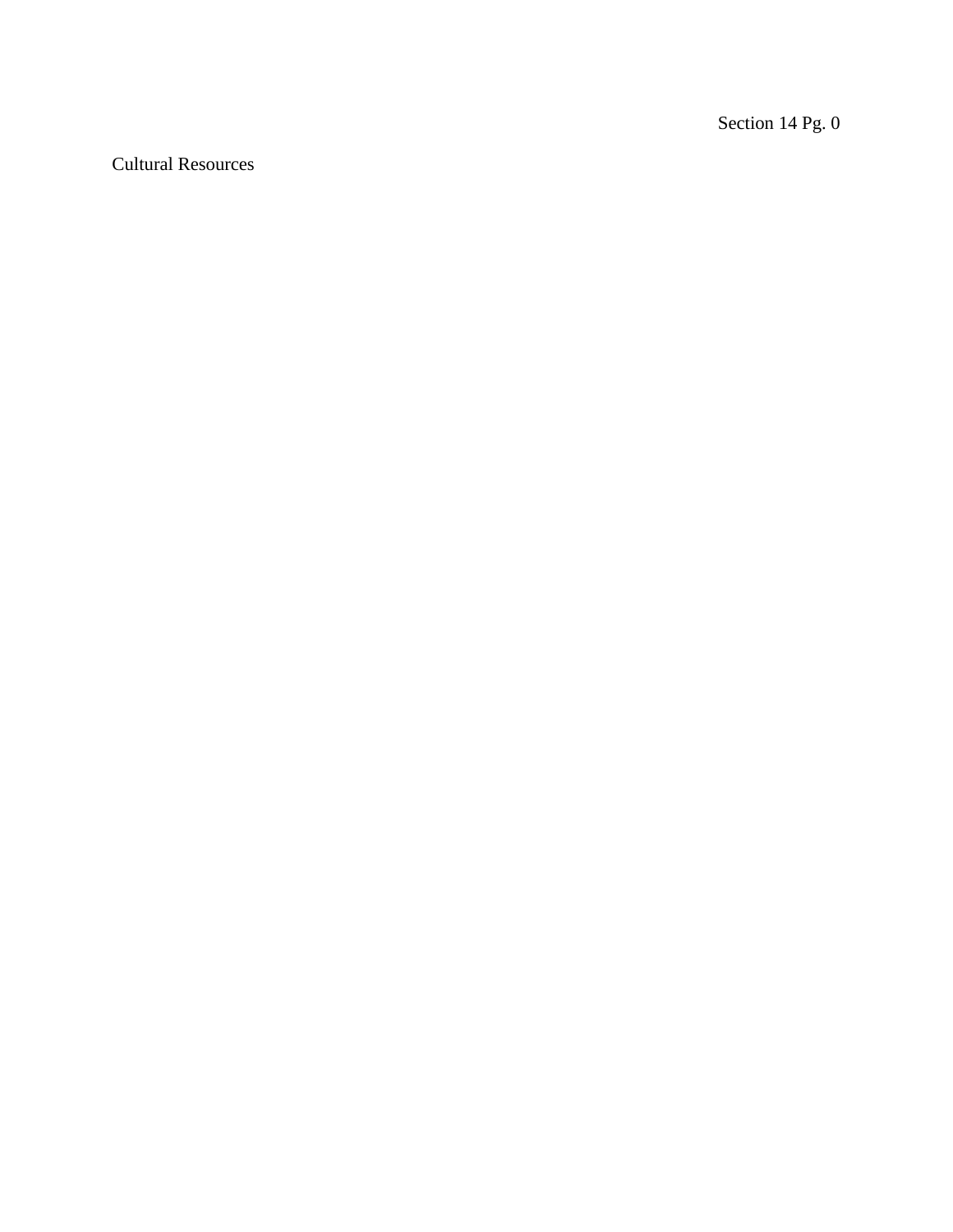## **Private Lands - Cultural Resources**

Arizona State Museum (ASM) The University of Arizona Tucson, AZ 85721 (502) 621-6281

### **LEGAL AUTHORITY:**

A.R.S. § 41 - 865

# **PERMITS, AUTHORIZATIONS OR FILINGS:**

None.

A.R.S. § 41- 865 requires operators on private lands who discover burial sites, human remains, or what may be human remains as well as funerary objects to immediately notify the Arizona State Museum of the discovery. Funery objects are objects or items that may have accompanied a burial. Consultation with affiliated Native American tribes is also required for Native American human remains discovered on private lands.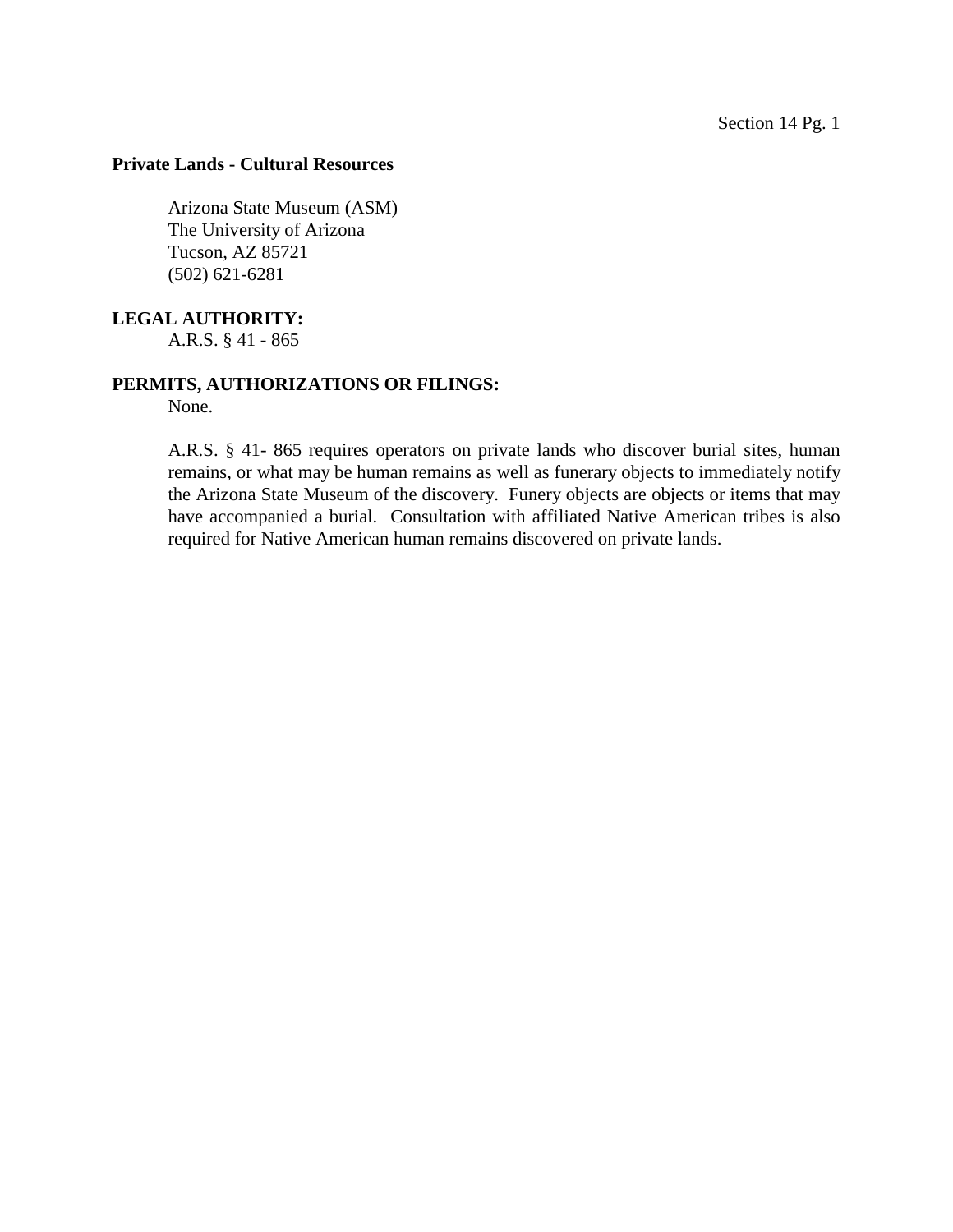Section 14 Pg. 2

### **State Lands - Cultural Resources**

Cultural Resources Manager Arizona State Parks 1616 W. Adams 1300 W. Washington Phoenix, AZ 85007 Phoenix, AZ 85007 (602) 542-2684 (602) 542-4174

Arizona State Land Department State Historic Preservation Officer

Arizona State Museum The University of Arizona Tucson, AZ 85721 (502) 621-6281 or (520) 621-4794

### **LEGAL AUTHORITY:**

Arizona State Historic Preservation Act, A.R S. § 41-861, et. seq. - administered by SHPO Arizona Antiquities Act, A.R.S. § 41-841, et. seq. - administered by ASM

## **PERMITS, AUTHORIZATIONS OR FILINGS:**

Arizona Antiquities Act Permit

### **CONDITIONS REQUIRING PERMITS, AUTHORIZATIONS OR FILINGS:**

Before authorizing activities that have the potential to substantially alter significant prehistoric or historic properties (cultural resources) on State Trust Land, the Arizona State Land Department (ASLD) is obligated to consult with the State Historic Preservation Officer (SHPO) to ensure that significant resources are either avoided or adequately studied before they are impacted.

Proposed ASLD actions that are subject to SHPO review include:

- S Sales of mineral material products.
- S ASLD's approval of Plans of Operation required under mineral exploration permits, mineral leases and oil and gas leases.
- S Issuance of haul road rights-of-way.
- S Issuance of Special Land Use Permits authorizing entry onto surface Trust lands for the purpose of exploring for subsurface federal minerals.

If after consulting with the Arizona State Museum (ASM), ASLD determines that a cultural resources field survey is needed before ASLD authorizes the proposed activity, ASLD will require the applicant, permittee or lessee to hire a consultant to provide the study for ASLD's use in consulting with the SHPO. Consultants performing cultural resource investigations on State Trust land must obtain an Arizona Antiquities Act permit from ASM before beginning field work.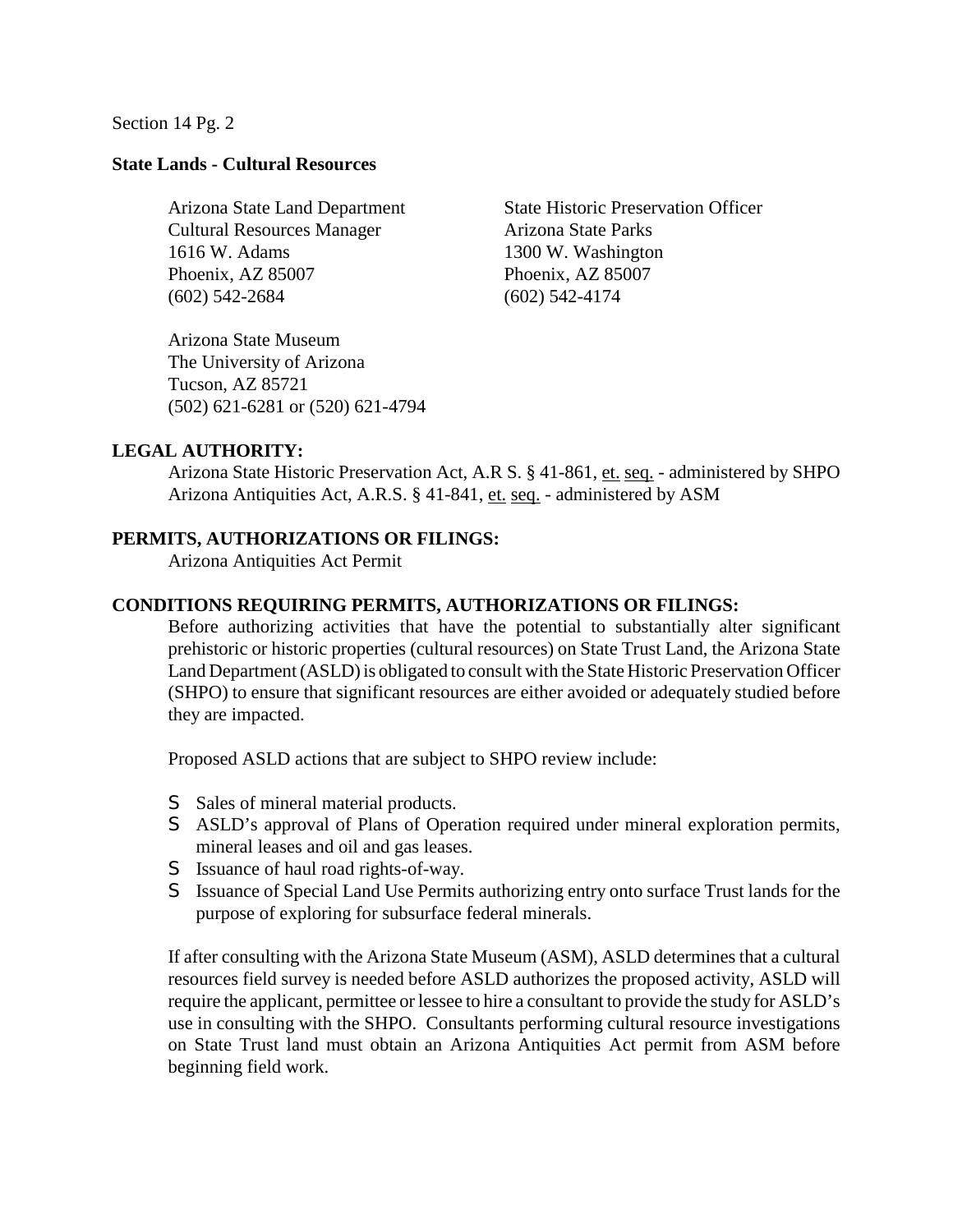#### **State Lands - Cultural Resources - Continued**

If, after reviewing the results of the field survey, ASLD determines that the inspection adequately covered all the land potentially affected by the proposed activity and that no cultural resources were found, ASLD may authorize the activity while sending a copy of the survey report to the SHPO. However, if the report indicates that cultural resources are present, ASLD is obligated to inform the SHPO of how ASLD intends to manage the resources, and to allow the SHPO an opportunity to review and comment on ASLD's management strategy before authorizing the activity. ASLD's cultural resource management recommendations may propose various kinds of treatment measures, including avoidance, monitoring, data recovery ("mitigation") or combinations thereof, depending on the circumstances. Development and implementation of these various treatment options typically requires further consultation between ASLD and the SHPO before ASLD authorizes the proposed activity.

If the proposed activity on State Trust land will require a federal license or permit, such as a Section 404 permit pursuant to the Clean Water Act, the federal agency with authority to grant the permit may be required under the National Historic Preservation Act (NHPA) to consult with the SHPO before granting the permit. In such instances, the federal agency typically requires the permit applicant to provide any cultural resource studies that may be needed to complete NHPA consultation.

Under A.R.S. § 41-844, if archaeological remains or paleontological remains, human remains, or funerary objects are discovered on State Trust Land after the proposed actions have begun, the operator is required to halt work in the area of the discovery, take steps to protect the remains or objects, and notify the Director of the Arizona State Museum.

#### **FEES:**

ASM charges consultants fees for issuing Arizona Antiquities Act permits, and for records management and collections repository agreements. These costs are typically passed on to the applicant. For further information concerning these costs, contact the ASM at (520) 621- 6281. As noted above, the applicant, permittee, or lessee will be required to pay for the cultural resource survey and all necessary treatment measures.

### **AVERAGE PROCESSING TIME:**

The amount of time it takes for ASLD, ASM, and SHPO to review proposed grounddisturbing uses of State Trust land for compliance with applicable statutes varies widely depending on the results of records review, field surveys, and management recommendations. In general however, after ASLD has initiated consultation with ASM regarding the need for a field inspection, ASM typically returns a recommendation within 30 working days. In cases necessitating a field survey, ASLD's review of the survey may take 30 to 90 days. If SHPO comment is required, statue provides for a response within 30 working days.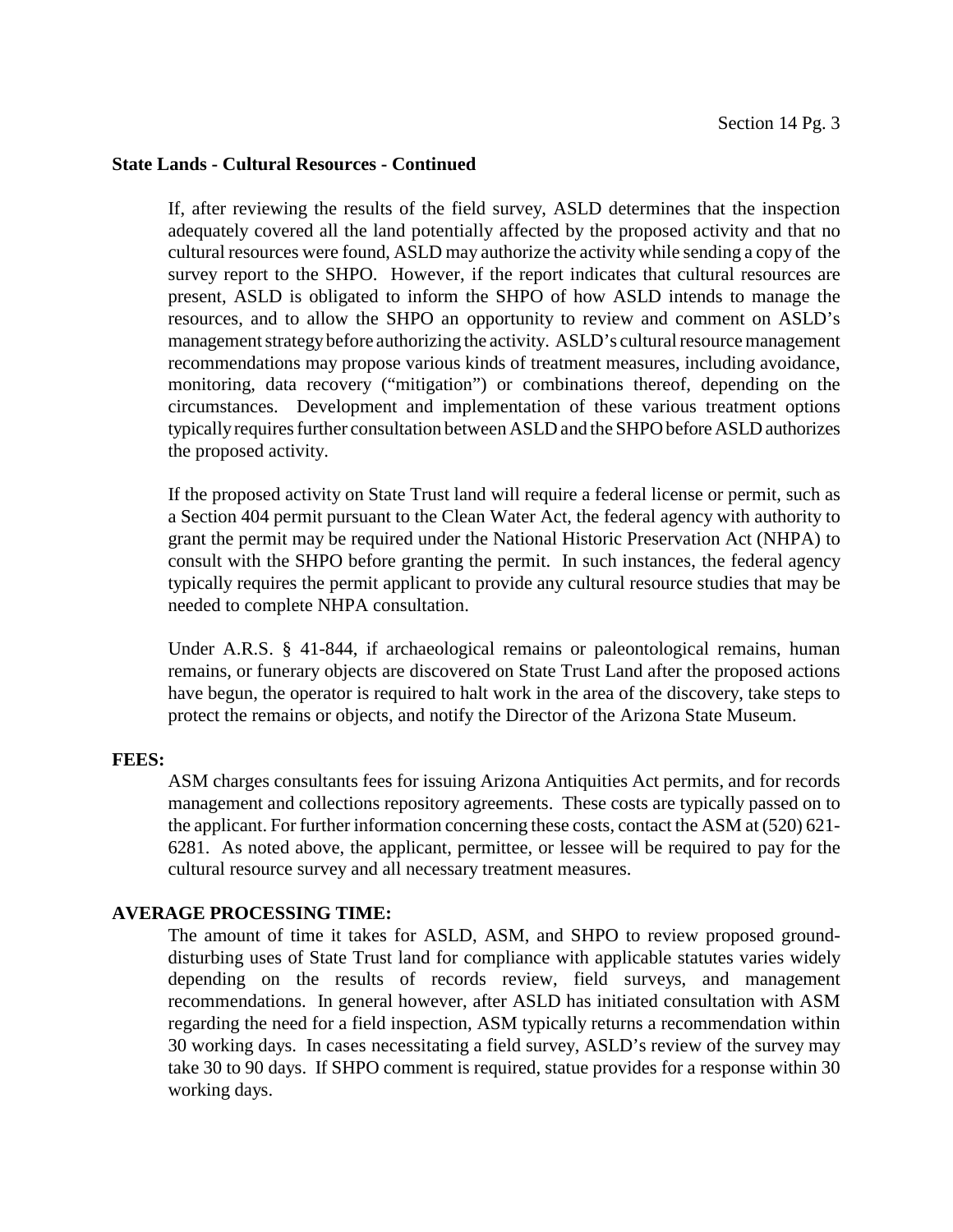Section 14 Pg. 4

### **Federal Lands - Cultural Resources Bureau of Land Management and/or Forest Service**

Bureau of Land Management U.S.D.A. Forest Service Arizona State Office Southwest Regional Office 222 N. Central Ave. 517 Gold Avenue Phoenix, AZ 85004 Albuquerque, NM 87102 (602) 415 - 9200 (505) 842-3275

## **LEGAL AUTHORITY:**

National Historic Preservation Act of 1966, 16 U.S.C. §§ 470 et. seq. Archaeological Resources Protection Act of 1979, 16 U.S.C. §§ 470 aa et. seq. Native American Graves Protection and Repatriation Act of 1990, 25 U.S.C. §§ 3001 et. seq. American Indian Religious Freedom Act of 1978, 42 U.S.C. §§ 1996, 1996 note

## **PERMITS, AUTHORIZATIONS OR FILINGS:**

Cultural Resources Use Permit

## **CONDITIONS REQUIRING PERMITS, AUTHORIZATIONS OR FILINGS:**

Compliance with Section 106 of the National Historic Preservation Act (NHPA) is necessary before the Bureau of Land Management / Forest Service (BLM/FS) approves a mining plan. The operator will ordinarily be required to conduct a cultural resource assessment of the area potentially affected by mining activities. Such assessments will commonly involve archaeological survey, ethnohistoric investigations and archival studies. If significant cultural resources (archaeological or historic sites or places of traditional cultural importance) are found during the survey, the operator must develop a mitigation plan to ensure that the sites are avoided by mining activities or are appropriately studied and recorded before mining activities begin. In some cases, particularly where traditional cultural properties are involved, other mitigating measures may also need to be implemented in addition to archaeological studies.

Cultural resource surveys, ethnohistoric investigations, archival studies, development of mitigation plans, and archaeological studies and recordation must be done by qualified professional archaeologists, historians, ethnographers, and other professionals appropriate to the type of work being performed. Personnel carrying out cultural resource investigations on BLM/FS-administered lands must obtain a Cultural Resource Use Permit prior to beginning field work.

Where cultural resources are found to be within the area of potential effect, the BLM/FS will need to consult with the State Historic Preservation Officer to determine the significance of the cultural resources involved and the adequacy of the measures proposed to mitigate the impacts of proposed mining activities. If the proposed project is highly complex or controversial, or will result in adverse effects to the cultural resources, the BLM/FS may also need to consult with the Advisory Council on Historic Preservation.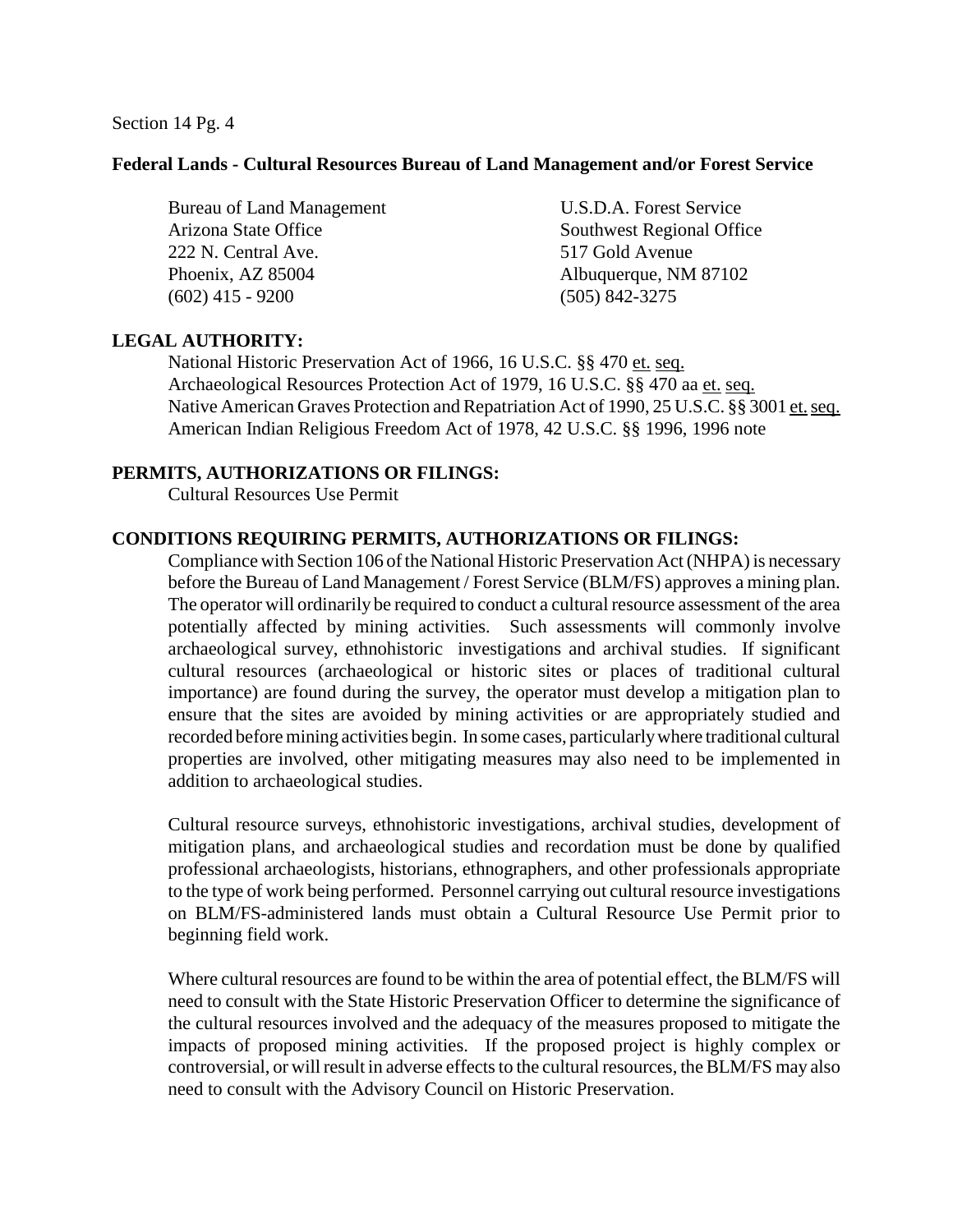#### **Federal Lands - Cultural Resources BLM/FS - Continued**

In nearly all cases, the BLM/FS will need to consult with American Indian Tribes to determine whether there are any places of traditional cultural importance to them that might be affected by proposed operations, to determine the significance of such places, and how potential impacts on those places should be mitigated.

If any Native American human remains or objects buried with them are discovered during survey, prior to approval of a mining plan, the BLM/FS must consult with affiliated Indian tribes regarding the treatment and disposition of any such remains that may be impacted by proposed mining operations. If any Native American human remains or objects buried with them are discovered inadvertently after mining operations have begun, whether under a plan or a notice, the operator must immediately stop activities in the area of the discovery, take steps to protect the remains, and notify the BLM/FS of the discovery. Should human remains be recovered as a result of any mitigative effort or discovery, their treatment and disposition will be determined and carried out according to a plan prepared by BLM/FS.

#### **FEES:**

No fee is required for obtaining Cultural Resource Use Permits for lands administered by BLM. Cultural Resource Use Permits on lands administered by the FS are fee permits. Contact the FS for fee information. The operator will normally be required to pay all costs of cultural resource survey and mitigation, including reburial of human remains.

#### **AVERAGE PROCESSING TIME:**

A Cultural Resource Use Permit for archaeological survey is usually issued within one week of receiving a complete application.

A Cultural Resource Use Permit for archaeological testing or excavation (data recovery) cannot be issued until any consultation that may be needed with the State Historic Preservation Officer, Advisory Council on Historic Preservation and the effected American Indian Tribe has been completed by the BLM/FS. Once the BLM/FS has completed the necessary consultation and approved the mitigation plan for cultural resources that will be affected by proposed operations, a Cultural Resource Use Permit for archaeological testing or excavation is usually issued within one week of receiving a complete application.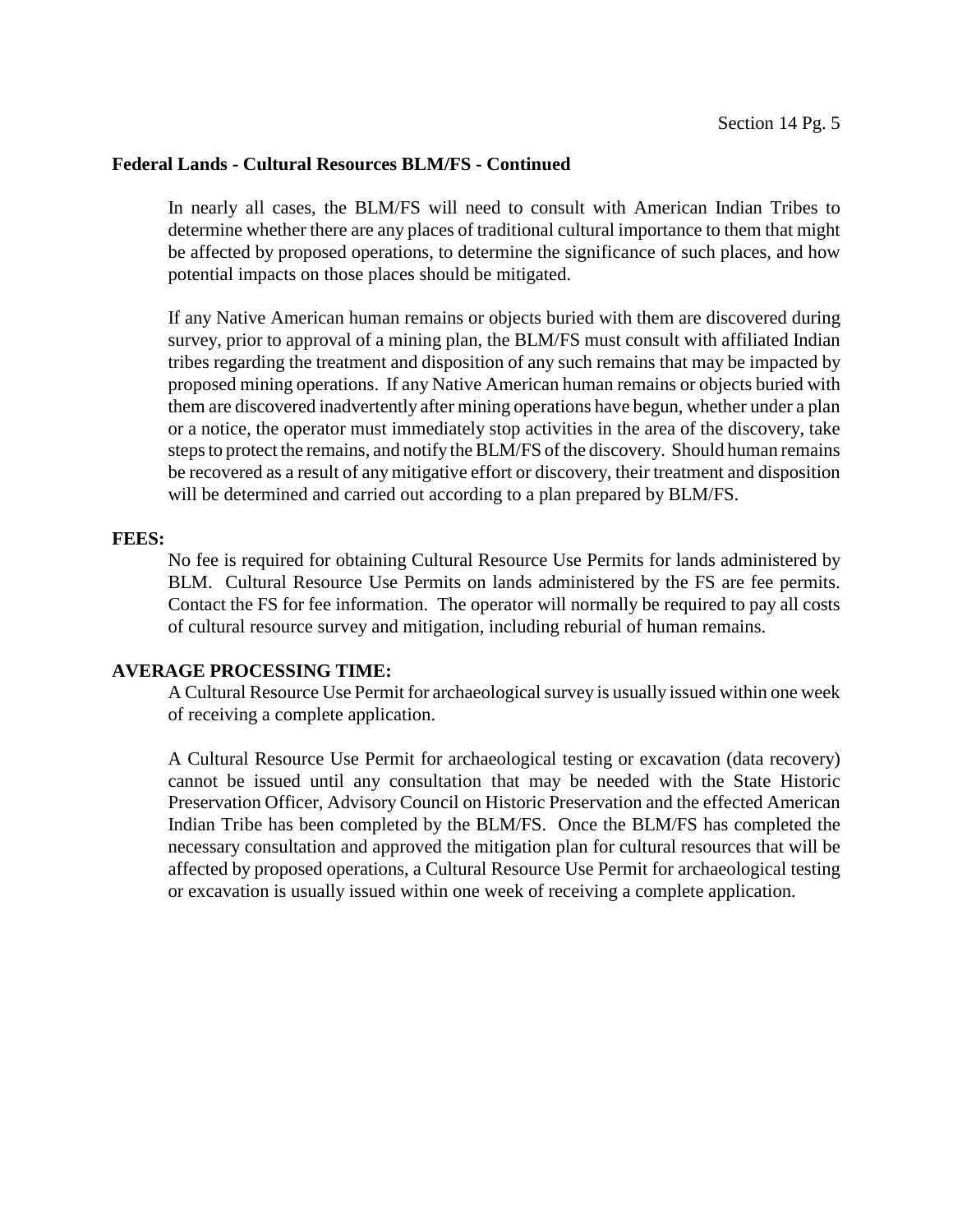Section 15 Pg. 0

Taxes & Incorporation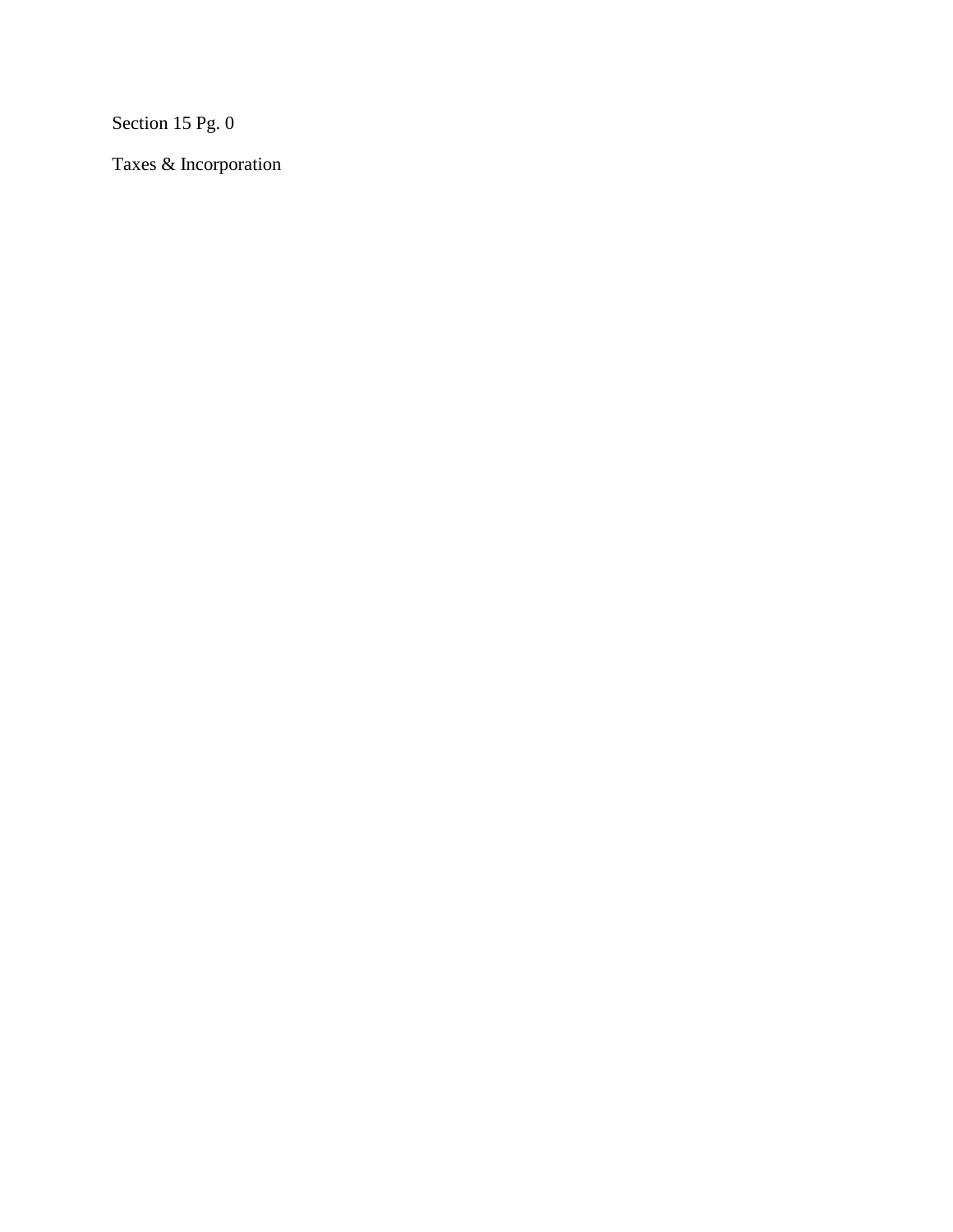### **Transaction Privilege and Affiliated Excise Tax License (Severance Tax)**

Arizona Department of Revenue Phoenix, AZ 85007-2650 (602) 542-4576 or 1-800-634-6494

#### **PERMITS, AUTHORIZATIONS OR FILINGS:**

Transaction Privilege Tax License

### **LEGAL AUTHORITY:**

The state transaction privilege tax license is authorized by A.R.S. § 42-5005, which requires every person who receives gross proceeds from sales or gross income on which a privilege tax is imposed to obtain a transaction privilege tax license. City privilege licenses are authorized by Model City Code Section 300.

#### **CONDITIONS REQUIRING PERMITS, AUTHORIZATIONS OR FILINGS:**

The Department does not regulate any mining activities. However, each person engaged in the businesses of metal mining or nonmetaliferrous mineral mining is required to obtain a Transaction Privilege Tax License from the Department prior to engaging in business.

If the mine is located within city limits, the business may also be required to obtain a privilege license from that city. The Arizona Department of Revenue administers and collects the taxes of some of Arizona's cities ("program cities"), but larger Arizona cities administer and collect their own taxes ("non-program cities"). Mines located in program cities should obtain a city privilege license at the same time they obtain a state transaction privilege tax license. The non-program cities must be contacted directly for information regarding their city privilege licenses.

### **EXEMPTIONS:**

All mining businesses are required to obtain a license. There are no statutory exemptions from the license requirement. However, as a result of court decisions, businesses operated by Indian tribes, tribal corporations or enrolled members of the tribe on the reservation established for that tribe are not required to obtain a transaction privilege tax license or city privilege tax license.

## **FEES:**

The fee to obtain a transaction privilege tax license is \$12. The fee to obtain a city privilege tax license varies from \$1 to \$20.

#### **AVERAGE PROCESSING TIME:**

The average length of time for the Department to issue a transaction privilege tax license and city privilege tax license is three days.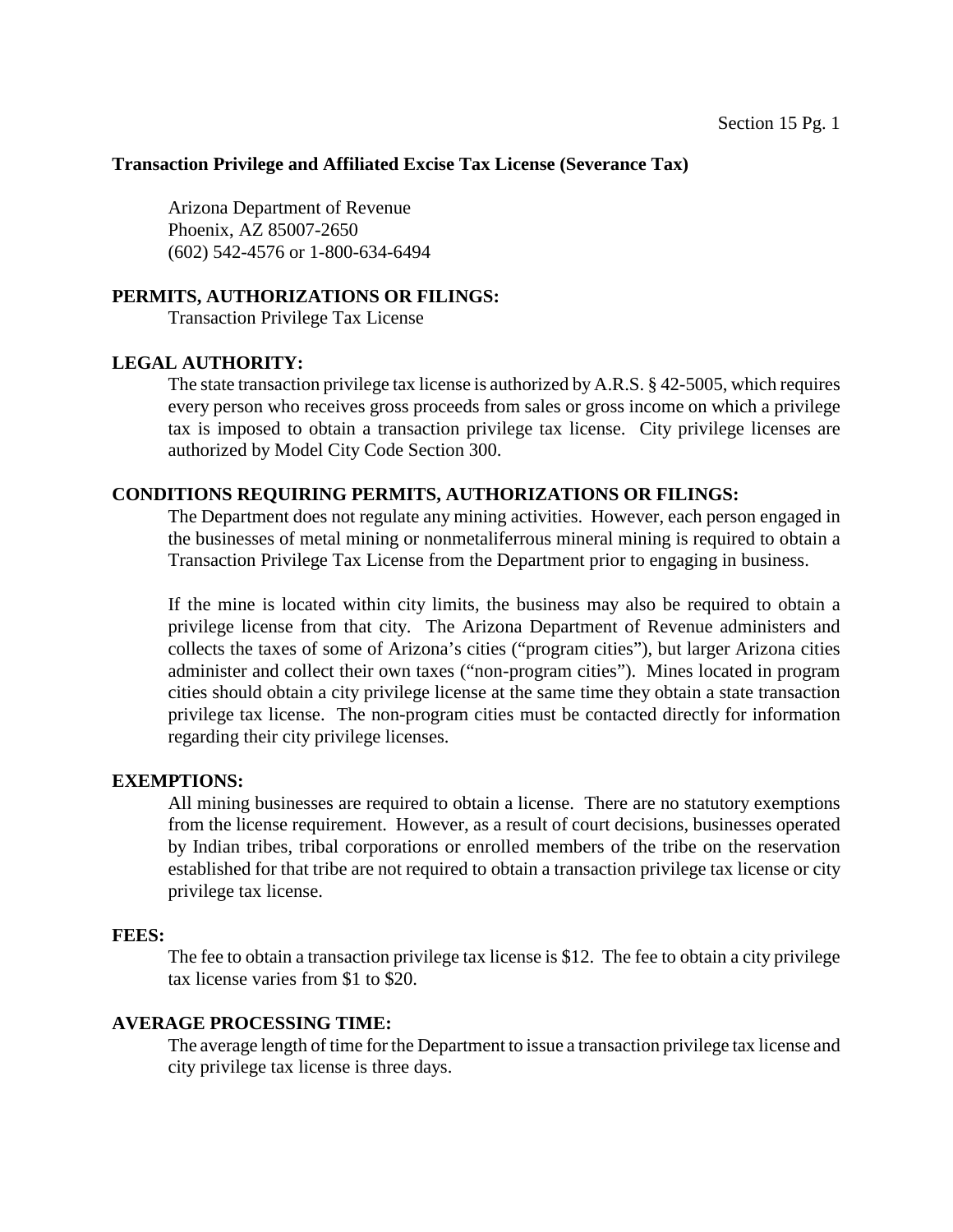Section 15 Pg. 2

### **Authority and Articles of Incorporation**

Arizona Corporation Commission 1300 W. Washington St. Phoenix, AZ 85007 (602) 542-3026

### **PERMITS, AUTHORIZATIONS OR FILINGS:**

Corporations must file an application for authority and articles of incorporation

## **LEGAL AUTHORITY:**

Arizona Constitution Article XIV Sections 8 and 17 A.R.S. § 10-1501 A.R.S. § 10-202

### **CONDITIONS REQUIRING PERMITS, AUTHORIZATIONS OR FILINGS:**

Required of all corporations established in Arizona

### **EXEMPTIONS:**

None

### **FEES:**

For domestic companies, the start up fee is \$60. For foreign companies, the start up fee is \$175. Filing annual reports cost \$45.

## **AVERAGE PROCESSING TIME:**

Approximately six weeks.